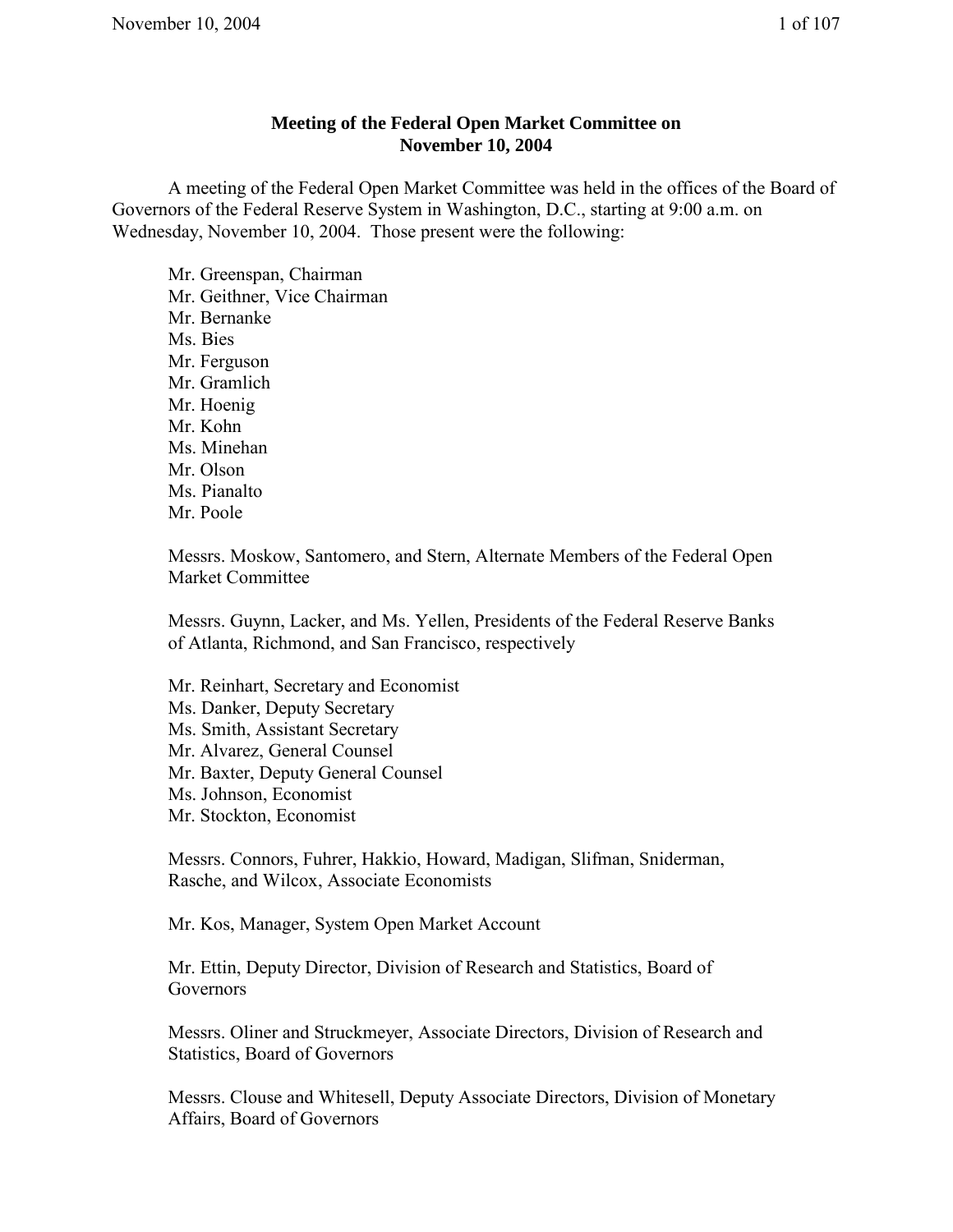Mr. English, Assistant Director, Division of Monetary Affairs, Board of **Governors** 

Mr. Simpson, Senior Adviser, Division of Research and Statistics, Board of **Governors** 

Mr. Skidmore, Special Assistant to the Board, Office of Board Members, Board of Governors

Mr. Brady, Section Chief, Division of Monetary Affairs, Board of Governors

Mr. Small, Project Manager, Division of Monetary Affairs, Board of Governors

Mr. Luecke, Senior Financial Analyst, Division of Monetary Affairs, Board of Governors

Ms. Low, Open Market Secretariat Assistant, Division of Monetary Affairs, Board of Governors

Ms. Holcomb and Mr. Rasdall, First Vice Presidents, Federal Reserve Banks of Dallas and Kansas City, respectively

Messrs. Eisenbeis, Estrella, Evans, and Goodfriend, Ms. Mester, Messrs. Rosenblum and Williams, Senior Vice Presidents, Federal Reserve Banks of Atlanta, New York, Chicago, Richmond, Philadelphia, Dallas, and San Francisco, respectively

Mr. Hilton, Vice President, Federal Reserve Bank of New York

Mr. Weber, Senior Research Officer, Federal Reserve Bank of Minneapolis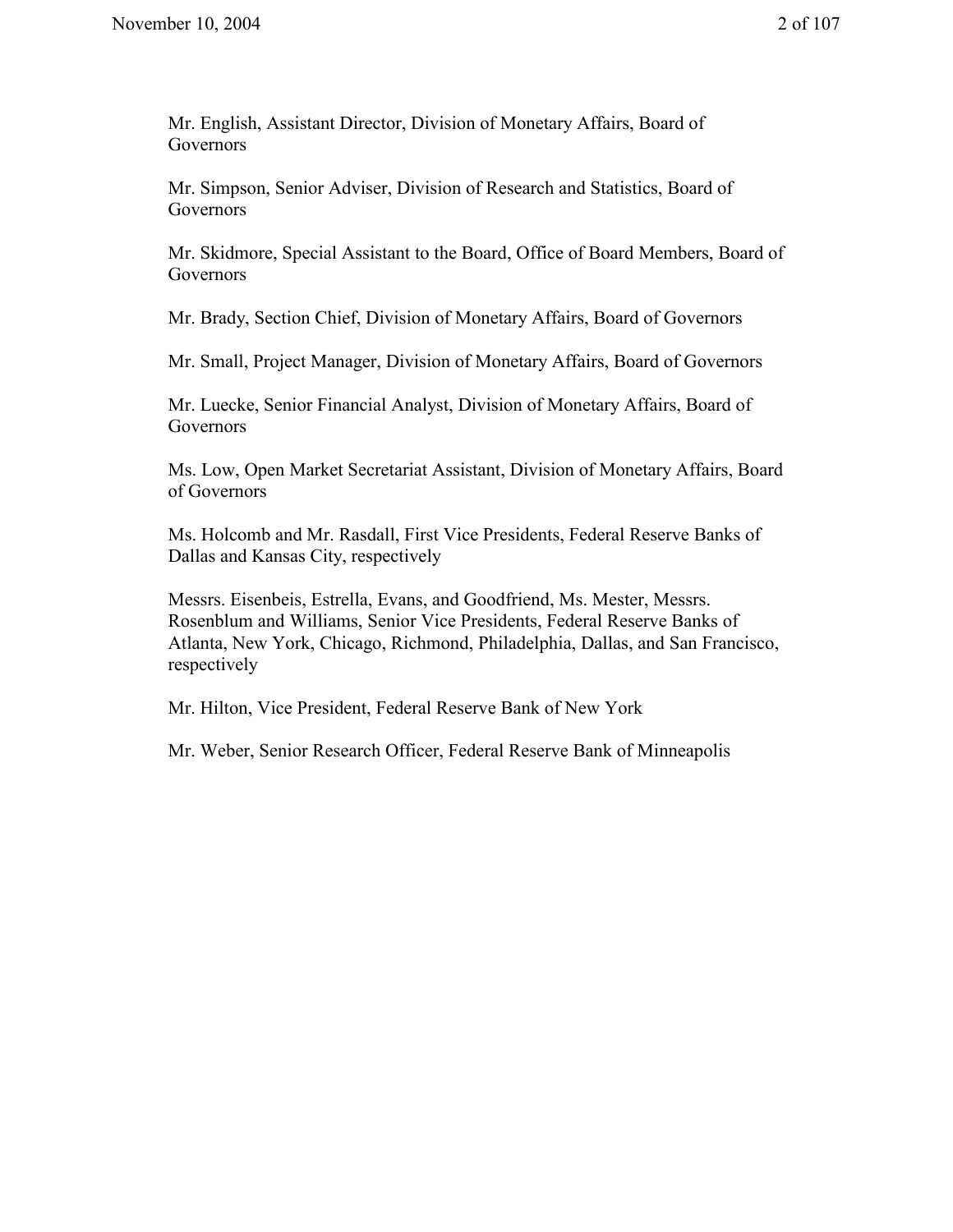## **Transcript of the Federal Open Market Committee Meeting on November 10, 2004**

CHAIRMAN GREENSPAN. Good morning, everyone. Welcome, Madam Acting President. It's a pleasure to have you here.

MS. HOLCOMB. Thank you very much.

CHAIRMAN GREENSPAN. And we welcome Debbie Danker, an old Fed veteran. You

were here when I arrived originally. Lord knows how long you were here to begin with!

[Laughter] Anyway, welcome back, and we wish you well.

MS. DANKER. Thank you.

CHAIRMAN GREENSPAN. Incidentally, for those of you who don't have it on your

calendar, our farewell luncheon for Bob McTeer is planned for after the next meeting. I just wanted

to make you all aware of that. Would somebody like to move approval of the minutes of the

September 21 meeting?

MS. MINEHAN. So moved.

CHAIRMAN GREENSPAN. Without objection, they are approved. Officially we need to

select Deborah J. Danker as Deputy Secretary to serve until the election of a successor at the first

meeting of the Committee after December 31, 2004. Would somebody like to move that

nomination?

MR. FERGUSON. I'll move that nomination.

CHAIRMAN GREENSPAN. Without objection, that is approved. Dino Kos, you are on.

MR. KOS.<sup>1</sup> Thank you, Mr. Chairman. I'll be referring to the charts circulated a short time ago. During the intermeeting period, asset prices traded largely in the ranges we have seen for most of the year, though certain trends were maintained, particularly the continued flattening of the yield curve, the narrowing of spreads, and the depreciation of the dollar against some of the major currencies. Until Friday's surprisingly strong employment data, market participants had focused more on signs of a slowdown in growth.

<sup>&</sup>lt;sup>1</sup>The materials used by Mr. Kos are appended to this transcript (appendix 1).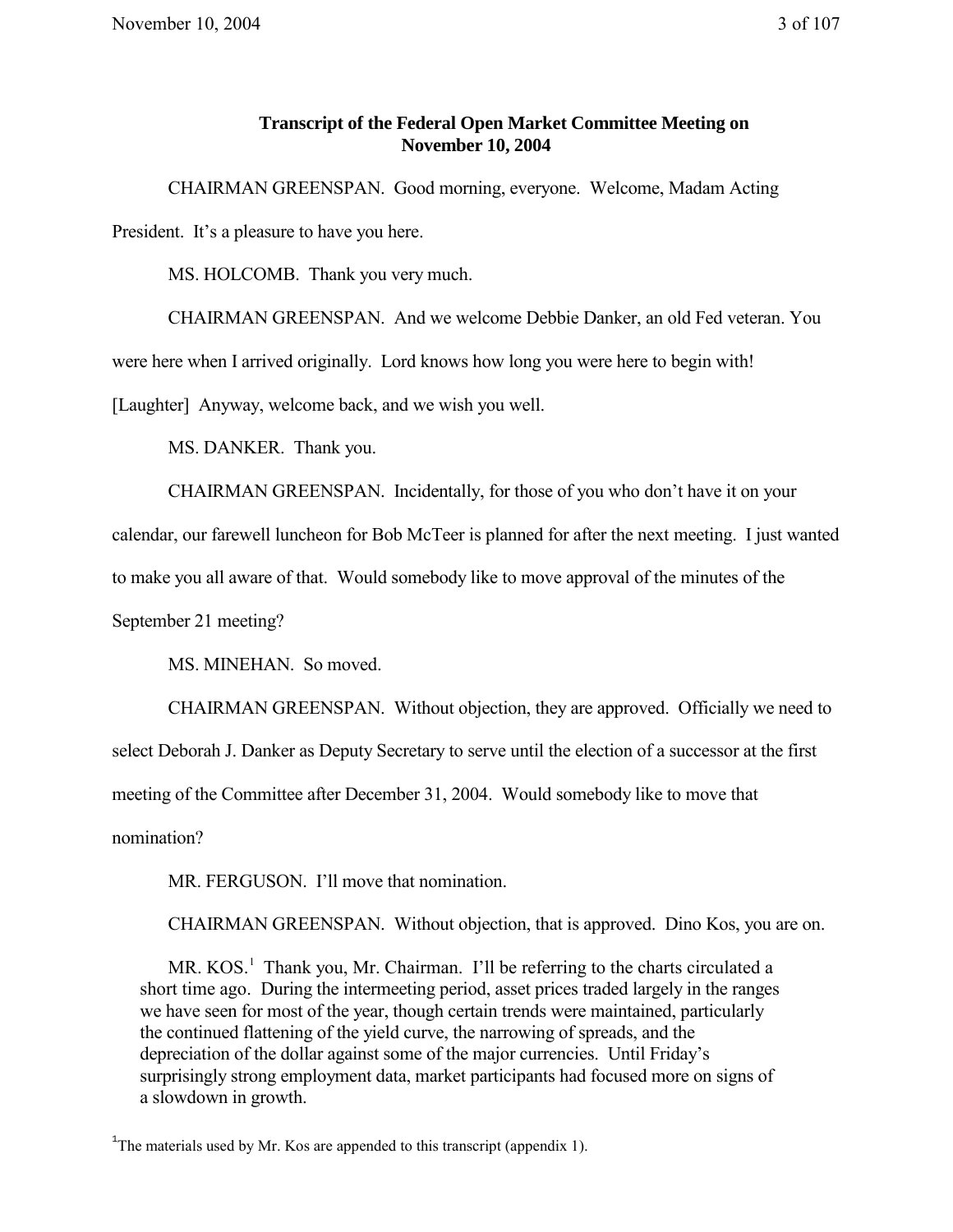The top panel on the first page graphs the three-month deposit rate in black and the rates three, six, and nine months forward in red. Forward rates sagged somewhat after the September employment report that was released on October 8. However, forward rates began to rise again when oil prices began to fall from recent highs of \$55 and then again after Friday's October employment report.

Two-year note yields, shown in the middle left panel, have risen more than 35 basis points since the last meeting, with much of the increase coming in the past few days. The longer end of the curve has not responded as much. Ten-year yields, depicted in the middle right panel, rose about 20 basis points and have remained in the 4 to 4¼ percent range. As a result, as shown in the bottom panel, the yield curve has continued to flatten, with the two-year to ten-year spread narrowing further since the September meeting. Some in the market are interpreting this flattening as reassurance that inflationary concerns are contained.

Interestingly, despite the flattening of the curve, TIPS breakeven rates have widened since the September meeting. As shown in the top left panel of the next page, ten-year breakeven rates widened about ¼ percentage point. Part of the recent widening may have been due to the last CPI report, which rose 0.4 points. TIPS, as you know, use the non-seasonally-adjusted consumer price index to determine inflation compensation. That makes the latest widening a bit of a puzzle since the recent decline in oil prices may reasonably be expected to have a damping effect on upcoming CPI reports. Indeed, to add to the puzzle, some have linked the recent widening of breakeven spreads to the recent fall in oil prices on the theory that this is stimulative to growth and later for inflation.

As depicted in the middle panel, spreads have continued to narrow. The investment-grade spread, in the middle left panel, is currently at its lowest level since July 1998. High-yield and emerging-market spreads, shown in the middle right panel, are also at multiyear lows. While some of the narrowing is, no doubt, the result of a search for yield by some investors, the strong cash positions of the corporate sector, the repair to balance sheets since the fall of 2002, and improved situations in some major emerging markets—especially Brazil—suggest that the move can't be categorized solely as a liquidity story. Equity prices have risen in recent days but they are only slightly higher for the year, and implied volatilities are a bit higher but not materially so.

Changing gears a bit, right after the Committee's September meeting, OFHEO released its report on Fannie Mae's accounting methodology. At first, Fannie Mae's stock price fell about 15 percent and sharply underperformed both Freddie Mac's stock and the broader indexes. Fannie's equity price has since regained about half its losses. The effect in spread markets, as shown in the bottom right panel, was fleeting. The green line graphs the spread of Fannie's senior ten-year debt to Treasuries, which widened about 10 basis points initially but has now retraced that move fully and is back to its mid-September level. The blue line graphs the spread to the ten-year swap rate, which is probably more meaningful to Fannie's funding and hedging costs. That spread also widened slightly but has since retraced.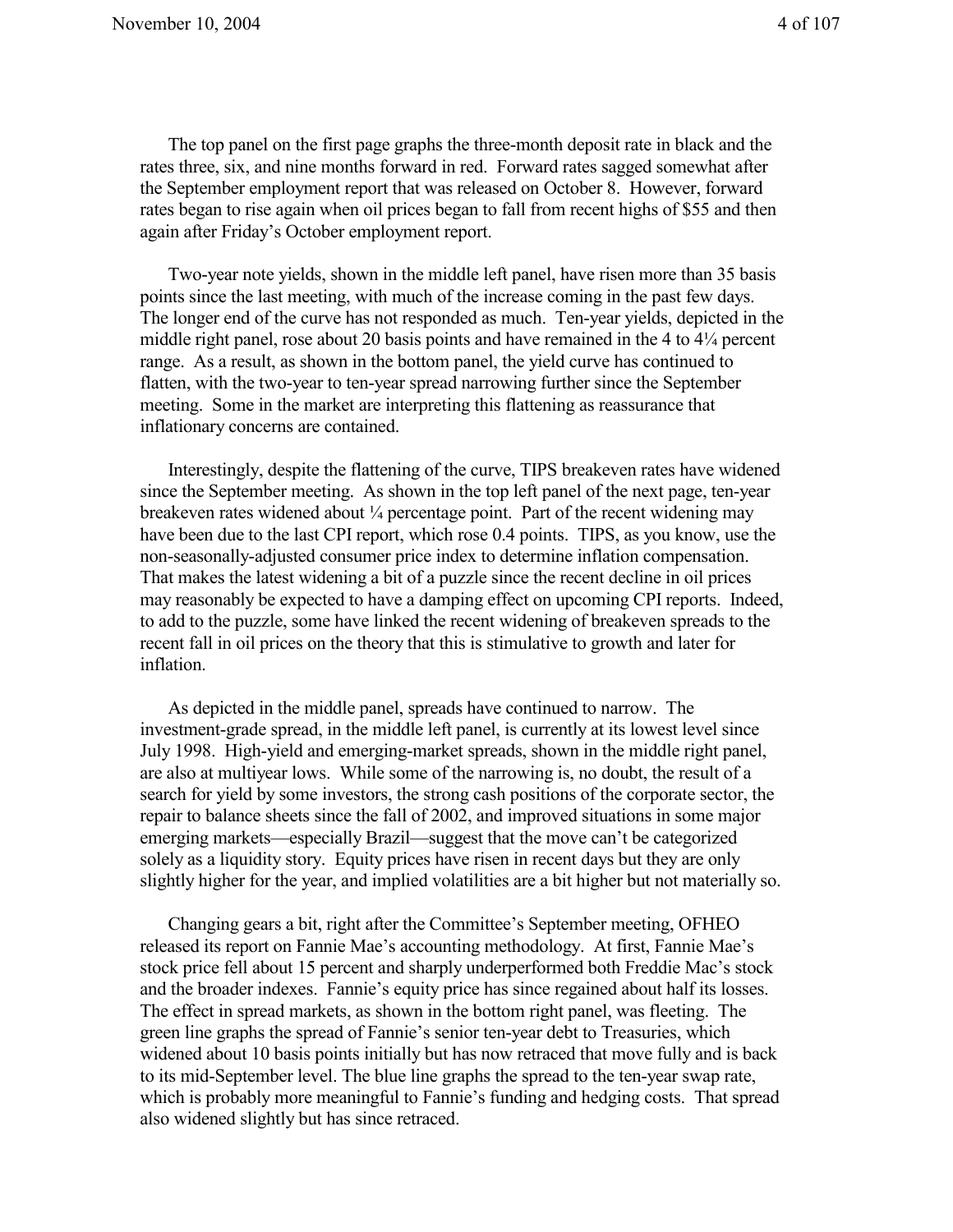Finally, let me say a few words about foreign exchange markets. The dollar continued to fall during the intermeeting period, though the reasons for its fall are less than clear. The top panel on page 3 graphs the dollar's movements against a selected group of currencies indexed from September 1. Despite some thought that the Japanese authorities might begin intervening again, the dollar has fallen below 106 yen. Meanwhile, the euro has risen to nearly \$1.30 and was trading at \$1.2975 earlier this morning. These are the euro's highest levels since its launch. The Canadian dollar is at its strongest level since 1992; the Swiss franc is at its highest level since 1996; and the British pound a week or two ago hit its highest level since the ERM crisis of 1992.

In recent weeks the market has focused its attention quite a bit more on the current account deficit. Indeed, some market commentators ascribed part of the dollar's fall to comments by several Committee members speaking about the size and implications of the current account deficit. However, the deficit has been with us for a long time, and it is not clear why it should suddenly capture the market's imagination. Other commentators focused more on what they saw as uncertainties about the growth outlook for the United States in 2005 or the possibility that the election would not have a clear winner. And still others viewed the prospect of a Kerry victory as dollar negative. In the event, of course, the election produced a quick winner. Friday's employment data were far stronger than expected, and on Monday ECB President Trichet dabbled in a bit of verbal intervention when he labeled recent euro–dollar moves as "brutal" and "unwelcome." That the dollar was either sold off or at best held its ground after each of these events has added to the bearishness many traders now have toward the dollar in the near term. Interestingly, some of the same people who previously believed a Kerry victory would be bearish because of trade concerns now see the Bush victory as bearish on the assertion that the budget situation will not be addressed.

Asian currencies also gathered more attention than usual in recent weeks. The move by the People's Bank of China to increase interest rates by 27 basis points and remove the ceiling on bank lending rates was taken as a symbol of the authorities' determination to rein in growth. Several commodity prices, especially metals prices, fell in the days after the decision, though the price of oil did not begin to ease until a week later. Interestingly, some market participants viewed this interest rate move as a signal that the authorities might be more willing to revalue the exchange rate. The middle panel graphs the yuan spot rate, which is fixed at 8.28 to the dollar, and the forward rates implied from one-, six-, and twelve-month nondeliverable forwards. The forwards widened somewhat to a level seen earlier this year during another wave of speculation that a move might be at hand.

While China's exchange rate has stayed solidly fixed at 8.28, some of the other Asian countries have permitted some modest appreciation of their currencies against the dollar. The bottom panel on page 3 graphs the changes in six selected currencies since early August. Although appreciations of between 2 and 5 percent may not seem like much, they have been noted by market participants given how little these currencies had moved previously. The reasons for permitting this appreciation probably differ from one country to the next, but some have probably hit the point where they need to balance competitive issues vis-à-vis China against the inflationary impact on their own economy of continuing to intervene in foreign exchange markets. The balance may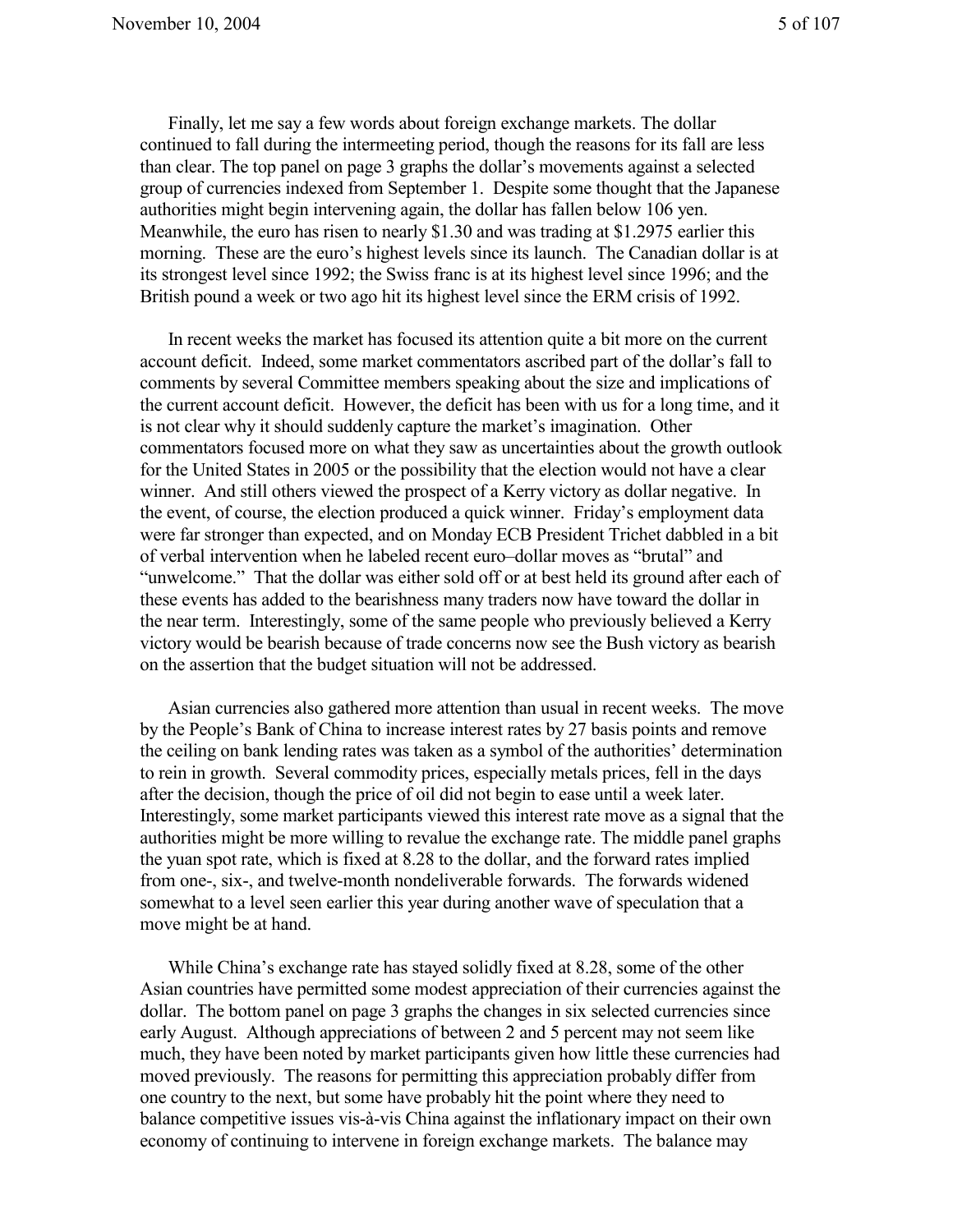have shifted back somewhat overnight in South Korea, which reportedly intervened aggressively to prevent a further rise of the won. Market participants estimated that the intervention was between \$600 million and \$2 billion. Other Asian currencies depreciated modestly as well.

Mr. Chairman, there were no foreign operations by the Desk in the period. If you agree, I suggest that we pause for any questions and approval of the domestic operations. Then I could say a few words about the memo that Vincent and I circulated last week about the Desk's domestic operations.

CHAIRMAN GREENSPAN. Why don't you do that?

MR. KOS. Shall we do that now?

CHAIRMAN GREENSPAN. Yes, why don't you get it out of the way?

MR. KOS. Okay, fine. At the last meeting, the Committee asked Vincent and me to be a "committee of two" to review how the Desk operates during a period when the market strongly expects the Committee to change the target fed funds rate. I should say that most of the work was conducted by Spence Hilton, who is sitting to my left, and by Jim Clouse from the Board's staff, who is also here today. I won't repeat everything that's in the memo, which I think speaks for itself, but I'll summarize our primary conclusions. First, we found that the volatility of the fed funds rate does not seem to correlate with any major asset class. Therefore, to the extent that there is volatility in this narrow sector, it has no observable adverse spillover effects. We also believe that over time the Desk has the tools to deal with such circumstances. Indeed, we think we learned something from the August experience that helped us manage the funds rate around the September FOMC meeting. And over time, as both the Desk and bank reserve managers adapt to the new environment, I would expect this type of volatility to dissipate.

If the Committee did wish to change the regime, the choices fall in two categories. First, FOMC meeting dates could consciously be aligned to coincide with the end of the reserve maintenance period. A variation would be for policy changes to take effect in the next reserve period. A second possibility would involve publishing reserve forecasts. Both of these regime-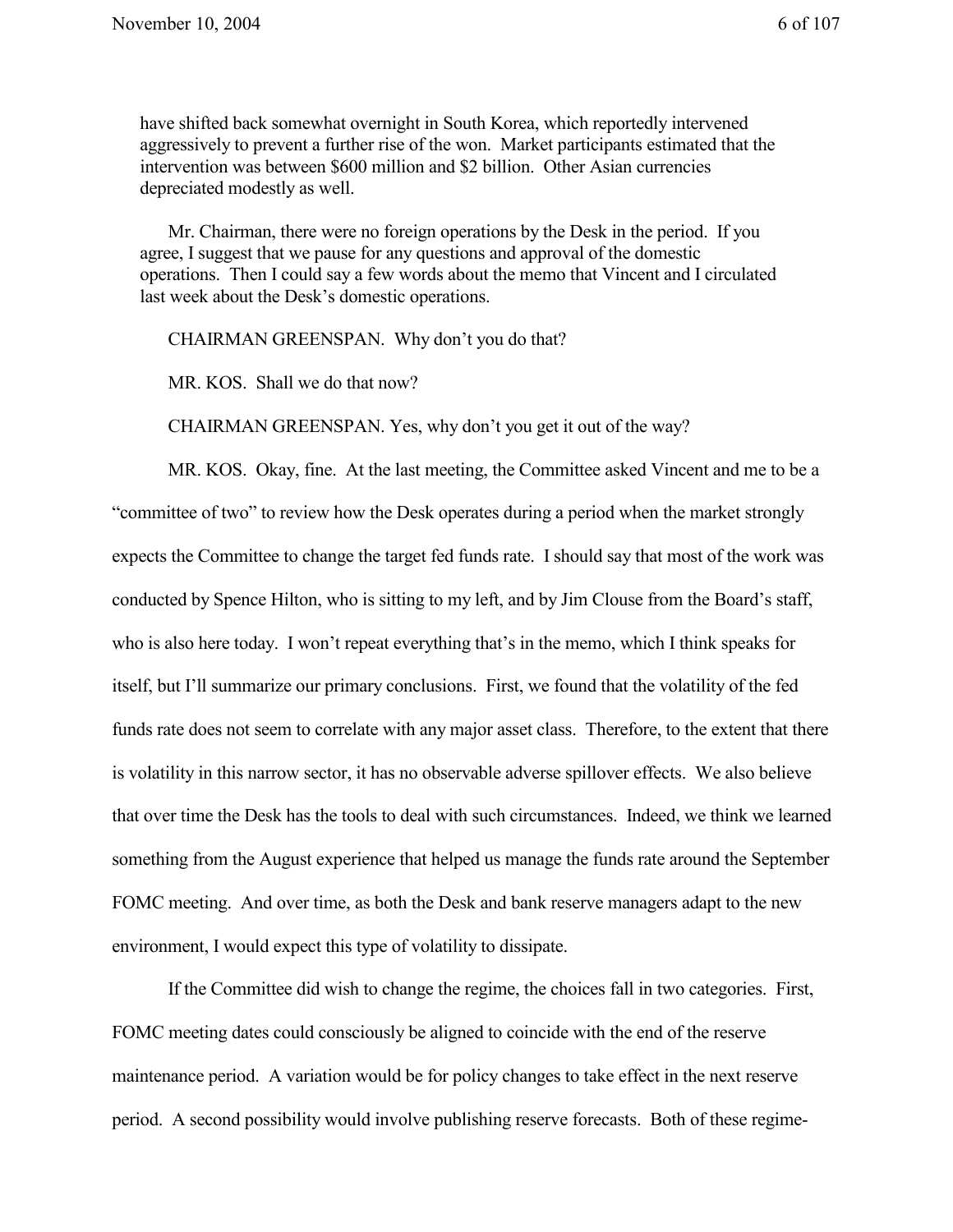change options have some disadvantages, and the solutions themselves may create new problems. Thus, at the risk of seeming to push for the status quo, our recommendation is to maintain the current operating framework. Vincent, I don't know if you have anything to add.

CHAIRMAN GREENSPAN. Let me just say up front, since I was the one who raised the issue originally, that I thought you reviewed it quite effectively, and I personally concur with the position that you've come to.

With respect to the TIPS ten-year rate, the oil price has had a very unusual effect on it over the years, and one of the reasons is that the spread of the crude oil seven-year futures has behaved rather differently relative to the spot price in recent years than it had previously. Since the spread between light sweet crude prices, for which the WTI is the best measure, and gasoline and home heating oil prices is reasonably flat, can't we take the forward WTI price, convert it into a gasoline and home heating oil price and subtract that from the CPI—with the CPI weights—to get effectively a judgment as to what core rate is implied in the CPI, presuming that the food component is average? That gets around the question of trying to answer to what extent the recent oil prices affect the forecast of the CPI that is embodied in the TIPS yield. Is that something you can do readily?

MR. KOS. I know I haven't done it.

MR. REINHART. It's something that we regularly do, Mr. Chairman.

CHAIRMAN GREENSPAN. You take the long-term forecast?

MR. REINHART. We take the structure of WTI futures rates, use the 6 percent weight in the overall CPI and apply it to the non-seasonally-adjusted figure, and then subtract off to get a measure of the core.

CHAIRMAN GREENSPAN. You don't take the crude price? You take the crude plus markup, I assume. Is that what you're saying?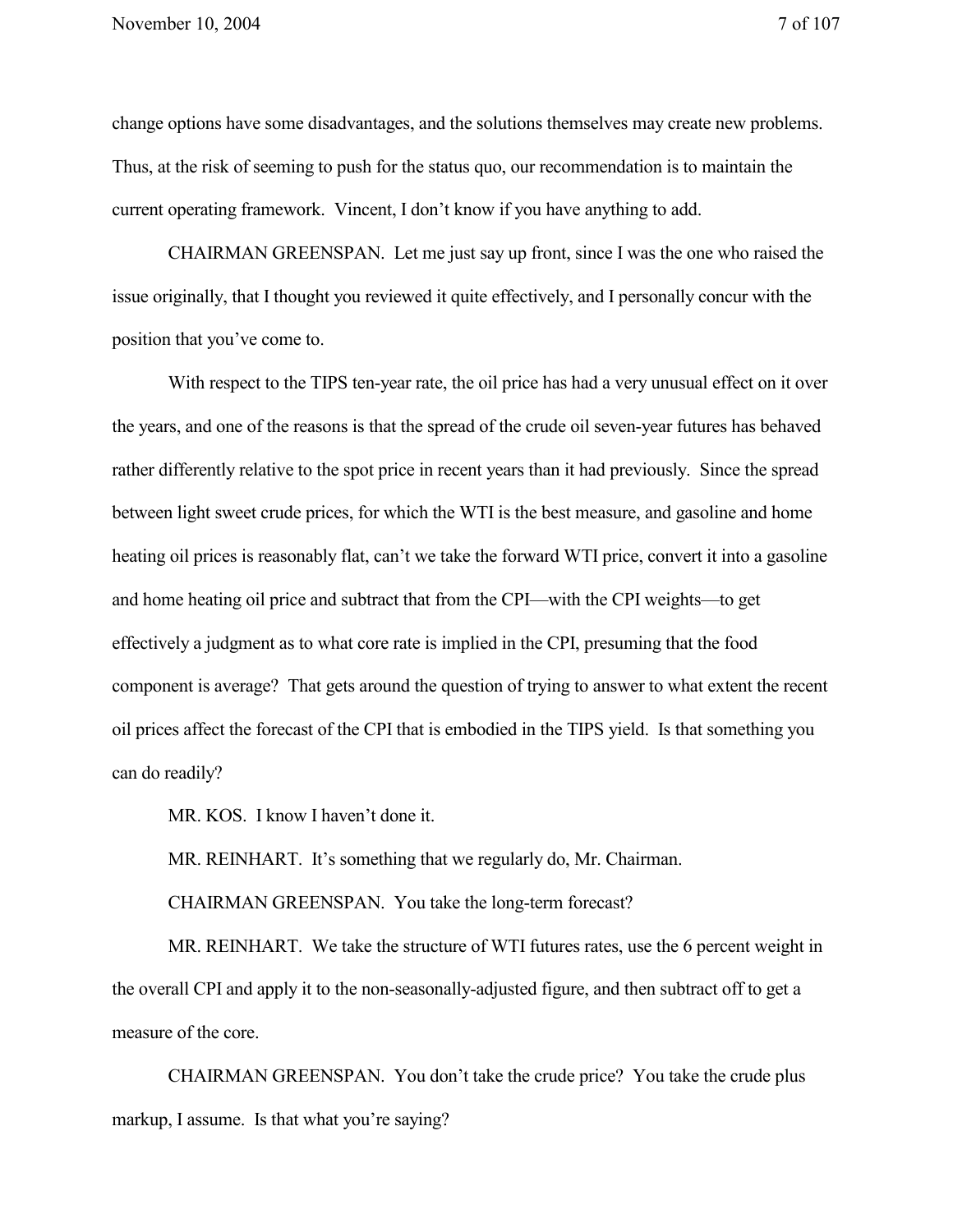MR. REINHART. Yes.

CHAIRMAN GREENSPAN. In that context, how would this very latest run-up since the end of October look?

MR. REINHART. Well, one thing I would note is that because of the backwardation of the futures curve, it's in fact—

CHAIRMAN GREENSPAN. It's lower, but it's less lower than—

MR. REINHART. Yes. So you have the two effects. You have the spot effect of the whole futures curve shifting up, which gives you the immediate increase in inflation compensation, but you also have the forecasted subsequent decline, which actually subtracts from it.

CHAIRMAN GREENSPAN. And because the spot prices have moved so dramatically, though the spreads have not changed all that much, there has been a significant closing of the percentage gap in prices even though the absolute gap has opened up.

MR. REINHART. Right.

CHAIRMAN GREENSPAN. I was curious how all that turns out because it's pretty evident that the ten-year TIPS compensation is giving us a quite significantly different reading. And it would be useful to know whether or not it's merely a statistical issue—with one based on core inflation and the other based on the total CPI—or if there's something more deep-seated there.

MR. REINHART. I would make two observations. One is that I haven't actually seen the time series. My recollection is that it's only a couple of points in the intermeeting period. It's not a large number—on the order of 10 to 15 basis points. The second point is that five-to-ten-year forward inflation compensation is actually lower. So this is something that happened in the first five years of the term structure of inflation compensation. But we can do this adjustment for you in the time series perspective.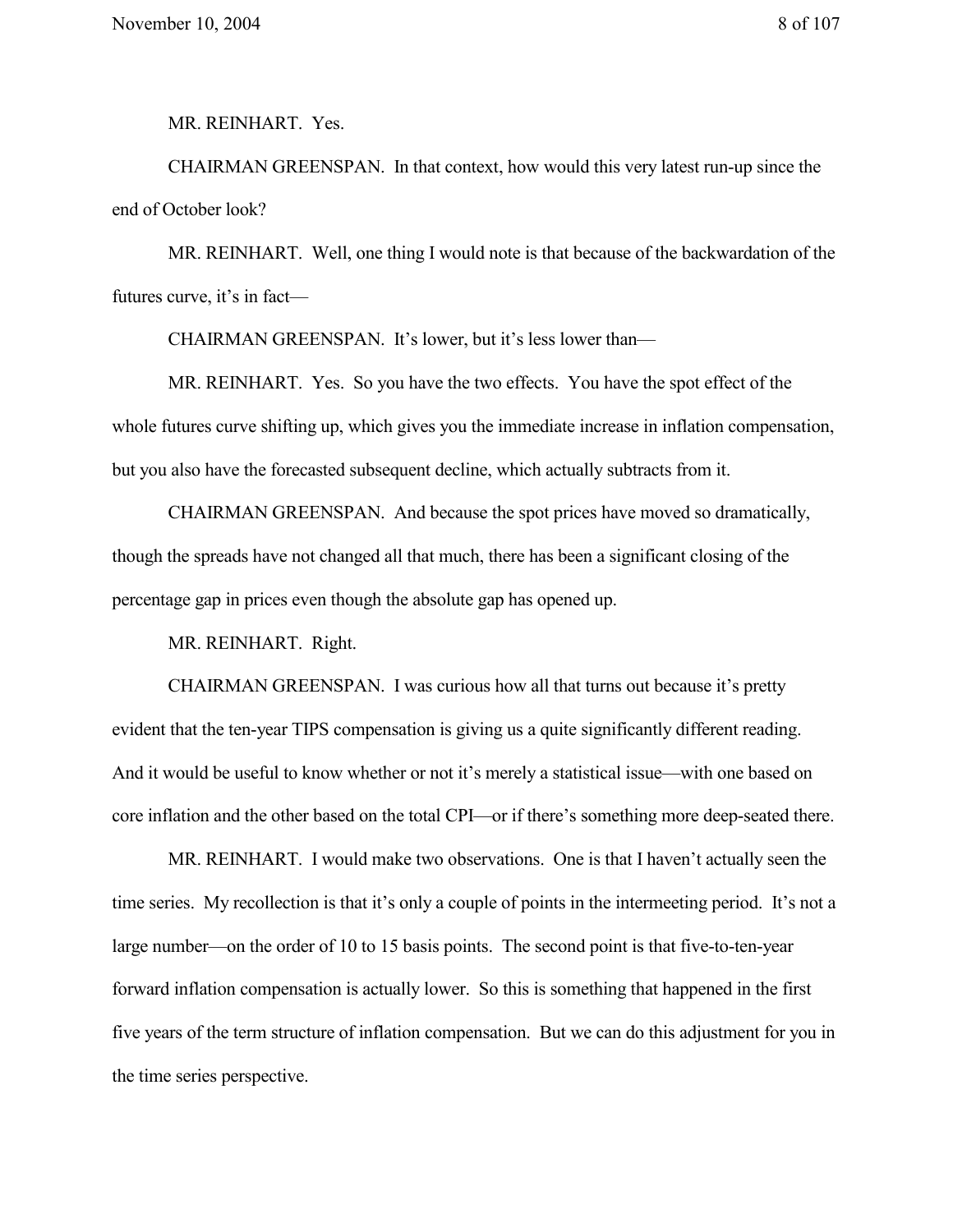CHAIRMAN GREENSPAN. It's terribly important for us to get judgments on what the TIPS is showing. We can always talk about its liquidity or say that it's X or Y. Some day we'll look back and say that the TIPS market was giving us signals and we had too many excuses as to why we weren't looking at it.

MR. REINHART. When we look at these special factors, which included the smaller-thanexpected auction and the change in oil futures prices, it really is hard to get those special factors as a large component in the parsing. It's on the order of 10 basis points out of the 40 basis point rise.

CHAIRMAN GREENSPAN. I think that's useful to know.

MR. REINHART. We took some consolation from the fact that the five-to-ten-year forward inflation compensation really just moved sideways. And the ten-year forward rate, given the flattening in the term structure that Dino noted, basically also moved sideways.

CHAIRMAN GREENSPAN. Questions for Dino either on the presentation or on Vincent and Dino's conclusions with respect to the discussion we had last time? Governor Kohn.

MR. KOHN. Thank you, Mr. Chairman. I completely agree with Dino's conclusion and your assent that what we've been doing in the conduct of open market operations is about right. The Desk is protesting enough to make it clear that Dino isn't prejudging the outcome of the FOMC meeting but is trying to keep reserves from getting so overabundant that we have a lot of volatility later. As for changing meeting dates, I know from having sat in Vincent's chair that there are a lot of factors vectoring in on the choice of meeting dates, and I don't think we need to have one more. Things are working just fine.

I have a comment, rather than a question, on another thing that Dino said. Dino, you noted that Fed commentary on the current account deficit was a factor in the weakness of the dollar. My perception was that it was more than just commentary on the current account deficit. There was a sense in the markets anyhow that the commentary was leaning toward trying to talk down the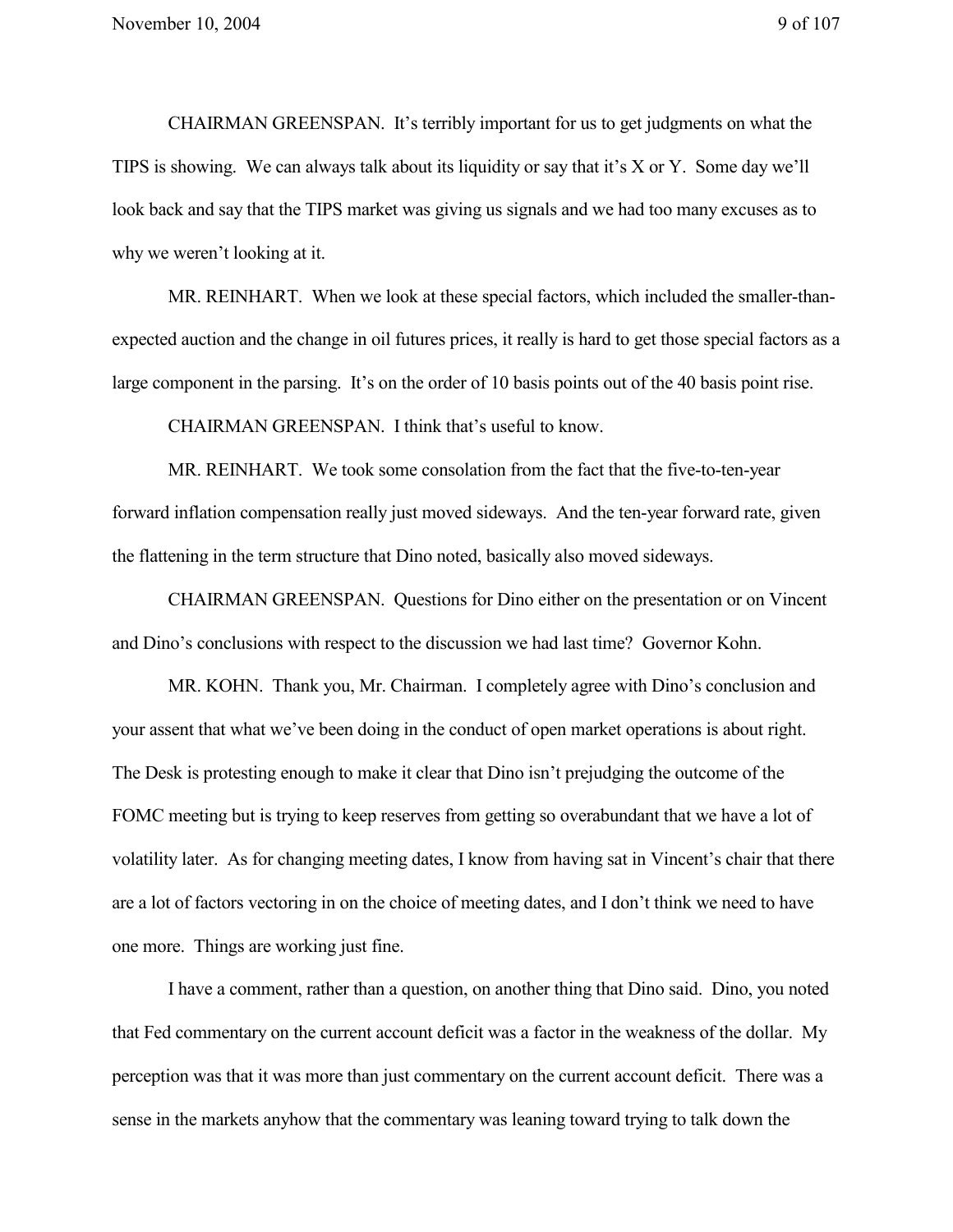dollar—that the Fed was engaged in actions or words designed to drive the dollar lower. I'm a little concerned about that perception. I agree that we can't avoid talking about the current account deficit. It's a huge imbalance in our economy, and how it resolves will greatly affect how we run monetary policy in the future. And I also agree that a lower dollar sometime, somewhere in the future is probably part of that correction process, but I do think we need to be cautious about making statements that are perceived as talking down the dollar. Commenting on the dollar is the job of the Treasury Department. I think that division of responsibility has been useful to us.

As you've noted many times, Mr. Chairman, we're not very good at predicting where the dollar is going or is likely to be. Even if it has to go lower over the long term, the Lord only knows where it's going to be in the short and intermediate term. And there's not much we can do through monetary policy about the current account deficit. It's more a fiscal policy issue. We'll have to react to developments as they occur. The dollar is already under downward pressure. I think it will fall of its own weight. The odds on a disorderly decline are very, very low, but they're not zero, and I think we need to be rather cautious in that regard moving forward. Treasury Department and bond market people in talking to me noted that there had been feedback from the market that somehow the Fed and the Treasury were at odds on what dollar policy was. I don't believe that's a productive way to go in a very tender market. So, while I don't think we can avoid talking about the current account deficit, I think we need to be especially cautious at this point in the dollar cycle.

CHAIRMAN GREENSPAN. Let's stay on the subject. Are you on this subject?

VICE CHAIRMAN GEITHNER. Yes, I was going to stay on this subject. It's always a pleasure to echo Don.

I don't know that I fully internalize Fed doctrine on imbalances and exchange rate policy and things like that, but let me just say something from the perspective of my previous life. I always had the sense sitting there in my position at the Treasury that U.S. policymakers should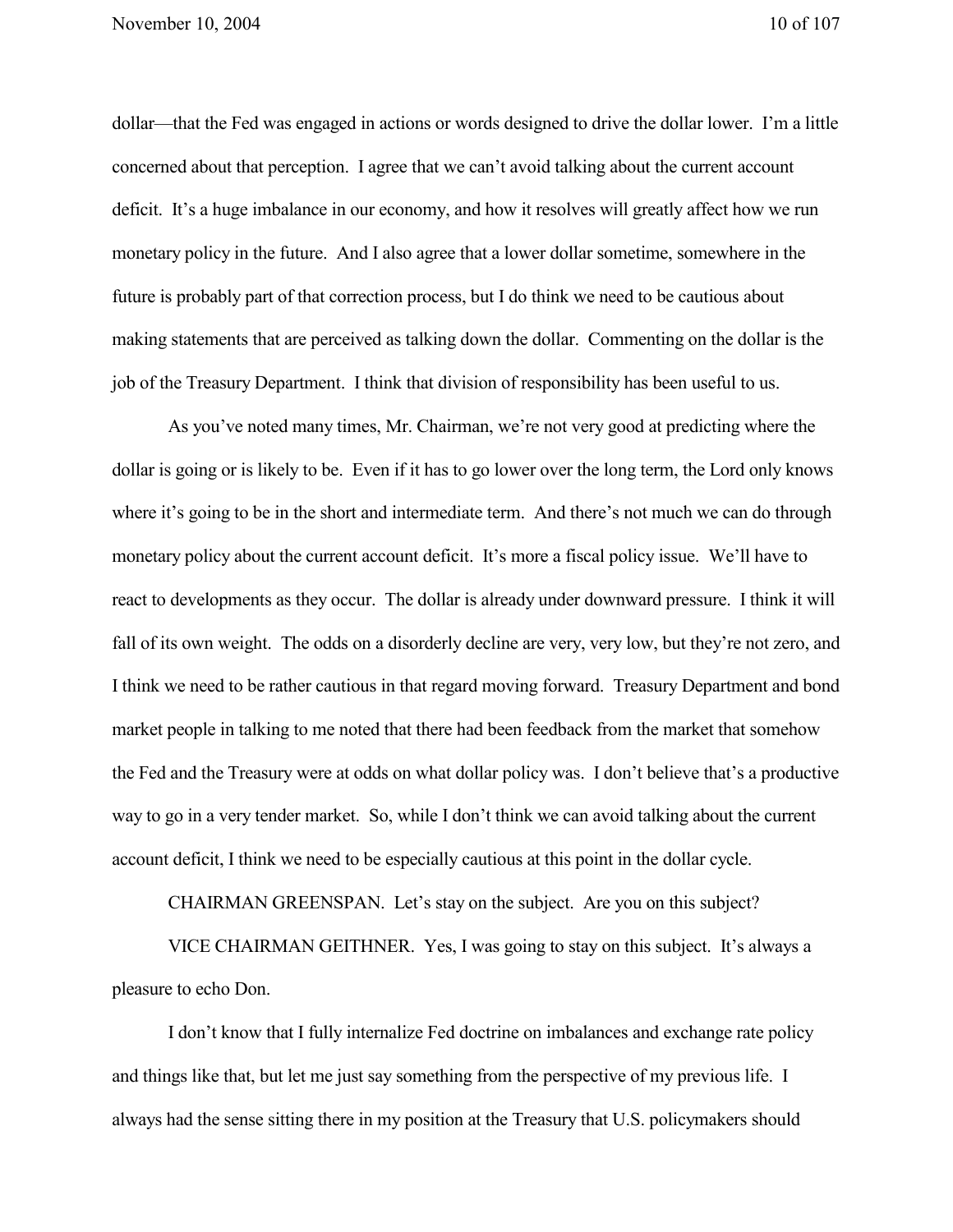always be careful not to convey the sense that they actually know the desirable direction for the dollar and that they should not in any way suggest that they were going to try to induce that move. I think that's true in general, but it's much more important when we're talking about a prospective decline. Once established, the sense that a decline is desirable is very hard to reverse, and it makes it very hard to manage the risk of a more acute decline causing broader collateral damage to asset prices.

So I just wanted to make the obvious point. Even if we're very careful and even if we allude only very generally and indirectly to our concern about the size of the imbalances and their unsustainability—and that an adjustment in relative prices likely has to come as part of the unwinding—I think our musings in public will make it harder for the Administration to discipline its own ranks, which is always a formidable challenge.

Let me also echo the conclusion of the committee of two. I thought the analysis was nicely framed and did a good job of looking at the alternatives. And those alternatives met that critical test, which was to illustrate why they were not particularly compelling against the regime in which we operate now.

CHAIRMAN GREENSPAN. Let me just say that we have a very delicate problem to deal with. Being involved with monetary policy and, indeed, by tying monetary policy as we do to the global environment, we can't make believe that the current account deficit is irrelevant. And we can't basically argue that it will essentially adjust without market forces being critically involved. Yet there is no question that we have to avoid conveying the perception that we are essentially talking the dollar down because we think that's what would be required to adjust the imbalances. It's a very tricky issue.

I have a tough problem because I was invited by Jean Claude Trichet to appear on a European panel sometime late next week. And the subject matter is the euro. Now, I could get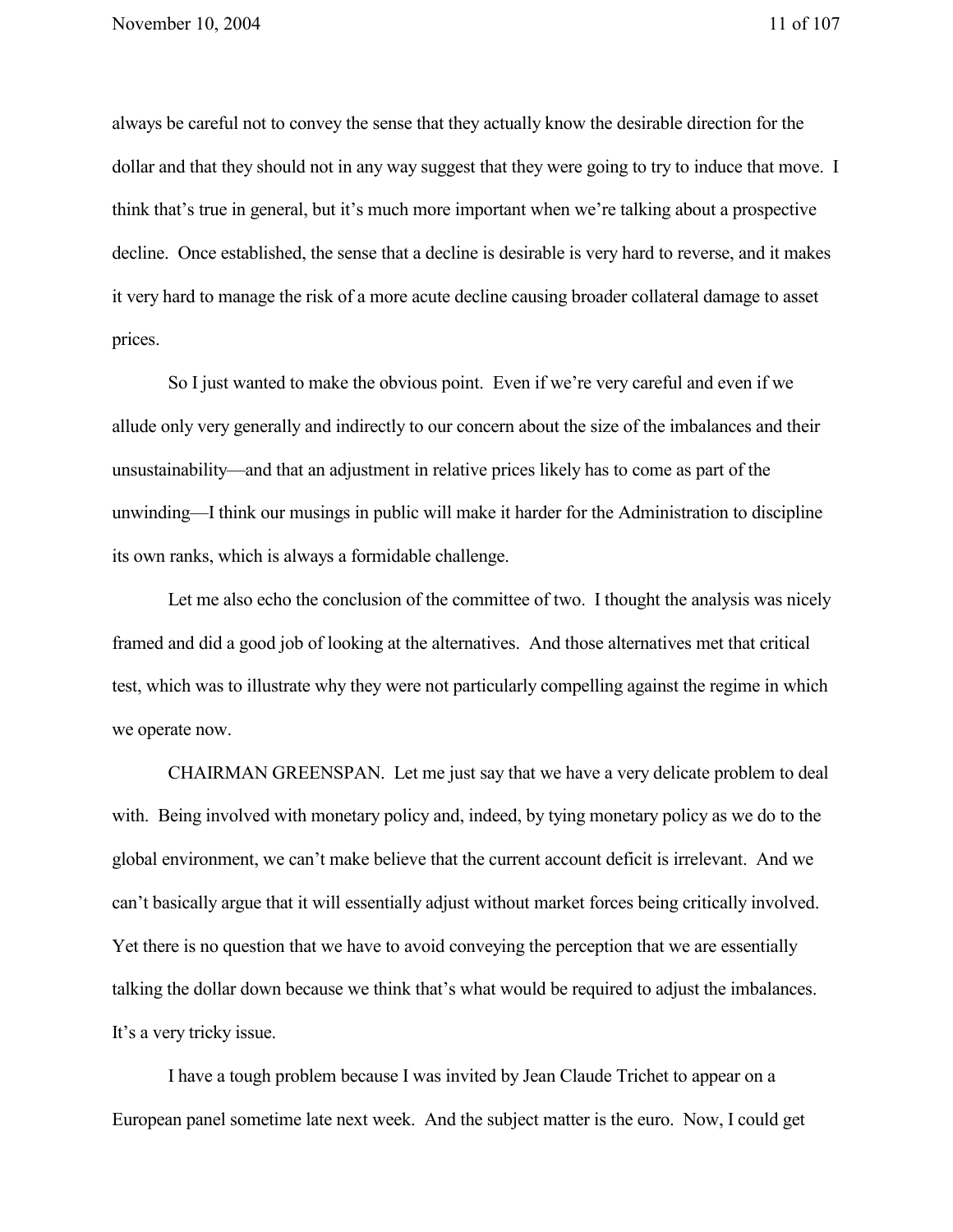around the issue very readily in my prepared remarks, but there is a forty-minute Q&A period with a panel of only Jean Claude, me, and one of the Vice Governors of the Bank of Japan. So I'm in the process of writing a speech in which I replicate to some extent what I've said before on the current account balance—where it's coming from, what the issues are, and essentially arguing at the end that there is significant evidence that high current account deficits of developed countries have in virtually all cases adjusted without crisis. What I don't usually say is that invariably a significant element in that adjustment is a decline in the real exchange rate.

Now, I'm trying to put together something that re-emphasizes what I've said before—which is accurate as best we can judge—and that is that the inability to forecast exchange rates in the intermediate period is an extraordinarily robust statistical conclusion. Indeed, one can find all sorts of examples where everybody is projecting that a currency will move in one direction and it goes in the other. I intend to put enough discussion of that in my statement to indicate that there is no short-term issue here with respect to the dollar. And I plan to talk as well about the fundamental questions that, as a practical matter, get down to the government deficit. And that's it.

We have evidently very poor capabilities of addressing private saving. We've tried everything under the sun. Some of it works better than others. None of it obviously works very well, if you just look at the straight downward trend in the household saving rate. So I think what I'm going to try to do, and I hope that the rest of you will try to do so, is to emphasize the one area where it will matter, which is fiscal policy. And I think that we can have some effect. There is a growing awareness in the Administration that this issue really has to be addressed and that it requires a significant turnaround in what has been going on in recent years. I think there is a recognition that that has to be done. If we are out there encouraging that, which we of course have been doing generally for quite a long period of time, I think that could be a positive force.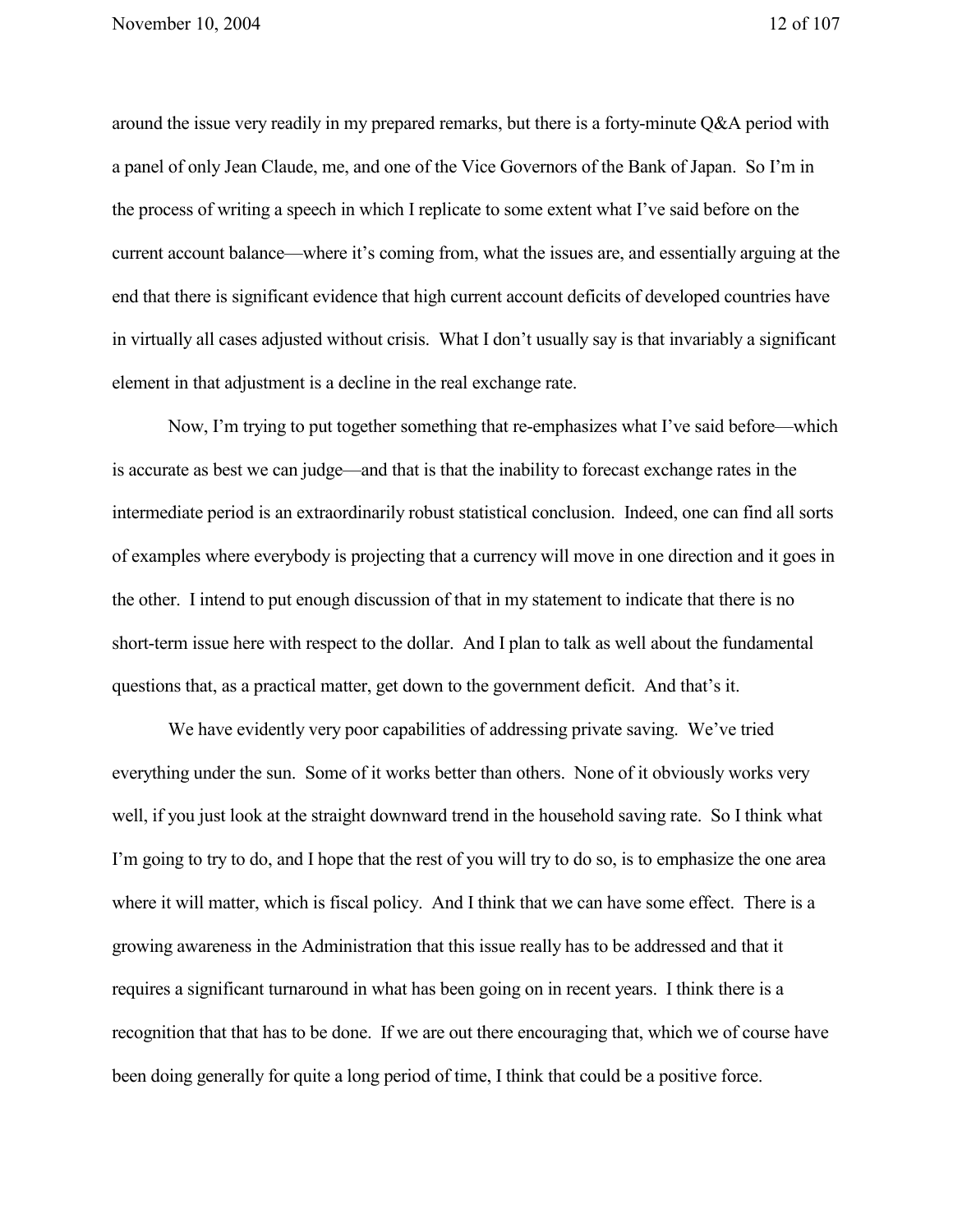I would scarcely say to you, " Don't discuss the current account deficit." That's like not talking about the crazy aunt in the closet. You have no choice. It is an element of significance in the outlook, and the forces that are driving it one way or the other are things we have discussed over time. But the one thing we have to try to avoid, to the extent that we can possibly do so, is to imply that an imminent decline in the exchange rate is in front of us. If we do that, then observers will presume that there is either some generalized official view about that on the part of the FOMC or that individually, without an official position, we all believe the same thing. And the credibility of the FOMC, which we take great pride in, will work against us. Everyone will presume, irrespective of their own views, that we understand the markets, and they will behave accordingly. And that could create some fairly significant problems for stabilization. So we now have three subjects on the table. Would anybody else like to comment?

VICE CHAIRMAN GEITHNER. Could I ask Karen a question?

CHAIRMAN GREENSPAN. Sure, by all means.

VICE CHAIRMAN GEITHNER. Karen, I have a question on whether we're seeing a change in emerging Asia in exchange rate policies and practices. I'm curious about whether you think there's a common factor behind it in the following sense: Do we see across these countries a significant change in underlying inflation that has caused them to decide that they want more independence in monetary policy? Or are we seeing something that is more idiosyncratic, with different sets of forces at work?

MS. JOHNSON. Well, as I will repeat in just a minute, I'm afraid, emerging Asia actually is faring comparatively less well than the other regions of the world at the moment on two scores: higher oil prices and a perception that at least for a time there's a bit of a pause in the strength of the high-tech sector. And these countries see themselves vulnerable to the fact that they import more primary products than anybody else in some sense. Few of them have primary product resources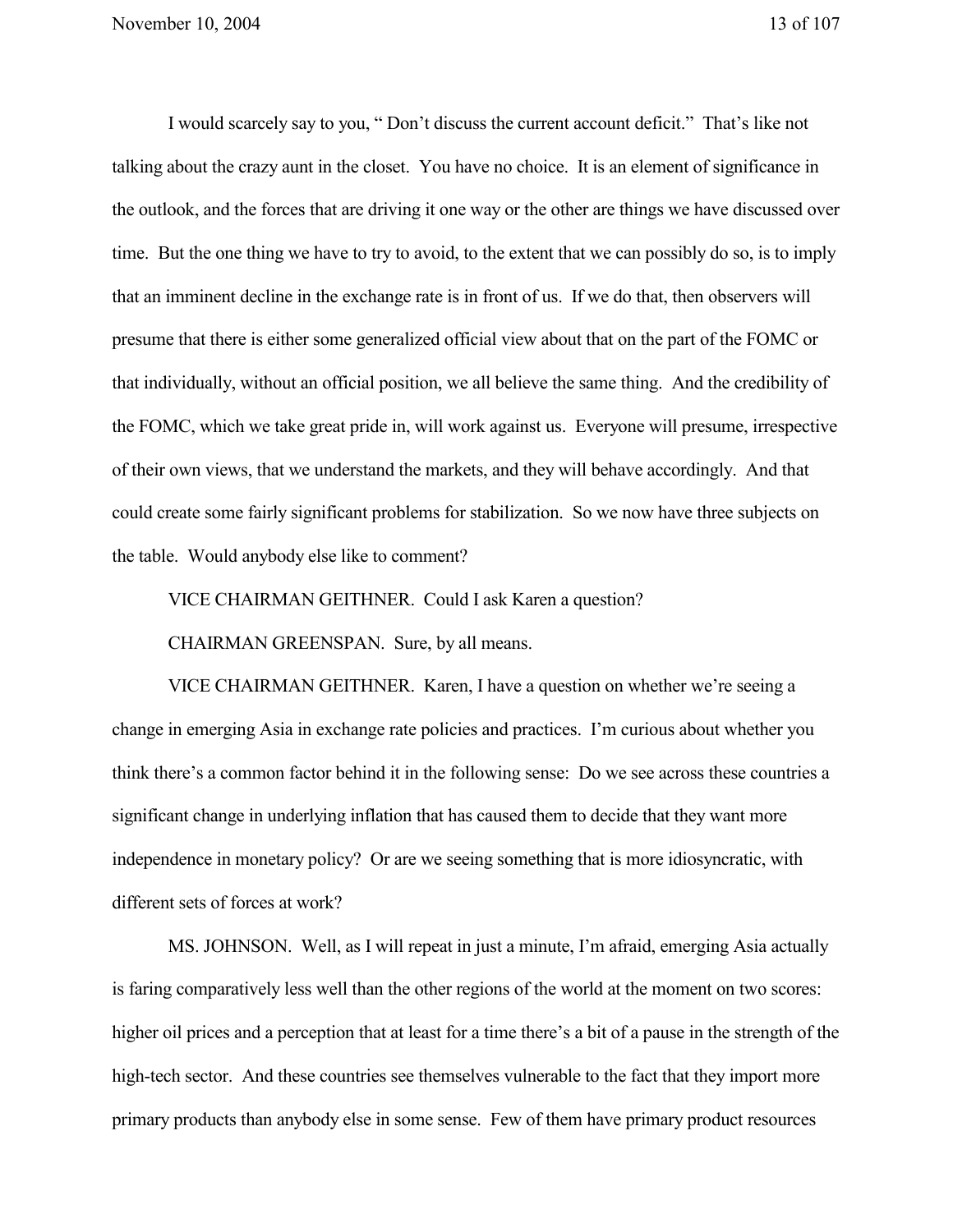domestically. So the inflation consequences of developments over the last few months have loomed larger for them than for others, and I think in that sense they are reassessing how unfortunate an exchange rate appreciation would be for them. At the same time, their real performance is impaired as well, so there's sort of a juggling act involved, as with any negative supply shock. But I think seeing that they are more vulnerable than most has altered a bit the calculus of how important it is to stabilize the exchange rate vis-à-vis each other and vis-à-vis the renminbi. And they probably are more vulnerable than China, if that's the elephant in the room, because China is a much larger and much more closed economy and it is domestically able to deal with some of these issues better than the smaller satellite emerging Asian countries are.

CHAIRMAN GREENSPAN. Further questions for Dino or Vincent?

MR. POOLE. Mr. Chairman, do we need to move approval of the domestic operations?

CHAIRMAN GREENSPAN. Yes, let's first move approval of the Desk's domestic

operations. Would somebody like to do so?

SPEAKER(?). Yes. I so move.

CHAIRMAN GREENSPAN. Without objection, they are approved. Now, we've had three comments on the memo that was circulated and that Dino has discussed. Unless I hear significant negatives, I will assume that those three "votes" so to speak capture the consensus of the group. So if any you would disagree with the recommendation of Dino and Vincent, please speak up. Or if anyone wishes to add something relevant to their conclusion that reinforces it, speak up. [Laughter]

MS. MINEHAN. Other than good job?

CHAIRMAN GREENSPAN. I guess you win on both counts. We will move on then to David Stockton and Karen Johnson.

MR. STOCKTON. Thank you, Mr. Chairman. I suspect that for many current and former New Englanders, the stirring victory of the Boston Red Sox last month gave hope to other long-deferred dreams. In my case, I mused that if the Red Sox could come from behind to beat the Yankees and then sweep the World Series, wasn't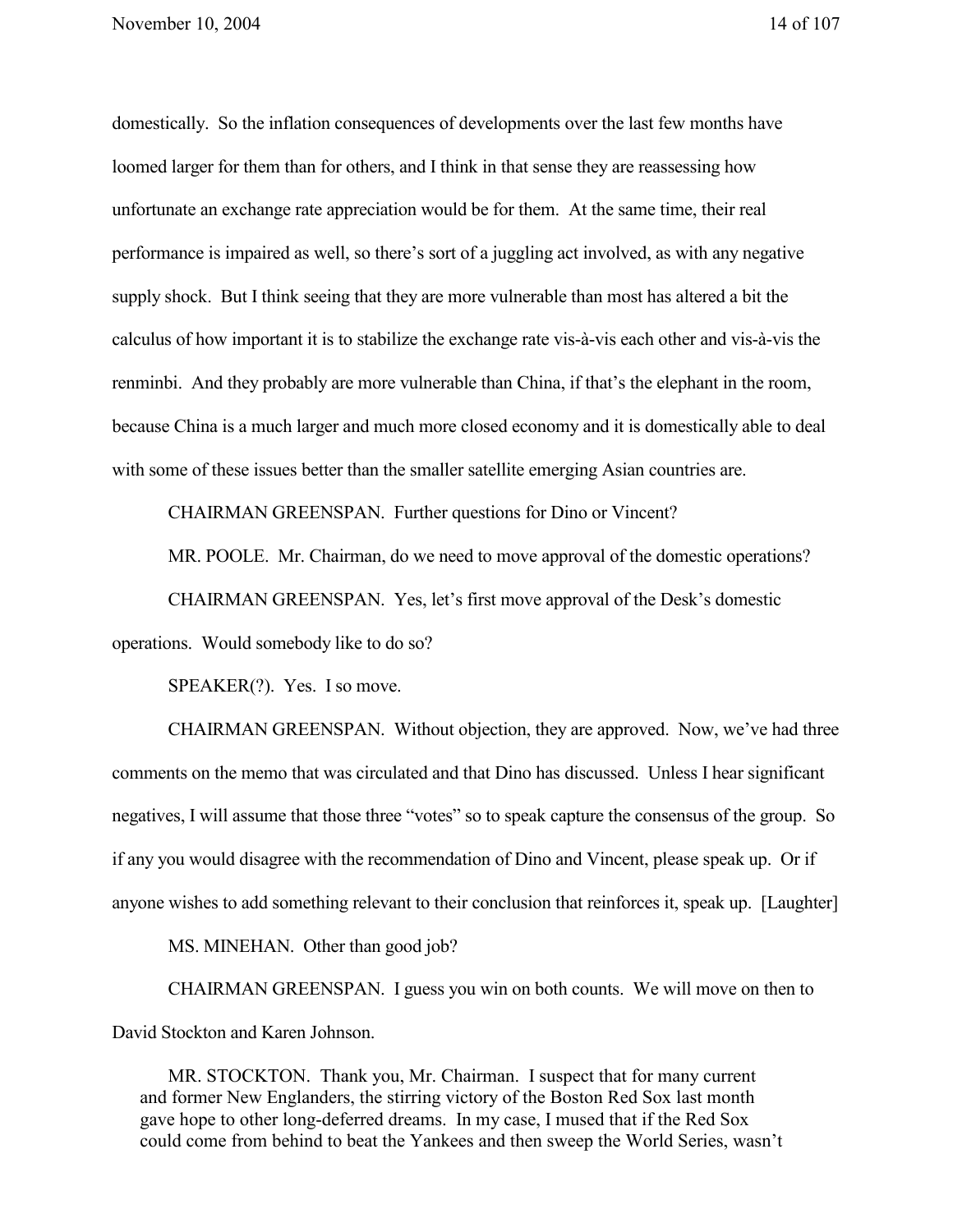it possible for the staff one day to get the near-term employment forecast right? [Laughter] Alas, while the dream lives on, the reality of last Friday's employment report left me feeling a lot more like Bill Buckner than Manny Ramirez.

As you know, through the summer and into the fall we had doggedly held to our forecast that a pickup in employment growth was imminent. But after four consecutive sizable disappointments that left reported gains in private payrolls averaging just 77,000 per month since May, our September projection calling for an immediate acceleration to increases averaging 200,000 per month seemed a stretch to us this time around. As a concession to these developments, we marked down our projection for private payroll gains in the November Greenbook to about 100,000 per month in the current quarter and delayed any meaningful acceleration of employment until late winter. Then last Friday, as the ball dribbled between our legs and rolled into right field, the BLS reported that, well, the labor market had not been so weak after all. Private payrolls increased 296,000 in October, and the level of private employment in September had been revised up 81,000. To be sure, the jump in hiring last month got a considerable boost from construction employment, which was likely related in part to rebuilding efforts in the aftermath of the hurricanes. And none of the labor market indicators that we monitor would suggest taking October's gain of nearly 300,000 as the present hiring trend. But the currently estimated average gain of about 175,000 per month over the past three months does not seem an unreasonable estimate of the underlying pace of private employment growth. Ironically, that is pretty close to our forecast back in the September Greenbook.

While recent experience reinforces, yet again, the caution with which one should approach these estimates, the average job gains now reported to have occurred in recent months do fit more easily with other indicators suggesting that a moderate improvement in labor market conditions is under way. Initial claims for unemployment insurance have been moving sideways at a level consistent with the somewhat larger employment increases now reported; the number of individuals exhausting their unemployment insurance has continued to fall in recent months; and surveys of hiring intentions have, for the most part, moved up.

As you know from reading the Greenbook, the weak employment situation was one of the key factors behind our downward revision to real GDP growth over the next couple of quarters. We viewed the meager employment gains and the associated shortfall in labor income as likely to be a drag on consumer spending late this year and into the next. Obviously, the October employment report suggests that this drag will now be smaller than we had anticipated.

But we had other reasons as well for trimming our near-term GDP forecast, including weaker readings on industrial production, a further jump in non-auto inventory investment last quarter, and considerably higher oil prices over the projection period. And these factors, for the most part, still argue for a somewhat weaker outlook than we had projected in September. Although the data in hand suggest that manufacturing IP will bounce back from a hurricane-depressed decline in September, the average gains in recent months have been to the low side of our expectations. The recent softness has been most pronounced in the high-tech sector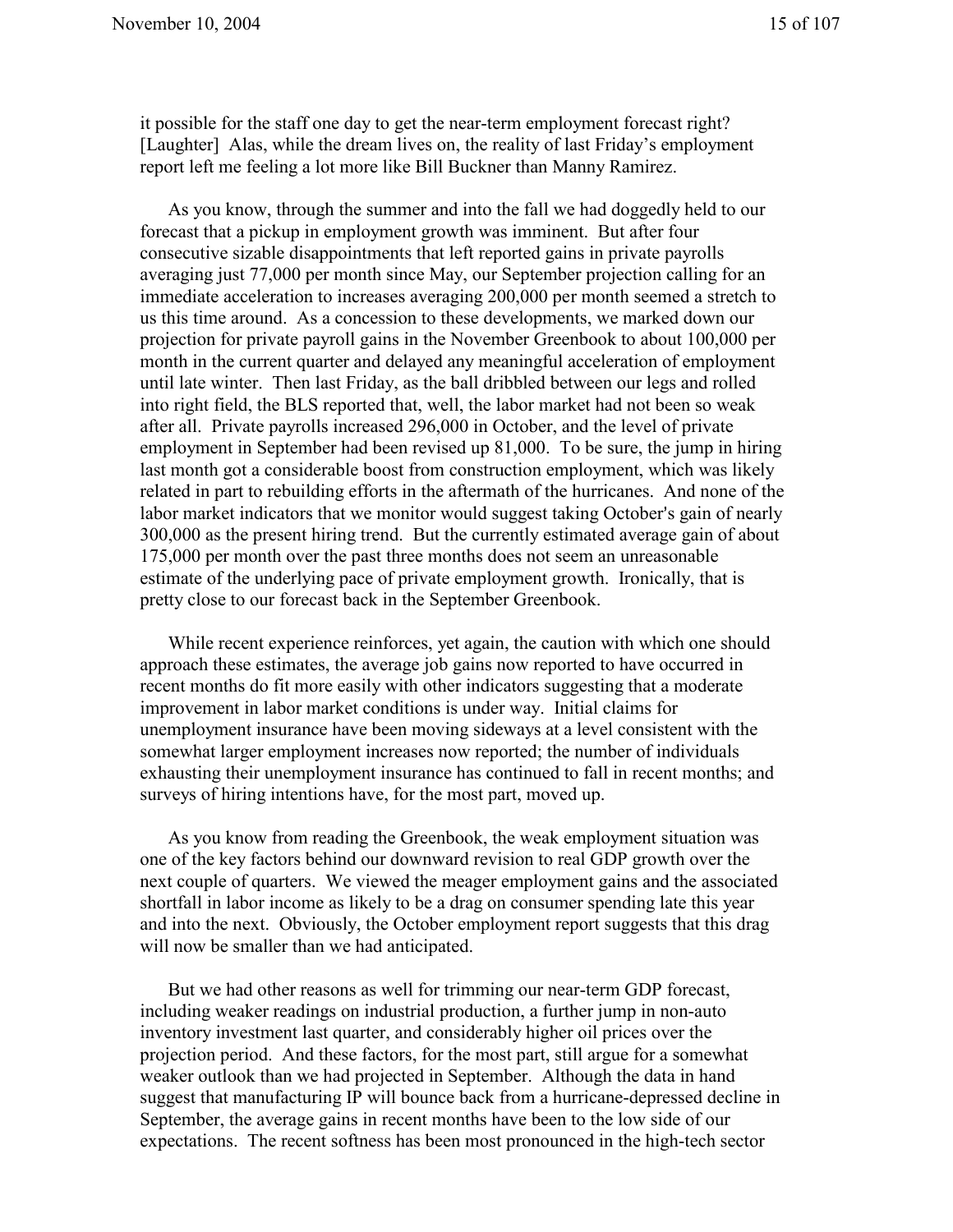but has extended elsewhere as well. We are now projecting factory output to increase 3¾ percent at an annual rate in the fourth quarter, nearly 2 percentage points less than in our September projection.

Some of the slowing that we have observed in industrial production could have resulted from a diminishing impetus to output from efforts by businesses to rebuild previously depleted stocks. Indeed, that impetus appears largely to be behind us. The level of non-auto inventory investment last quarter is estimated to have been much higher than we anticipated in September, and a drop-off in inventory investment is expected to subtract about  $\frac{3}{4}$  percentage point from the growth of real GDP in the current quarter.

Finally, we again had to contend with higher oil prices in this forecast. Last Wednesday, as the Greenbook went to bed, the spot price of West Texas intermediate crude oil was expected to be about \$7 per barrel higher on average over the projection period than in the September Greenbook, and the price of imported oil was projected to average about \$4 per barrel above our previous projection. Prices have come down noticeably over the past week. But the price of WTI is still about \$4 per barrel above our September Greenbook projection, and the price of imported oil is estimated to be about \$2 per barrel higher. Those higher prices are taking another bite out of household incomes and are likely to restrain spending somewhat in coming months.

Putting this all together, the events of the past week would lead us to mark up somewhat our November projection for the growth in real GDP over the next couple of quarters to a pace just shy of that which we projected in September. Karen will discuss this morning's trade data shortly, but it looks as though those data would cause us to raise our estimate of third-quarter growth to around  $3<sup>3</sup>/<sub>4</sub>$  percent at an annual rate. Moreover, given stronger employment and lower oil prices, we would be inclined to revise up our projection for the growth in real GDP in the current quarter from the 3½ percent figure in the November Greenbook to something closer to 4 percent and to revise up the first quarter of next year from 3 percent to about 3½ percent. These adjustments would probably add a tenth or so to growth in each of 2004 and 2005.

To be frank, after the large downward revision that we made to the projection at midyear, subsequent adjustments have been relatively minor. During this period, the economy has, for the most part, appeared to us to be growing at or modestly above trend. And the prospects seem favorable for a continuation of that performance. To be sure, fiscal policy is projected to shift from providing considerable stimulus to the growth of real output this year to being a roughly neutral factor next year. But monetary policy, at least by our reckoning, will remain reasonably accommodative over the projection period. And the restraint being exerted on the economy by the run-up in energy prices this year should begin to fade next year as prices first stabilize and then decline.

We continue to see some important risks to this admittedly benign outlook. Even with the declines in recent days, by virtually any metric the jump in crude oil and other energy prices this year constitutes a large shock. In the past, most especially in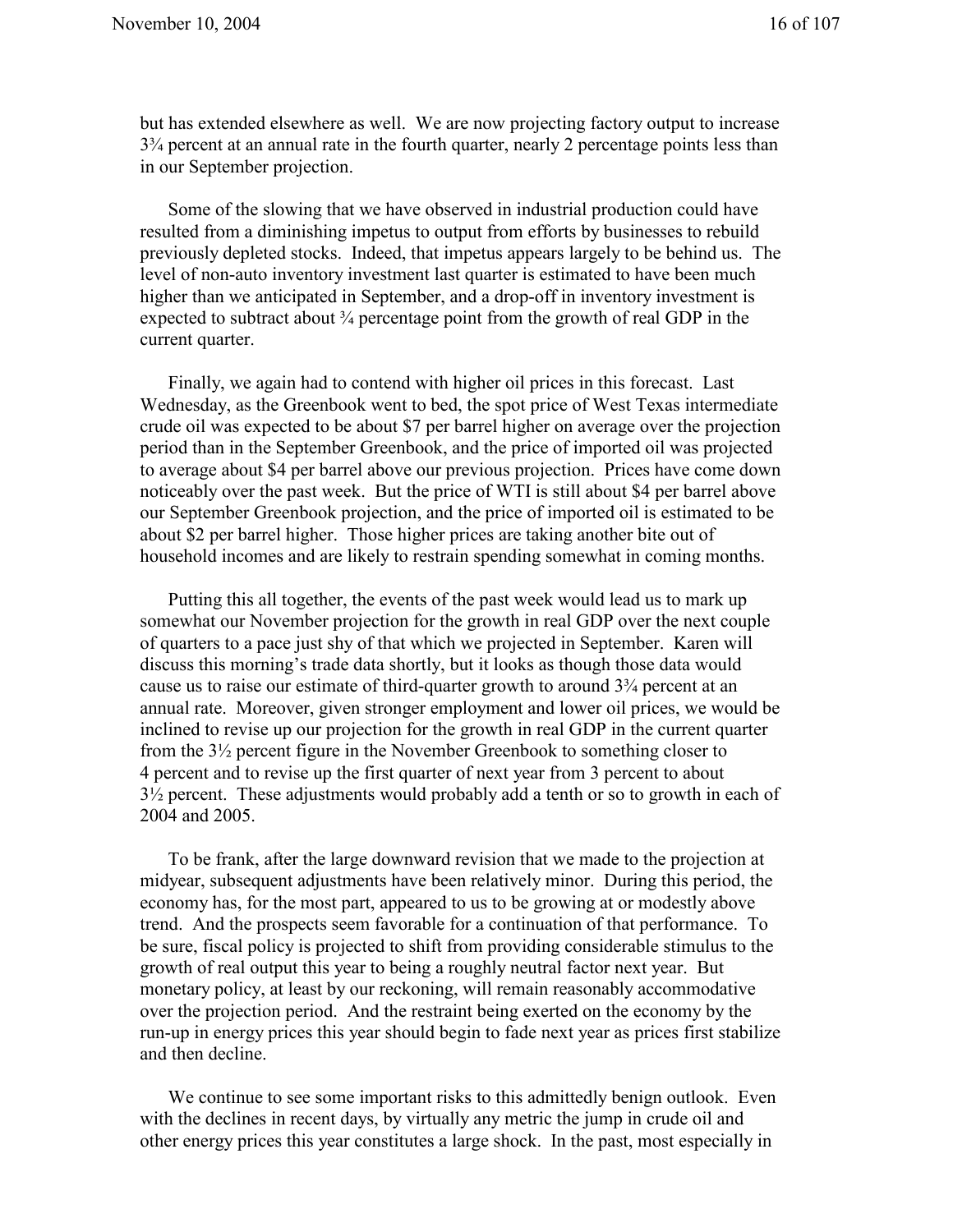the 1970s and early 1980s, oil price shocks were accompanied by an unusual degree of restraint on household spending, which is to say that standard linear models seem, on balance, to understate the weakness in spending in these episodes. Despite this evidence, we did not build any appreciable nonlinear effects into the projection. We suspect that the effects of oil price shocks on sentiment and spending in the '70s and '80s were amplified by a regulatory environment that resulted in shortages, gas lines, and disruptions that created a great deal more economic uncertainty than households and businesses are now coping with. Moreover, we haven't yet detected in either the spending data or readings on consumer sentiment any outsized response to this year's oil shock. Still, it's probably premature to be confident that such effects will not manifest themselves at some point in the current episode.

Another downside risk is that high-tech equipment spending is on a weaker longterm trajectory than incorporated in the baseline. Third-quarter spending on computers and software was well below our earlier expectation, and the news continues to suggest that spending on tech equipment has remained lackluster. We have weakened this element of our projection through the first quarter of next year, but then we are projecting a reacceleration of these outlays back closer to historical norms. The recent softness combined with smaller declines in the relative price of high-tech capital goods over the past year or so could be signaling that the pace of technical progress and the imperative to invest in this type of equipment is waning. We believe that it is too soon to draw that conclusion, but this possibility does constitute some downside risk to our projection.

The risks in the outlook for capital spending, however, are not one-sided. Outside of high-tech, equipment spending has been growing briskly. We have continued to interpret some of this strength in spending as being stimulated by the partialexpensing provisions. With the bulk of that stimulus scheduled to expire at the end of this year, we are anticipating a drop in equipment outlays in the first quarter and some small restraint on spending in subsequent quarters. But as we have noted on numerous occasions, our calibration of the magnitude of this effect is based more on educated guesswork than on hard science. If the effect has been smaller than we currently estimate, then underlying demand has been correspondingly stronger, and hence there could be greater momentum to equipment spending as we enter next year.

Another key upside risk that we have been pointing to for some time remains that the very low level of real interest rates assumed in our projection will spark a sharp acceleration in activity or inflation. Two obvious channels through which that could occur are the stock market and the exchange value of the dollar. For both of these elements of the forecast, we employ something akin to a random walk with drift. We project the stock market to rise in line with the risk-adjusted yield on bonds, and we project the dollar to fall only slightly from current levels. The shallow trajectory that we have assumed for the federal funds rate could, of course, provoke a steeper rise in the stock market or a larger fall in the dollar than incorporated in the baseline forecast, and by enough to matter. For example, if we were to assume that the dollar resumes declining at the average annual rate observed between its peak in 2002 and early this year—about 6 percent—rather than the  $1\frac{1}{2}$  percent annual rate decline that we are projecting, a simulation of FRB/US suggests that the accompanying impetus to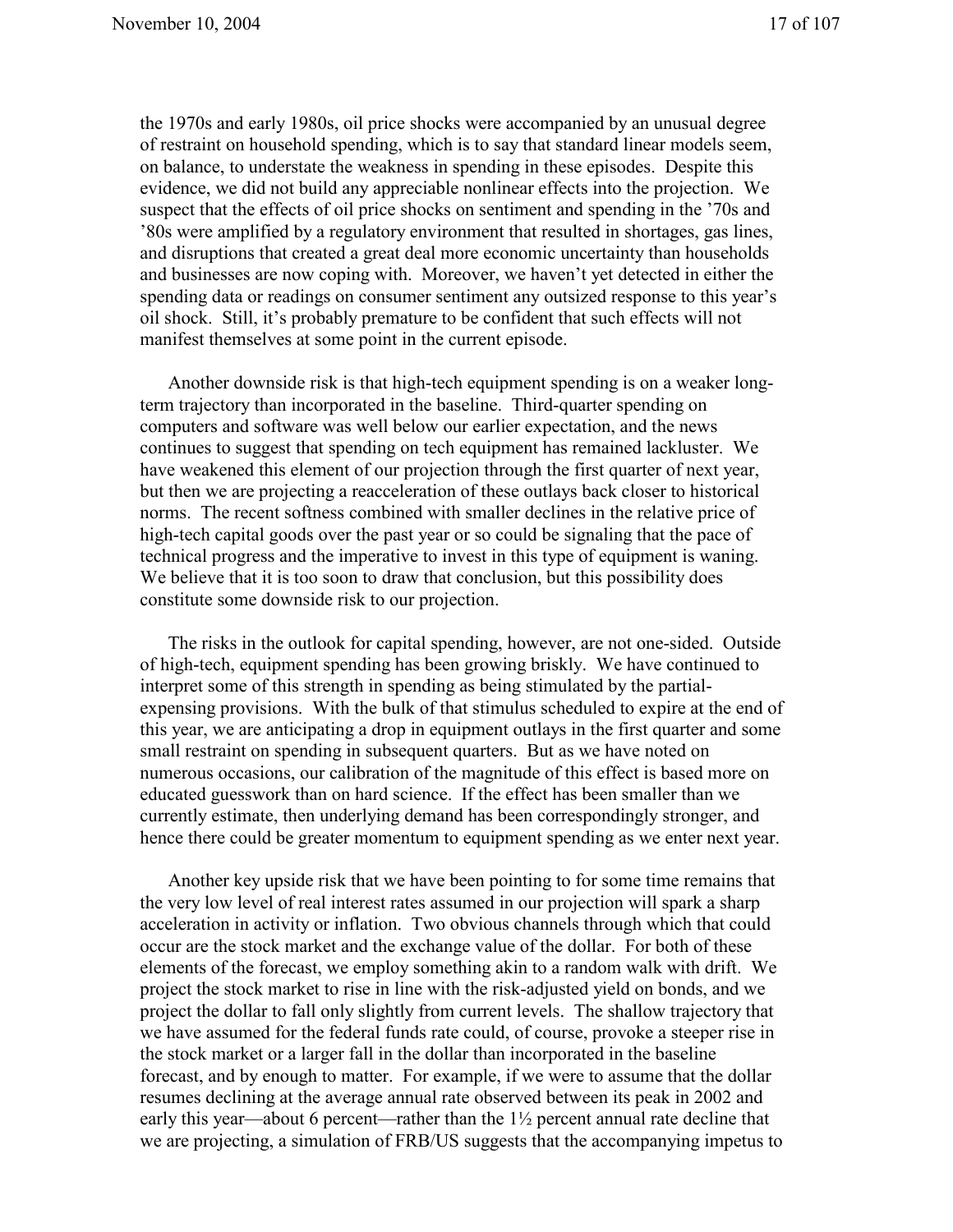demand would cause output to overshoot potential and inflation to edge higher by 2006. In response to that outcome, a Taylor rule would prescribe a path for the funds rate about 50 basis points higher than in our baseline in 2005 and about 75 basis points higher in 2006—a path for the funds rate similar to that currently built into futures markets. Certainly, such an outcome seems well within the realm of possibility.

Turning to inflation, our projection has changed relatively little over the intermeeting period. Increases in the core CPI for August and September were, on net, a bit higher than we had been projecting. But much of our miss was in prices for used cars and lodging away from home, and we did not attach much signal to these developments. Indeed, core PCE prices have actually been running a bit below expectation, though again not by enough for us to alter our basic outlook. Meanwhile, the recent readings on hourly labor compensation have surprised us to the downside. Figures on comp per hour from the ECI and from the NIPA-based compensation measure both came in at about 3½ percent at an annual rate in the third quarter, about  $\frac{1}{2}$  percentage point less than in our previous projection. There really has been no discernable trend in compensation inflation over the past couple of years. Of course, the biggest news on the price front has been the run-up in oil prices that I mentioned earlier. Higher energy prices are projected to boost headline CPI to about  $3\frac{1}{4}$  percent at an annual rate in the current quarter, about 2 percentage points above the September forecast. The indirect effects of these higher energy prices are expected to add another tenth or so to core consumer price inflation over the next few quarters. It is our sense that higher prices for oil, other commodities, and imports are continuing to feed through into core consumer prices.

Going forward, our expectation is that energy prices will edge down, commodity prices will level off, and the increases in import prices will slow. These developments are anticipated to place downward pressure on core consumer prices next year. But in our forecast, these beneficial developments are largely offset by the diminishing margin of slack in resource utilization and by some upward pressure on costs associated with a slowing of structural labor productivity during the next two years. Both the pluses and minuses are relatively small here, and we are anticipating core PCE inflation to move about sideways at its current annual pace of about  $1\frac{1}{2}$  percent.

Let me conclude with a brief thought on the uncertainties in the outlook. Obviously the list of risks remains long. There is much we don't understand about why the economy has failed to show even greater vigor in response to massive fiscal stimulus and very low real interest rates. More broadly, geopolitical risk and the threat of terror are almost certain to be permanent features of the economic landscape. And some very daunting long-term challenges—most notably, those associated with large budget deficits, low household saving, and a widening current account deficit are always a threat to cascade back into the present in unpleasant ways. But on the positive side, those risks now seem to be confronting an economy that is fundamentally less fragile than it has been at many points in the past four years. Karen will continue our presentation.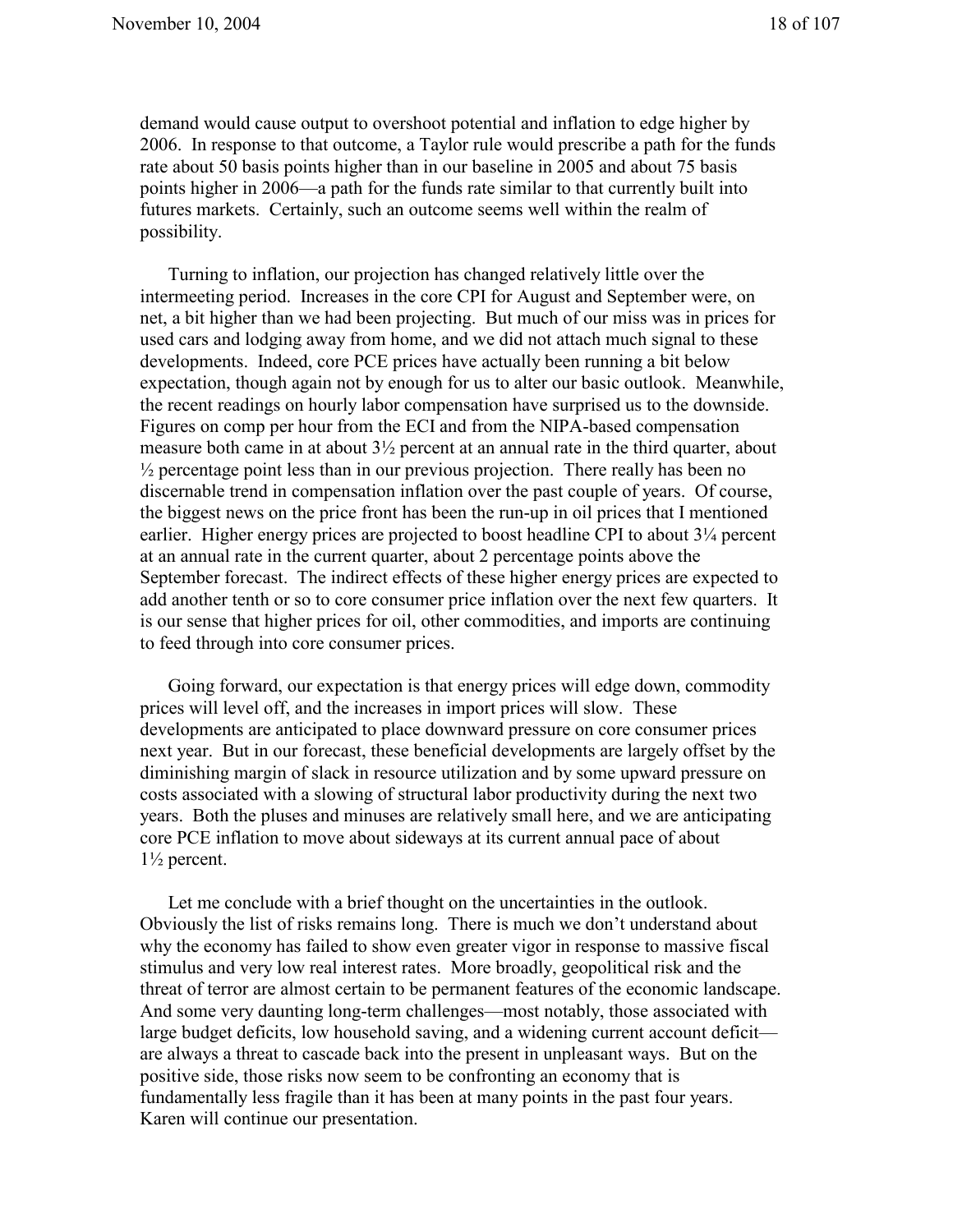MS. JOHNSON. Over the intermeeting period, news about foreign economic developments has generally been somewhat disappointing, and we have edged down our outlook for real GDP growth abroad in response. The downward revision is largest for the third quarter, 0.4 percentage point, as growth appears to have been below our expectations in Japan, Europe, and emerging Asia other than China, where we were surprised on the upside as we were also to a slight extent in Latin America. For the current quarter and the rest of the forecast period, we have taken an average 0.1 percentage point off the annual rate of foreign growth.

A major factor behind our decision to shave a bit off prospective growth abroad has been the intermeeting behavior of oil prices. Although the sharp run-up in spot WTI prices attracted much attention, that price significantly retraced its gains in the final two weeks of the period. However, the far futures price for WTI rose on balance \$5 per barrel over the period. Accordingly, the entire path of oil futures prices shifted up. To some extent, the elevated WTI prices reflect the premium now being paid for sweet (less sulfurous) crude oil relative to other grades of oil, and we anticipate that this premium will narrow over time as the supply of sweet oil from the Gulf of Mexico is fully restored, refiners shift their capacity, and demand adjusts. However, consistent with the futures markets, we now project that oil prices will be higher for longer than we thought in September, as continued production at current high rates seems less certain and as demand remains strong.

For the industrial countries, small negative revisions to the outlook were widespread as elevated oil prices have eroded confidence to some extent and weakened domestic demand. In Canada, an oil exporter, growth has remained strong although we marked down the forecast a bit in response to changes in the U.S. forecast. For emerging-market economies in Asia, the prospect of sustained, elevated oil prices has more negative consequences than is the case for Latin American countries. The Asian emerging-market economies generally import oil and other primary commodities. Higher global prices for these goods plus a somewhat dimmer outlook for the high-tech sector have led us to become less optimistic about these countries, on average. In contrast, activity so far in 2004 has been strong in Latin America, as primary product exports and energy self-sufficiency—or better—have boosted growth. We nonetheless revised our outlook down slightly in 2005.

We expect that foreign economic activity is rebounding in the current quarter from the slowing that was evident in the preceding three months, particularly in Japan, the United Kingdom, and emerging Asia. But we look for average growth abroad to weaken a bit over the next two years. In part, this projection reflects the need for some of the rapidly growing foreign economies, such as Canada and the United Kingdom, to bring growth in line with potential. Monetary policy has already been tightened in both these countries, and we expect additional moves in Canada. In addition, we look for growth in China to moderate as officials there use both administrative and interest rate tools to slow credit creation and the expansion of investment spending, in particular.

The subdued outlook for growth abroad also reflects the depreciation of the dollar that occurred over the intermeeting period and the further depreciation that we have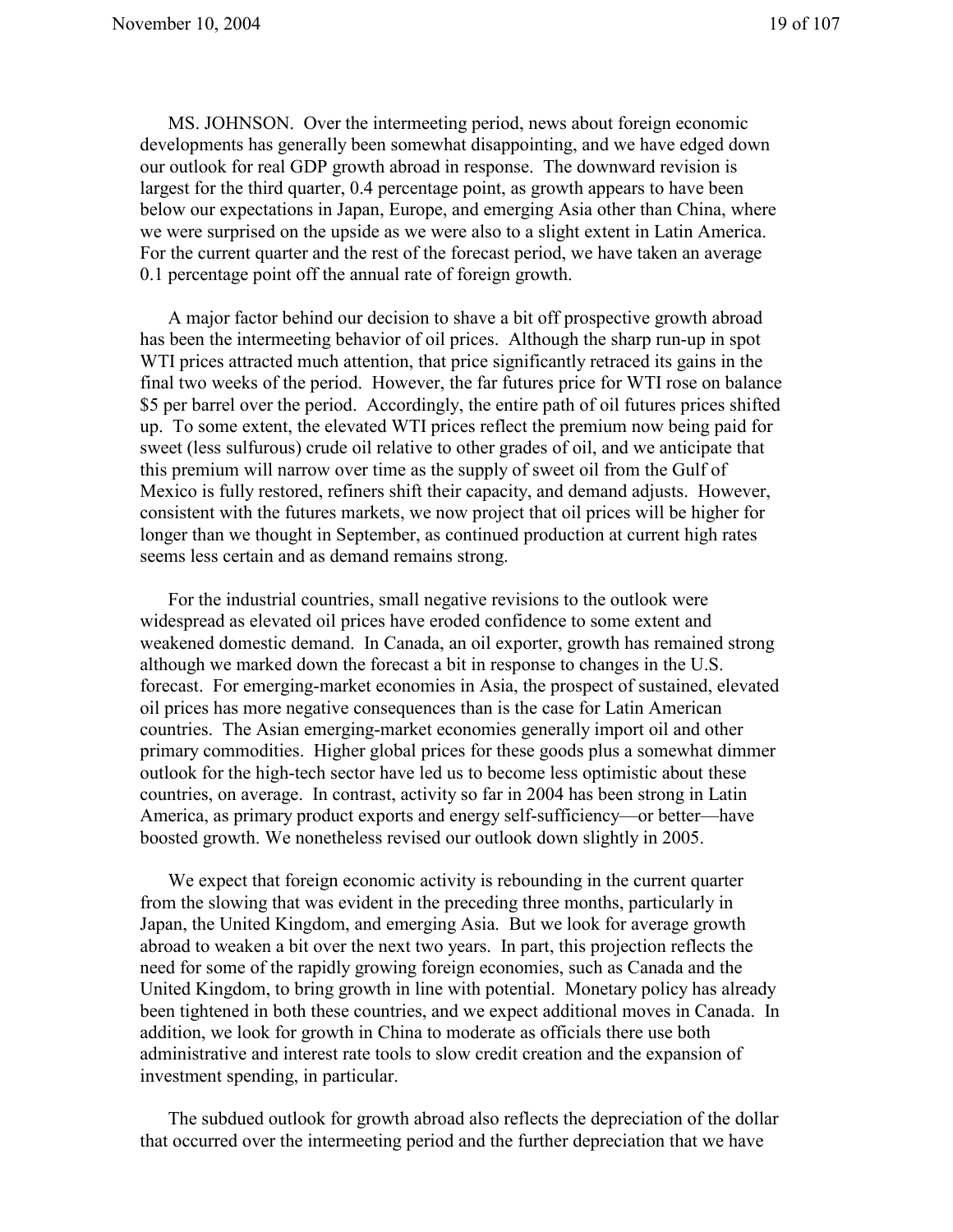again incorporated into the forecast. Since September, the exchange value of the dollar has fallen sharply against many of the other major currencies. In response, we have lowered the projected path for the real value of the broad index of the dollar about 2 percent. Currency appreciation should be a factor restraining growth over the forecast period in the other industrial countries.

In our Greenbook baseline, the combined effect of higher oil prices, the lower dollar, and revisions to output growth here and abroad is a slight easing in the projected drag from real net exports in this quarter and during the next two years. This quarter and for the first half of 2005 we see the external sector as having a largely neutral effect on GDP growth, as imports are restrained by moderate U.S. growth and exports bounce back. Thereafter, the negative arithmetic contribution of net exports is about ½ percentage point, as relatively strong U.S. growth boosts real imports while dollar depreciation works to lessen the gap between real exports and real imports. Nevertheless, the nominal U.S. current account deficit is expected to widen to nearly \$890 billion in the fourth quarter of 2006, about 6<sup>3</sup>/4 percent of GDP. This deficit reflects a higher oil import bill throughout the forecast period than previously projected, with the overall trade deficit widening about \$60 billion at an annual rate from the current quarter to the end of 2006. In addition, the deficit on net investment income is projected to widen by a comparable amount as rising U.S. interest rates and the growing stock of U.S. portfolio liabilities combine to overwhelm a modest increase in net receipts from direct investments here and abroad.

This morning, we received data on trade in September. The trade deficit, at \$51.6 billion, was noticeably narrower than we and the market had anticipated. Contrary to our expectations for a rise, merchandise imports edged down, with most of the surprise concentrated in core goods. In contrast, exports came in stronger than expected, again with most of the miss in core goods. Of note, the surprising weakness in exports in August was revised into a respectable gain. On balance, this morning's data indicate that real net exports made a negative contribution to U.S. GDP growth of 0.3 percentage point in the third quarter, considerably smaller than the minus 0.7 percentage point in the November Greenbook. This revision is pretty evenly split between higher exports and lower imports. Although it is a bit early to draw implications of these data for the current quarter, we remain fairly comfortable with our Greenbook projection. Dave and I would be happy to answer any questions.

CHAIRMAN GREENSPAN. Questions for our colleagues? President Poole.

MR. POOLE. Karen, there are two themes in your discussion that I'd like you to comment on a bit more to try to reconcile them. On the one hand, you say that the increase in energy prices in the last year to year and a half has been driven primarily by increases in worldwide demand. Then on the other hand, you say that the price increase we've seen is a reason to mark down forecasts of demand. So, it's a question really of whether the demand curve is shifting—and prices are high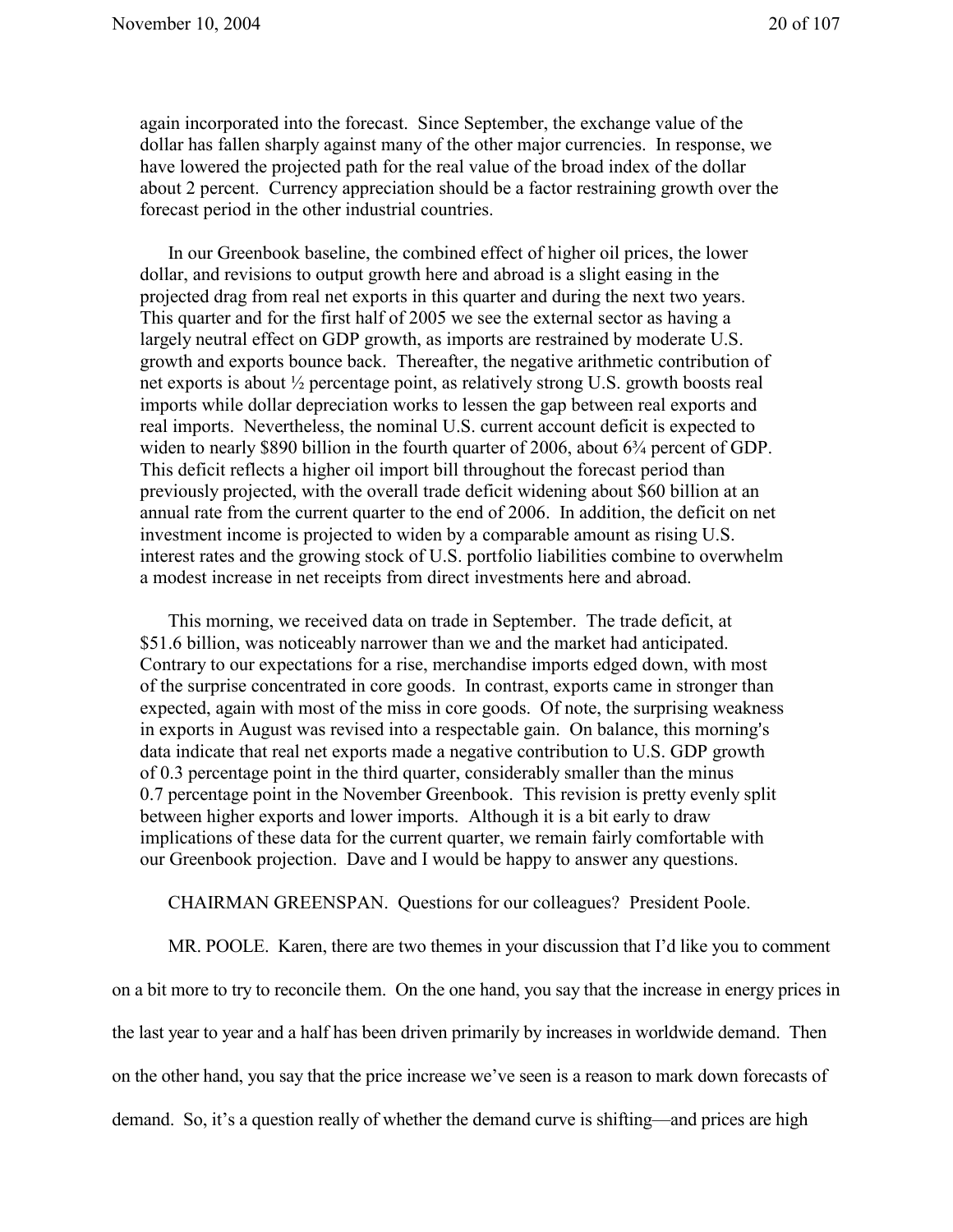because the whole demand curve has shifted out as a consequence of higher growth—or whether we're sliding along the demand curve.

MS. JOHNSON. I guess we're learning as we go along the consequences of having global demand push on resource limitations the way it has been. And we are making adjustments of a tenth here and a tenth there. So, it's not as if analytically my demand curves are well enough defined that I can even tell the difference between moving along a curve versus the curve shifting at this point. I think down deep that strong demand is the central factor in explaining why oil prices in particular, but commodity prices more broadly, have been high. There is a self-limiting nature to the price-adjustment process that occurs, but it's hard to say that those higher prices are then a cause for weaker growth. It is just a matter of both growth and prices being resolved in the marketplace.

But I think that recent events, particularly the events in the past intermeeting period, have conveyed an awareness that the supply conditions that this higher demand is confronting are a bit less robust and a little less certain than people previously thought. In the energy case, this mix between sweet and sour oil suddenly seemed more important. Whereas we often talked—I myself did—about total production versus total consumption and questioned where the missing barrels were and so forth, now we need to think about the possibility that the important issue may not be just total production but the composition of production and the composition of refinery capacity. So it may be that the elements of demand in the different economies are going to determine how this works out. We've learned, for example, that hurricanes in the Gulf of Mexico have a much greater potential to disrupt supplies than we understood to have been the case. So I think this extra uncertainty and the somewhat greater volatility and risk on the supply side are leading me in an expected-value sense to say that the outcome of these demand pressures and what I know about supply may involve a little less growth than I had previously thought.

MR. POOLE. Thank you.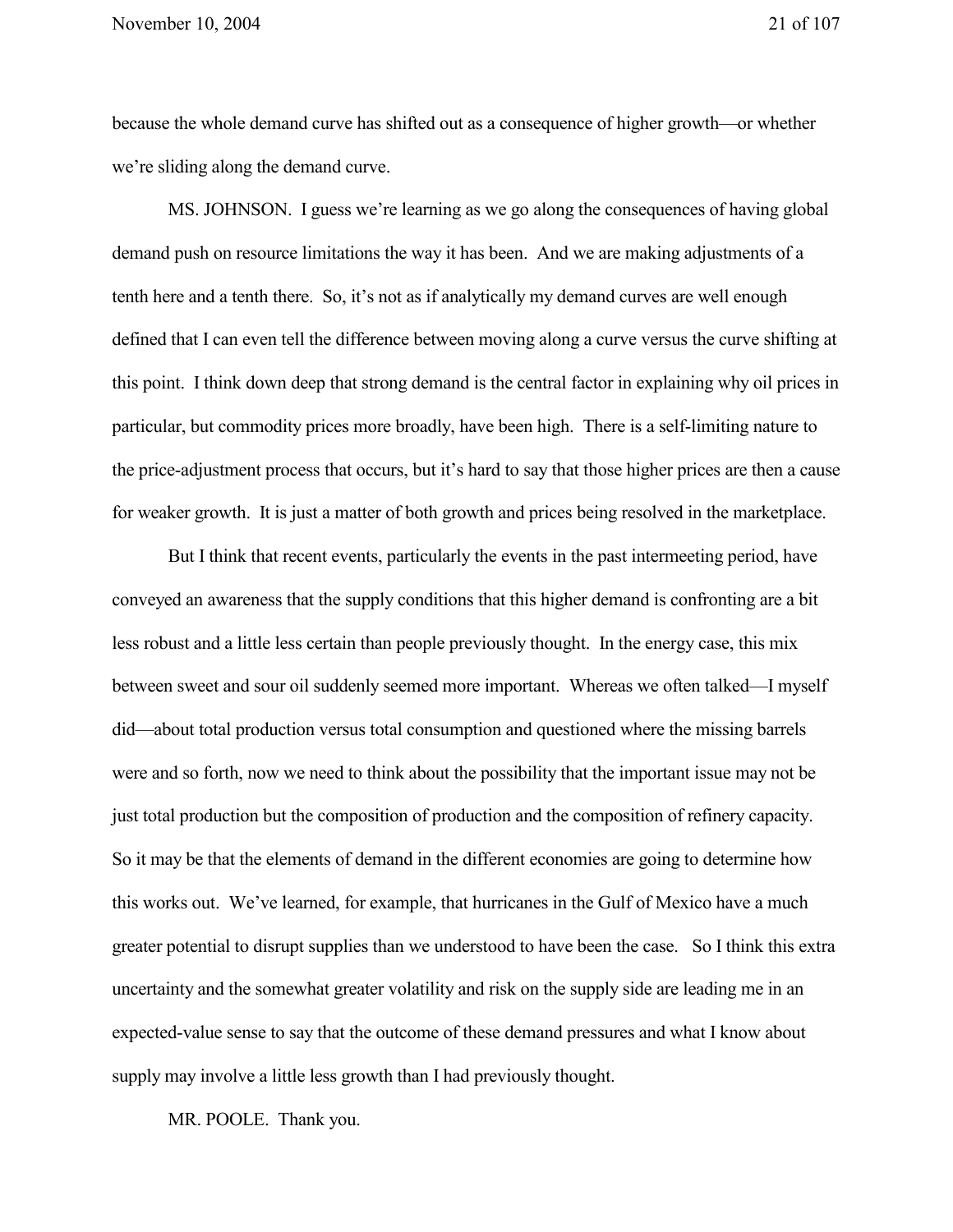CHAIRMAN GREENSPAN. President Moskow.

MR. MOSKOW. I had a question on the auto outlook. The people that we talk to in the industry are rather conservative about the outlook for next year. They're expecting relatively flat sales. Now, they're not always right, of course. But the Greenbook has sales going up 4 percent next year to a record level and then going up another 3 percent in 2006. I was wondering if you could comment on the rationale for that and how it compares with the more-conservative forecasts that we're hearing from those in the auto industry.

MR. STOCKTON. Well, our projection is certainly above those forecasts, as you point out. Certainly one feature of our stronger outlook for motor vehicles is that we have lower interest rates—and noticeably lower interest rates—than are currently built into market expectations. So the financing environment that we think is going to prevail is quite favorable. Another factor is that we're still a little more optimistic on longer-term potential output growth than the consensus forecast. So in some sense we think there's going to be greater wherewithal to purchase motor vehicles. Now, whether we have it right in terms of how that splits up between the numbers of units produced and the value per unit could certainly be open to some question. But in general in an economy in which the unemployment rate is continuing to come down, energy prices are reversing some of this year's run-up, and interest rates surprise on the low side, we don't think our forecast is too much of a stretch. We are aware, however, that it is higher than the automakers are currently saying and higher than most other outside forecasters are currently projecting.

CHAIRMAN GREENSPAN. Remember, that a flat forecast—because scrappage is rising—implies a significant slowdown in the rate of increase in the number of vehicles on the road. That probably has to occur at some point because we're running out of space. But that's a forecast that was more confidently made a decade ago, as the market continued to rise. I think it has become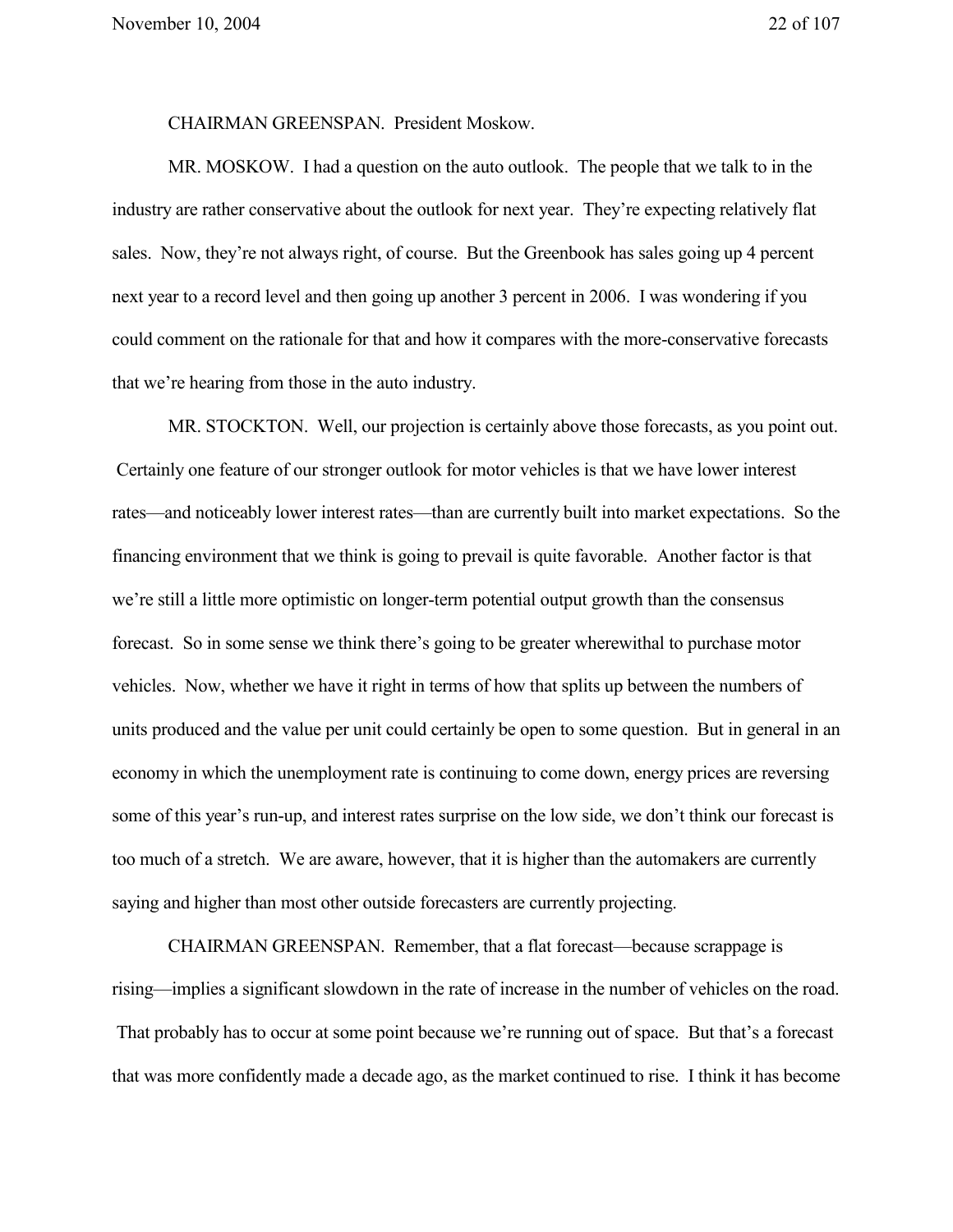a very tough forecast to make. In my view, David is just as likely to be right as the whole structure of the research operation of GM.

MR. MOSKOW. It is a tough forecast to make, and of course, the automakers may also be running out of room to provide incentives or price cuts and still be viable.

CHAIRMAN GREENSPAN. I'm just worried about running out of street space.

MR. MOSKOW. That's another constraint.

CHAIRMAN GREENSPAN. President Santomero.

MR. SANTOMERO. I just wondered, David, if you would give us some sense of the sensitivity of the baseline forecast to changes in the budget outlook that we made reference to earlier. What happens if the tax cuts and everything else are made permanent? What is the implication of some of the fiscal actions that people have been bandying about? How much does it matter in terms of the forecast?

MR. STOCKTON. Well, obviously, it could matter considerably. We are anticipating the budget deficit basically to remain at \$410 billion or thereabouts in fiscal year 2005 and to edge down only to \$390 billion in 2006. If one were concerned that the current political configuration were going to result in less fiscal discipline, or at least had the possibility of producing an environment with less discipline, one could imagine more spending. And on the tax side, certainly making the tax provisions permanent would be likely to boost interest rates, and there's already some expectation of that built into current interest rates. So once it happened or if that uncertainty were removed, we might get somewhat higher long-term interest rates coming about from that, but it wouldn't be a complete innovation in the market's thinking at this point.

We are not very good political prognosticators. So in essence, in this forecast we are anticipating continued supplementals to support ongoing operations in Iraq. We have incorporated the tax law changes that have occurred to date, but we aren't anticipating any further significant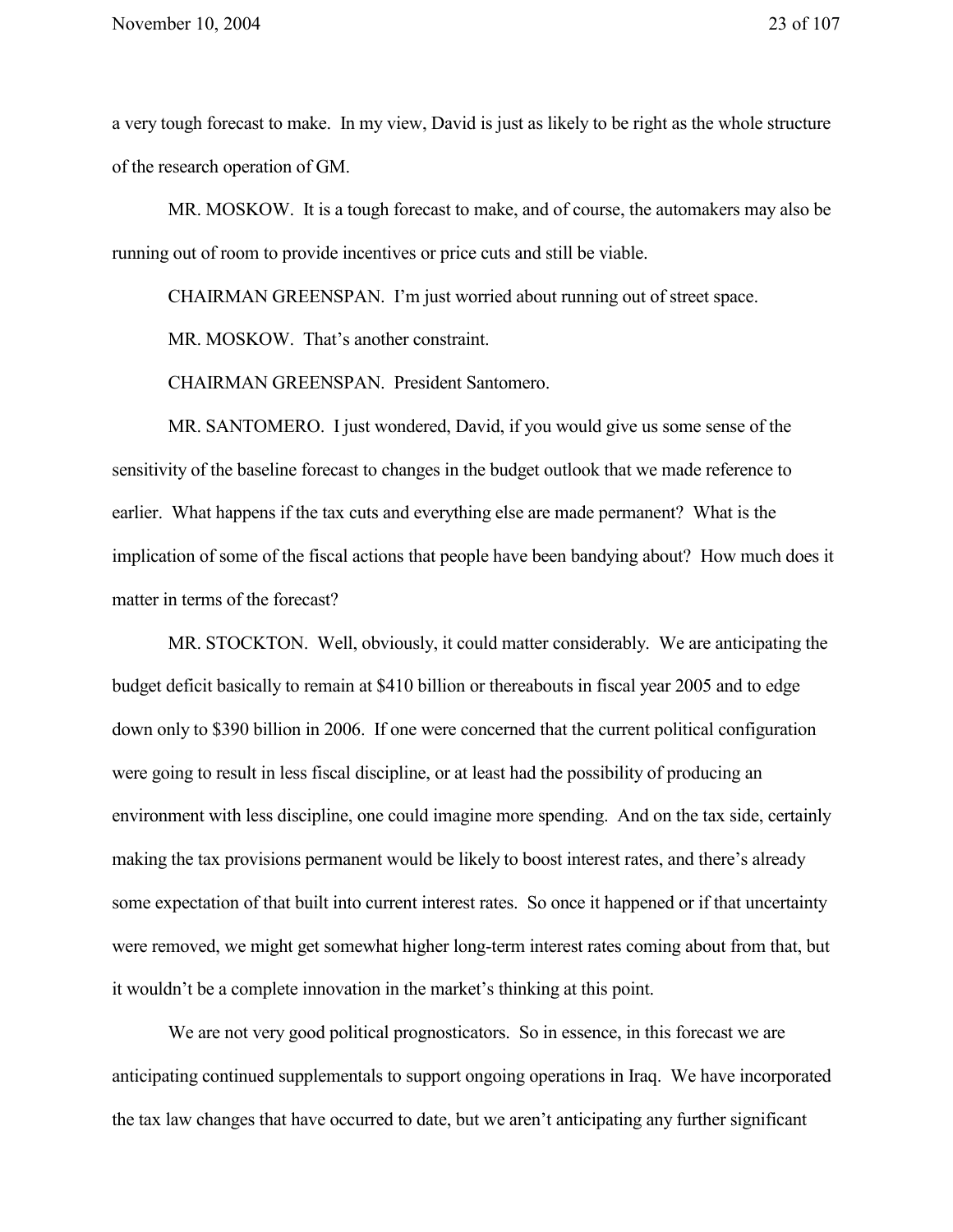cuts, and there is implicitly some restraint on nondefense nondiscretionary spending in here. That is an area where it seems to me the uncertainty could perhaps be the greatest.

Having said that, I must say that I can think of a lot of other things that would have a bigger and more immediate impact on the economy. We have shot a whole lot of fiscal bullets off here, and it's rather hard to imagine another couple of years of stimulus that would average the 1 percent that we've seen over the last three years. One could hope or imagine that there might be more discipline than we've built into our forecast, though I don't see the distribution of risks as strongly supporting worries about too much fiscal restraint at this point. So I think somewhere between the basically neutral fiscal policy that we've built into the forecast and the stimulus that has occurred over the last three years is probably in the right neighborhood. We have something that averages a little less than  $\frac{1}{4}$  point in 2005 and 2006 as extra stimulus from fiscal policy.

CHAIRMAN GREENSPAN. Vice Chairman.

VICE CHAIRMAN GEITHNER. David, maybe I misperceived this, but your model seemed to have trouble generating a high inflation outcome. What is it that produces a "high inflation" scenario with almost no material increase in inflation? The difference in the monetary policy assumption that underpins that scenario is not that large. So is there some failure of imagination in the forecast that we could correct for?

MR. STOCKTON. I certainly welcome your imagination [laughter] if you wish to apply it to this particular problem. My colleague, David Wilcox, who presented some of this material in his chart show presentation in July, might want to jump in here. But it isn't aggregate demand, as you point out, or policy assumptions because inflation in the United States is very inertial and not terribly sensitive to changes in the output gap. Now I know when telling our stories that, because we have so few hooks on which to produce inflation in the forecast, the monetary policy assumption can often sound as if it features very prominently when, in fact, it doesn't.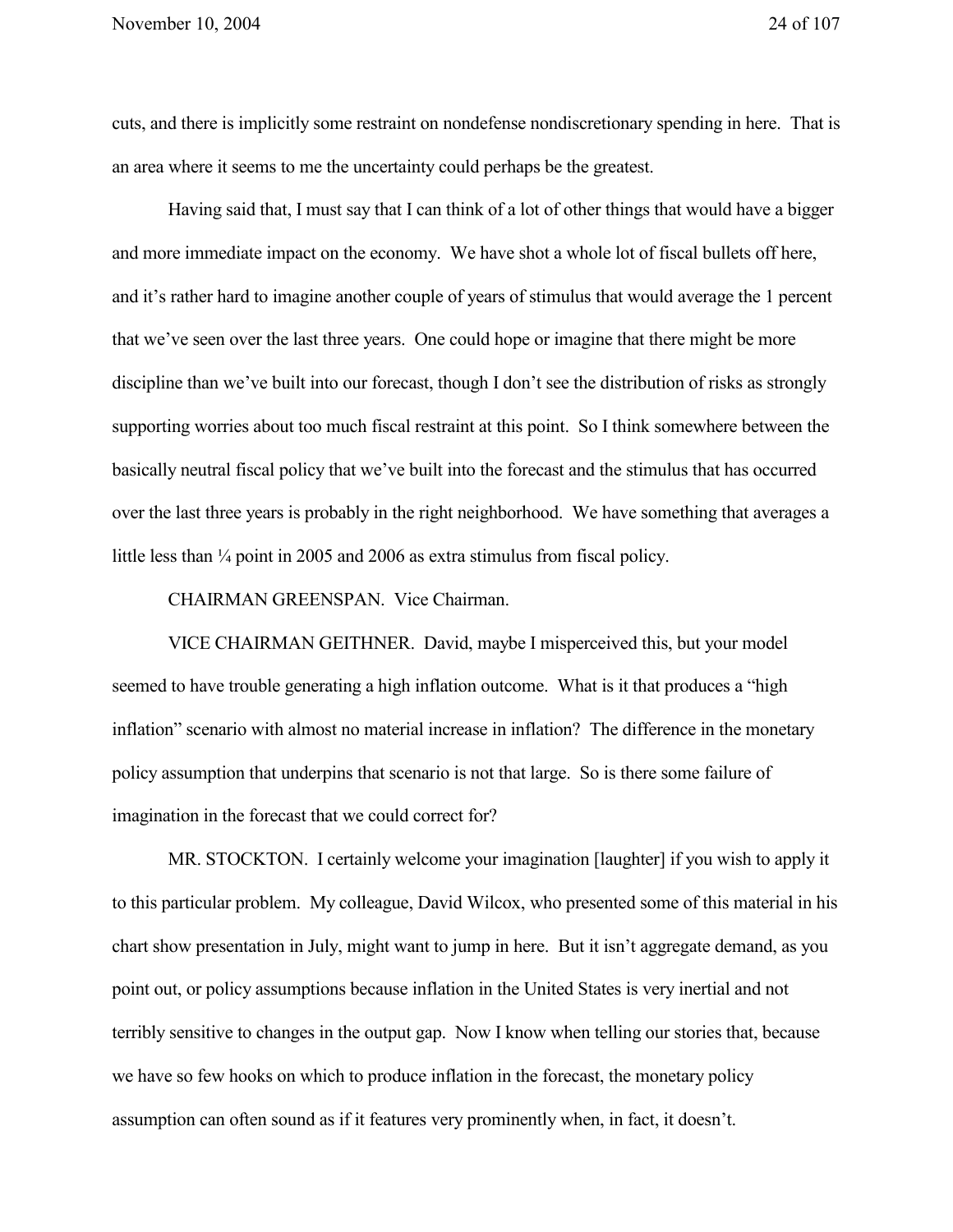There's obviously considerable uncertainty on the supply side, both with respect to things like oil prices or commodity prices that could, if they doubled again in the coming year—and one could imagine such a development—provide significant upside surprise or an even more pronounced slowing in structural labor productivity than we are projecting. We're concerned about that latter possibility as well, and we showed an alternative simulation with a productivity slowdown. Again, one could use even more imagination and think that maybe it would slow even more dramatically than we're showing, in which case cost pressures on businesses are going to manifest themselves more intensely than we're currently anticipating in the projection. So those are a few stories that one could tell.

The honest truth about the width of the fan charts that we show with regard to our forecast is that a lot of that is just unexplained residual in the model. The models are explaining only about 60 percent of the year-to-year variations in the inflation rate. We have been wrong in the past on inflation, and we will be wrong in the future. Our models seem to explain only a portion of the variation in inflation, and we recognize that our ignorance is a big source of uncertainty in the outlook.

CHAIRMAN GREENSPAN. President Minehan.

MS. MINEHAN. Two of the questions I had teed up to ask have been asked and answered. Let me just focus on one. The staff continues to have an assumption of less tightening in the fed funds rate than is expected in the markets. I'm not sure if that has changed a lot since the September meeting on either side. You are saying, I think, that with last Friday's labor market report in hand you would have raised the forecast in this month's Greenbook a bit. I was wondering if you would also suggest a different trajectory for the fed funds rate embedded in your forecast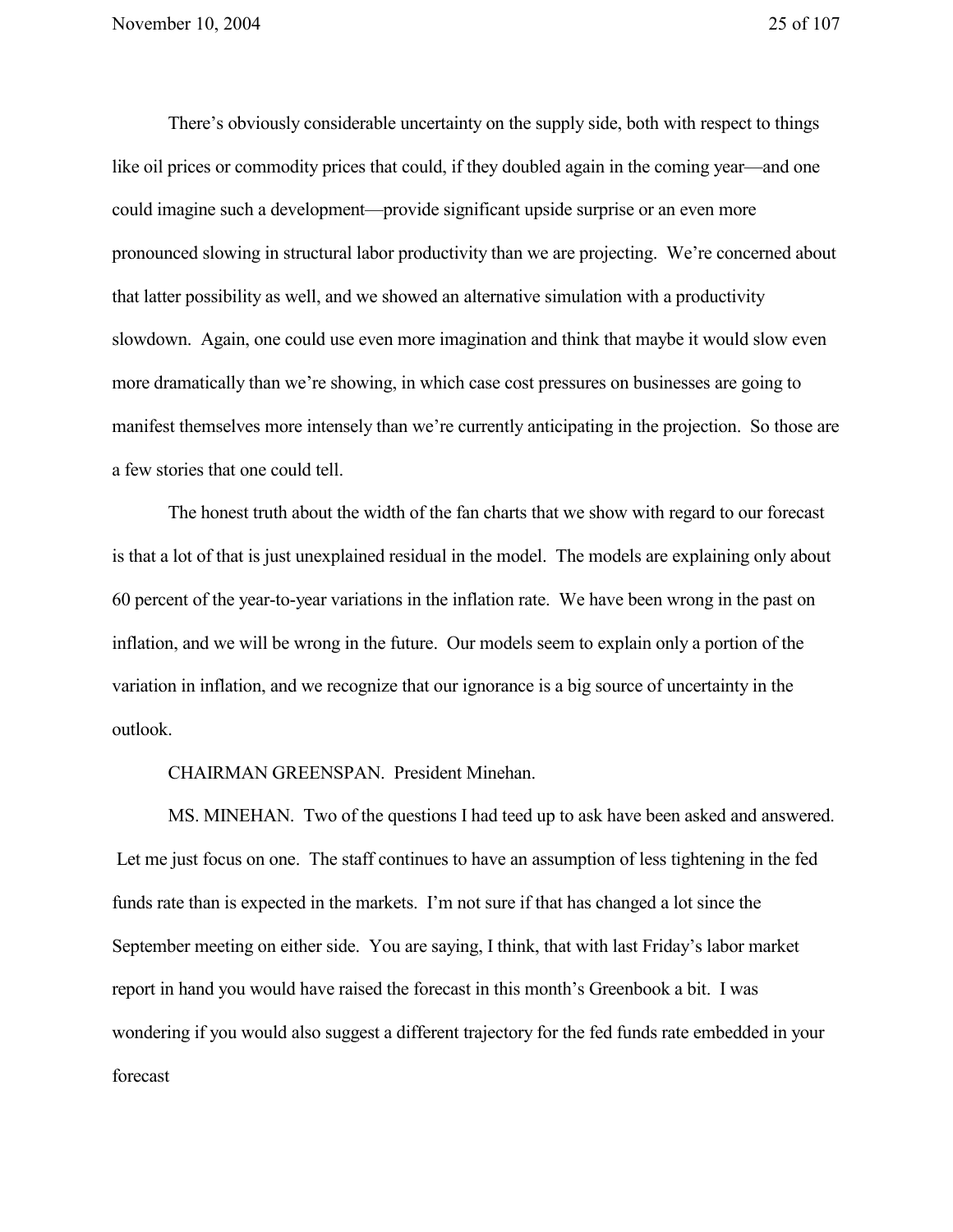MR. STOCKTON. Well, I think the employment report would not change our funds rate forecast very much. One of the things that I tried to highlight in my remarks, though, is that there are a couple of really major pieces of the outlook—such as movements in the exchange value of the dollar and movements in the stock market—where as a matter of joint strategy we are embedding in the forecast a pretty neutral assumption. For example, the dollar's path is almost like a random walk, and the stock market will just go up at the risk-adjusted return that one can get in the bond market. Now, it's quite conceivable to me that participants in the market might be factoring in some combination of developments in those areas that, with the kind of funds rate path we've written down, could produce more stimulus either because spending will be more interest sensitive or because the transmission of the funds rate into asset markets could be more powerful than we're assuming in our forecast.

So we write down our funds rate path as sort of a conditioned assumption and, obviously, as developments change, we react to that. But in your considerations as a policymaker and in thinking about the full range of the risks that you're confronted with, you might want to ask, Could it be that the setting of the funds rate would produce either considerably more spending or inflation than the staff has incorporated? I also noted that it's still the case—and it's one of the factors that we are struggling with and don't really have a clear answer to—that we haven't over the past two years gotten as much activity out of very, very low real interest rates as we would have anticipated. As I noted in response to a question by President Yellen last time, some of that is apparent in housing and some in business investment also where, even though the growth rates have recovered, the level of spending as a share of GDP looks to us pretty darn depressed relative to the trends that one might have anticipated in response to these low rates. And in our forecast we're carrying forward some of that unexplained weakness. Obviously, if that unexplained weakness were to diminish more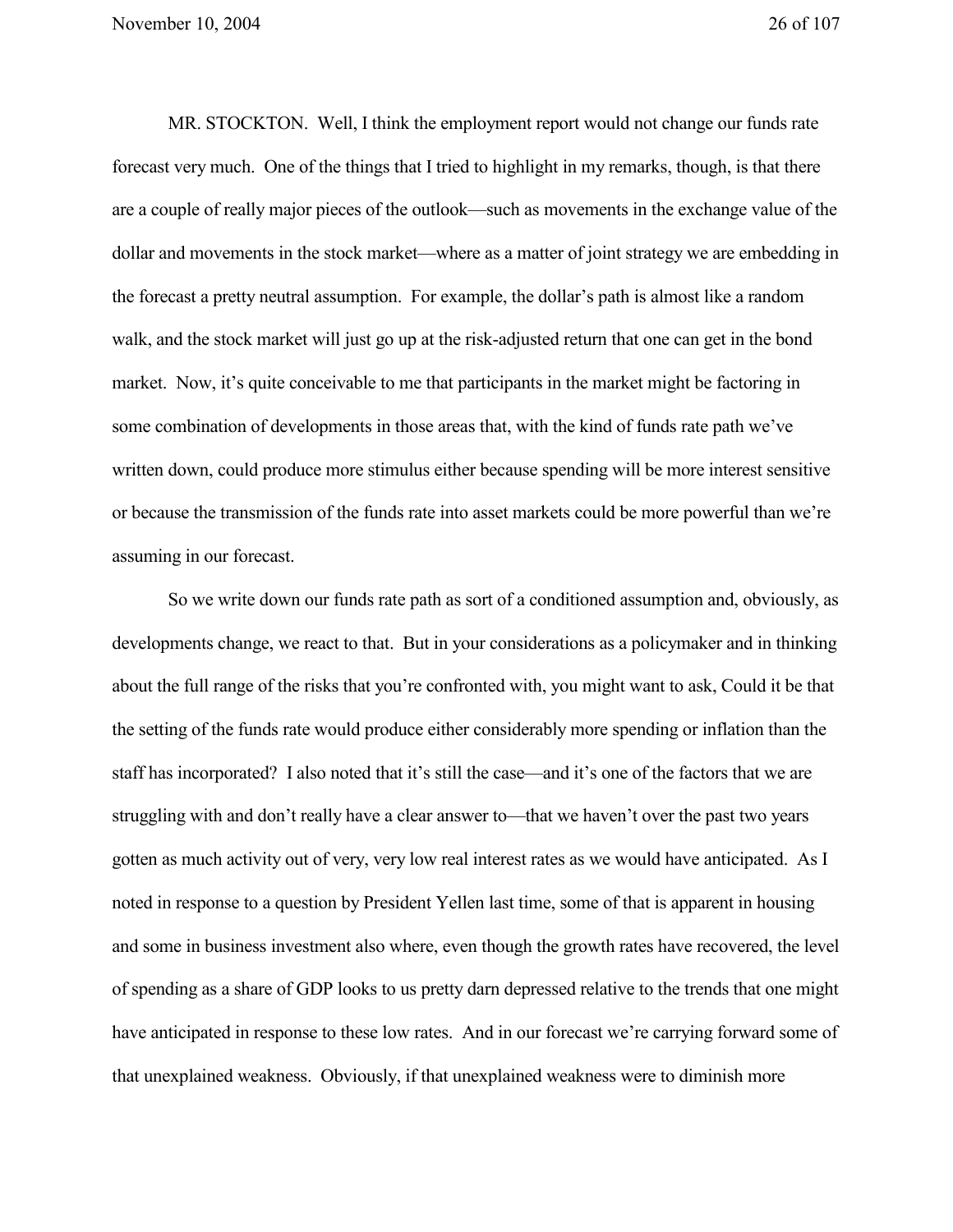rapidly than we envision—if we get more spending and more output—we'd have a higher funds rate path associated with the outlook as well.

CHAIRMAN GREENSPAN. Further questions? Karen, I noticed that the unit import price excluding petroleum for the month of October, which was released today, is negative for the first time this year. Do you have any notions as to what that is about?

MS. JOHNSON. I'm afraid you've caught me without an answer. I'm not sure what the elements of that are.

CHAIRMAN GREENSPAN. Could you take a look at that when you have a chance? MS. JOHNSON. Sure.

CHAIRMAN GREENSPAN. If there are no other questions, who would like to start the Committee discussion? President Moskow.

MR. MOSKOW. Thank you, Mr. Chairman. The Seventh District economy has firmed since our last meeting. Many of our manufacturing contacts outside the auto industry report strong orders and sales as well as a growing backlog. The improvements have been broad-based, with particular strength in heavy equipment. Engine producers cannot keep up with strong demands and have put truck manufacturers on allocation. And Caterpillar's CEO told me that business is the best he has seen in his thirty-two years in the industry. In contrast, both Ford and GM were disappointed in their October results and reduced next year's outlook for light vehicle sales slightly, to around 16½ million units. On a positive note, one automaker was pleased that they were able to lock in steel prices for next year below current spot prices.

With regard to the labor markets, businesspeople in our area report more hiring. Our contacts at Kelly, the temporary staffing firm, note that orders are rising more rapidly and that permanent placement fees continue to increase. And they say that it is no longer as easy to find qualified workers. We also hear from other contacts that skilled tradespeople in manufacturing and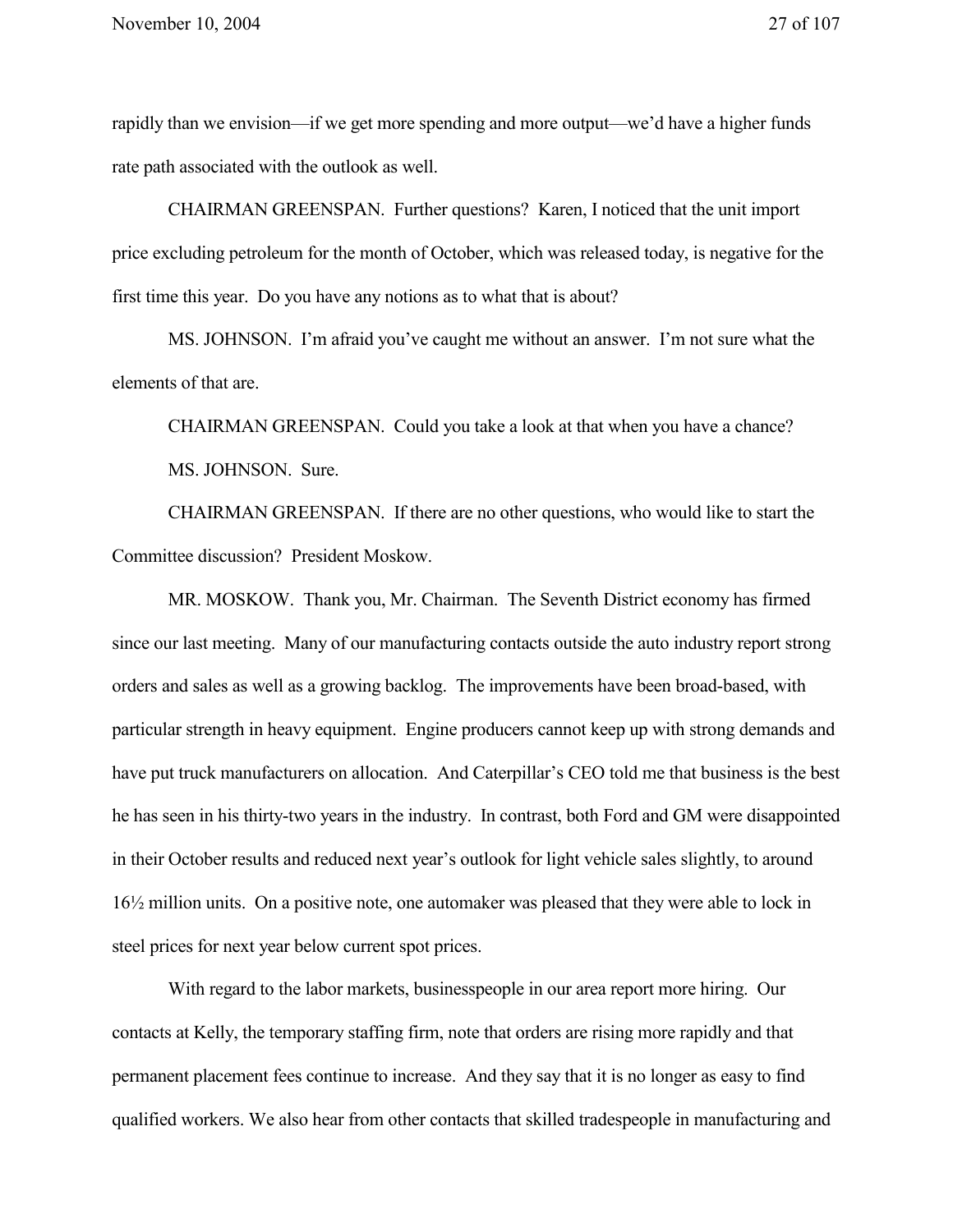even part-time retail help for the holiday season are harder to find. All of this is consistent with the stories that we've heard around this table for several meetings now.

Although growth is more solid, we do not see the kinds of upward pressures on wages and prices that would indicate that we've fully closed the output gap. There are some exceptions. Several contacts do note that wages are rising somewhat faster. Some even say that, for the first time in several years, they occasionally have to pay bonuses to hire and to retain workers. Nonetheless, overall growth in wages remains modest, especially in light of the strength that we've seen in productivity growth.

In terms of pricing, suppliers are finding it somewhat easier to pass higher costs along to their business customers. We're hearing about this in construction materials and heavy equipment. In addition, the weaker dollar is raising the wholesale prices of imported goods, as a large specialty retailer reported to us. However, there is little evidence of a general pass-through of higher input costs to consumer prices. So on balance, we think the economy has a way to go before the output gap is fully closed.

Turning to the national outlook, clearly the economy has emerged from the midyear soft patch. Consumer spending has rebounded. The October jobs figure certainly was long-overdue good news, and our contacts are less skittish about the outlook for demand. But the data and the anecdotes don't seem to point to a widespread surge in growth. It feels more like growth that is only modestly faster than potential, despite the substantial degree of monetary accommodation.

Two factors seem to be holding back growth: The first is higher energy prices, which we've talked about a lot—and we've seen quantitative estimates of their impact—and the second is business caution. Even though businesses seem more sanguine, there continues to be an underlying hesitancy to take on large-scale investment or hiring commitments.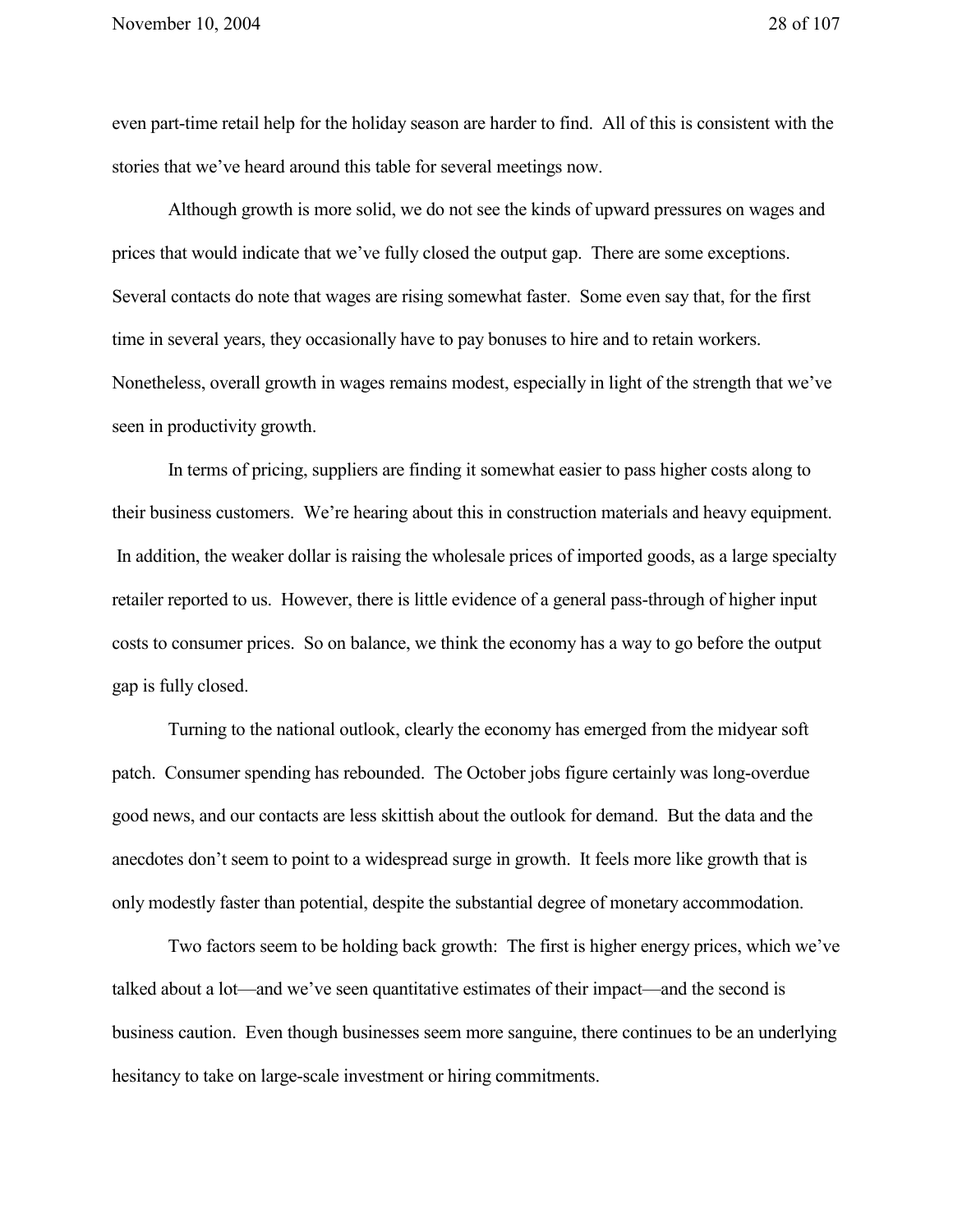Roger Ferguson discussed business caution in our last meeting, and I'd like to elaborate on one aspect of that phenomenon. I think in part this caution in investing and hiring is related to a continued and even increased level of concern about Sarbanes–Oxley, especially its provisions on internal controls. The more I hear from CEOs and people who sit on corporate boards, the clearer it is that Sarbanes–Oxley is leading to significant, and I think still evolving, changes in decisionmaking. Corporations seem more risk averse. They operate under a veil of caution. I hear repeated stories of companies making decisions much more slowly. In addition, they're discarding projects that they might otherwise have undertaken. Now, quantifying these factors is hard. Statistical models can give us an idea of how higher energy prices are holding back activity, but they give us little guidance on how to calibrate the influence of higher risk aversion. Nevertheless, I believe that it's likely to be significant. So in the context of policy, this uncertainty makes it appropriate to continue being measured in how we remove policy accommodation. Of course, if we see energy prices raising long-run inflation expectations or if we see business caution and resource slack dissipating substantially, then we may need to move more aggressively.

CHAIRMAN GREENSPAN. President Poole.

MR. POOLE. Thank you, Mr. Chairman. I'll start with the report from my Wal-Mart friend. He began by saying that Wal-Mart sees demand as "really weak"—that's the term he used. August same-store sales showed the lowest growth rate Wal-Mart had seen for some time, and September–October sales were also weak. I think the company has announced its October numbers publicly. Year-over-year sales growth in October was 2.8 percent, including the clubs, but for Wal-Mart itself the figure was 2.0 percent. So he believes, given the demographics, that the lower end of the income distribution that typically shops at Wal-Mart is "stressed," as he put it. Going forward, Wal-Mart is projecting increases of 2 to 4 percent in same-store sales; their current point estimate is 2.9 percent.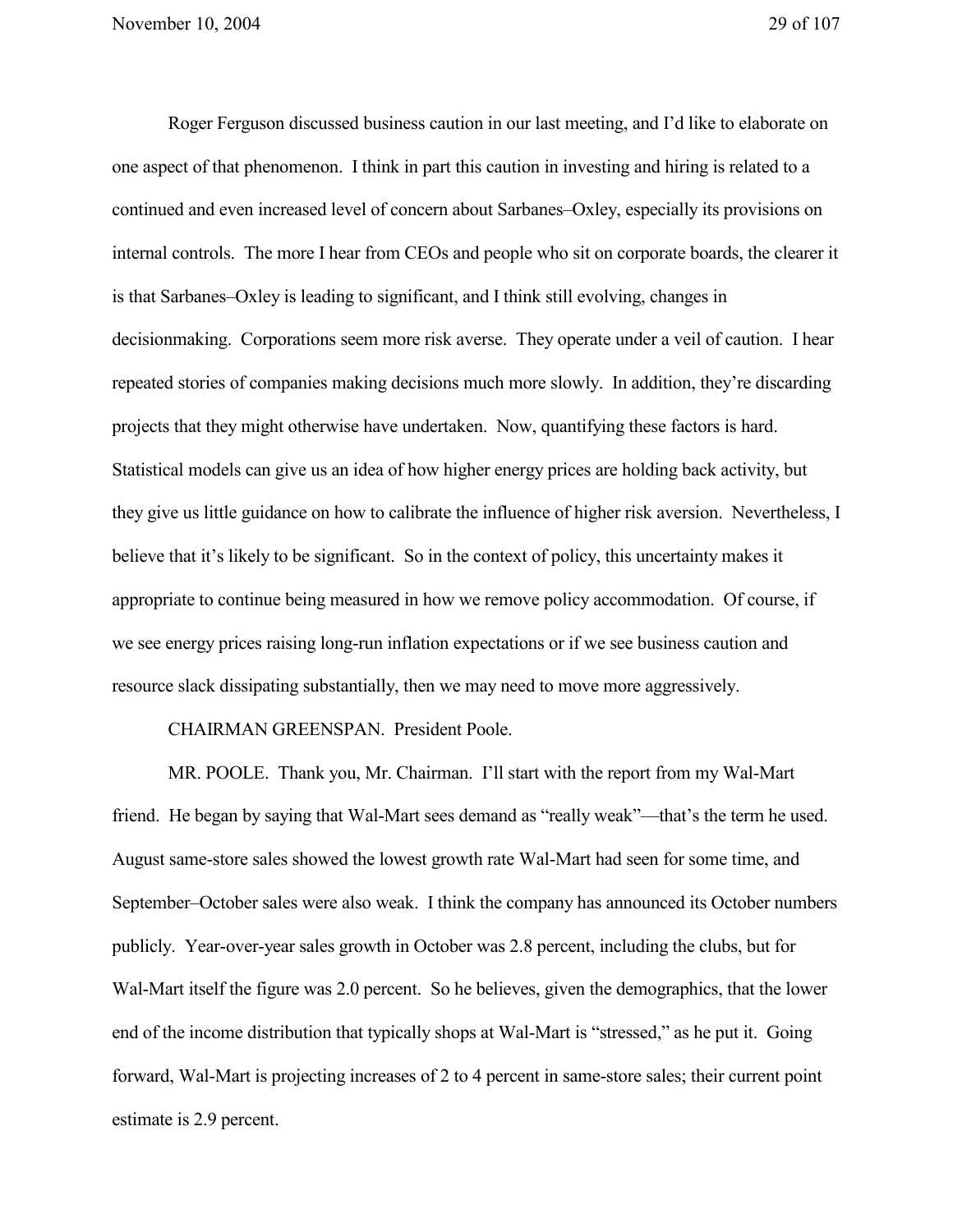My contact in the trucking industry said that the economy is doing okay but is not booming. In his view, if the economy had been booming, there would have been real problems in the transportation sector because of problems in both rail and trucking capacity. He noted that a truck assembly plant is now shipping trucks down the assembly line without tires. Apparently there's a shortage of truck tires at the moment. I assume that's just a spot issue. He said that his company itself had not had any difficulties in terms of the availability of tires. He indicated that retailers expect a normal holiday season. He said that the West Coast dock situation is about unchanged and that rail service remains poor but is not getting worse. He also reported that the truck rates they were able to charge in the third quarter were up a little over 9 percent year over year.

On a more optimistic note, my contact at FedEx said that FedEx sees continued strong demand in every sector. The company's ground business is up about 16 percent year over year, and domestic freight is up about 14 percent. And significantly, I think, FedEx is adding substantially to its capital spending plans for next year, anticipating an increase in capital expenditures of 20 to 25 percent. The company has not seen any wage pressures but is expecting to see some. The toughest employee to find at this point is one with accounting skills—a development no doubt related to Sarbanes–Oxley, which is tightening the market for those skills everywhere.

My UPS contact said that the company is hiring aggressively for the peak holiday season. They're even hiring new pilots for the first time in some years. The labor market for IT professionals has tightened according to my contact at UPS. He noted that they are seeing the first significant change in direction in the IT skills market that they've seen for some time. UPS has revised up its volume projections for next year. In fact, they've made two revisions just in recent weeks, particularly in their international business and especially in shipments outbound from Asia, much of which of course comes to the United States.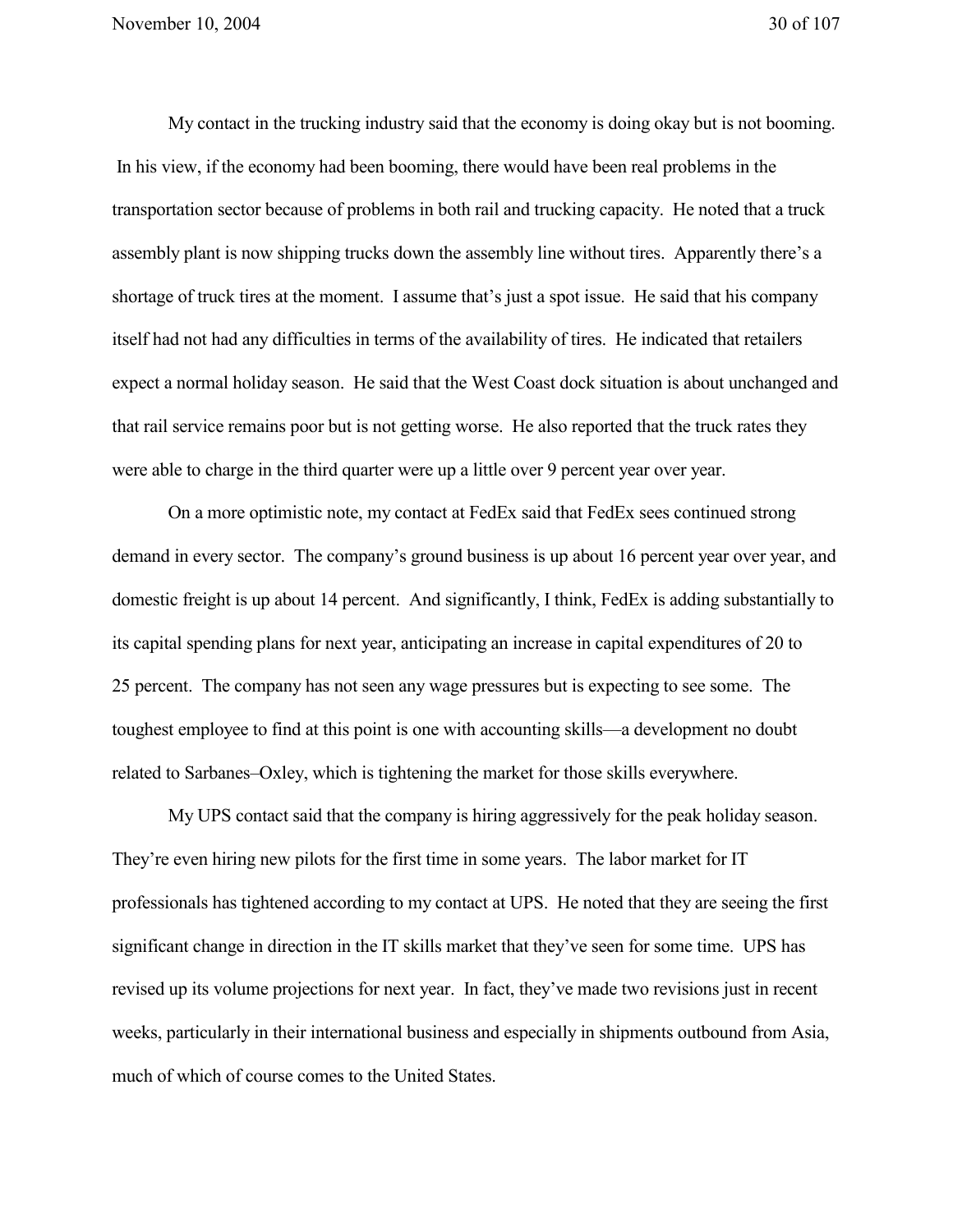For the first time I called a contact at a West Coast software firm, and he said that their PC forecast is running at just a modest level, unchanged from where it has been recently. Somewhere in the neighborhood of 7 to 10 percent is probably the easiest way to characterize it. I thought the most interesting thing he said was that in their view the labor market had become "brutally more competitive"—that's the phrase he used—in terms of hiring software engineers and also general management talent. He said that they are getting lots of resumes but maybe only one in forty applicants is worth hiring. And he noted that his firm has been affected by the reduction in the number of visas for talent that can be brought in from abroad. I think that's about all I want to say in that regard.

One issue that I have been spending some time on is trying to understand what we might mean by the "normal" real federal funds rate. If one goes back over history, that rate is extremely variable. But compared with history, I think we're probably getting more or less into the range of what one might call "low normal," though I don't think we're quite at normal yet. I just wanted to say that, if you scan the data since the Korean War, no matter how you cut it, what is most impressive is just how variable the short-term real federal funds rate is. Thank you.

CHAIRMAN GREENSPAN. President Minehan.

MS. MINEHAN. Thank you very much, Mr. Chairman. The Red Sox win certainly helped. [Laughter] There's no question about that. But after allowing for that, I would say that the economy in New England is expanding even independently of the Red Sox. Employment is growing or is at least stable versus a year ago in all six states, and the unemployment rate is down. Even measured rates of inflation in the District are trending down, and inflation is moderating more in the Boston area than nationally. Consumer and business confidence have picked up and remain higher than they were a year ago. Tourism in Boston has been very strong, though elsewhere in New England it has been affected by cool and rainy weather. Residential real estate markets in all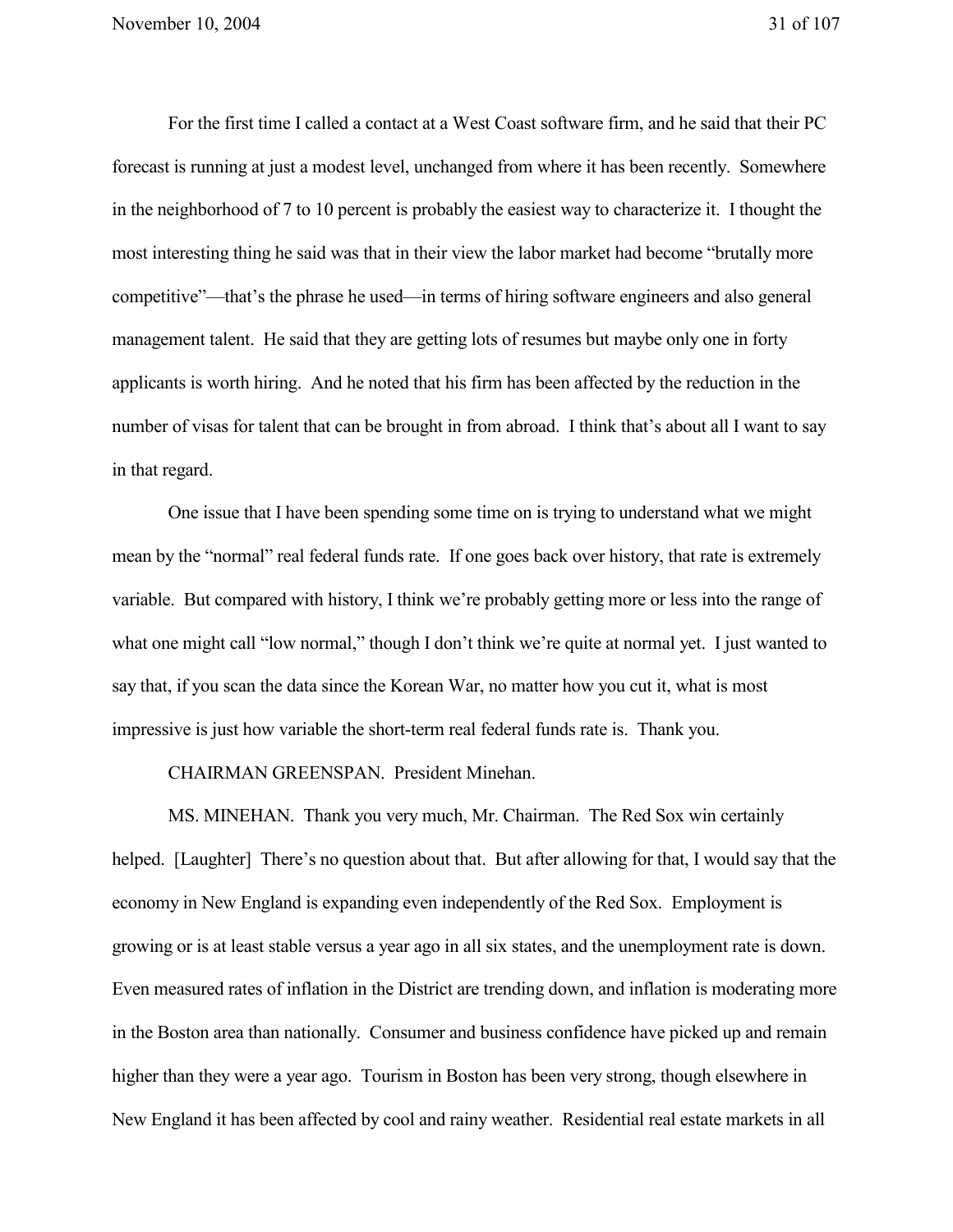major metropolitan areas continue to be strong, particularly for low to moderately priced homes, and both manufacturing and retail contacts were for the most part upbeat and projected reasonable to strong demand and revenue growth. Concerns and uncertainty remain, to be sure. And growth is variable, with firms in the health care and defense areas growing more rapidly than others. But overall the expansion does seem to have entered a period in which it is on relatively solid footing.

During the period since our last meeting, we've been rather busy at the Boston Fed. We've held four forums for local bankers and businessmen around the District; we've met with our Academic Advisory Council as well as with a group from local software companies; we've had two meetings of our directors in a relatively short period of time; and we've talked with our regular Beige Book contacts and focused a lot of attention on local manufacturers and their concerns. Pulling the data from all these sources together, I wanted to touch on a few common themes that were evident to us in this period of extensive outreach.

In manufacturing particularly, but elsewhere as well, rising oil and natural gas prices and rising prices for commodities such as copper, aluminum, and resin emerged as a concern. One person in electrical and electronics manufacturing referred to an environment of—and I quote— "hyperinflation," noting that price increases could at times be passed on even to big box retailers. According to this source, rapidly rising input prices have made planning ahead quite difficult. This contact was admittedly an outlier, but most manufacturers and retailers expressed concern about the impact of higher oil prices on both demand and costs.

Contacts continue to be cautious about hiring, even when expected growth and net revenue gains are positive. They report seeing a new employee as an addition to "fixed costs," given the difficulty they had experienced in downsizing during the recession. And I would agree with President Moskow about the impact of Sarbanes–Oxley. That is contributing to a lot more caution on the part of businesses, particularly in the hiring arena and to some degree in the spending arena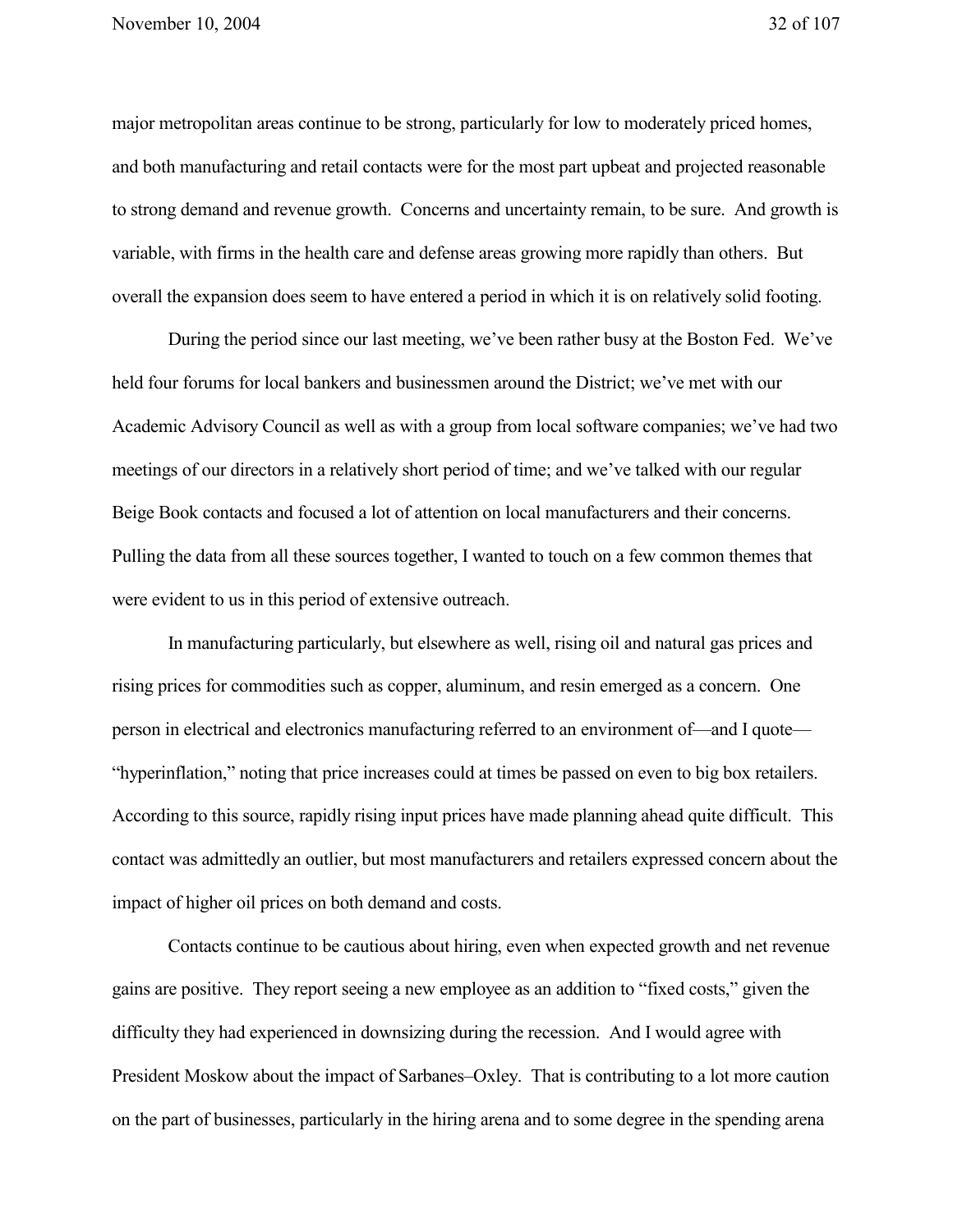as well. Moreover, depending on the business, finding new employees with the right technical skills was seen to be both difficult and expensive. And most contacts also mentioned rising benefit costs as a further deterrent to hiring.

Plans for increased capital spending ranged from modest to relatively strong, with a continued focus on reducing costs and improving productivity. Most contacts expect profit margins to continue to be solid, especially in the biotech area. The region's exporters have benefited considerably from the slowly falling—less slowly than before—dollar. One paper and pulp producer reported record overseas sales and the ability to make price increases stick in high-grade products.

High-tech contacts both in software and in manufacturing reported on what they saw as a large inventory swing this year from which the industry was still in the process of emerging. In late 2003, very short supply chains and rapidly rising demand lengthened delivery times and prompted a degree of over-ordering. When the semiconductor industry, in particular, caught up late in the first quarter of 2004, inventories swelled and orders stopped, giving the impression of a large falloff in demand. Our contacts described this as more of a supply chain phenomenon than a weakening of underlying demand, which they at least believe remains not great but relatively solid.

Finally, in many types of industries concerns were voiced about U.S. immigration policy, which has added to the problem of finding qualified labor even in low-value-added service industries. For small software companies, restrictions on immigration combined with the impending requirement to expense stock options even in a start-up, privately held company will prove difficult as the talent needed will either choose to return to their native countries or never come to this country at all. In sum, New England has had its challenges, to be sure. But overall, economic activity in the District seems to be good—not great as yet, but gaining traction much like in the rest of the country.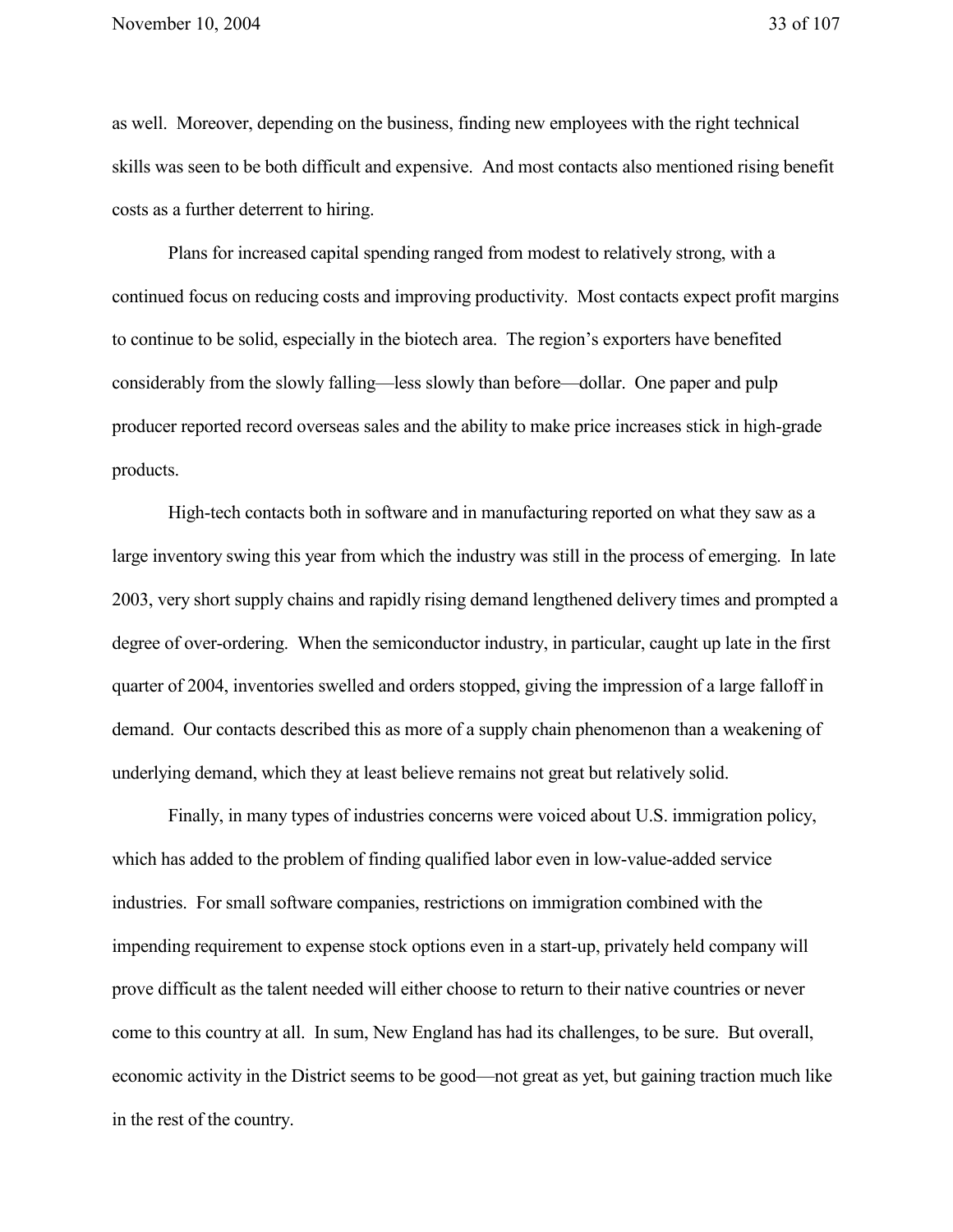On the national scene, data received prior to last week had been good but also not great. Obviously, consumption bounced back in the third quarter from depressed second-quarter levels. Housing investment had remained strong, and purchases of autos had continued to surge whenever incentives were offered. However, new hiring had been slow, and both the Michigan and the Conference Board indicators of consumer confidence had moved down, particularly in the area of future expectations. Business investment was okay, particularly for non-high-tech goods, but some of the strength was likely borrowed from next year, and as I noted before, businesses remained cautious. Rising oil prices seemed poised to take a bite out of both consumer and business spending and to damp foreign demand as well, though as yet such price increases have not had an enduring effect on growth. And we continued to hit new highs in terms of the external deficit, which has been a drag on economic growth and has contributed to a somewhat faster pace of dollar depreciation.

Last week things began to look a bit brighter. Whether you come from a red state or a blue state, you have to be happy that the election is finally over. Results notwithstanding, that has to take one element of uncertainty out of the mix. And of course, Friday's employment news was very welcome. Obviously one month, even with revisions to prior months, does not a trend make, but the news of 337,000 new jobs surely brightened my outlook. Our forecast in Boston is pretty close to that of the Greenbook, and we had made it prior to Friday based on the hope, not the reality, of better employment data in the short run. Now that forecast seems, at least for the present, to have fewer downside risks, and I'm beginning to think about whether we might find ourselves wanting to move a bit faster toward that elusive neutral stance of policy. But that is certainly a discussion for another meeting. For now, matching market expectations seems the sensible thing to do. Thank you.

CHAIRMAN GREENSPAN. President Yellen.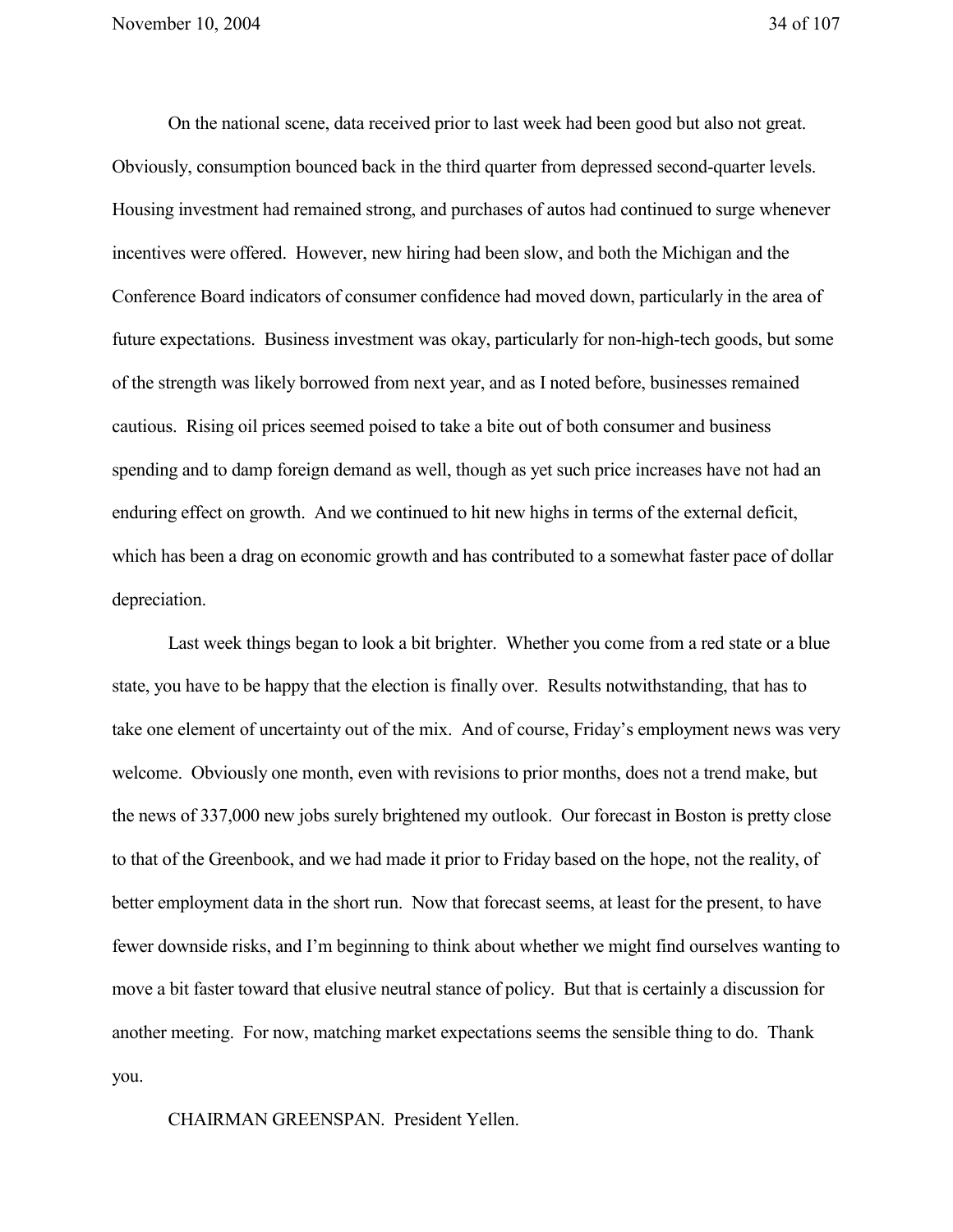MS. YELLEN. Thank you, Mr. Chairman. The economic situation in the District has changed little since our last meeting. Activity continues to expand solidly but not exuberantly, closely mirroring the nation. Housing markets, with only a few exceptions, remain robust. Consumer spending is solid in both the retail and travel sectors. Our ports are extremely busy and in some cases are even overburdened because of heightened activity on both the import and the export sides. One area where there may be softening is manufacturing, as some of our contacts report slower demand growth than earlier in the year. Finally, job gains remain modest in the District, and unemployment has inched down only slightly. As a result, labor supply remains ample, and we hear little about worker shortages or accelerating wages.

Turning to the national economy, recent data on economic activity have flashed both positive and negative signals, but on balance they suggest that growth is sustainable though trendlike—not nearly as robust as the strength we saw last year. In spite of the small uptick in the unemployment rate, October's stunning job growth raises the odds that labor market slack will decline over time. The October employment report is also reassuring because strong job growth mitigates the downside risk to consumer spending from muted growth in personal income.

The Greenbook forecast, even as revised on Friday, was sobering. It shows only a meager acceleration in activity next year to a rate that is only modestly above potential, despite continued monetary stimulus and a shallow upward path to the funds rate—shallower than markets now expect. This forecast seems plausible to me for several reasons. First, of course, oil prices are surprisingly and persistently high. Second, fiscal stimulus will turn weaker next year. Third, there's a good prospect that the private saving rate will rise from its current low level once housingprice appreciation moderates and the growth in wealth that consumers experience as a consequence starts to taper off. Fourth, it seems likely that the trade gap will continue to drag down growth, even though the dollar has fallen somewhat since we last met. And, finally, we do not see business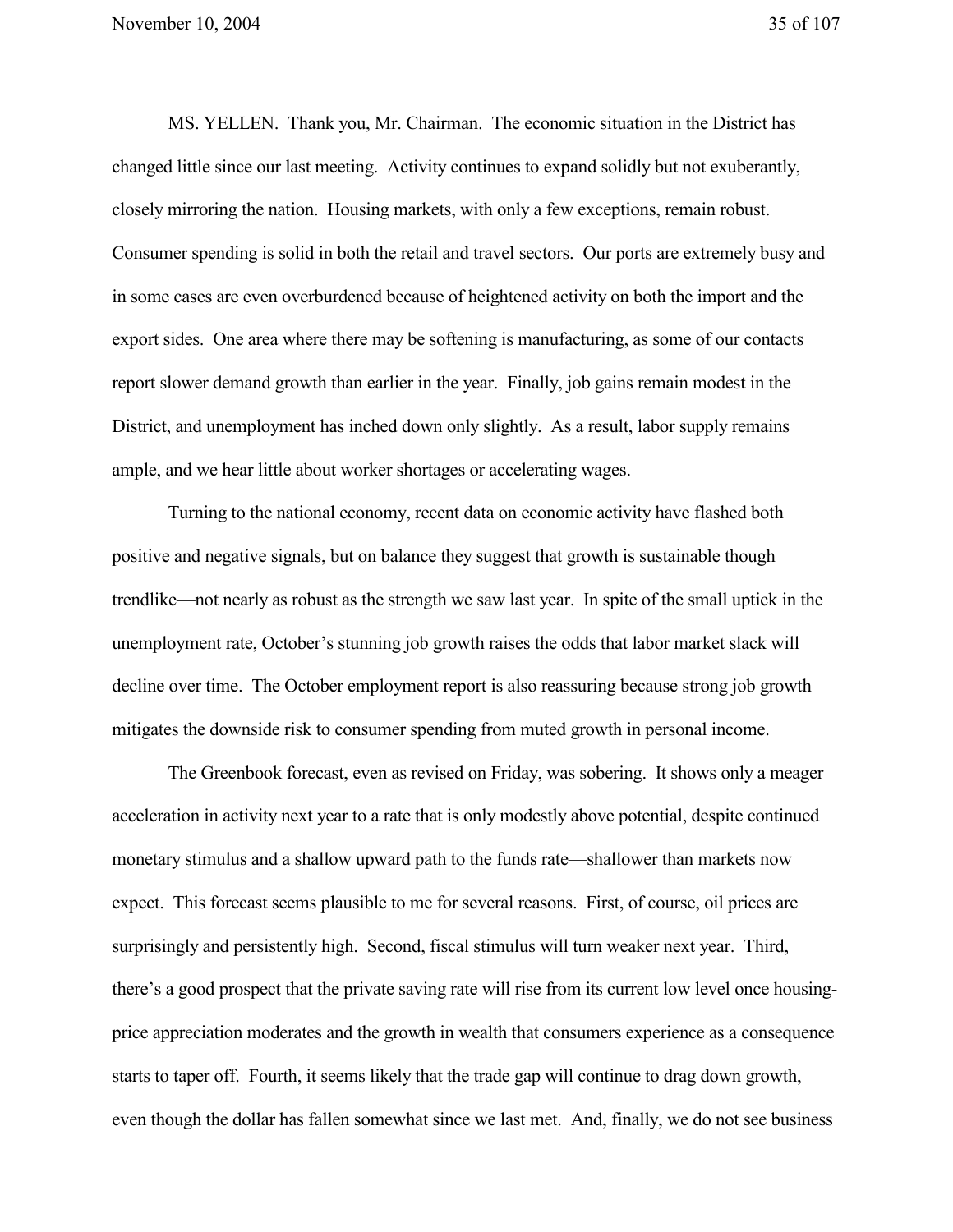November 10, 2004 36 of 107

investment in equipment and software rebounding at a sufficiently buoyant pace to propel truly robust, above-trend growth.

The high-tech sector poses risks to the forecast. As David noted, the Greenbook forecast for IT investment has been revised down rather significantly in the last two rounds in response to disappointing data that showed real growth of only 4¼ percent in the third quarter. Still, I consider this forecast quite strong. It anticipates that the share of IT investment out of total equipment investment will rise almost to the level reached at the end of 2000. I think it's important to recall that the 2000 peak was bolstered by several special factors, in particular the capital spending binge by telecom service providers and the buildup to Y2K. In addition, it was propelled by a very rapid pace of diffusion of personal computers and networks, a pace which may prove difficult to maintain much longer. As Governor Ferguson noted in a recent speech and in his remarks to the Committee last time, the more moderate pace of decline in quality-adjusted computer prices over the last year may signal a decline in the pace of technological change in this sector. Furthermore, there is some industry opinion that the pace of the development of software is beginning to slow.

On the inflation front, the most recent data have been favorable. Despite the blip in core CPI inflation in September, it appears that core inflation and longer-term inflation expectations are well contained. The Greenbook forecast for the next year of 1½ percent in core PCE inflation and just under 2 percent in core CPI inflation seems quite reasonable, although there are upside risks from oil and the dollar.

Overall, with inflation well contained, output growth that shows no sign of establishing real momentum, and slack still remaining in the economy, I see no reason to presume without further evidence that monetary policy needs to be tightened more rapidly than is assumed in the Greenbook path. In my view, today's move will complete the process of removing the insurance premium that was incorporated into the federal funds rate as an emergency measure. As the Bluebook indicates,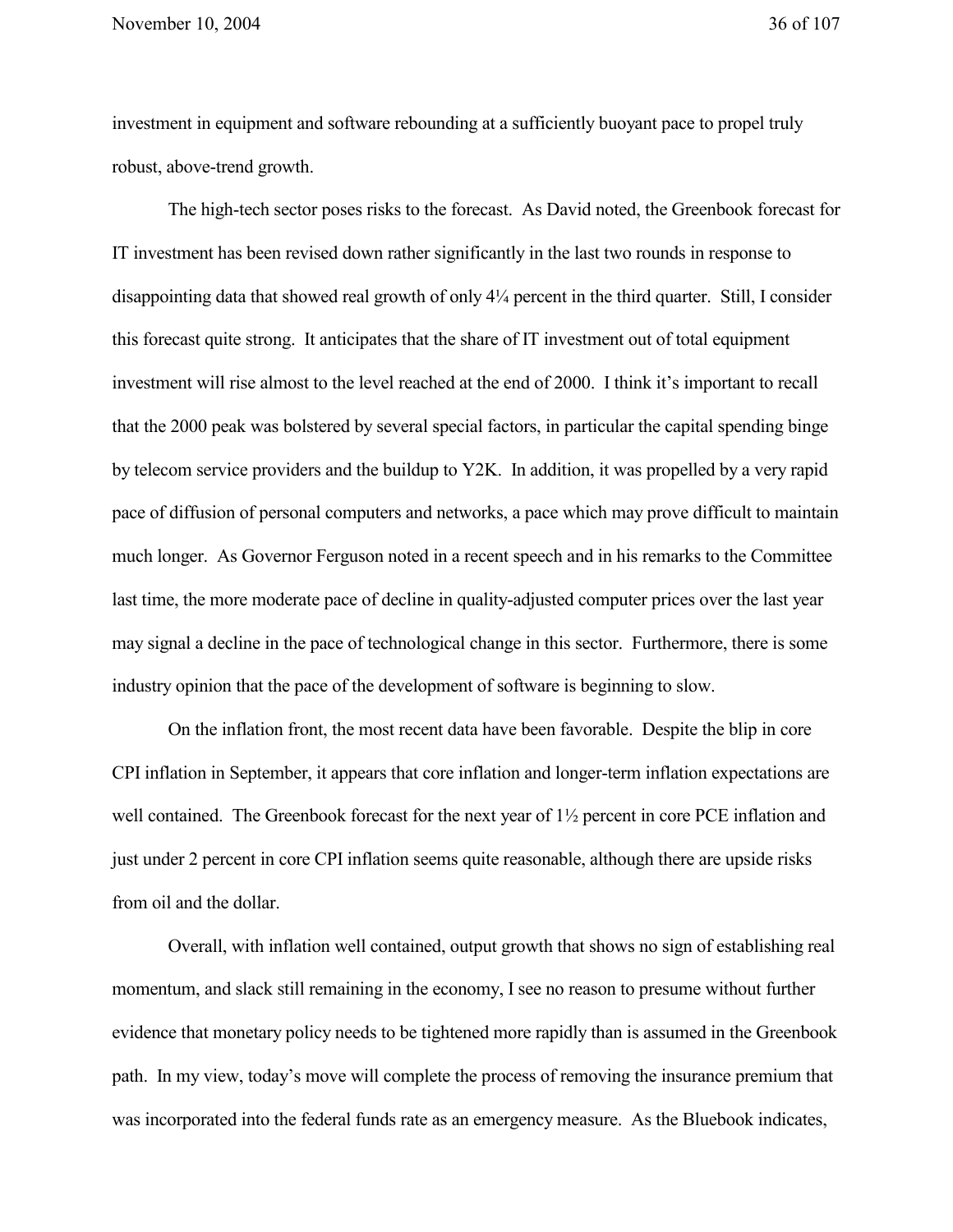the federal funds rate will have returned to a range that is consistent with the prescriptions of a variety of Taylor-type instrument rules. Future moves in my view should, therefore, be data dependent.

If the Greenbook proves accurate, we will have many opportunities to pause in the process of raising the funds rate over the next year or so, especially if the dollar and the price of oil do not show significant declines. If they do decline significantly, the appropriate path for the funds rate could steepen rather dramatically, but there is little need to anticipate changes in these variables since we can monitor them daily and they take time to play out in the economy. For today's meeting, it seems entirely sensible to raise the funds rate 25 basis points. My comfort level with this move was noticeably enhanced by recent employment gains. But I think the jury is still out on the appropriate move in December, and I believe that we should craft a statement that leaves all options open.

CHAIRMAN GREENSPAN. President Lacker.

MR. LACKER. Thank you, Mr. Chairman. The Fifth District economy continued to expand in recent weeks. Manufacturing growth continues but seems to be slowing a bit. Our shipments index fell somewhat but remains solidly in positive territory. The new orders index, however, slid toward a neutral reading, and our manufacturing employment index remains at neutral as well. Many contacts in manufacturing continue to comment on higher material prices. A manager at Rohm and Haas in North Carolina noted ethylene and propylene price increases, but said he was holding the line on his product prices. And a G.E. manager in South Carolina noted increases in raw material prices but said prices for the turbines he produced were rising even faster.

Our most recent survey still indicates strong growth in revenues and employment in the service sector. Retail activity appears to have slowed since the end of the period covered in our Beige Book report. Big ticket sales in particular seem to have been weak in recent weeks, and most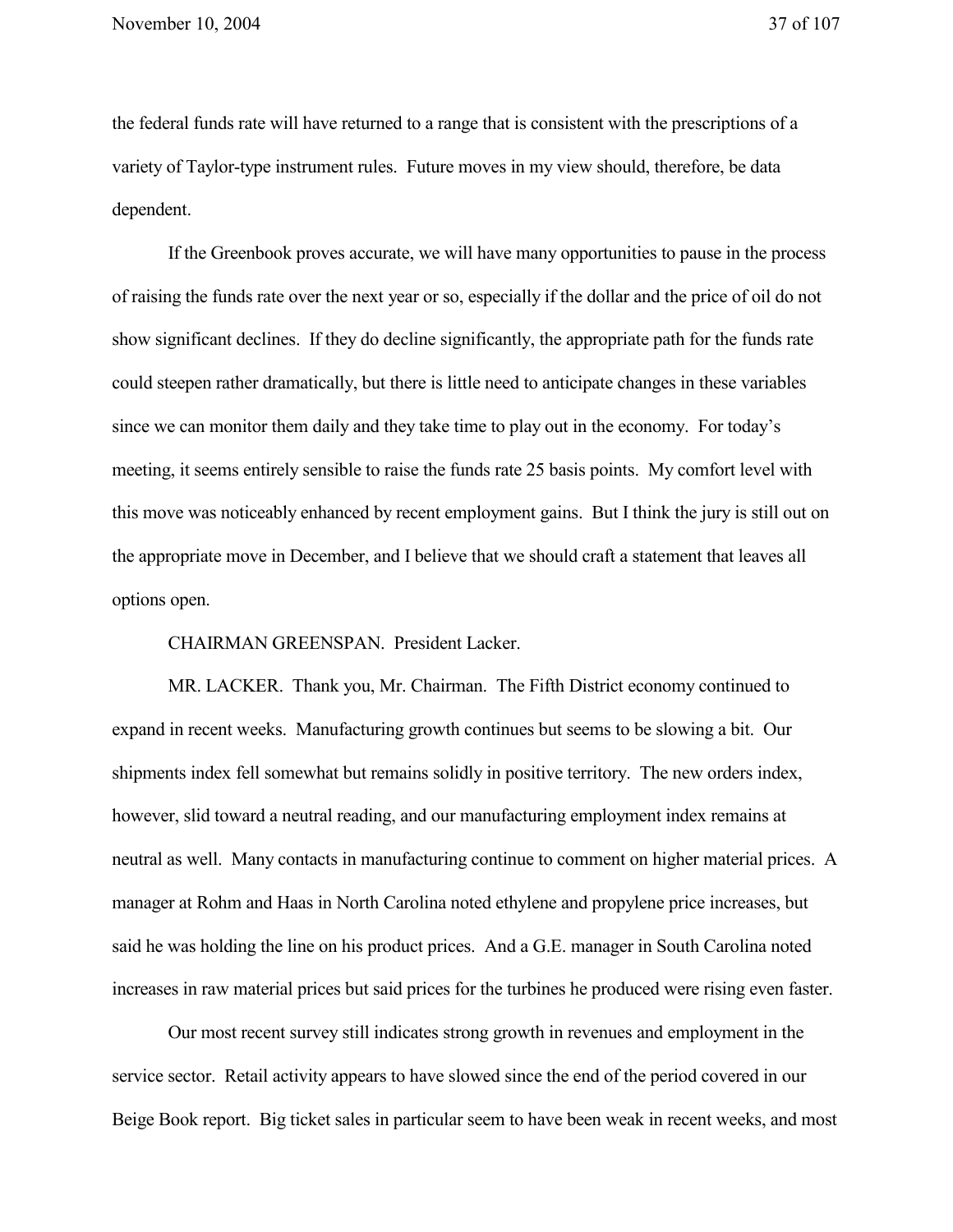November 10, 2004 38 of 107

of the auto dealers we surveyed said sales were down. One of our directors in the energy business said that in his view energy prices were unsustainably high, and he cited several factors that he thought indicated they'd be coming down significantly soon. He also reported that many CEOs he knew were complaining about the expenditures required to comply with Sarbanes–Oxley; they thought it was a major drag on the economy. In particular, he noted a scarcity of the skilled personnel necessary to implement those systems. A North Carolina banker said that, although there are pockets of negativity, his contacts generally thought the business outlook was good there. And a contact in West Virginia reported that railroad shipping is a significant problem for the coal industry. He cited scarcity of labor in that sector.

Turning to the national economy, the October jobs report shows healthier employment growth since the summer, and this suggests greater strength in the labor market than we had previously supposed. Aggregate hours are already more than ½ percentage point above the thirdquarter average, and the steadily increasing growth in average hourly earnings that has been in train for months evidently continued into October. The rise in both hours and wages gives a welcome boost to personal income, and that should help support strong growth in consumer spending going forward. Rising wages together with slower productivity growth have pushed the growth in unit labor costs up to or even above the rate of inflation recently so that the disinflation risk continues to abate. All told, with inflation and inflation expectations well anchored, the economy appears to be doing noticeably better than it seemed at the time of our last meeting. And if the economy maintains its strength, we will need to continue to let the funds rate rise.

As I see it, we are likely to be balancing two related concerns going forward. First, there's the continuing weakness in business investment spending relative to what we might have expected, given the strong cash flows and low interest rates we've seen this year. Because of this, I think we are likely to want to keep our real interest rate increases to a measured pace. However, market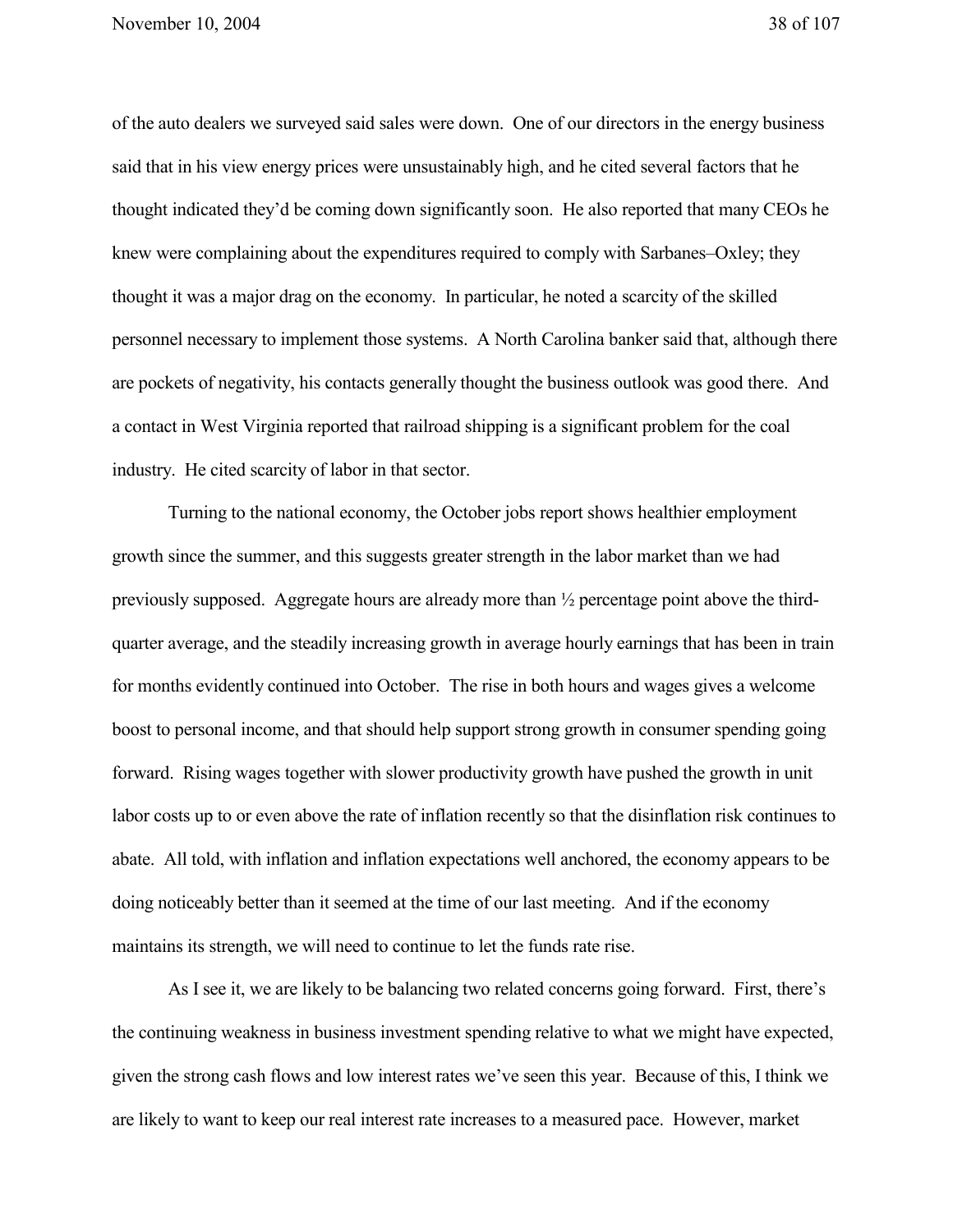participants expect us to raise the funds rate faster than the Greenbook projects is necessary to maintain price stability. The discrepancy between market expectations and the Greenbook forecast suggests a second concern that we might at some point fall behind the curve, as it were, in tightening monetary policy.

If the job market gains momentum in coming months and suspicions about the sustainability of the recovery recede, real inflationary pressures could well develop. In that case, we would want to act decisively to preempt any uptick in inflation rather than await an uptick and then react, and I presume we would do so. But even if inflation remains perfectly stable, we will need to let the real interest rate rise as the economy gains strength. We shouldn't let stable inflation expectations lull us into adjusting the equilibrium real rate less rapidly than is required to resist a real boom-and-bust cycle such as we saw in the late '90s. In the current case, it will be difficult to discern when and how much interest rate tightening will be necessary in the period ahead, just as it was then. But above all, we don't want to encourage the belief that we signal a steeper expected funds rate path only in response to tangible signs of shifting inflation expectations because our ultimate goal is to eliminate such shifts.

CHAIRMAN GREENSPAN. President Hoenig.

MR. HOENIG. Thank you, Mr. Chairman. Let me first talk a little about the region, which has continued to show expansion since our last meeting. Despite some tentativeness on the part of businesses and consumers that I think was tied to the election, we're seeing some rather positive developments. Consumer spending edged up a bit during this recent period. Auto manufacturing, as I've heard others say, was a little slow. That was driven very much by whether or not incentives were being offered; as they were pulled off, sales have gone down. So I suspect sales incentives will come back as we move through the rest of this year. Energy activity in our region has risen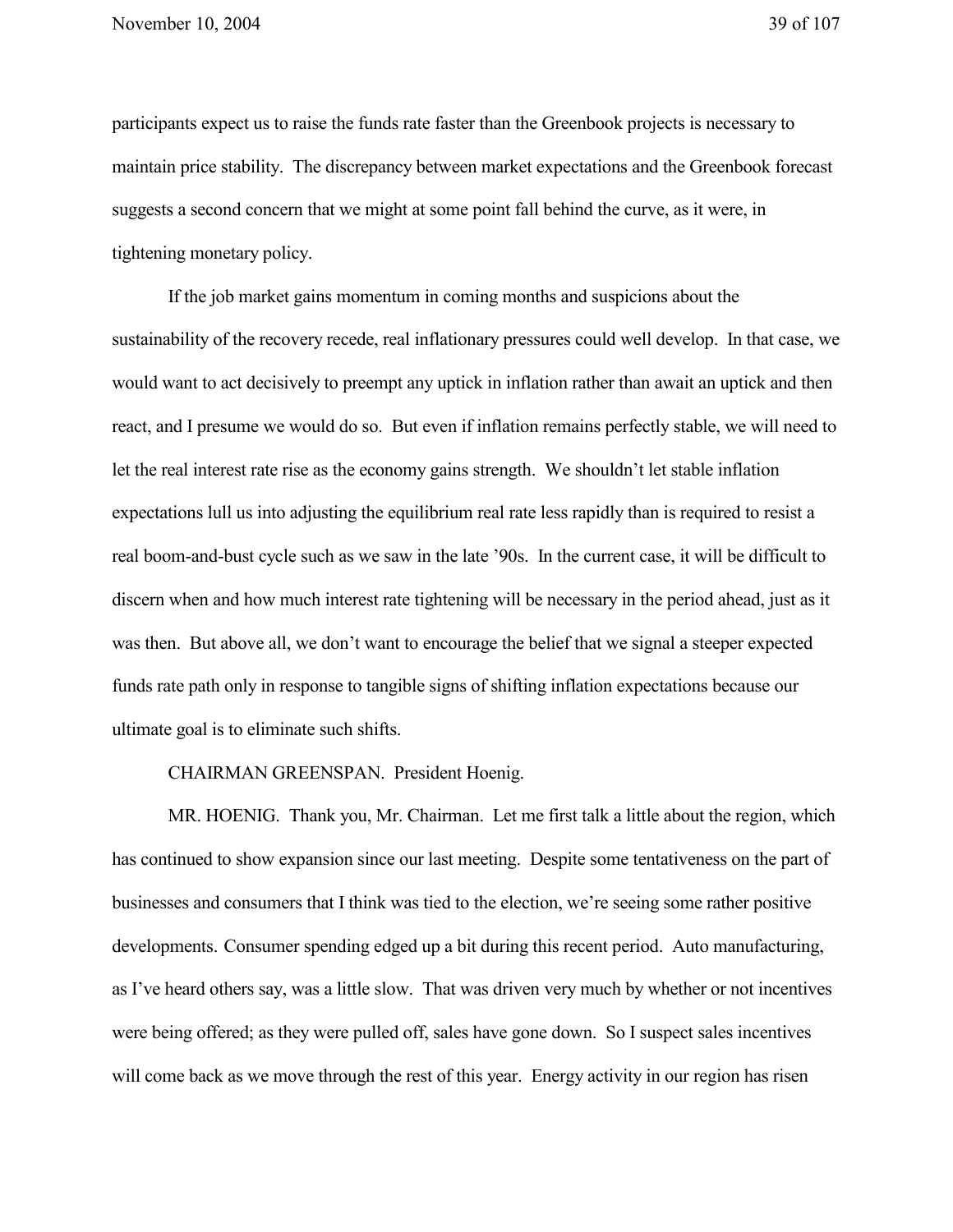rather briskly with the higher oil prices and especially the higher natural gas prices; we've seen a lot of activity develop as a result of that.

As I mentioned, many of our contacts said that the preoccupation with the election was causing businesses and consumers both to do some postponing. With that behind us, they really do expect some pickup in activity. I would also mention that on the manufacturing side we have seen some pretty positive developments continue across our region, particularly in support of small manufacturing. That was very encouraging to us. We've seen indications from a number of businesses that they are more forward-looking than I've ever seen in terms of what they're prepared to do and their expectations for increased business. There is, I think, a change in attitude developing that is worth noting.

Looking at the national level going forward, we judge that the continued accommodative stance of monetary policy and some of the easing of headwinds created by energy prices should now contribute to a healthy pace of economic growth in 2005 and 2006. Specifically, it appears as though growth will remain above trend, in the  $3\frac{1}{2}$  to 4 percent range, as others have noted. While I do not want to make too much of one data release, I agree with the point others have made that the payroll numbers do provide some evidence of a significantly more positive forecast than we might otherwise have been thinking about. I would also note that, with this kind of growth continuing, there are some indications that prices could move up maybe a tenth or two in the first part of next year. We will see, of course.

There are some upside as well as downside risks that I think we have to keep in mind. First of all, on the upside, I think the removal of some of the uncertainty that has been in the market is a very important factor going forward. As for the labor markets, I think their strength is evident in more than just this last report. If we look at the revisions that were made to the data for previous months, we're now talking of average monthly increases of about 190,000 over the last four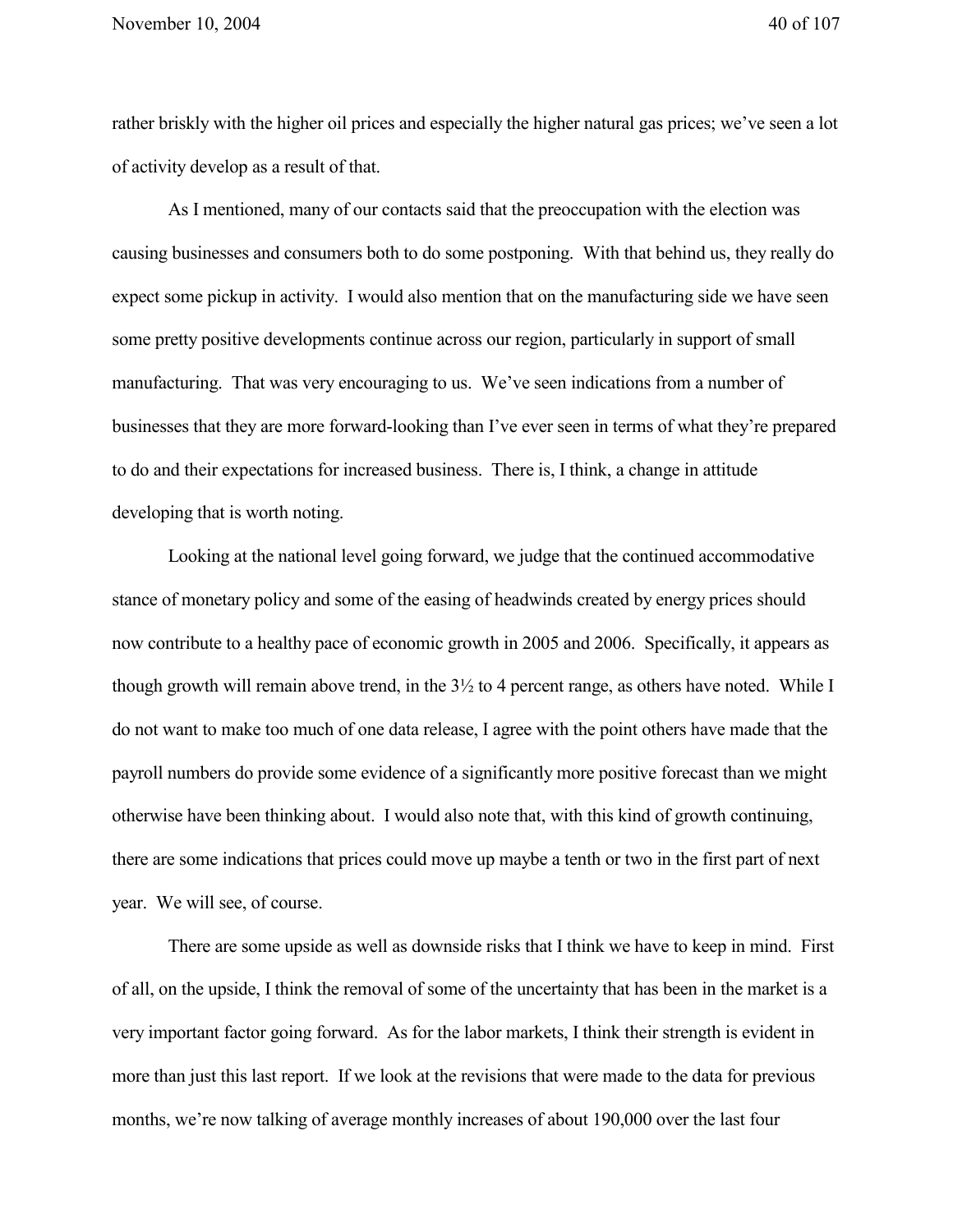months, and in my view that's a pretty healthy pace. If it continues, that may point to a more optimistic outlook for consumer spending as we move forward. Also, with the adjustments in the dollar, we may see some reduction in our current account deficit, which will be less of a drag on the GDP numbers. As for the downside risks, I think we may see some increase in personal saving. I believe it will be very modest, but it may be a factor offsetting attitudes toward increased consumer spending. Finally, while energy prices have been backing off, energy is always a wild card and could be a player as we move forward. On balance, though, I think the outlook is favorable, which in my view puts us in a position where we should continue to remove our policy accommodation and move back toward the neutral stance of policy that we'd like to attain. Thank you.

CHAIRMAN GREENSPAN. President Guynn.

MR. GUYNN. Thank you, Mr. Chairman. All things considered, the national economy continues on what I regard as a very acceptable pace. Real GDP for the past six months has advanced at a rate of more than 4 percent. This is above the average rate of 3.6 percent we experienced during the 1990s expansion and with less volatility than we experienced during that period. Furthermore, our models suggest that this growth is above the projected trend growth rate of about 3¼ percent, which implies that there are no significant output gaps. Consumer spending remains solid, and investment spending continues to make a good contribution to growth, while the usual suspects for shocks and worries remain—oil, war, terrorism, fiscal policy, the dollar, and others. I share the sense that there's a high probability that balanced growth at or above trend will continue over the forecast period.

Most of us, like David, have been puzzling for some while over the atypical pattern of job growth in this postrecession period. I see last week's unexpectedly strong number as a bonus. The overall employment outlook now looks more promising, but like several others, I would suggest that we not overemphasize one month's data, nor do I think we should expect a return to the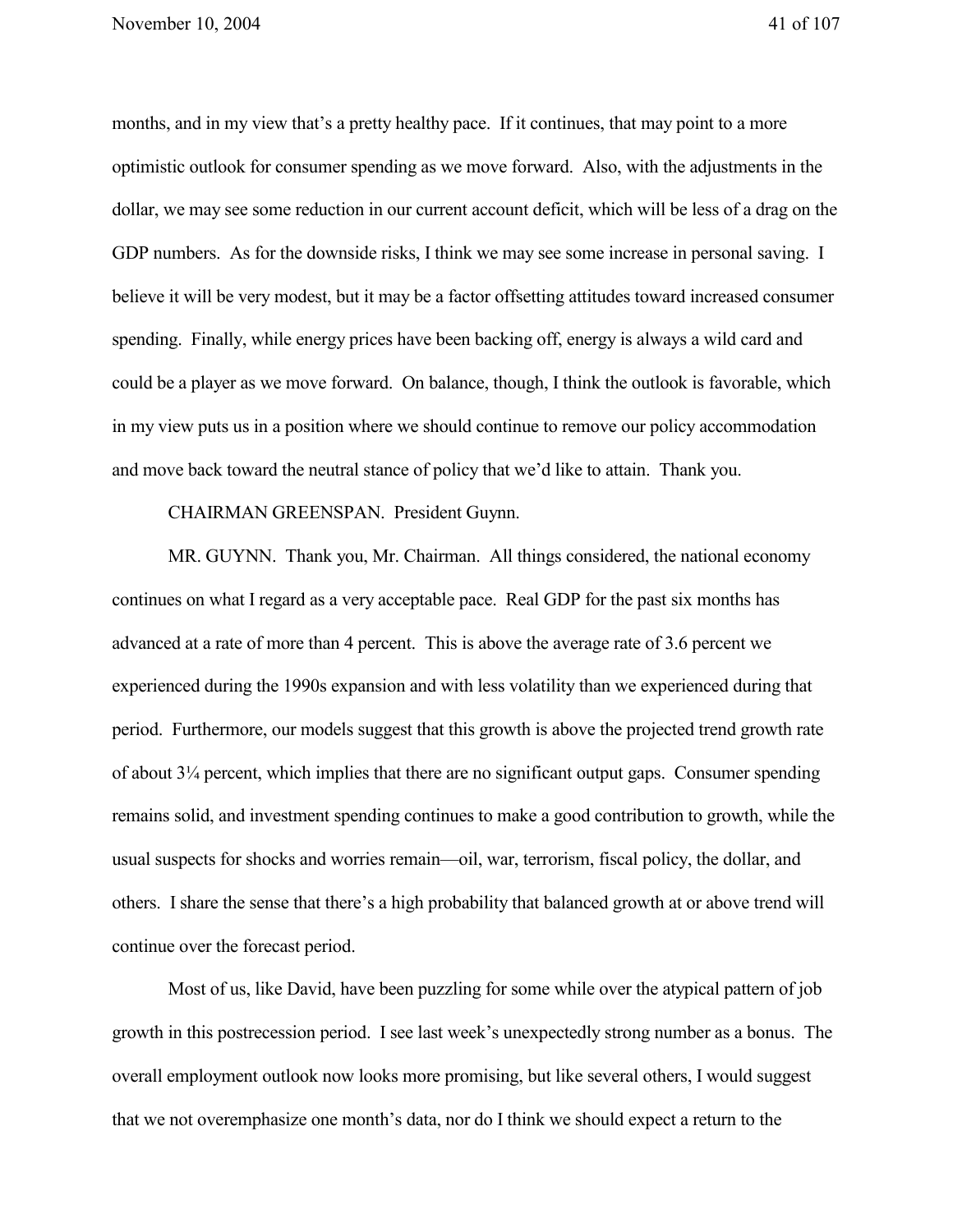experience of the 1990s. That experience—the 300,000 plus monthly job growth that some began to think of as the norm—with hindsight may very well have been reflecting a transitory acceleration rather than heralding a shift in the underlying pace of sustainable job creation. And that extraordinary experience may have contributed to an overly optimistic estimate of the NAIRU. Similarly, I'm also reminded, as others have suggested, that a significant portion of the productivity growth we thought was taking place was subsequently revised away as new data came out. The point is that we should not let the job situation play too dominant a role in our policy discussions but should concentrate instead on getting the funds rate back to a more neutral stance.

Much of what I see happening in the national economy is also evident in our District. Consumer spending is good; state government tax collections have been increasing. Housing construction continues at a high level, and much of the structural downsizing in the region's manufacturing sector appears to be behind us.

The hurricanes clearly took their toll on our region, and that impact will show through in the measure of economic activity for a while. Tourism has been especially hard hit. A number of hotels in Florida are still out of commission, but these are mostly small and in secondary tourist markets. Major destination areas like Miami, Fort Lauderdale, Orlando, et cetera, are largely unaffected. Nevertheless, our contacts are reporting that tourists remain skeptical and that advance bookings for next fall are down. In addition, high fuel prices, when layered on top of other structural problems, have essentially brought Delta Airlines to its knees. Our other regionally based airline, AirTran, has also posted a loss for the third quarter as a result of high fuel prices and hurricane-related disruptions to air travel.

Also, notwithstanding the comments I just made about the strength of housing construction, we have seen in anecdotal information just a hint of slowing in the pace of home sales. I don't think we should be surprised to see a leveling-off in that sector as some of the one-time effects of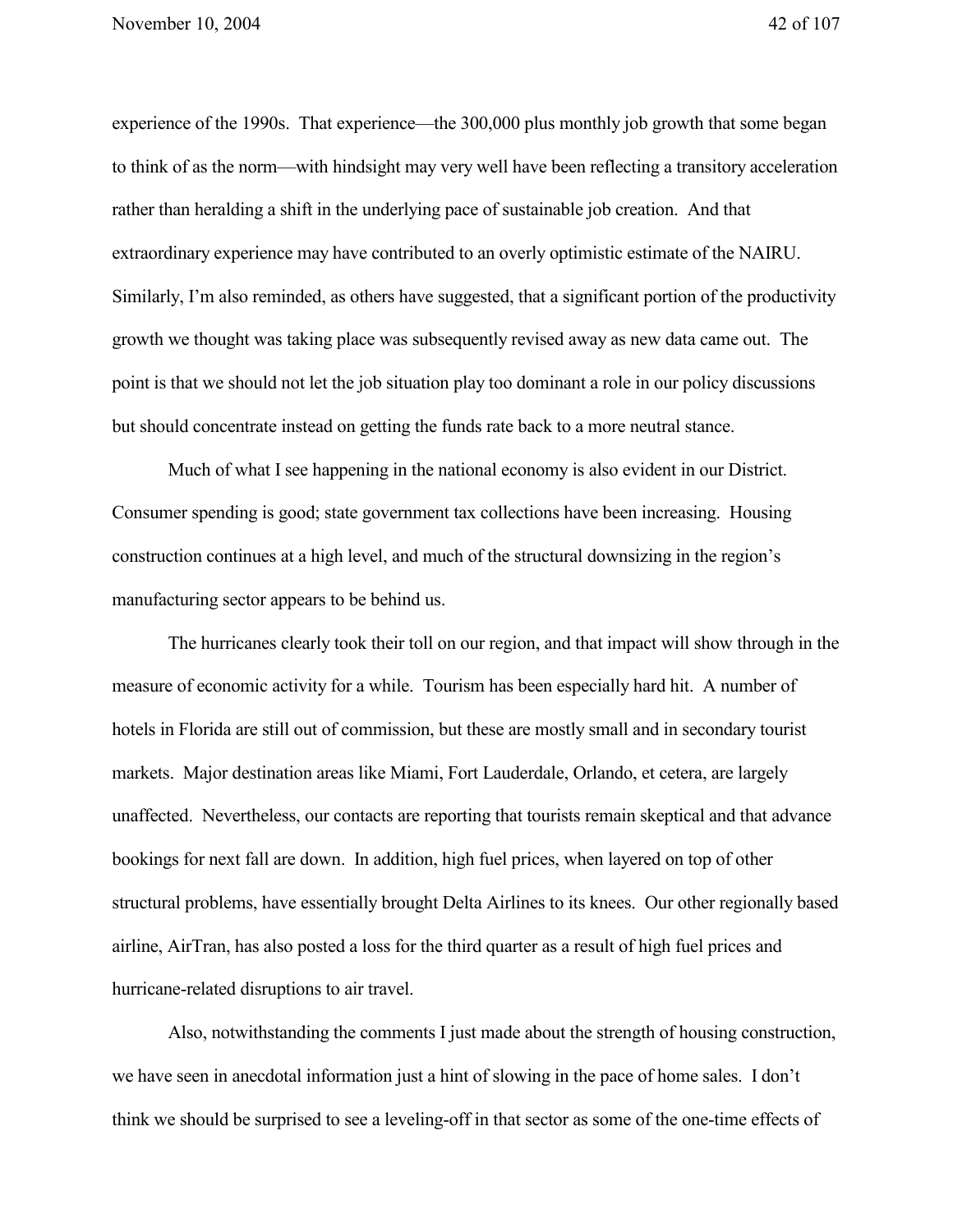November 10, 2004 43 of 107

people shifting from apartments to houses or moving up to larger homes wind down at current interest rates.

Finally, building on a comment the Chairman made, I would note that Hurricane Ivan added to our short-term oil problem by destroying a significant number of oil and gas pipelines in the Gulf of Mexico. Since mid-September some 4½ percent of yearly oil production from the Gulf has been lost, and that region represents, I believe, around a third of total U.S. production. These losses caught refineries by surprise, and the U.S. refineries have struggled to make up for the loss. In the first week of September, refineries were running at about 96 percent of operable capacity. In the last week of September they were at 84 percent, and currently they are running at about 89 percent of capacity.

These issues aside, I believe that if one steps back for a broader look at where we are with the economy, we seem to be on a very acceptable track. Policy remains extremely accommodative. Election uncertainty is behind us. With real growth on what looks to be a good and sustainable path, with inflation still moderate, and with the employment picture at least a bit more promising, I believe that the policy path we have been on is the correct one. I hope we will continue to remove more of the accommodation, as financial markets expect. Thank you, Mr. Chairman.

CHAIRMAN GREENSPAN. President Santomero.

MR. SANTOMERO. Thank you, Mr. Chairman. Economic activity continues to expand at a modest pace in the Third District. This is the sense we get from the discussions we have had lately with our various advisory boards and from the general tone of the data we have been gathering about the District.

Manufacturing has held up well and continues to be a strong performer. This is in spite of the dip in the September business outlook survey (BOS) index of general activity to 13.4, which I reported last meeting. At that time I noted that the decline seemed inconsistent with the strength in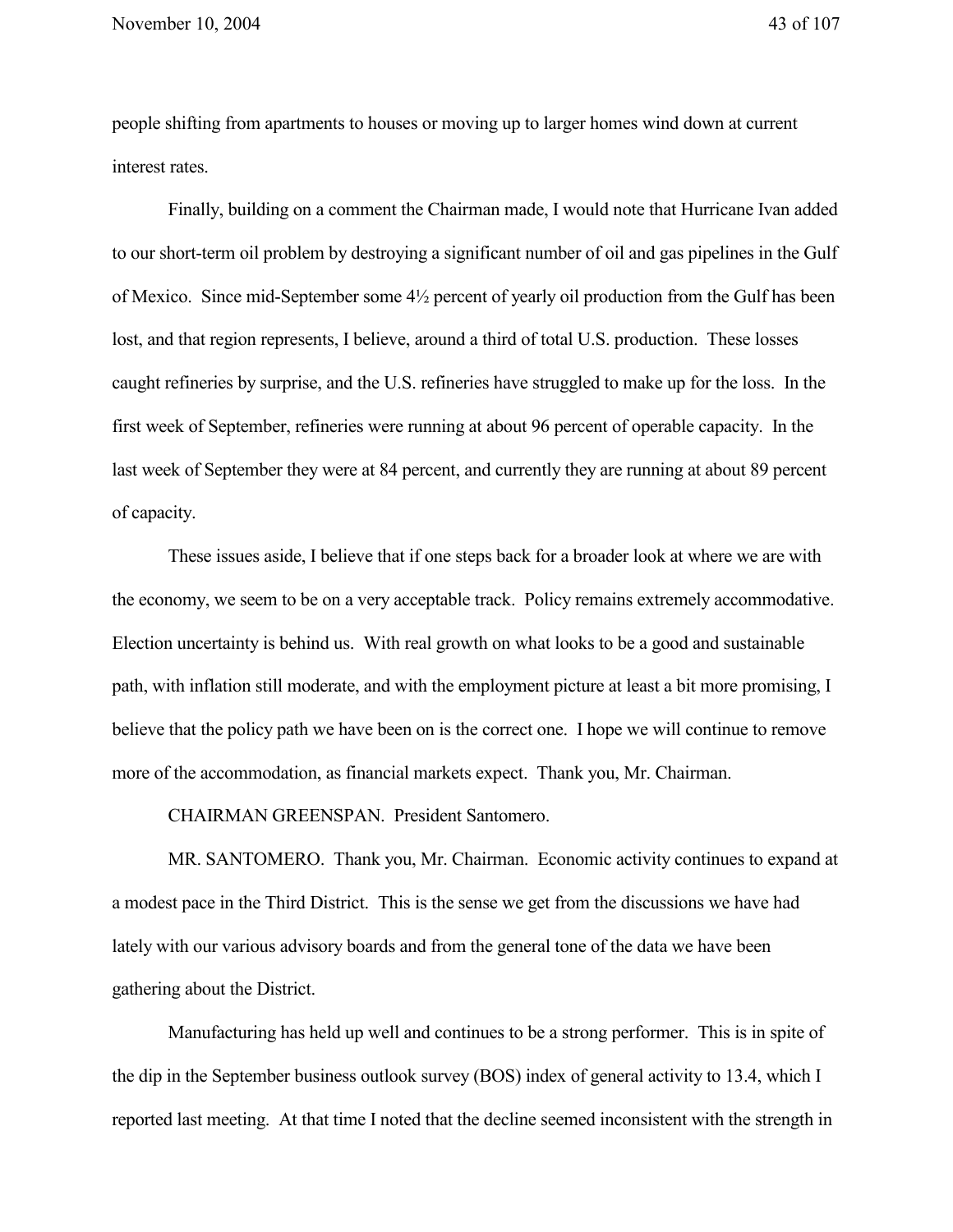new orders and shipments as well as with the positive comments from our respondents. The sharp rebound in the activity index in October to 28 seems to indicate that the dip was a one-time aberration from a longer-term positive tone in the BOS. This view is also supported by the fact that the new orders and shipments indexes have remained at very healthy levels and by the strengthening in the employment index this month. Our survey suggests that respondents see strength in manufacturing through the rest of the year as well. In our special question this month, about 40 percent of the firms surveyed report that they're planning to increase production in the fourth quarter, about 40 percent say they will keep production at the current level, and only 20 percent plan reductions. Roughly the same number of firms plan to increase their inventories of finished goods as to decrease them. If you put all of this together, it suggests that firms expect sales to be increasing. I'd also note that the survey suggests that firms are gaining some pricing power. There has been an increase in the number of respondents who report that they're beginning to increase their prices in response to rising costs of metals and energy.

Turning to the retail sector, sales of general merchandise in our region continued to grow at a moderate pace, which is consistent with retailers' expectations. Our retailers expect Christmas sales to be fairly good but not excessively strong. Home sales in the District remain strong, and housing-price appreciation continues at a high rate in our three states. But residential construction activity continues to moderate from the very strong pace earlier in the year. Nonresidential construction remains soft, but we're beginning to see a pickup in the commercial sector, which includes office buildings and warehouses outside the manufacturing sector. Contracts for commercial buildings are up slightly on a year-over-year basis.

Our employment data are a bit old. The October employment numbers for our three states have not yet been released. However, based on unrevised numbers through September, employment growth in our three-state region was stronger than in the nation. It slowed in the third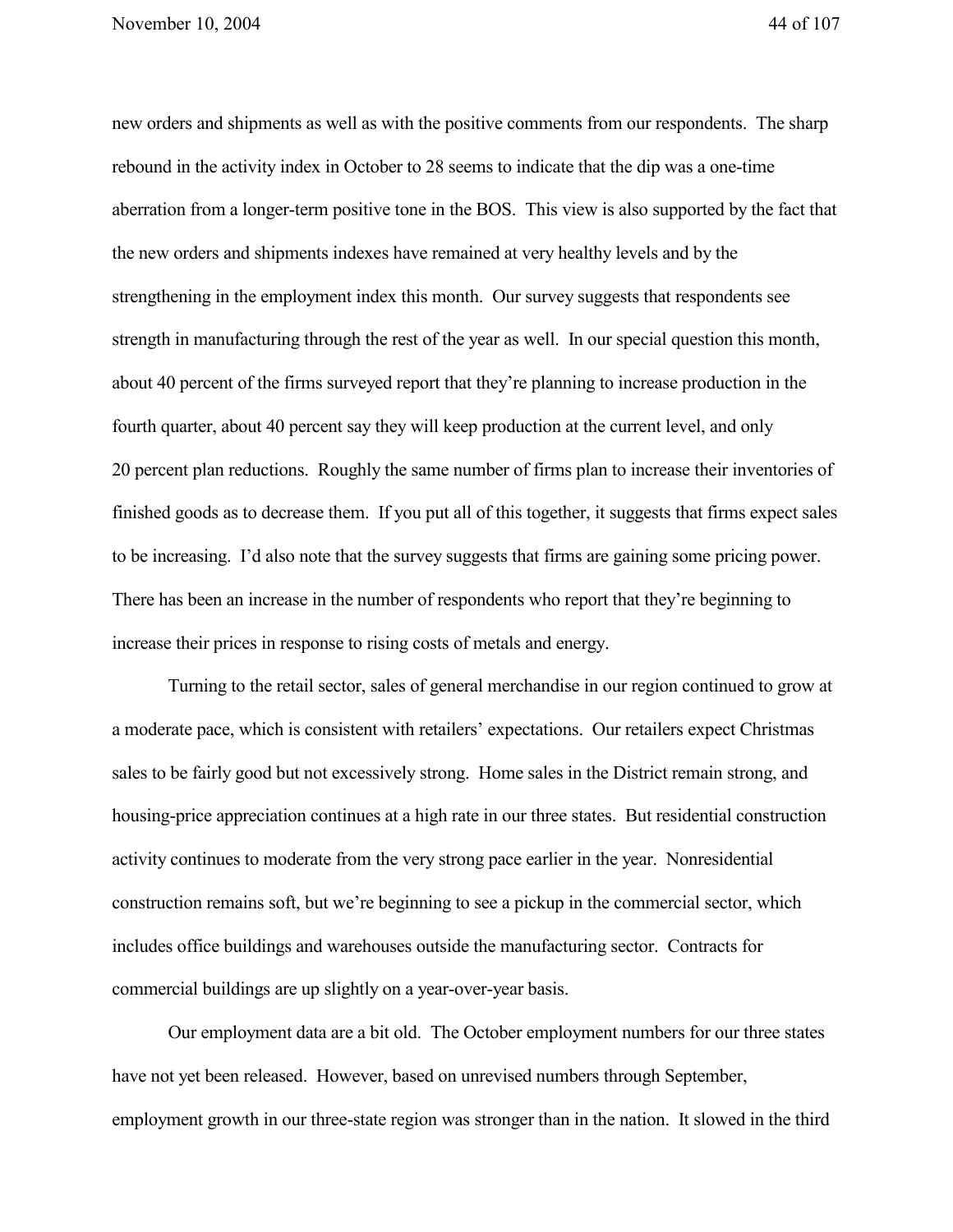quarter from the second quarter but remained in line with expectations. Given the upward revisions in the national employment numbers in August and September, I would not be surprised to see our state numbers revised up as well. The labor markets in New Jersey are the strongest, and those in Pennsylvania the weakest. The weakness in Pennsylvania seems to be distributed statewide, but Philadelphia has been particularly weak. Payrolls declined in Philadelphia over the past quarter. Nonetheless, our business contacts continue to report that they are having difficulties finding qualified workers. This seems to be true for lower-skilled manufacturing jobs as well as for higherskilled technical positions.

Turning to the nation, incoming data suggest that the economy has bounced back from the soft patch it hit this summer. Now even the payroll employment data are consistent with this view. Despite the rise in oil prices, growth this year is likely to be in the  $3\frac{1}{2}$  to 4 percent range, as a number of others have already indicated. Although we saw an uptick in core inflation in September, inflation remains low, and the latest employment data show that payrolls have grown at about 200,000 jobs per month this year. This is a fairly good showing for the economy.

As far as I'm concerned, the course for policy today seems straightforward. We should continue on our path of removing accommodation at a measured pace and maintain most of the language in the Committee's last announcement. This would be consistent with the economic data we have received and is also widely anticipated in the market. Nonetheless, I think we should begin to think about our longer-term policy strategy. The employment report suggests that the expansion may now be on a solid footing. Of course, it is only one data point, as a number have said—or maybe three data points if one considers August, September, and October—so I don't want to get overconfident. Still, I think we may want to begin to question whether a measured pace is an appropriate description of the pace of monetary policy tightening we are likely to need over the next several quarters.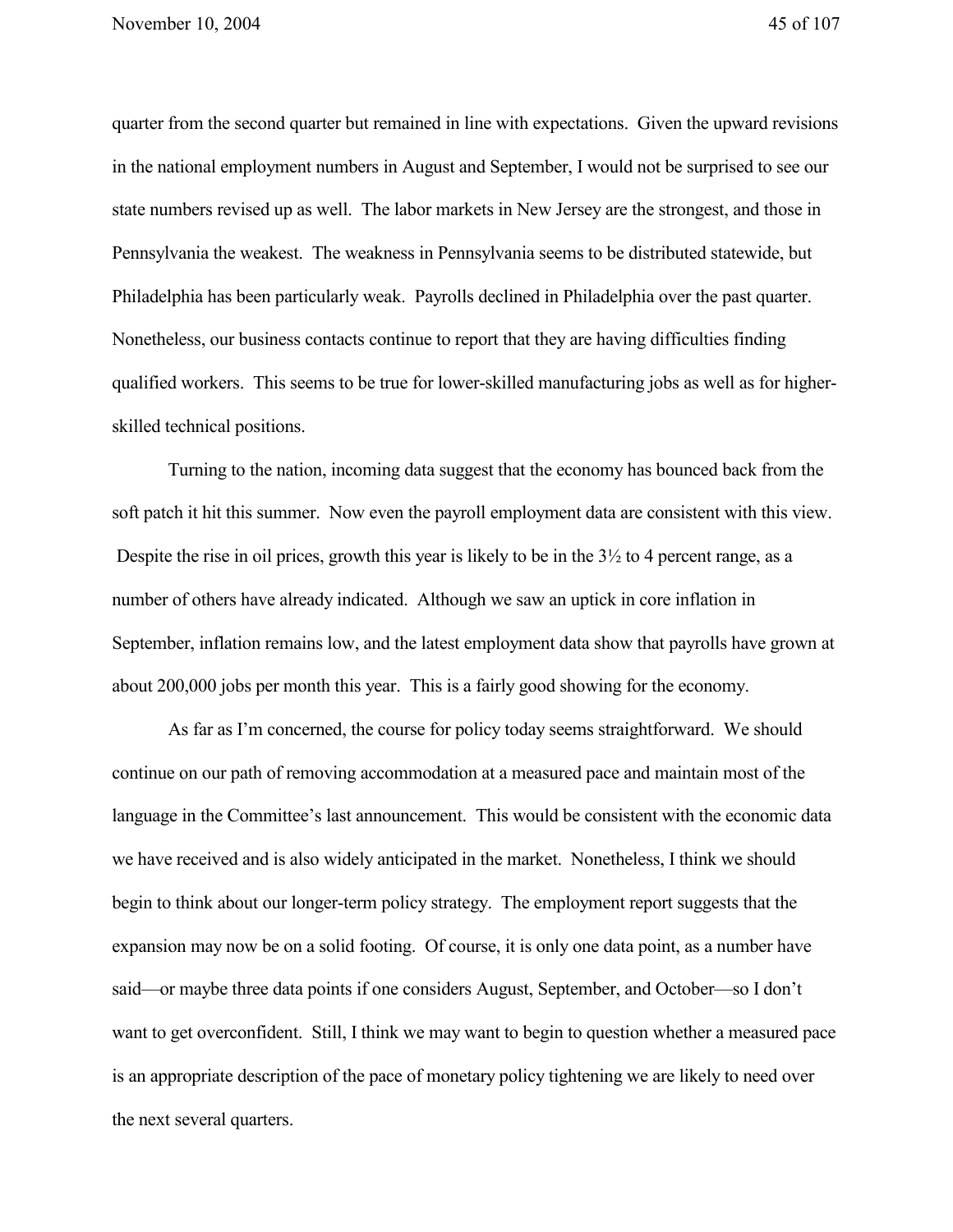By the way, I recognize that the Greenbook forecast assumes a very slow movement in the fed funds rate. Indeed, one might complain that "measured" may be too rapid a characterization. [Laughter] Nonetheless, we need to consider that at this point two key risks to the outlook—higher oil prices and a sharper depreciation of the dollar—may put pressure on inflation sometime in the future. Given the lags in the effect of monetary policy on the economy, we should be prepared to move rapidly if that becomes necessary. This leads me to think that if the data between now and our December meeting are similar to what we have been seeing so far, the Committee may want to consider preparing the markets and market participants for the possibility of a steeper path of policy tightening going forward. For today, I see no reason to alter either the risk language or the measured pace language in our statement.

CHAIRMAN GREENSPAN. President Pianalto.

MS. PIANALTO. Thank you, Mr. Chairman. Ohio may have decided the country's presidential election last week, but it doesn't seem to be determining the economy's direction. I'm afraid I'm going to be a bit of an outlier in my report on economic conditions. Ohio was the battleground state, and it may be that businesses and people in Ohio are just weary from this long election cycle. [Laughter] But as was evidenced in the Beige Book, Fourth District conditions seemed to be less buoyant than those in the rest of the country. Businesspeople I talked to around our District are reporting only modest growth in production and sales. And in fact, I'm seeing a growing dichotomy in what my business contacts tell me, based on where they sell their goods and services. Those who sell only locally tend to be somewhat pessimistic about business conditions, whereas those who sell nationally and internationally express more optimism.

My local business contacts gave me very little reason to anticipate the strength that we saw in the October employment report. Now, the report could be just another bad exit poll. [Laughter] But our District clearly is going through an industrial realignment that may not be indicative of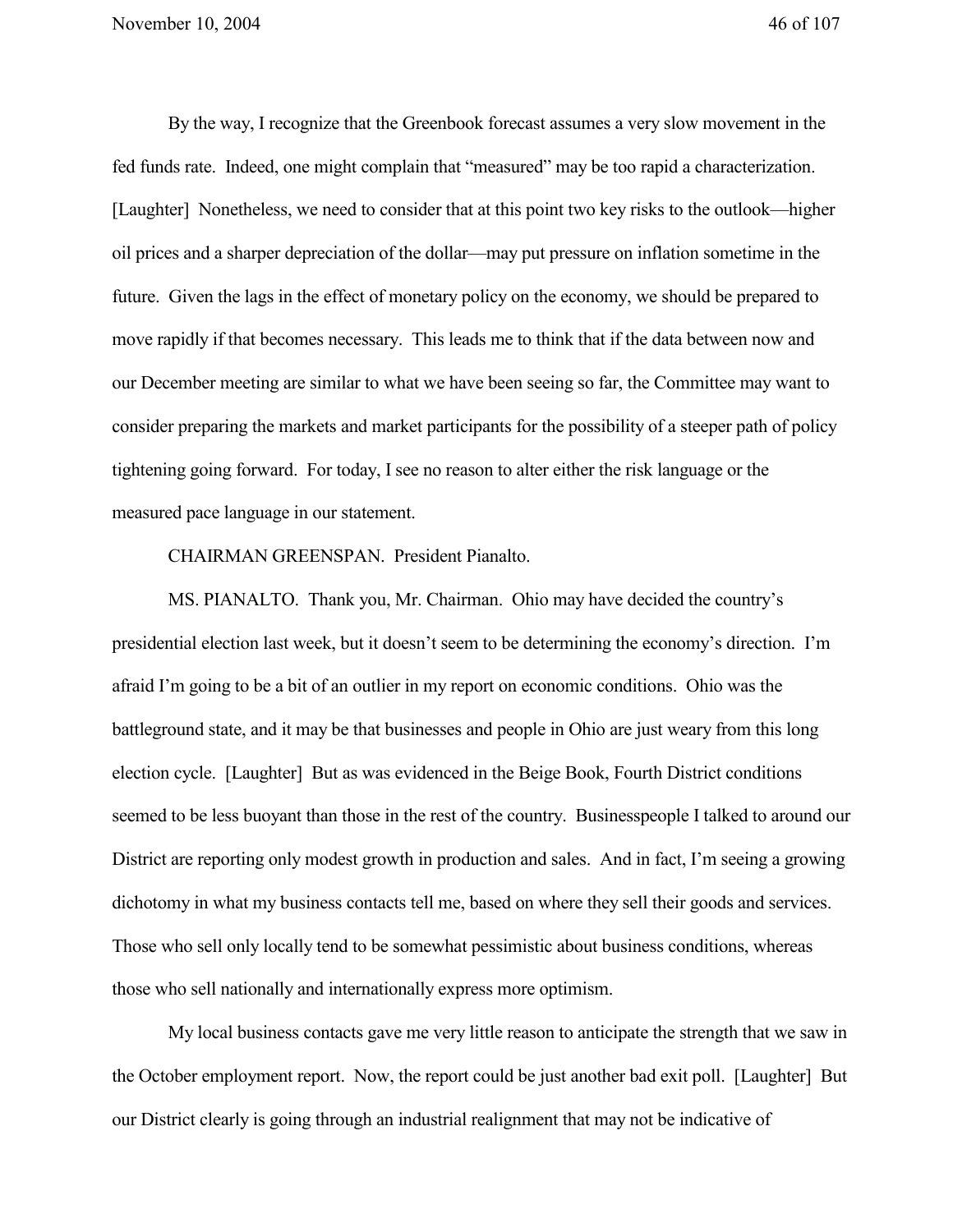developments in the nation as a whole. Notwithstanding the strong overall October employment report, manufacturing shed another 5,000 jobs in October following a decline of 14,000 jobs in September. And Ohio's employment remains 4 percent lower than it was at the peak of the last business cycle, while nationally employment is up only 1 percent. The October employment report does square with the fact that we are seeing an improving national picture, but the experience of this past spring makes me leery of allowing one month's data on employment to unduly influence my thinking about the labor markets. I still hear from most of my business contacts, regardless of where they do business, that they expect to meet rising demand without adding substantially to their payrolls. From these comments, I expect that productivity could be higher than in the staff's baseline forecast, perhaps more in line with the higher productivity scenario shown in the Greenbook.

Businesspeople also continue to report cost pressures, obviously from oil prices but also from higher prices on a wide range of nonpetroleum materials. I have yet to see any convincing evidence, though, that these cost pressures have become a part of generalized inflation. Retail prices and wage growth remain subdued, and inflation expectations seem to be holding steady. This is in part because my business contacts, unlike those of President Moskow, say that they still find it very difficult to pass on these price increases to their customers, especially to customers that produce finished goods. Consequently, they are still busy altering their production processes to substitute away from some of these more expensive commodities, if possible. One of my directors, a very large international producer of vinyl siding and decking materials, stated that her capital investments are all directed at raw material substitution.

Taking all of this into consideration, it seems to me that our monetary policy stance is about right at the moment, presuming an action today. My view on the appropriate policy in the future, though, will be strongly influenced by the incoming data on economic activity. I also want to have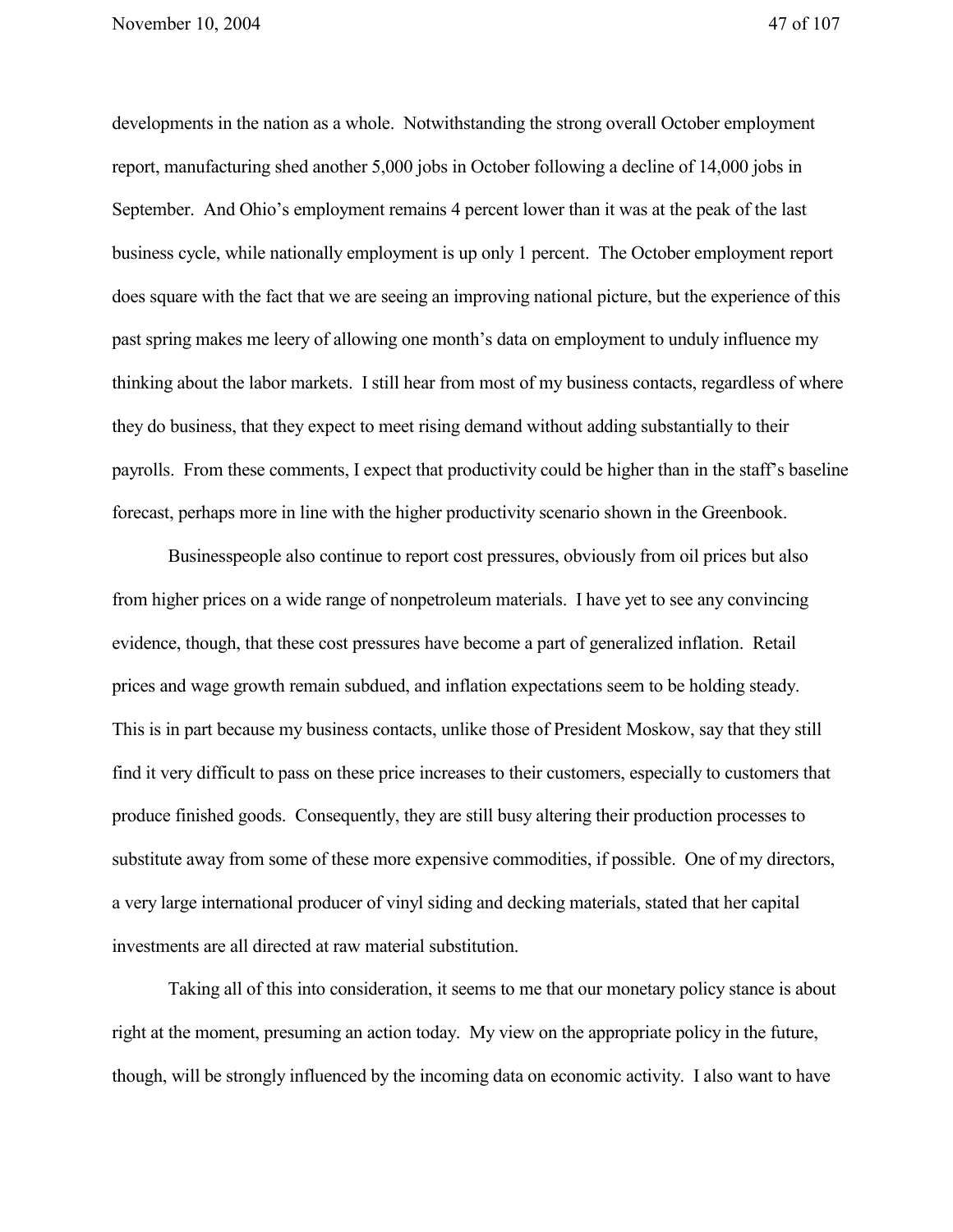the necessary flexibility to adjust policy as economic developments unfold. Thank you, Mr. Chairman.

CHAIRMAN GREENSPAN. President Stern.

MR. STERN. Thank you, Mr. Chairman. Let me start with just a few comments about the District economy. Recent reports on consumer spending have been mixed; we had one relatively strong month of spending on autos and in non-auto retail sales, followed by a much more modest pace of sales in the next month. An area that has picked up, though, has been tourism, where better weather late in the summer and in the fall has clearly benefited that sector. Manufacturing has continued to expand in the District, and agriculture appears to be having a good year for the most part.

A little over a week ago, we hosted at the Bank a meeting on housing and residential construction activity. There were several reasons for this. One, of course, was the fact that we hear periodic discussions of a potential bubble in house prices. But second, I've been struck, as I've watched developments in the Twin Cities and as I've traveled around other cities in the last several years, by the absolutely high level of construction activity that seems to be occurring. It's not only new building, but conversions of all sorts of warehouses, schools, and former office buildings to residential property. A change in mix seems to be occurring as well, with more of the construction and renovation yielding townhouses and condominiums rather than the standard single-family home.

I thought it would be a good idea to try to get some other people's perspective on this, so we had at the meeting a group of developers, lenders, consultants, and economists. They brought a national perspective, although they did have special expertise in the Twin Cities market and a few other particular markets across the country. In general, I would say that their comments were positive and largely unsurprising. There was little overall concern about a bubble in house prices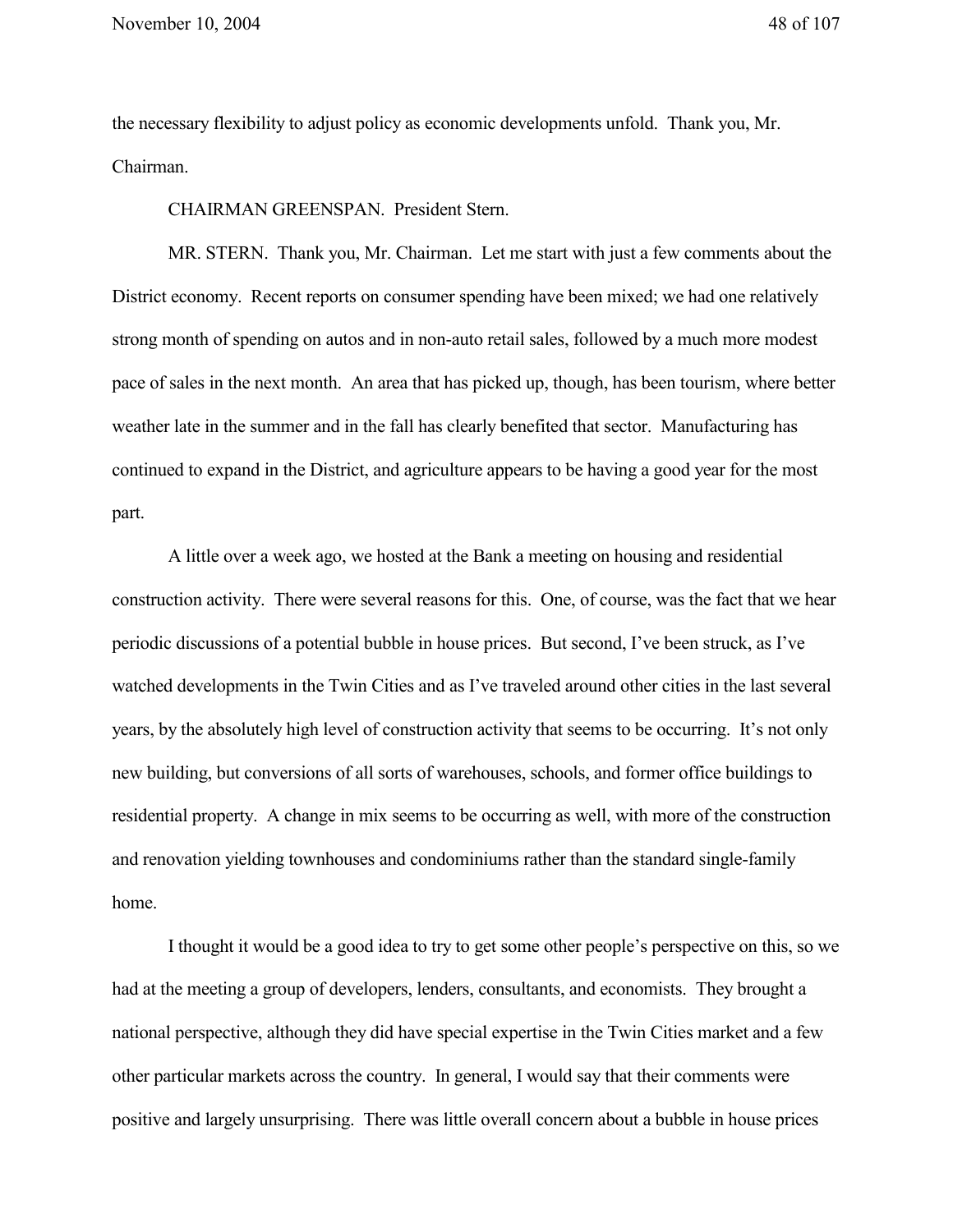and little anticipation of a major correction in house prices in the near term. There was, however, fairly widespread agreement that the pace of increase was likely to slow going forward.

Let me just note three specific issues that came up because I, at least, found them of interest. The first, which it won't surprise this group to hear, is that they attributed a good deal of the strength in housing to very favorable financial conditions. In this regard they talked not only about low interest rates but also lower down-payment requirements. I might add that a couple of the lenders did say that they thought the credit pendulum had swung too far. They felt that credit conditions had become too easy, and they were anticipating some potential difficulties going forward—presumably in somebody else's shop! [Laughter] Second, they reported that at least in some markets a significant percentage of the purchases of new units were by investors, where the term "investors" means people who don't intend to occupy the property, at least not immediately. As best they could judge, in some markets investors were buying up to 30 percent of the new additions to supply. And finally, they noted that there seemed to be some acceleration of purchases by first-time homebuyers who were concerned that they were going to be priced out of the market if they waited longer. The implications of that, of course, are that at some point such sales will slow because people will have acted if they could. So that's a summary of that meeting.

Let me turn to just a few comments on the national economy. To me, the outlook for the national economy continues to remain favorable. I'd like to think that I would have made that statement even without the October employment report, but of course that's a counterfactual, so we won't be able to observe it. But I do believe that growth is on a favorable trend. I personally think that the economy will grow a little more rapidly next year than the projection in the Greenbook, and I expect inflation to remain low.

I've been asking myself this question: What is the neutral real federal funds rate? I find that a challenging concept, but I've tentatively decided to think about it in terms of what the rate is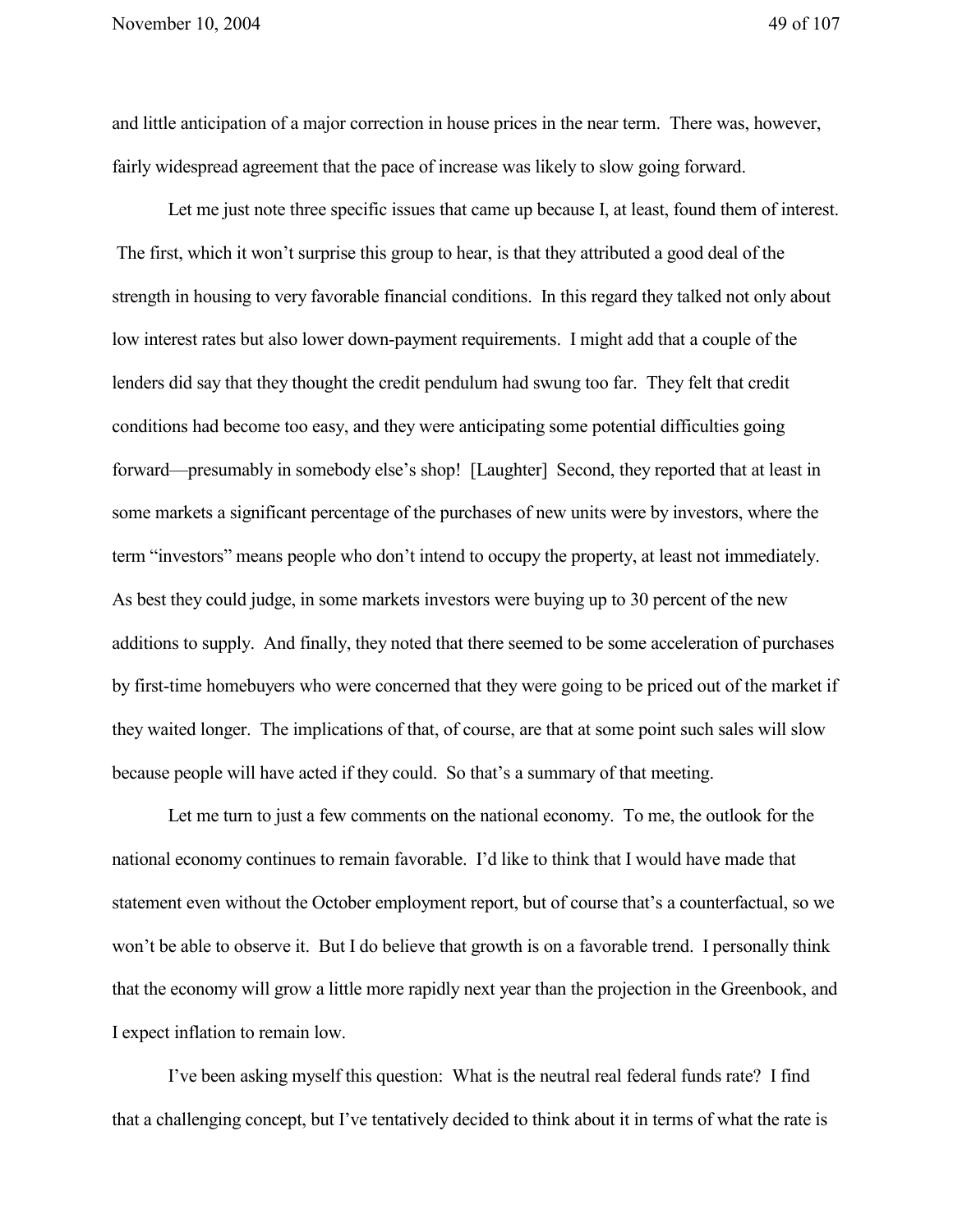that would be consistent with our price or inflation objective over time. Now, of course, we haven't formalized an inflation target, so I'm using the working definition of price stability. That's what I have in mind. And it seems to me, without going out on any limbs here, that it's safe to say that the funds rate continues to be lower than it will need to be in the long run, so the trajectory we're on seems to me to be appropriate. Thank you.

CHAIRMAN GREENSPAN. Shall we take a coffee break and return in fifteen minutes, please.

## [Coffee break]

## CHAIRMAN GREENSPAN. First Vice President Holcomb.

MS. HOLCOMB. Thank you. I appreciate the opportunity to represent the Dallas Federal Reserve Bank here today. It has given me the opportunity to have some very high quality meetings with our economists over the three short weeks since Bob McTeer indicated that he was leaving the Bank.

First, looking at our District economy, over the period since the last FOMC meeting economic growth in the Eleventh District appears to have continued at a moderate pace. Payroll employment in June, July, August, and September showed quite modest gains. Like the nation, other indicators showed more strength than the payroll numbers. Consumption, as reflected by sales tax receipts, is growing at its most rapid pace since 1998. Personal income is up for the seventh consecutive quarter, and surveys of business leaders across Texas show that business confidence is gaining strength.

However, these positive statistics seem to be somewhat at odds with the anecdotal reports that we have received from our head office and Branch boards of directors. For example, I mentioned that consumption has shown considerable strength, but from our directors we've heard numerous stories about the damping impact of higher gasoline prices on consumption. One of our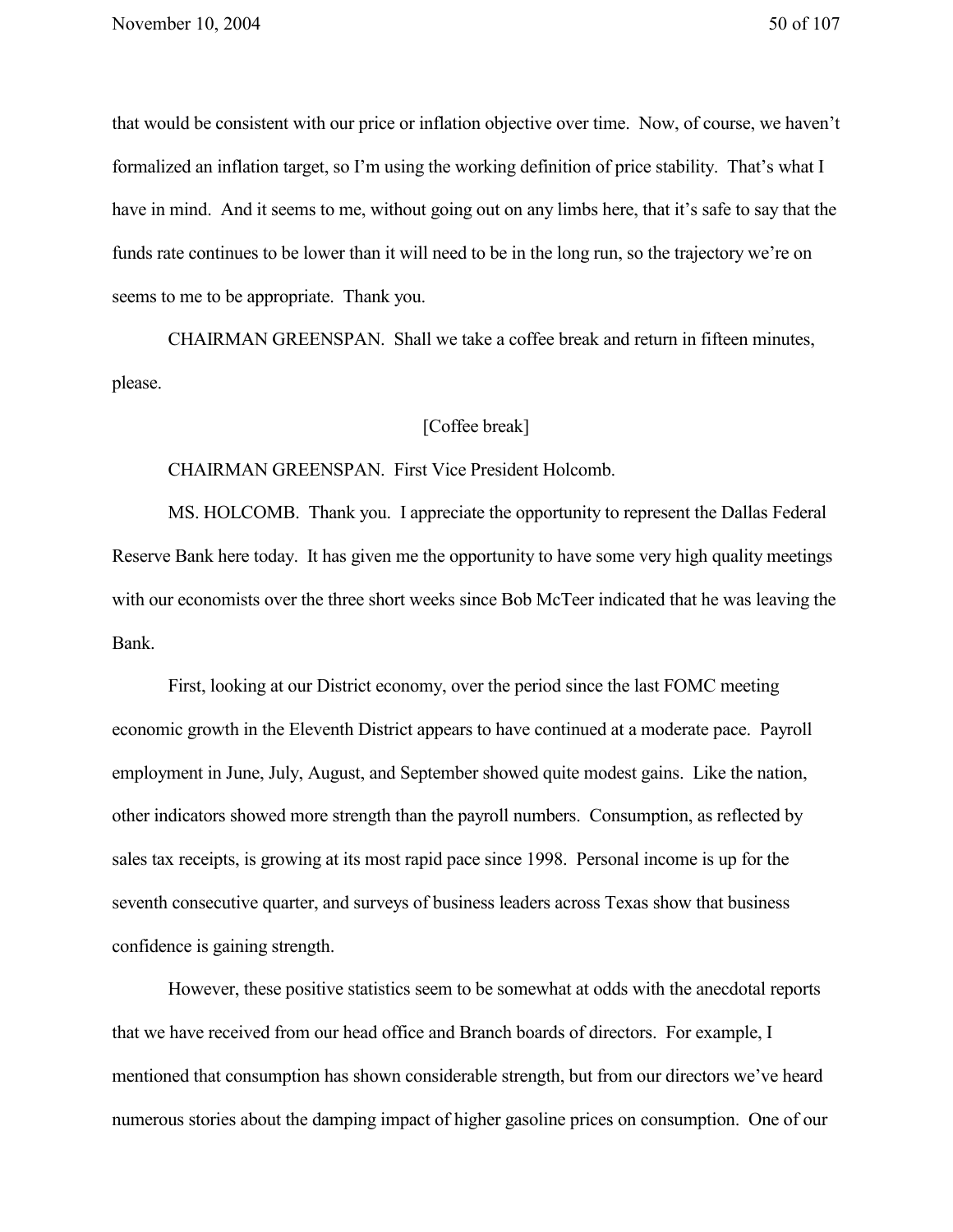El Paso directors is a rancher. He offered a story about how the four cowboys he hires all showed up to work last spring, each driving his own pickup truck and pulling his own horse trailer. The same group showed up a few weeks ago, but all four shared a ride in one pickup and pulled one trailer for all of the horses. [Laughter] They said that the cost of gasoline made the difference. I can assure you that in West Texas no one worries about running out of street space.

CHAIRMAN GREENSPAN. I thought there was more horsepower. [Laughter]

MS. HOLCOMB. That's as close to a Bob McTeer story as you'll get from me. [Laughter] SPEAKER(?). It's better than some of his! [Laughter]

MS. HOLCOMB. Actually, higher energy prices have had a positive impact on the oil and gas sectors of our District economy. Earlier this year, oil and gas activity had been expanding very sluggishly in response to the higher energy prices. In the last two months, however, we see growing evidence that this is changing. Exploration and improvement projects have been announced in recent weeks by both the majors and the independents. Energy production is even expanding in the Dallas–Fort Worth metropolitan area, a region where output has been virtually shuttered for the last eighteen years. So it is beginning to appear that supply forces are finally responding to today's prices.

Let me note two additional sectors where the tone of the regional economy has improved. The office markets in Dallas and Austin are finally showing declining vacancy rates, confirming a sense of optimism that began last summer. And commercial loan activity at Texas banks has grown nicely in the last two quarters, hopefully reflecting improved business confidence and the beginning of expansion activities.

Finally, our directors and Beige Book contacts report an absence of wage pressures but some modest uptick in price pressures. I'd like to mention one development that we've heard about that may alleviate price pressures over the next few quarters. In 2002, Texas voters approved a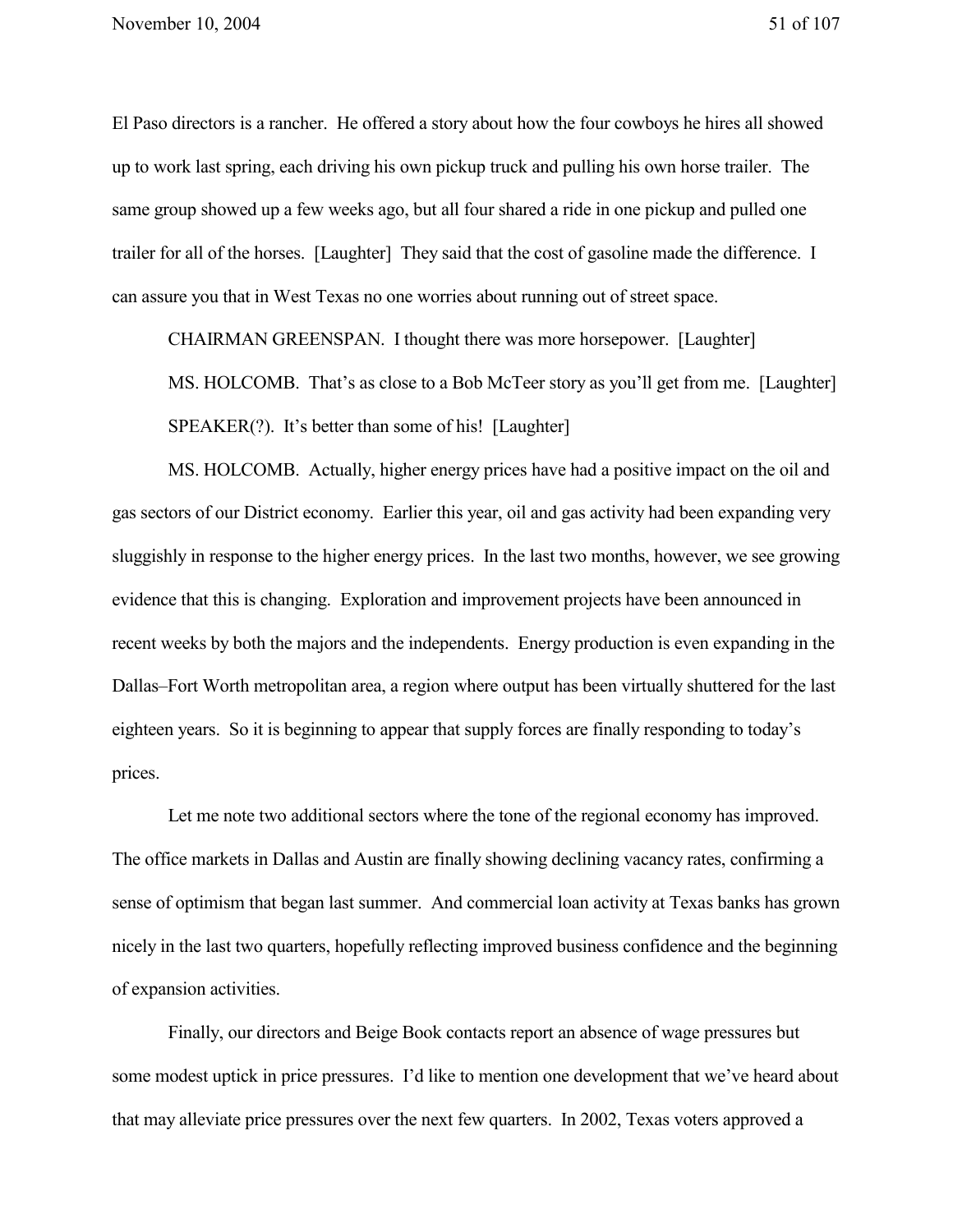\$250,000 cap on non-economic damages in medical malpractice suits. As a result, thirteen companies providing malpractice insurance have reentered the state, and malpractice insurance premiums have dropped by 8 to 17 percent in the last year. This development has the potential to restrain medical cost inflation in Texas as it has done in other states.

In looking at the national economy, we've been struck by how well it is doing and how well it is expected to grow over the forecast period in spite of the long list of headwinds it must overcome. We listed six headwinds that concern us, and I think most of them have been mentioned already. First, consumer confidence has sagged recently. Second, businesses seem somewhat less confident than at the beginning of the year, at least as evidenced by surveys from the National Federation of Independent Business. Third, energy prices remain at a high level. Fourth, we've had four consecutive declines in the index of leading indicators. Fifth, the bonus depreciation of equipment and software will expire at year-end. And sixth, demand growth in the rest of the world, while solid, is expected to slow somewhat. Each of these headwinds exerts a small effect, but in combination they add up. The primary tailwind in the economy is coming from monetary policy. And the strengthened balance sheets of the business sector, along with good profitability growth, provide another tailwind that can and should support higher investment spending in the future.

The inflation outlook is mixed and hard to assess. The decline to a mere 0.6 percent in the annualized CPI inflation rate over the last three months and to an even lower 0.2 percent for the PCE is set against a year-over-year inflation record that is less sanguine. Core measures of inflation are in the 1.5 to 2 percent range and have been on a mild uptrend since the beginning of the year. One-year inflation expectations range from 2.3 percent to over 3 percent, depending on the source, and long-term inflation expectations are anchored at or above 2.5 percent.

In reviewing and evaluating this information with our economists over the last few weeks, we encountered some difficulty in reaching a consensus regarding whether the Committee should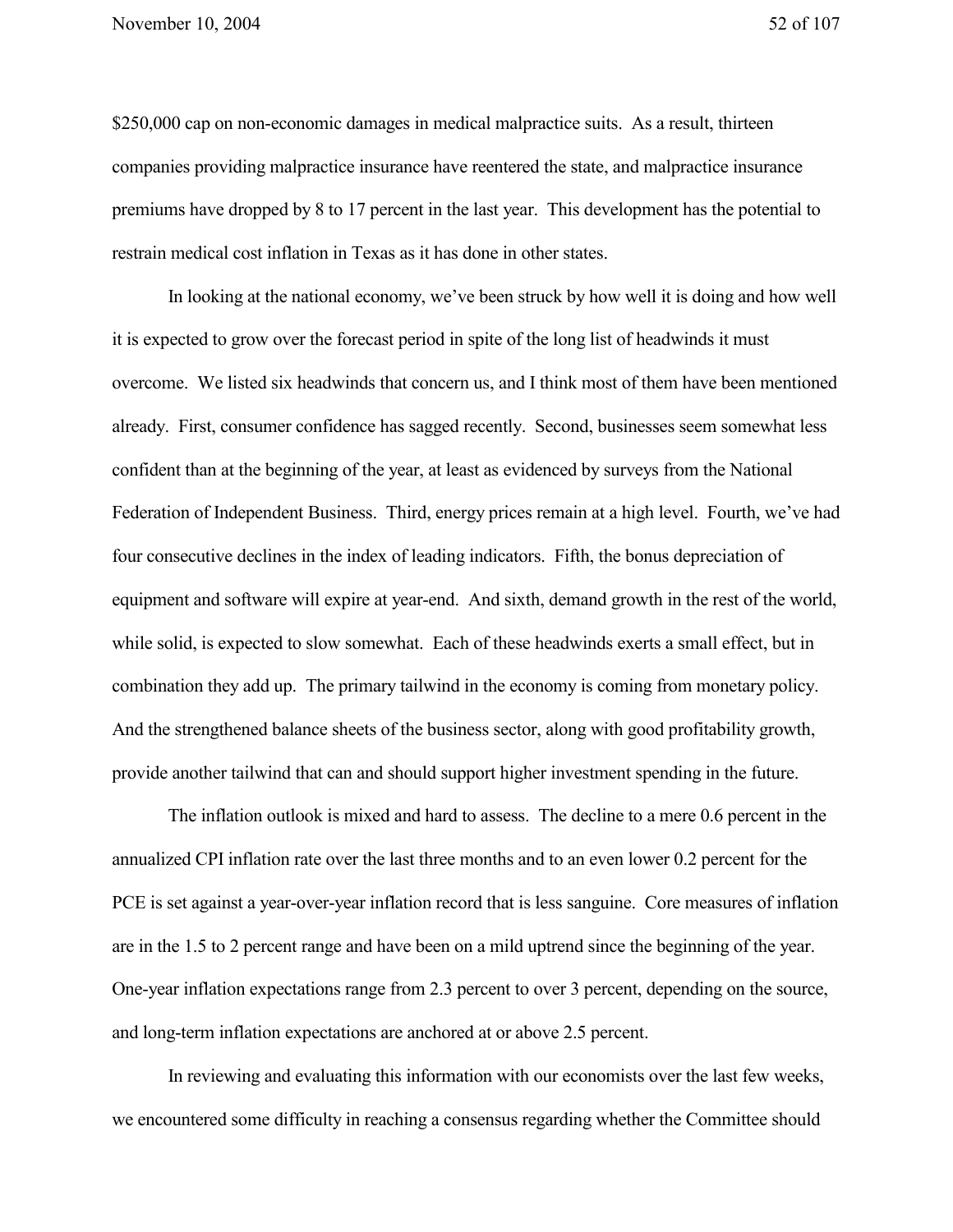pause in raising rates at today's meeting. Several held the view, as did the majority of our directors when surveyed, that it was the right time to pause. However, after reviewing last Friday's employment report, we have moved from somewhat sitting on the fence to favoring a continuation of measured tightening. The most recent indications of strong employment growth, the level of the real federal funds rate, and market expectations are the more compelling factors in our consideration.

## CHAIRMAN GREENSPAN. Vice Chair.

VICE CHAIRMAN GEITHNER. We feel reasonably comfortable about the national outlook. Anecdotal reports continue to convey a sense of tentativeness about the strength of demand growth going forward, but the national numbers have been pretty solid. The surveys seem to us to show some softening in expectations about the pace of expansion in the period immediately ahead, but this still looks like a modest decline from reasonably high levels. On inflation, the anecdotal reports still reflect concern about rising costs even beyond energy, despite the substantial deceleration in the price indexes we've seen. On balance, to us the economy appears to have been quite resilient in the face of the sustained rise in oil prices, terrorist concerns, election uncertainty, et cetera. Our forecast for real GDP growth is between 3½ and 4 percent for 2005 and 2006, with core PCE in the neighborhood of 1.5 percent on the assumption that monetary policy follows a path of further measured tightening. We continue to see the risks as roughly balanced around this forecast. Relative to the Greenbook, we are slightly less positive on growth, but the difference is all due to net exports. Our quarterly pattern in the next two quarters is a bit different, but if you average the two, we also show some deceleration.

We have a bit less confidence that the now-prevailing equilibrium rate of interest is as low as many believe, nor are we confident that we should at this stage plan to lean against the range of potential headwinds out there—a higher household saving rate, fiscal contraction over a longer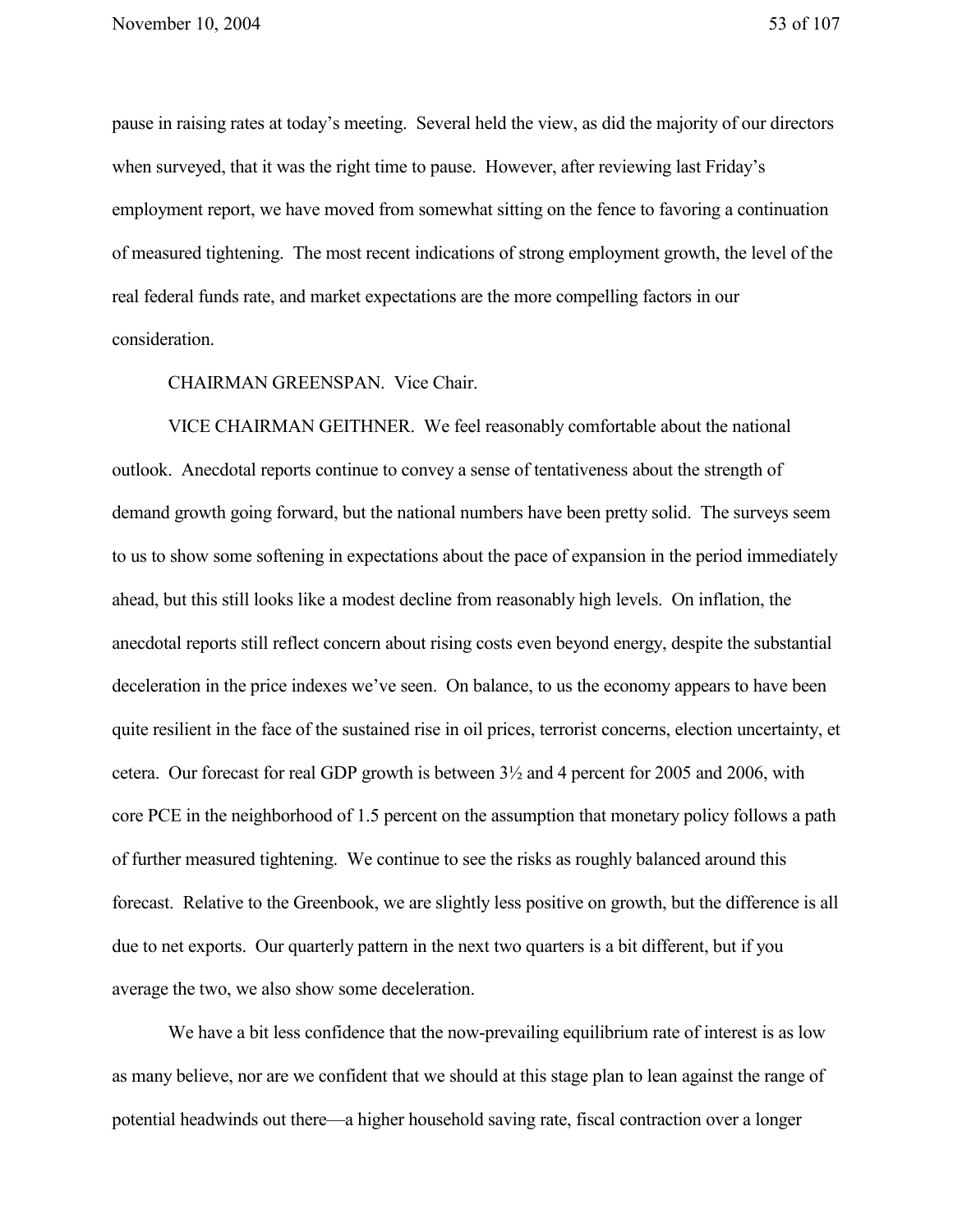period of time, negative net exports, sustained business caution, et cetera. By keeping the fed funds rate lower than in the range of more conventional views on equilibrium for a longer period, the Greenbook path is significantly lower than the market path. So we assume a different path for monetary policy, one closer to that now priced into markets.

In broad terms, we still see a moderate expansion in employment and in hours supporting pretty healthy compensation growth and some deceleration of consumption expenditures. Businesses still seem to have the means and the justification for continuing quite strong rates of growth in investment. Growth outside the United States has moderated some but appears to be on a path around estimates of potential. For what it's worth, the governors in Basel this weekend seemed to share a fairly positive view of the strength of the expansion globally. As ECB President Trichet put it, the world economy is somewhat less dynamic but still dynamic.

Back to the United States, we see productivity growth slowing somewhat before returning to what we hope is the medium-term trend of around 2½ percent. The associated rise in unit labor costs in the interim is largely absorbed in shrinking profit margins, as competition holds down pricing power. With output growth close to potential, inflation in our view should stay contained even as the gap narrows.

We're pretty comfortable with this view, but we should recognize that it's an exceptionally benign view of underlying inflation, and there are risks in the other direction. We don't know that much about the size of the remaining gap or the likely path of productivity. We may face more dollar depreciation, and it's possible that pass-through may increase as foreign margins decline. The energy price pass-through could also surprise us; it could prove higher than we expect given the size and persistence of the recent shock and the persistence expected in futures markets. Core finished goods in the PPI, as we know, are still showing fairly high rates of increase. Some models of inflation—time series models—show more-elevated rates of increase and a higher probability of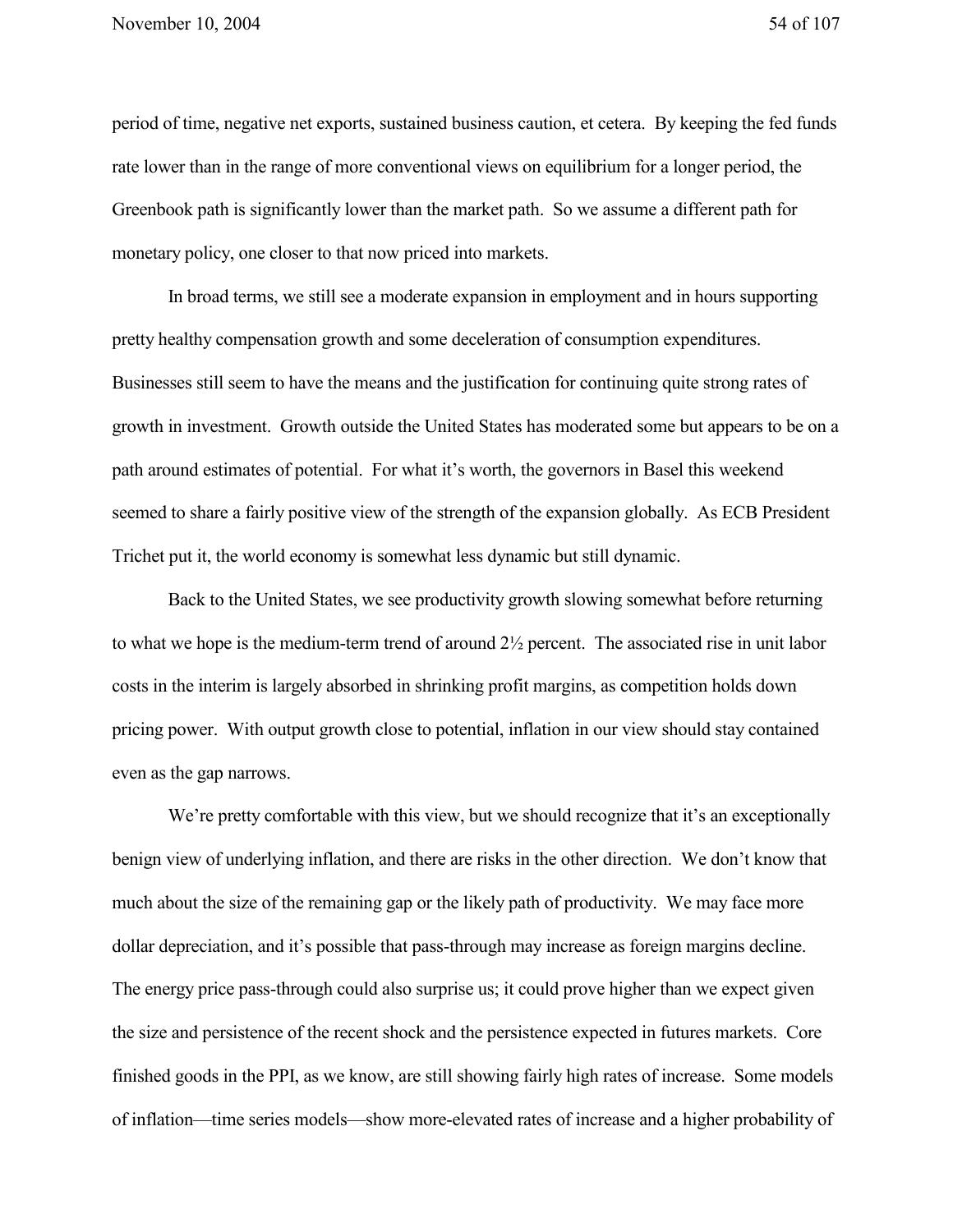increases above our comfort range. Inflation expectations at the one-year and up to the five-year horizon have moved up again materially—though, of course, some of that is just the response to inflation in the pipeline from recent energy price increases.

We face the same familiar risks to the outlook, which I won't go through. The dollar's resumed decline has so far come without significant negative effects on risk premiums on other financial assets in the United States or, I think, significant apparent damage to confidence in Europe, Japan, and the other economies that have let their currencies move up against the dollar. I think it's very good to see some modest flexibility arising in many emerging Asian currencies, even though China has yet to move. Perhaps this offers some comfort about the prospects for a benign deflation of the U.S. imbalance, but the magnitudes of these changes in relative growth rates and exchange rates obviously aren't large enough to make much difference now. We live, therefore, with the vulnerability—of an indeterminate but growing probability—of a substantial change in the terms on which nonresidents are willing to finance us. The world's savers may still be somewhat underinvested in foreign assets in general, but they seem to be quite concentrated in U.S. assets. Our productivity growth premium doesn't seem that high relative to the plausible estimates of the dollar decline ahead. We have focused here so far primarily on scenarios that anticipate a very benign adjustment process that's basically positive on net for the United States and not that damaging for the rest of the world. Perhaps it makes sense for us to think a bit more about those scenarios that come with a lot more collateral damage.

I think that we should leave our signal largely intact as we move today. The language of qualified optimism we've used to describe the near-term outlook seems about right. I don't see a strong case for trying to convey more confidence or more concern at this stage. I think it's a good thing for us that the market is now pricing in a greater than 50 percent probability of a move in December. In my view, we should seek to leave unchanged the market's expectation of the path of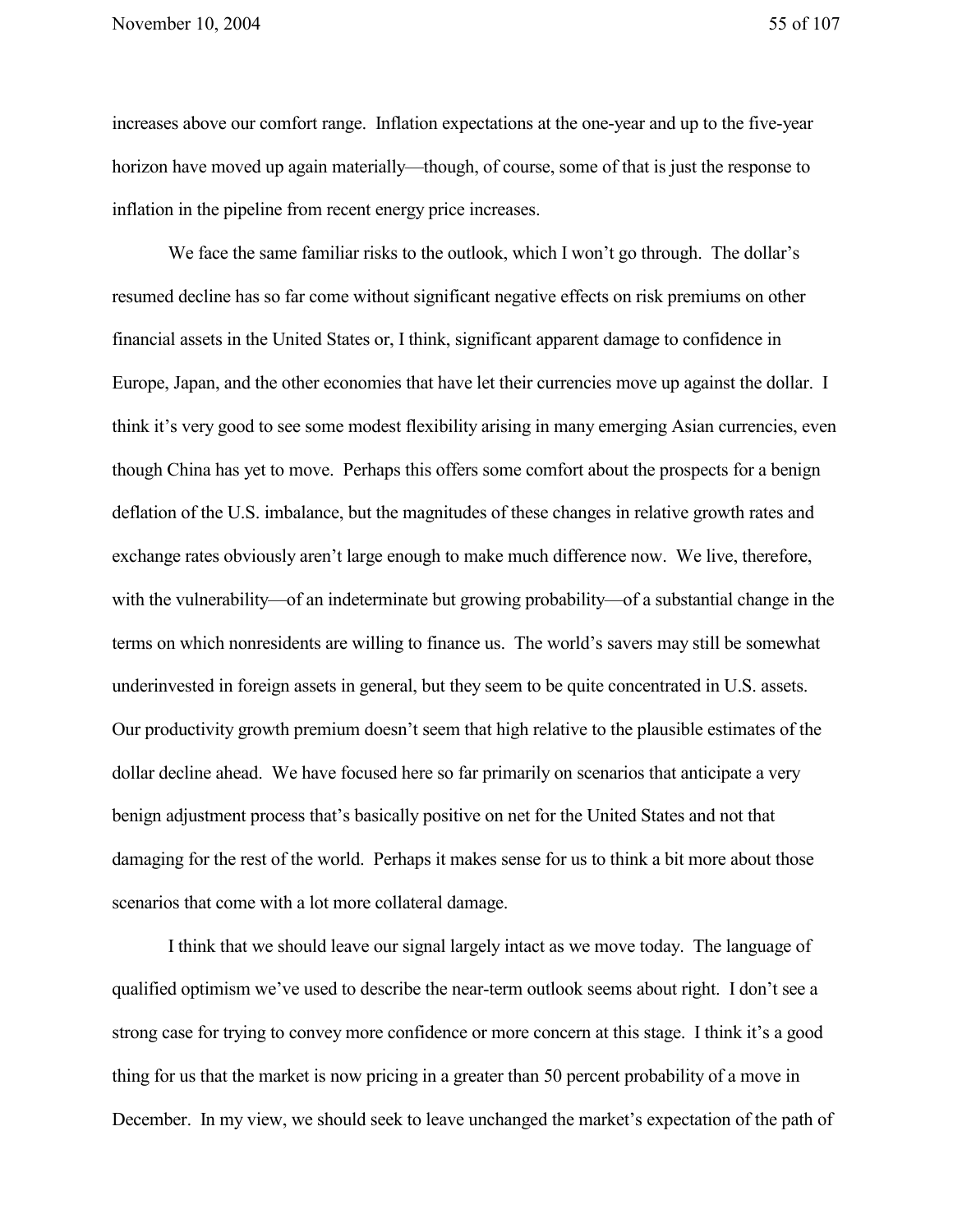the fed funds rate going forward. We don't know enough now to justify trying to talk them into a different view in either direction.

Now, on the questions of when to pause, how to transition to a slower pace of increases, and the slope of the funds rate path going forward, we're obviously approaching a more complicated set of judgments. For now I think we want to continue to convey the sense that we plan to move further over the course of this year toward a more positive real fed funds rate, though of course at a pace that adjusts with changes to our evolving forecast.

I would not be that comfortable with a presumption of a flat fed funds rate for most of 2005 or with that as the presumptive path from which we would deviate only in the event of a very positive shock to growth or a negative upward surprise in inflation. I'd be more comfortable in a world where we keep the presumption of a positive slope for the course of 2005. We can move in either direction from that path depending on how events unfold. I think we would have to have a fair amount of confidence that we are in the midst of a few quarters of significantly below-trend growth to justify pushing expectations in the market down toward a flatter path. I'd rather take the risk in the approach that's now priced into the market than the risk that the fed funds rate would get stuck too low for too long and thus face greater risk of inducing unanticipated changes in the rate in the future. Thank you.

CHAIRMAN GREENSPAN. Governor Kohn.

MR. KOHN. Thank you, Mr. Chairman. Solid growth, around the rate of the economy's potential, and low inflation seem to have become even more entrenched over recent months. At least so far, accommodative monetary and fiscal policies and firmly anchored inflation expectations have provided a significant counterweight to the adverse effects on both output and prices from the appreciable rise in oil prices since June.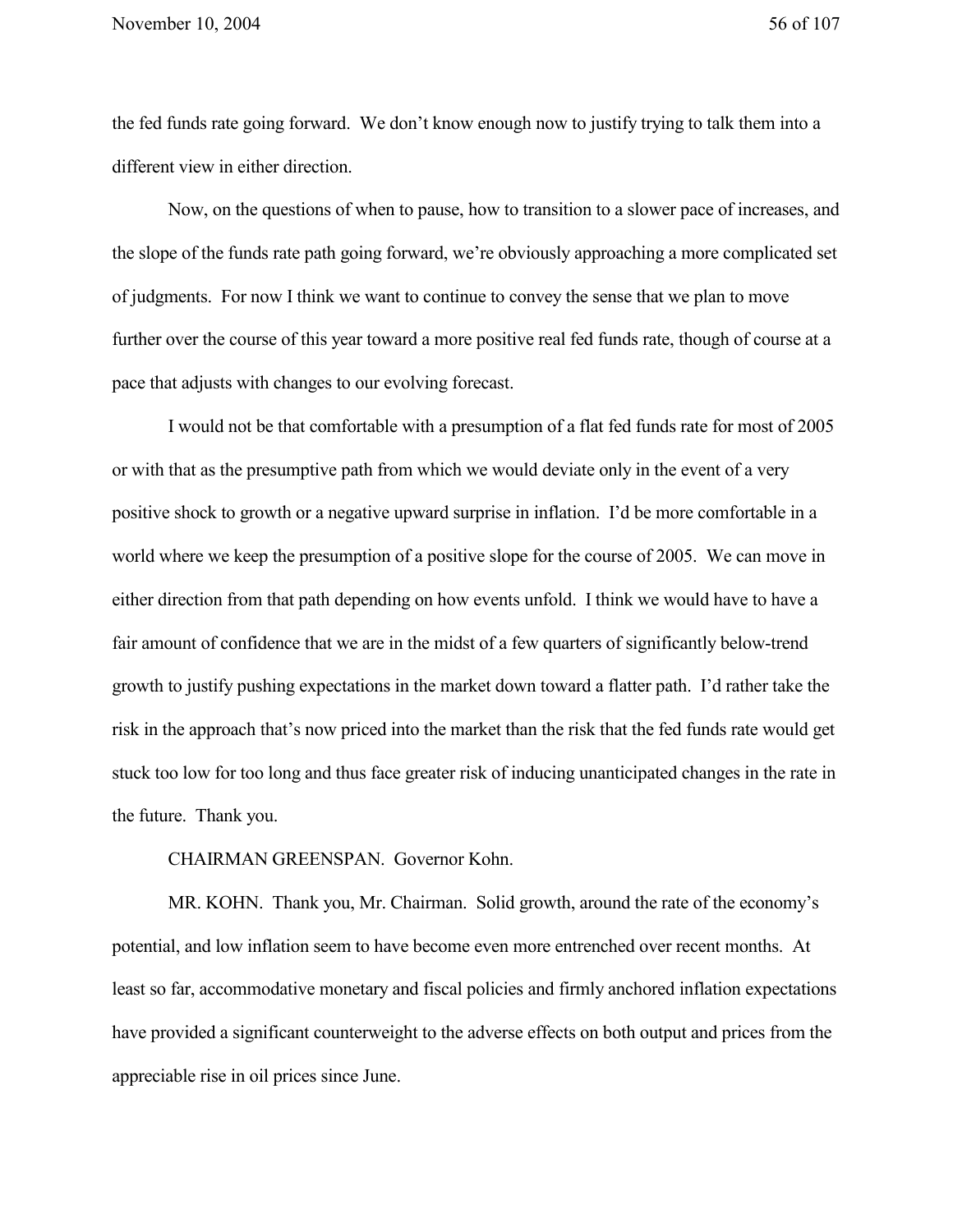Although the rise in oil prices until recently and a fading fiscal impetus will restrain demand to some extent for a few quarters, the leveling out of oil prices and continued favorable financial conditions should support solid growth over time. In fact, financial conditions broadly defined have become even more accommodative on balance since our last meeting with the fall in the dollar, the rise in equity prices, and a narrowing of credit spreads. And even if we do experience several quarters of slower productivity growth, as in the staff forecast, I think resource slack along with elevated profit margins to absorb rising unit labor costs should continue to keep inflation expectations in check.

I was interested in the fact that the alternative simulations in the Greenbook left both growth and inflation not far from the baseline. I don't think this reflects entirely a lack of imagination on the part of the staff! I do think it reflects the basically sound underlying fundamentals and associated compression in the range of risks around a pretty desirable economic outcome. Dave Stockton characterized this as less fundamental fragility, and I think that's right. But this very favorable outcome does depend on the path of interest rates.

Both the market and, even more, the staff see interest rates rising very gradually and remaining at unusually low levels by historical standards as consistent with solid growth and low inflation. As several of you noted, the staff sees a very shallow incline in rates to only 2¼ percent at the end of 2005 and 2¾ percent at the end of 2006 as consistent with a gradually narrowing output gap and persistent low inflation. Even the market, judging from the futures path, has a structure of rates built in that has a rise in the funds rate to only around 3 percent by the end of next year and to 3½ percent by the end of 2006. This implies actions on our part at fewer than half of the future meetings through the end of next year—in effect a slowing from the recent pace. These expectations not only reflect low inflation expectations but also embody an unusually low and very slow rise in real interest rates. I think that, in turn, is largely a reflection of recent experience in that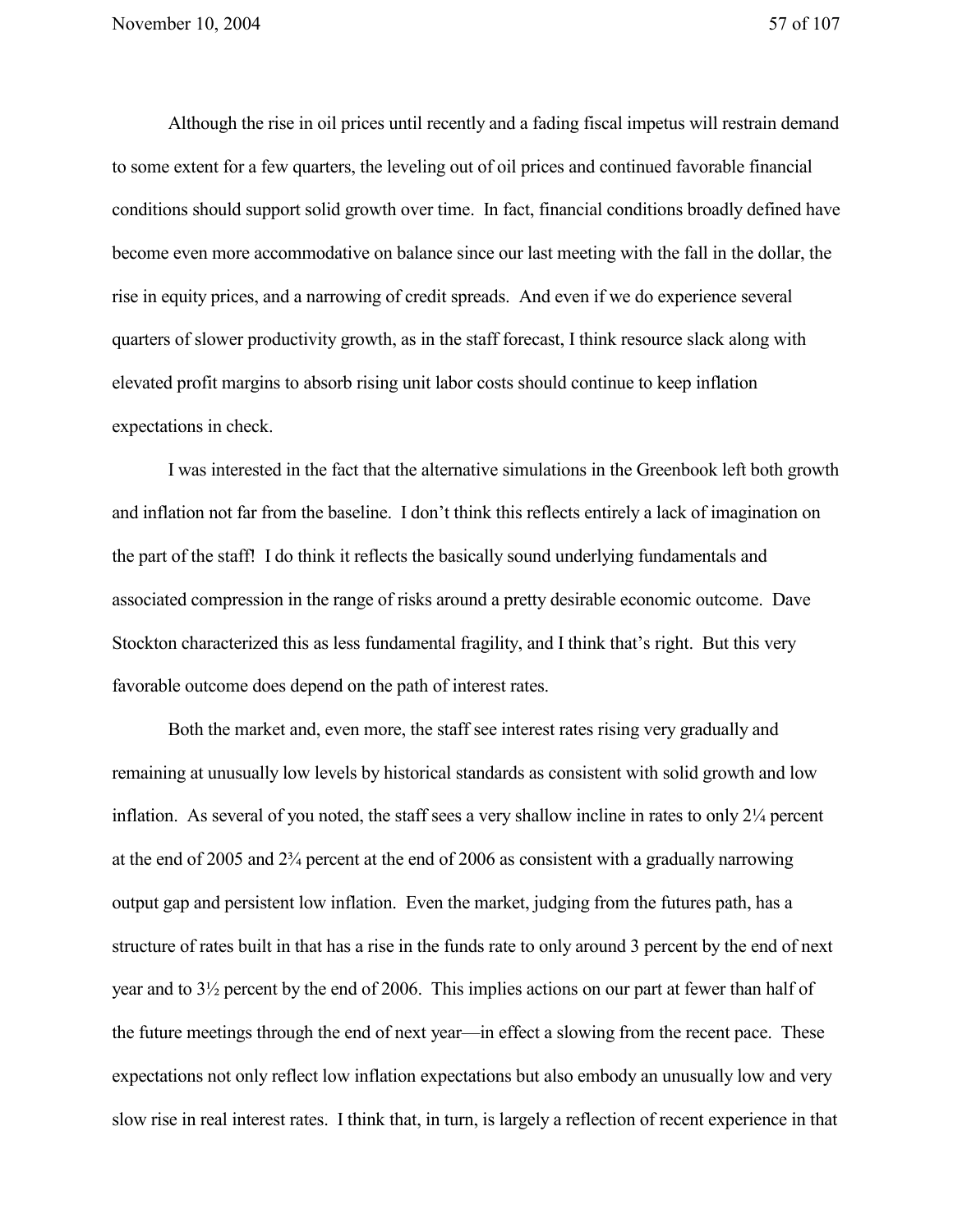the expansion has been damped relative to the degree of monetary ease. Businesses and households have not responded to low interest rates the way history would suggest, even after taking account of the effect of higher oil prices.

I anticipated when I made my projection for much higher growth at the beginning of this year that, as the effects of a series of headwinds abated, the underlying resiliency of the economy to low interest rates would begin to show through more. But despite historically low real interest rates, the output gap has not closed much at all since early this year and is projected to remain around its current level through early next year.

With household saving rates already at historically low levels, spending by this sector is unlikely to be a source of strength in the future, and I don't think we can count on a substantial further strengthening in investment spending either. This might be a function partly of the governance issues that Mike Moskow raised, but in addition businesses don't seem to have been greatly disadvantaged by their cautious behavior, if that's what it is. Profits, productivity, and capacity utilization data don't seem to suggest that sales or profit opportunities are slipping away because firms have been slow to add to labor or capital capacity. And firms probably anticipate only moderate growth in sales going forward, given the low saving rates of households, limited growth in export markets and domestic demand abroad, and a still-elevated dollar. And these are not unreasonable expectations.

Moreover, the marginal returns on new household and business investments may be lower than we've experienced in recent years. It could be that spending on business capital in the 1990s and household capital in recent years has left the level of those capital stocks quite high. And as several of you have noted, the pace of technological change may be ebbing, as evidenced by slower declines in the prices of high-tech goods and by the drop-off in high-tech investment.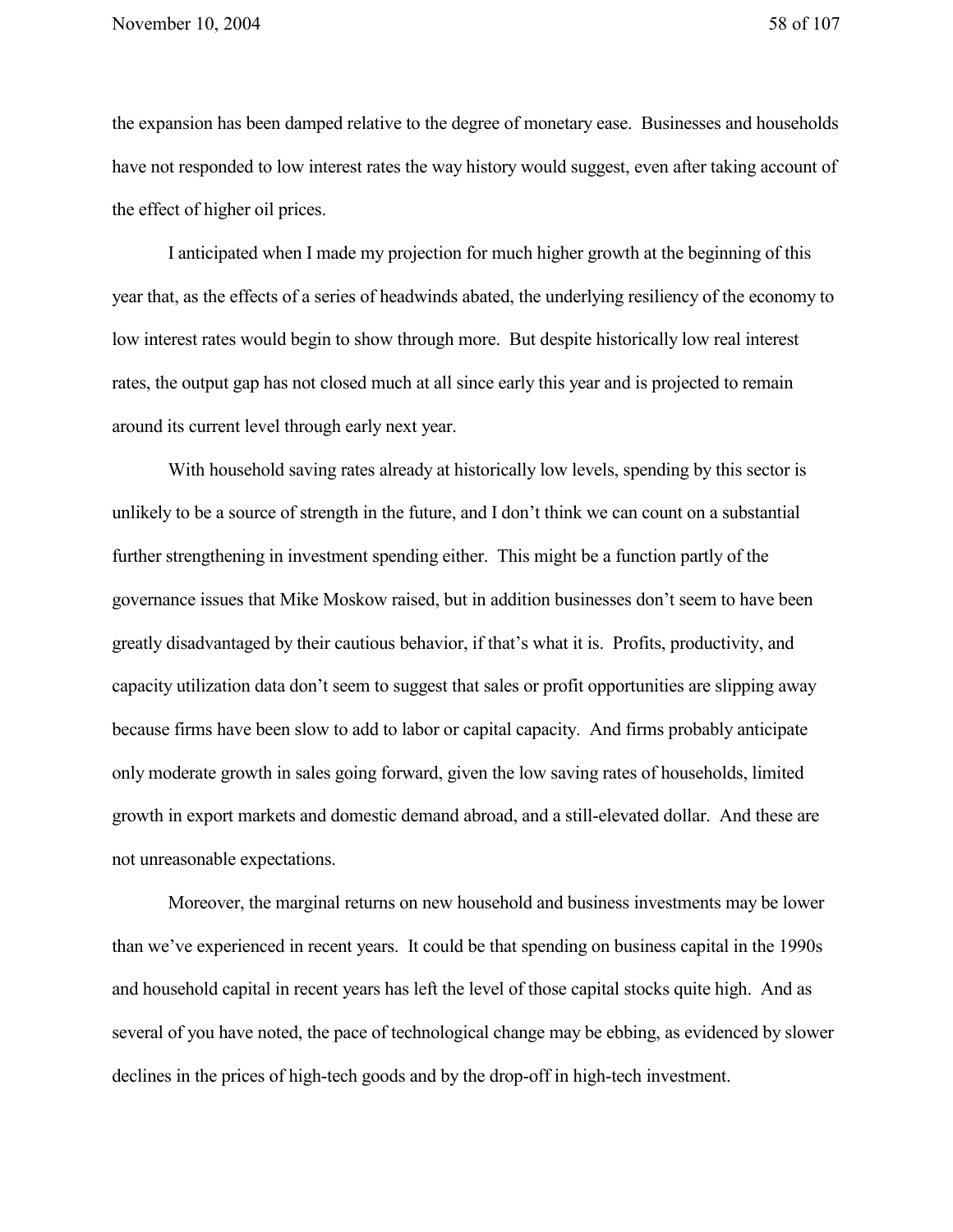If for these or other reasons the effective neutral rate remains low relative to history, policy is not as accommodative as it might appear by comparing current rates to history. And this judgment seems to be built into the markets as well as the staff forecast. In my view, until we see evidence to the contrary, we should expect that the damped response to low interest rates will persist, and we should plan accordingly. I don't know whether the staff's assumption of a policy rate that remains unchanged for some time after today is what will be required. I kind of doubt it, as President Geithner does. But I think we should avoid doing or saying something that would result in a substantial upward movement in intermediate- and long-term interest rates. And those interest rates now build in a very gradual and only intermittent rise in the federal fund rates, a slowdown from our recent pace.

Our problem does not involve whether to raise rates at this meeting. Expectations of an increase today have not impeded keeping intermediate- and long-term rates low. But at some point, and that point may well be soon, even if the data come in roughly along the lines of the moderate growth path in the Greenbook, I think we're going to have to signal the markets—through deeds as well as words—that we are not on a treadmill of higher rates at every meeting. If we don't, we may risk tighter financial conditions and subpar growth at a time when inflation is already low. Thank you, Mr. Chairman.

CHAIRMAN GREENSPAN. Governor Bernanke.

MR. BERNANKE. Thank you, Mr. Chairman. Oil prices notwithstanding, the odds that the economy will continue to grow above trend and that core inflation will remain low and stable seem reasonably good. Growth has been solid this year despite the headwinds created by rising energy prices and a widening trade deficit. By the magic of GDP growth arithmetic, even if oil prices and the trade deficit do not improve at all in 2005, so long as they don't worsen significantly, growth next year will receive a net boost.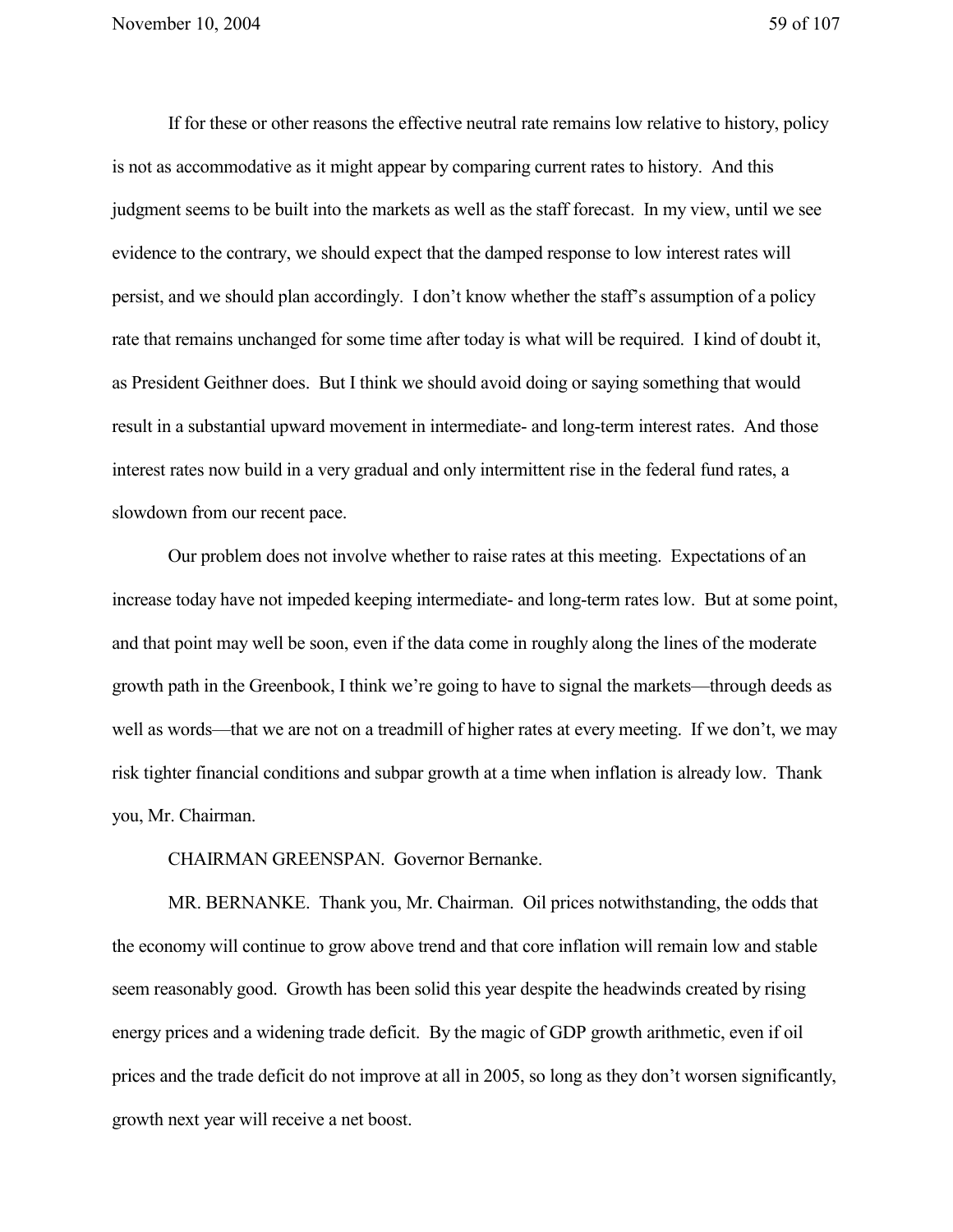Aggregate supply constraints should not be a problem for the expansion either. Job creation last month was substantial, but the increase in the labor force was even larger according to the household survey. The employment-to-population ratio remains low. The number of people working part time for economic reasons remains high, and the number of individuals who are not in the labor force but report that they want jobs increased by a half million last month, according to the Greenbook supplement. Wage growth does not signal much pressure on labor supply either. So in short, I think the economy still has some room to grow.

The inflation fundamentals are likewise generally encouraging. Over the past year, unit labor costs have risen only 0.6 percent, and the underlying trend appears to be consistent with core inflation at current levels. Energy costs are up, of course, but non-energy commodity prices have declined since our last meeting and are up only about 2½ percent for 2004 as a whole, using the CRB spot industrial index. The markup of prices over unit labor costs remains close to its 1997 peak, leaving plenty of scope for businesses to absorb higher labor and energy costs. The recent increase in the TIPS spread puzzles me a bit, particularly as inflation compensation at the five-toten-year horizon is down. It's also interesting that, since the last FOMC meeting, both nominal bond yields and TIPS inflation compensation have been negatively correlated with oil prices, suggesting that investors are concerned more about the growth effect of higher oil prices than about any possible inflationary effects.

Looking forward, I think a reasonable goal for policy would be to try to keep PCE core inflation at about its current level in 2005 and 2006. In light of the energy situation and the fact that we are at a stage of the cycle in which inflation pressures sometimes increase, stabilizing core inflation is important to anchor inflation expectations more firmly and to provide a sound basis for the sustained expansion. We should keep in mind, however, that inflation can be too low as well as too high and be aware of overkill. As an illustration of possibilities, a FRB/US simulation provided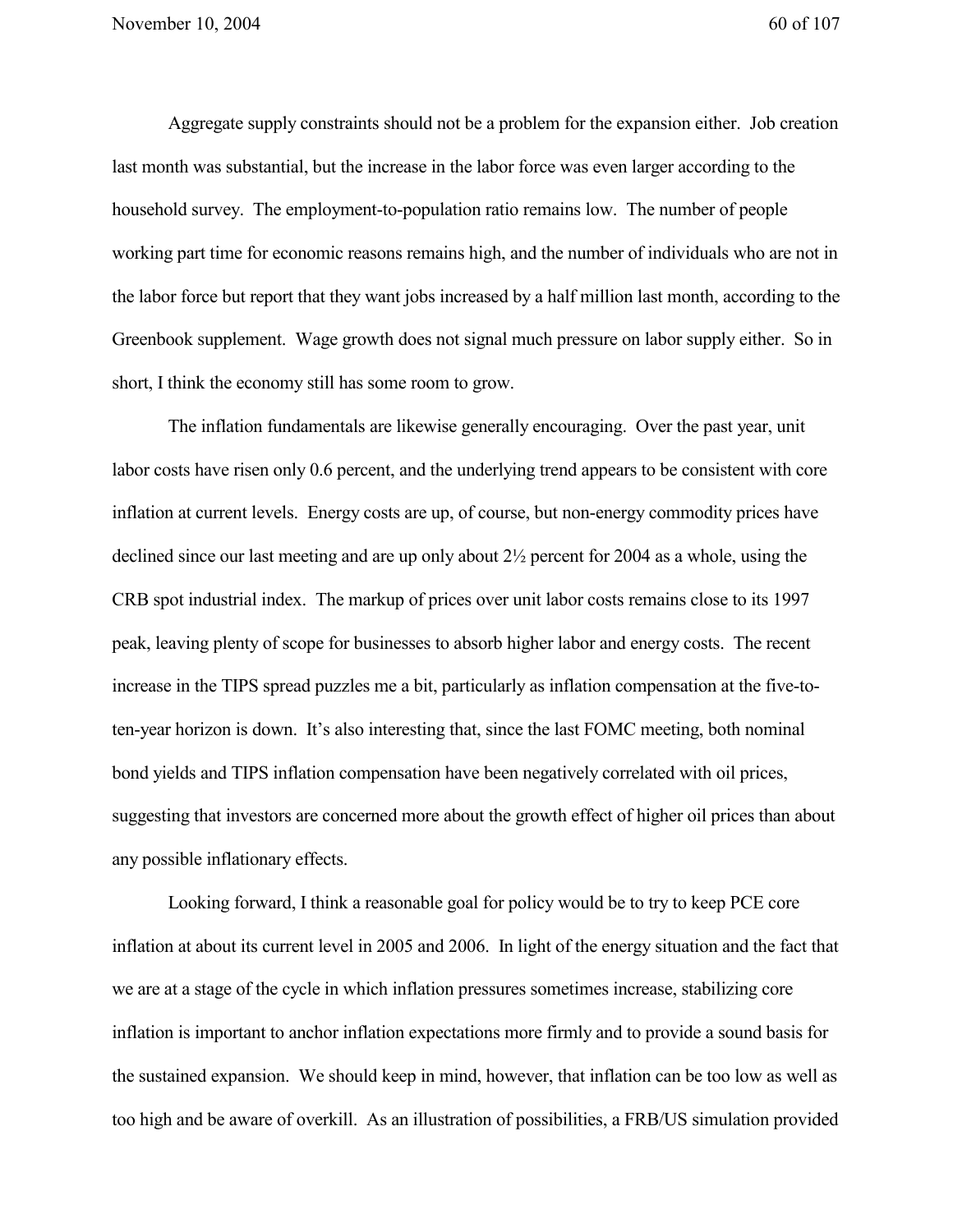to me by David Reifschneider projects that, if the FOMC were to tighten by 25 basis points at every meeting in 2005, we could be back in the disinflation soup by 2006.

What path of monetary policy is most likely to be consistent with both nominal and real stability? I'll just note here that the range goes from two increases in the next year in the Greenbook to about five increases next year in the market forecast. Although policy, of course, will depend on incoming data, it seems not at all improbable that we will choose to stand pat at a number of meetings next year while continuing to remove policy accommodation at a measured pace. If this scenario seems plausible, then we should probably begin soon to signal to the public that pauses may occur. In particular, as we reach a funds rate of 2 percent, it's important not to give the impression that our future funds rate increases will be automatic or that the Committee has some goal for the funds rate that is independent of the state of the economy. Instead, we should focus on whether the overall thrust of monetary policy as reflected in the entire term structure and not just the funds rate is consistent with our objectives. Thank you.

## CHAIRMAN GREENSPAN. Governor Bies.

MS. BIES. Thank you, Mr. Chairman. Today, I wanted to focus my comments on inventory levels and productivity, based on some conversations I've had recently with business folks. For the last several years, I've watched the significant structural changes that have been made in inventory management to lower inventories relative to sales. I've also seen the regular small adjustments that firms make to keep inventory levels in line with changing sales rather than incur a large unintended buildup in inventories. As a result of both of these factors, inventories today are a much smaller source of volatility in the economy. In conversations with nonfinancial business executives, I continue to be struck by comments that they expect to be able to reduce inventory–sales ratios further. They are continuing to improve internal information flows. And if they are a manufacturer, they have linked sales, procurement, work scheduling, and shipping so that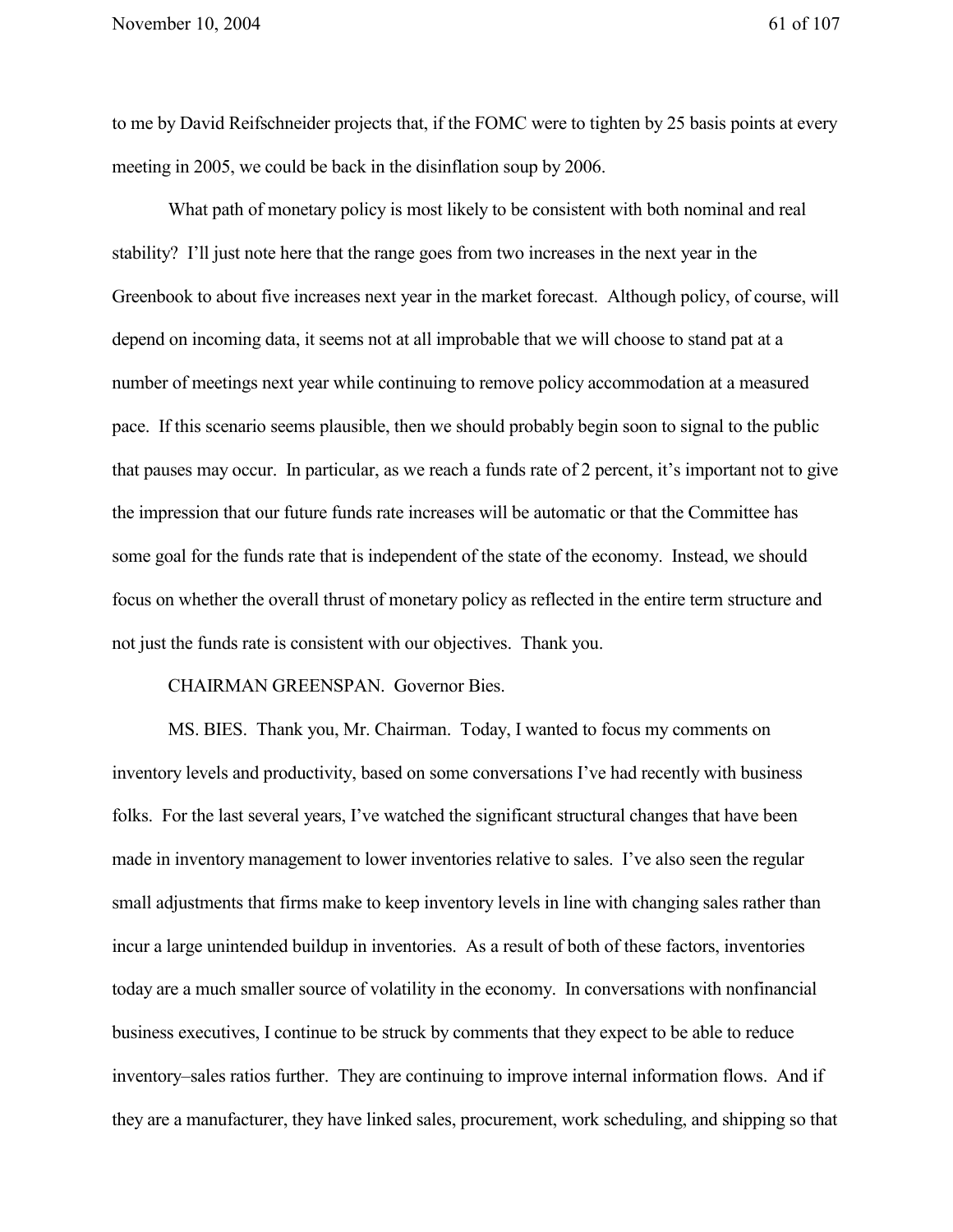they can promptly make real-time adjustments anywhere along the business process. Thus, they expect a much lower likelihood of an unanticipated buildup in inventories for all their various product lines. They also feel that suppliers have improved their processes in order to respond more quickly to changing sourcing orders and thereby enable firms to further reduce inventory needs. Comments by these contacts support the forecast in the Greenbook, which anticipates a further downward trend in inventory–sales ratios. As a result, inventory buildups will continue to provide a smaller share of real GDP growth in the future.

The other area I wanted to comment on is the changing picture of productivity. The Greenbook discusses productivity, including two alternative scenarios—one with higher productivity and one with lower productivity. The baseline forecast for the second half of this year shows productivity growth that is slower than the unusually high levels we've seen over the last year. Recent anecdotal information from my business contacts shows a dichotomy going on with regard to productivity. On the one hand, these business contacts indicated that they are continuing to focus on improving productivity for competitive reasons and for quality reasons, too. I might add that some of the requirements of Sarbanes–Oxley are causing businesses to focus on greater internal controls. Most of the contacts I've talked with were able very quickly to tick off many process improvements that they have under way, including initiatives that they plan to undertake next year. They clearly indicated that this is a component of ongoing business planning; it is no longer a one-off kind of thing to get costs down to meet current competition. It's a fundamental change in the way they do business and the way they approach business planning. The high fixed costs of adding employees for moderate and low salary grades—due primarily to benefit costs—and morale issues that firms have been working through with regard to employees retained after a downsizing are continuing to put pressure on businesses to manage staff additions very carefully. So they are continuing to try to work with as lean a staff as possible. However, as the economy has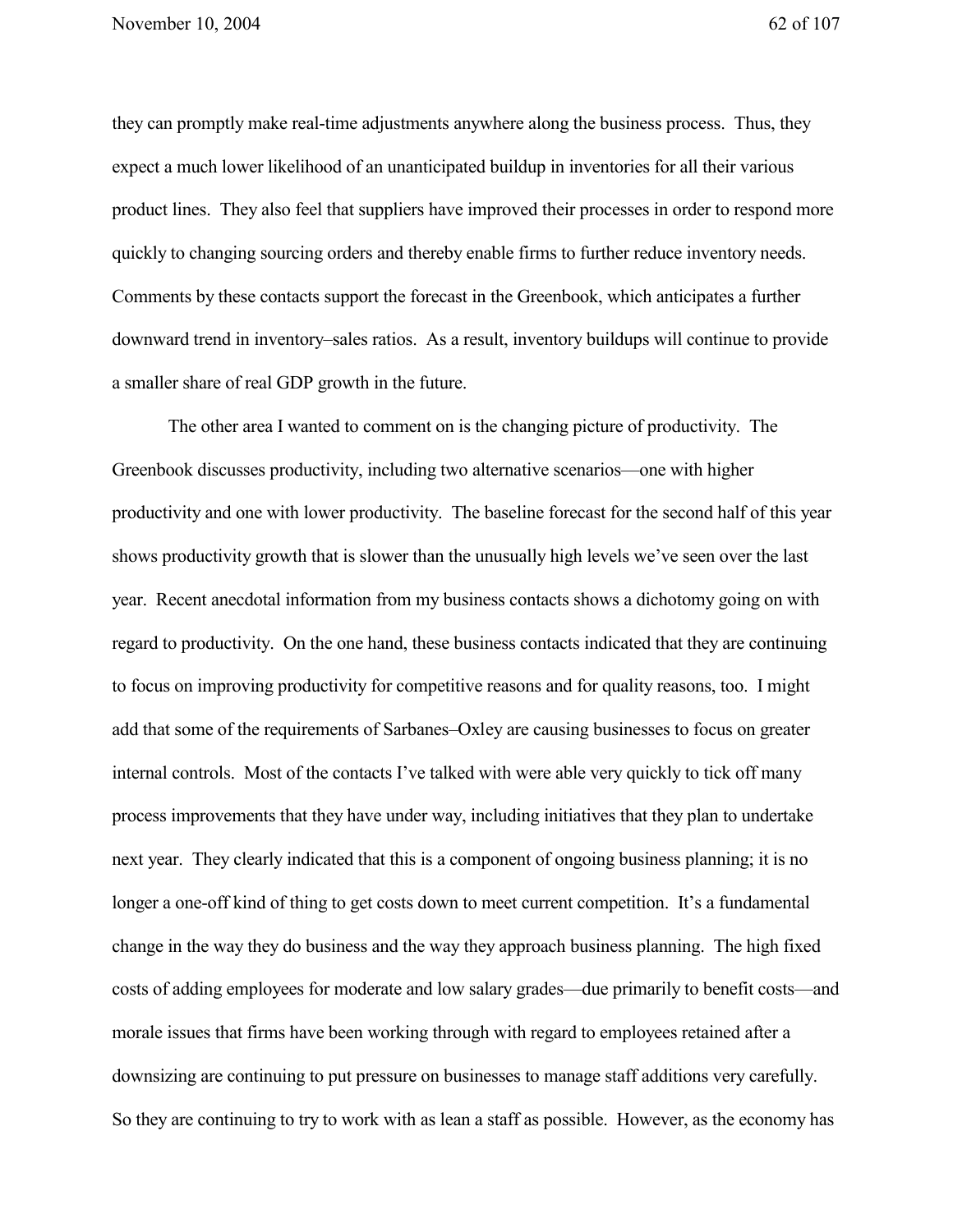continued to expand at a healthy pace, I'm hearing more managers say that they recognize they are reaching the limits of how much they can stretch their existing workforce in some business units. So some companies are beginning to add employees. This again is consistent with the Greenbook notion that we may be at the stage of this economic expansion where new hiring will actually begin to show up in slower short-run productivity numbers.

Finally, let me just make some comments on Sarbanes–Oxley, which has been mentioned by others. I am hearing a lot more focus on it from business contacts. A key trigger on this occurs next week when all the third-quarter 10-Q reports have to be filed. Business executives realize that the first assessments under auditing standard no. 2 related to Sarbanes–Oxley are as of year-end, and when they file their 10-Qs next week, they are within a month and a half of having to say whether their internal control structures are in compliance with that legislation. So I think we will begin to see more companies in their 10-Qs next week start to hint to the markets that some aspects of their internal controls may still need attention, rather than store up the news until the new year. At this point they are far enough along that they already can anticipate whether they are likely to have problems. They want to be clear and open about their internal controls. CEOs are very worried about having to admit a major weakness only six weeks later and having to say, "I didn't know that we weren't going to be ready." That is a risk to them. So I think the 10-Qs next week could be very interesting. Management at all levels is extremely focused on Sarbanes–Oxley as we approach the year-end—I'm hearing a lot of comments about it—and I think we're going to begin to see some references to it in the 10-Qs this time.

CHAIRMAN GREENSPAN. Governor Gramlich.

MR. GRAMLICH. Thank you, Mr. Chairman. A standard forecast today, well represented by the Greenbook baseline, assumes a minimal decline in the dollar and something close to projected current policy for the federal budget. It has the funds rate rising by roughly half as much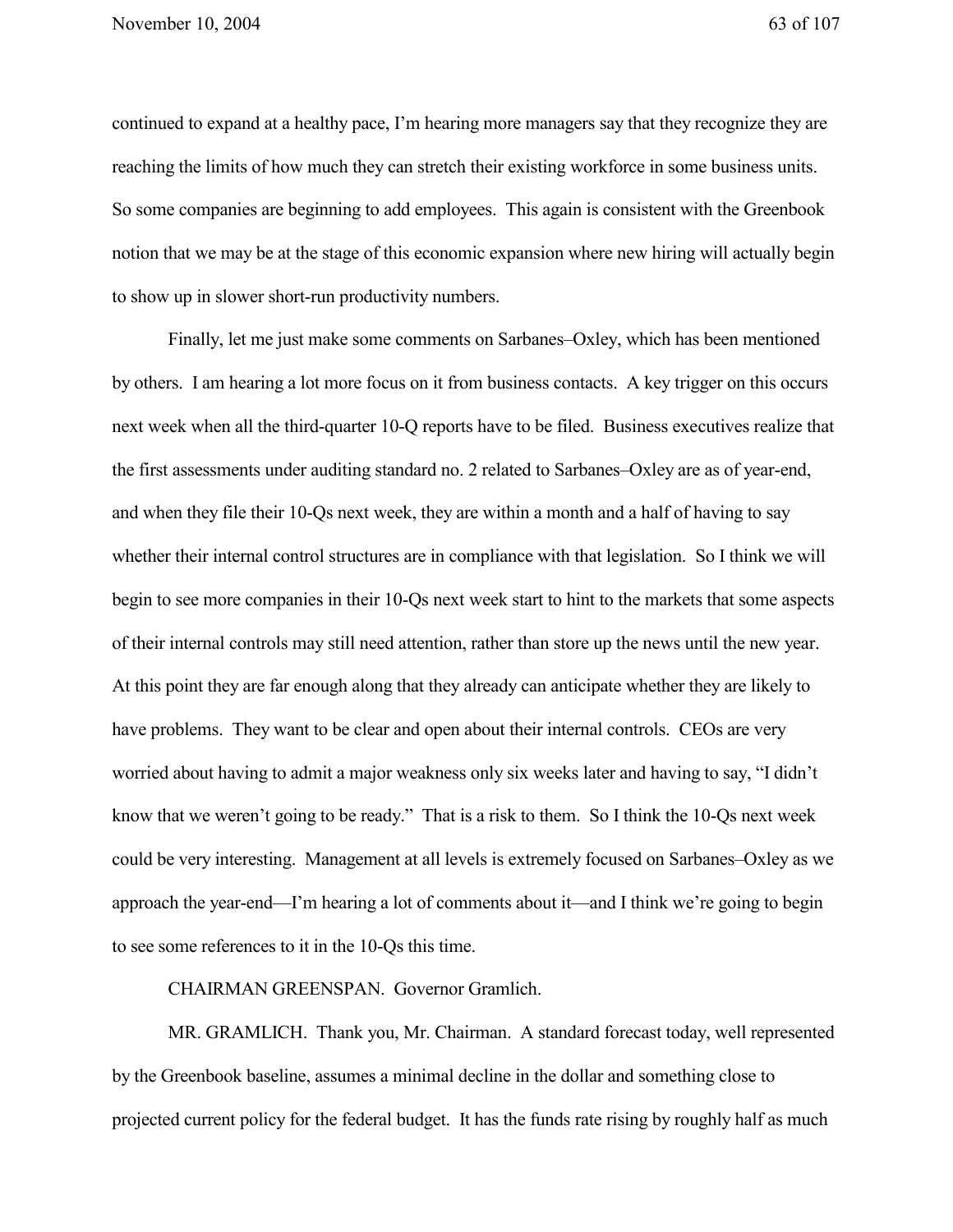as is suggested by the fed funds futures market and finds an output expansion barely above potential, with a very slow closing of the output gap. Inflation is pretty stable in such a forecast, and it doesn't take much of a negative shock to get the output gap not to close at all. In view of a forecast much like this, many of you have implied in previous comments and also today that there might be pauses in our rate-raising process, that the equilibrium funds rate might not be so high after all, and that of course we will always be looking at the data in our conduct of policy.

I can't disagree with any of that. You've all been very convincing, but it is a little boring if we all say the same thing, so let me talk a bit about the other side of the question and focus on a couple of longer-run reasons that in the end we might be forced to raise the funds rate more than in the Greenbook path. I'm using the whole path here; I don't want to even pretend to be precise about timing. I'm also not commenting on the fed funds futures market; I can't really make comparisons to that because I don't know what market participants are assuming.

My first point involves the dollar. Now, Don, I promise never to say this publicly, but at least let me say it today. It does seem to me that the international co-dependency truce, where the United States is allowed to over-consume while foreign central banks are allowed to print money to buy U.S. Treasuries, thereby supporting the dollar, may be close to becoming unstuck. Dino pointed out a few countries whose currencies have already appreciated relative to the dollar. Japan doesn't seem to be quite as willing to support the dollar as before, and China may have to fight its own inflation by clamping down on its own money growth. The dollar has dropped since our last meeting, and the current account deficit, even with the latest good news, continues at well above the pace that stabilizes the international debt–GDP ratio. The staff has provided a useful memo that finds that it would take a 50 percent drop in the dollar to stabilize the debt-to-GDP ratio. Given previous work of the staff that we've heard about, I did not find that particular result surprising. What I did find surprising in the memo was the fact that this fall in the dollar, by itself, could start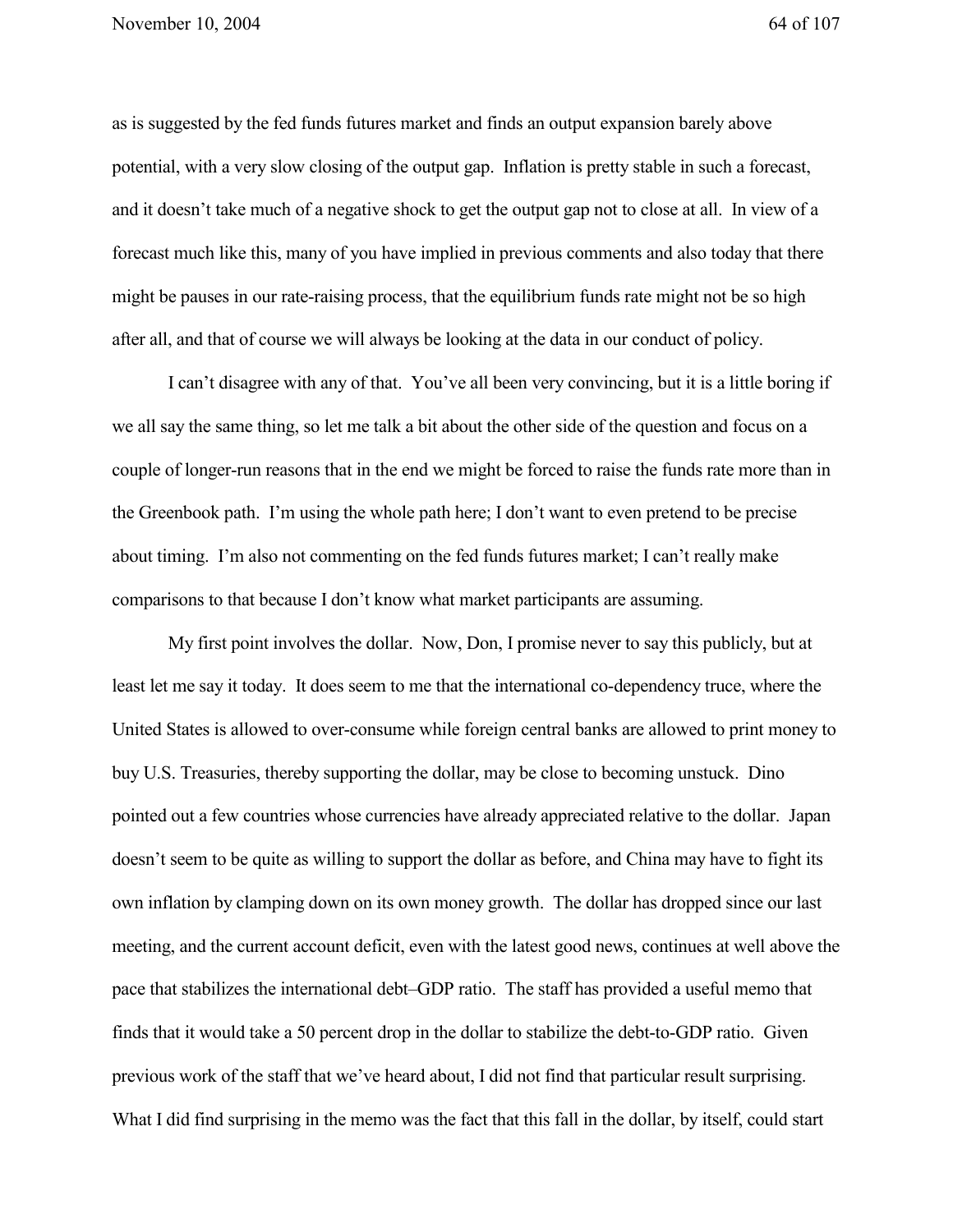core PCE inflation rates on a steady upward trend. Perhaps I had been deadened by the staff's finding of very low pass-through rates, but I think their deeper message is that international accounts are so far out of equilibrium now that there is a potential for continuing U.S. inflation even with the low pass-through rates. How likely all of this is, I can't say, but I think it could be an important problem we should keep our eye on.

My second issue involves fiscal policy. I've long been a fiscal hawk—or really a national saving hawk. For fiscal hawks, the only redeeming grace in American politics these days is political gridlock. Political gridlock has just taken a big hit in the recent elections. Specifically, there are four budget-conscious Republican Senators who have stood in the way of some of the more irresponsible, in my view, budget-busting policies. These four have just lost their blocking power, and in the strong tax-cut atmosphere, I worry about what will happen next. The tax cuts are almost sure to be made permanent; and while politicians will talk a good game on spending cuts, we all know how likely those are.

The Administration has announced two broader priorities for the next term: Social Security reform and tax reform. There are lots of ways to do Social Security reform, but I think the most likely is that some payroll tax revenue will be diverted to individual accounts, with benefit payments to be cut only in the far future. In principle, recipients of these individual accounts should save exactly the same as before. But if individuals are already saving in eligible assets, will some of their payroll tax reductions show up as consumption increases and national saving decreases? I bet they will.

On the tax side, there will be statements that reform should be revenue neutral. But when loopholes are closed and some people actually have to pay more taxes, how long will that last politically? I bet not long. I would be all for thoroughgoing tax reform, but I greatly fear that tax reform will, in the end, be simply another tax cut—with some taxes going down and none going up.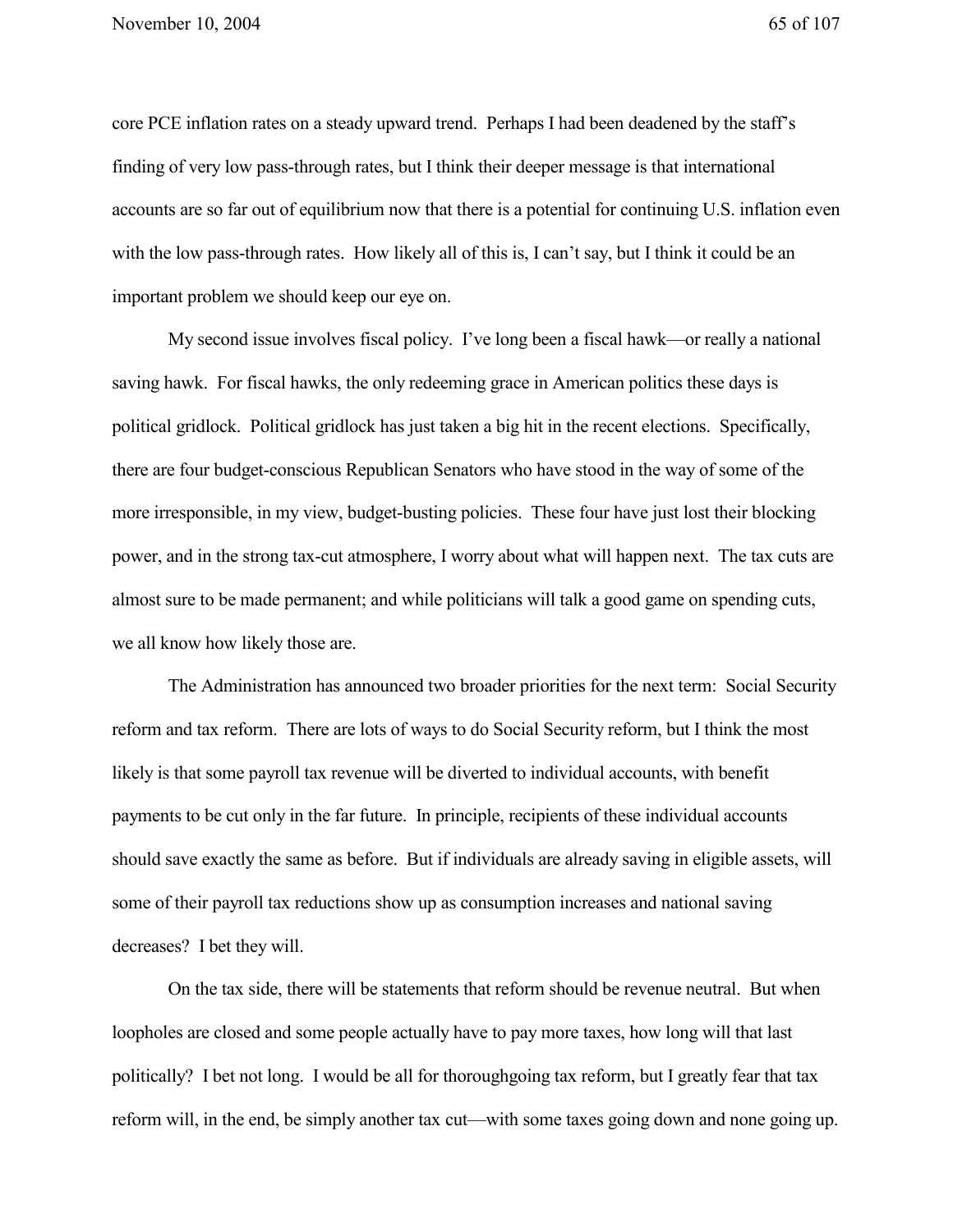Maybe I'm being excessively paranoiac, but I worry greatly about the new fiscal atmosphere. We may have a much more expansionary budget than the Greenbook is presently forecasting, and it may happen fairly quickly without the friction of political gridlock. This is another reason that I think we have to be at least thinking about higher rates than in the Greenbook path.

There is also an interaction between these two points. If the budget falls even more out of balance, national saving is likely to drop from its already historically low levels, magnifying the current account deficit and the dollar problems. Monetary policy can't really solve any of these problems, but it can make them worse by letting inflation come loose from its moorings. Obviously, none of this is certain. I am merely trying to point out that, while there are valid downside risks in the forecast, some worrisome upside risks have also recently come into view. Let's remember that the uncertainty distribution still has two tails.

As for policy, I'm perfectly happy to go with the flow this time. In the future, we obviously can't move the funds rate up at every single meeting, and as many of you pointed out, it would be nice to find a way to say or signal that. I'm not quite sure how to do that. I'm also not sure how ready for a more immediate pause I am. The whole pause issue does give me pause. [Laughter]

CHAIRMAN GREENSPAN. Governor Olson.

MR. OLSON. Thank you, Mr. Chairman. I will briefly continue on the same subject that Governor Gramlich just discussed because I'd like to talk about fiscal policy issues for a moment. I've been encouraged even with the absence of gridlock—or at least to a certain extent the loosening of gridlock—that the President and some of his team have focused on fiscal policy issues such as Social Security and Medicare. I take that as a positive sign. But in terms of returning to a budget surplus or even to budget neutral, I think it's important to remember that the last time we were in that area, it was primarily a revenue issue and secondarily a spending or budget discipline issue. Now, there is nothing in our forecast for the immediate future that would suggest an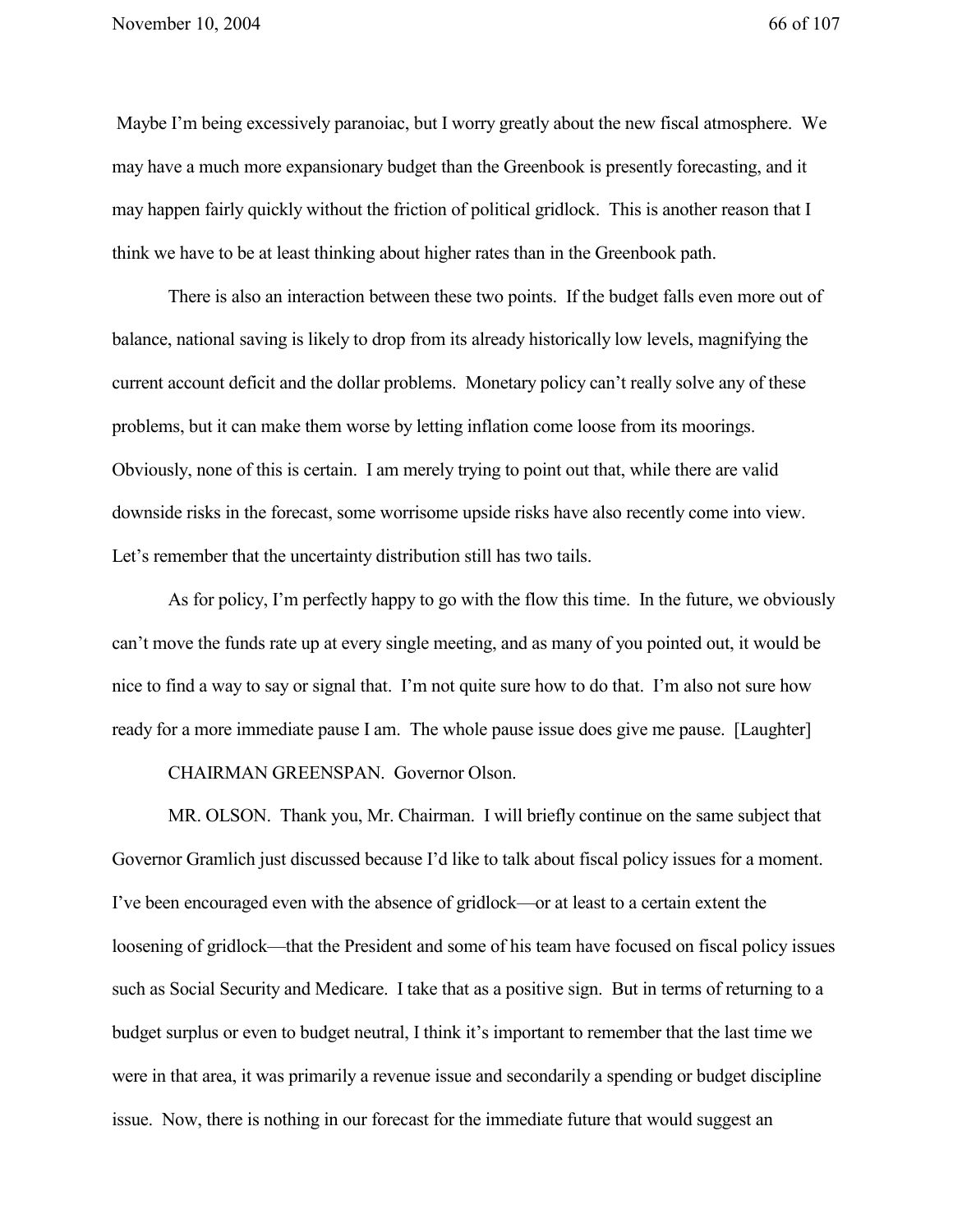November 10, 2004 67 of 107

economy that is poised to generate tax revenue in the 20 percent plus range relative to GDP that allowed for the surplus. But it is possible at least to reinstate some of the spending discipline by a re-imposition of the PAYGO provisions. And as Governor Gramlich is well aware, the PAYGO provisions also apply to tax cuts. I think the reinstatement of that policy would do two things. First, it would impose some discipline on the appropriation process. One cannot be involved in the appropriations process when PAYGO is in effect without being alert to it. Second, it would be a signal of a return to fiscal discipline and to fiscal management policies, which I think could be important. So as the Chairman and others indicated at the beginning of the meeting, we should be out there talking about the need for fiscal discipline. The Chairman a few months ago spoke on the importance of reinstating the PAYGO provisions, and I would encourage others to consider that as you speak to the issue of fiscal policy.

With respect to monetary policy, when we began to move from accommodative toward neutral, we recognized that there were a number of risks associated with it, one of which as you may recall was a concern that rising rates might shut off any improvement in the underlying economy. Also, I think we were a bit gun-shy, given the succession of exogenous factors terrorism, governance issues, and the like—that had derailed the economy previously. As Dino reminded us earlier and as the charts show, longer-term interest rates have actually declined, particularly the ten-year Treasury yields. So a derailment has not happened. And even the parade of hurricanes and the rising oil prices have not significantly deterred this slow but steady recovery in the economy. I think the jobs numbers will be adjusted marginally, with the unconditional firing of everybody involved in exit-polling a few weeks ago! [Laughter] But even with that, it seems to me that the markets clearly anticipate a continued reduction in the degree of monetary policy accommodation and a return to neutral, and I think we ought to be sticking with that course.

CHAIRMAN GREENSPAN. Governor Ferguson.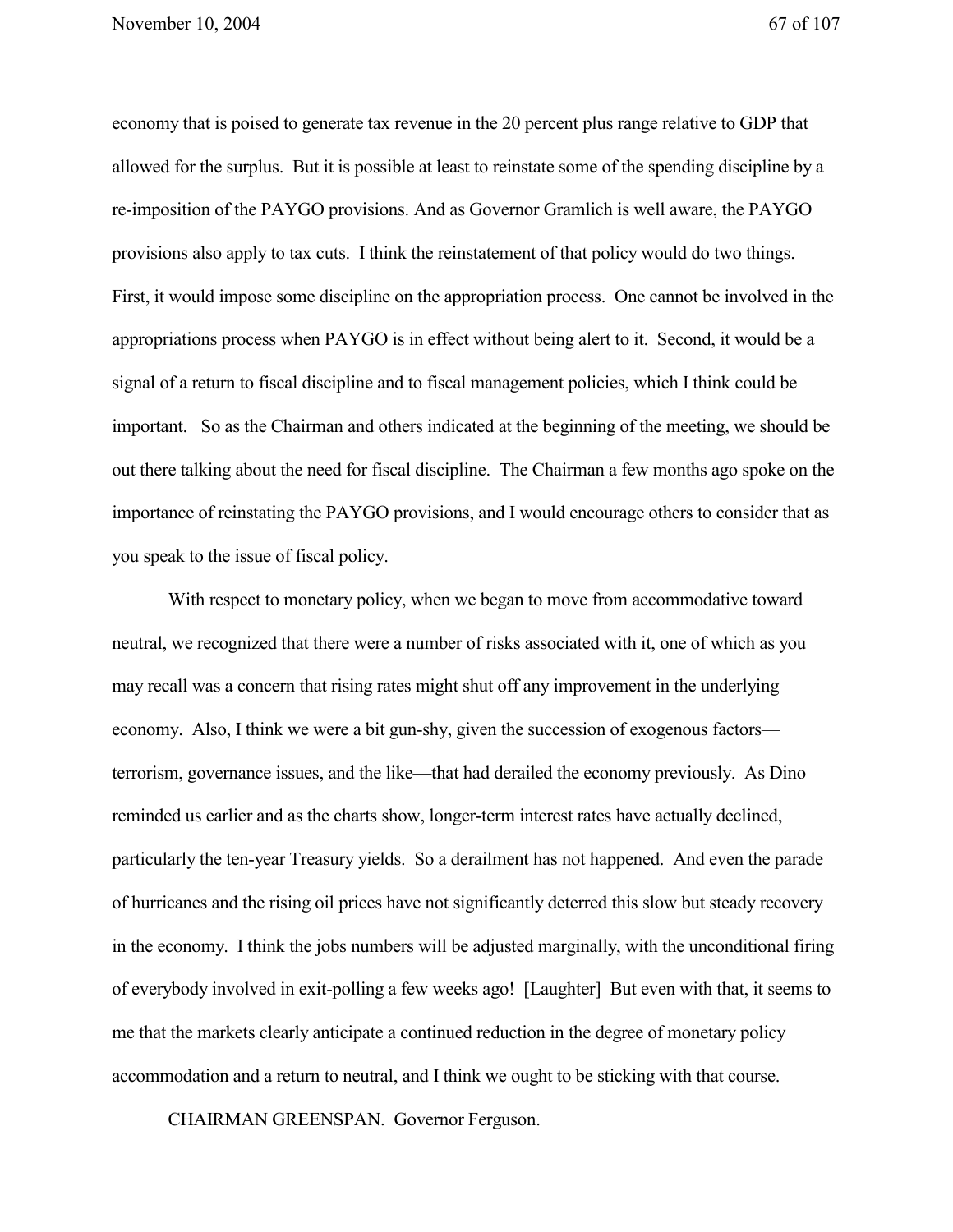November 10, 2004 68 of 107

MR. FERGUSON.<sup>2</sup> Thank you, Mr. Chairman. I'm having some materials handed out here; and while that's happening, let me say that I am in broad agreement with the baseline forecast in the Greenbook. I find it a reasonable basis for making policy judgments at this meeting and going forward. Having said that, however, I think the risks and uncertainties around the forecast are quite large, and I find them very difficult to reconcile. High on the list of upside risks is one that Dave Stockton has already highlighted in his presentation, which is that the dollar may continue to depreciate at a pace faster than in the baseline. Since Dave spent some time in his presentation discussing that, I won't pursue it in my prepared remarks.

While the upside risk from dollar depreciation is clear, the possibility of a more persistent pool of underutilized resources creates a more complex set of risks, and that's what these charts that are being handed out now address. Even considering the October employment surprise, the changes in payroll employment have been remarkably subdued during the course of this turnaround. This observation led me to ask Andy Figura and Bill Wascher to prepare an analysis to explore labor market developments—I don't know if it explains them—in the recession and postrecession period. In particular, I was interested in the question of whether this labor market performance is more easily explained by increased productivity or a shortfall of demand. The first step of the analysis I called for was to identify the industries that have had unusually poor labor market performance since the 2001 business-cycle peak, measuring both absolute net industry employment changes and net industry employment changes relative to changes for a period of comparable length preceding the business-cycle peak.

Four industries at the two-digit NAIC level ranked as noticeable underperformers in both absolute and relative terms, and these are highlighted in table 1. They were durable manufacturing, information, transportation and warehousing, and professional and technical services. Now, it is

<sup>2</sup>The materials used by Mr. Ferguson are appended to this transcript (appendix 2).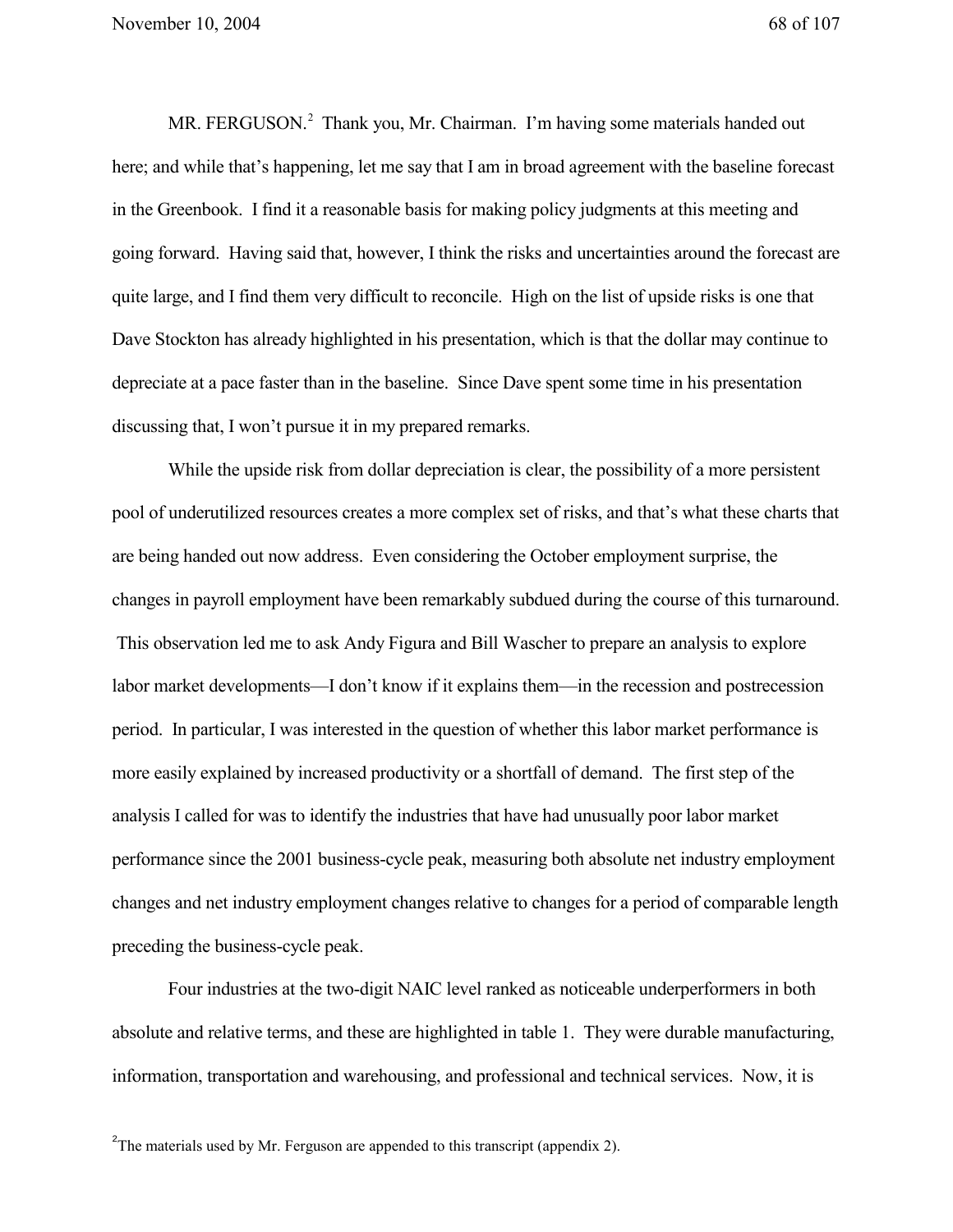November 10, 2004 69 of 107

well understood that one of the unusual features of the recent downturn is the sizable and persistent increase in the share of layoffs that have been permanent. Job destruction increased during the recession and then fell back, while job creation fell during the recession and has remained low. The four underperforming industries that I just highlighted more than accounted for the overall increase in the average pace of job destruction between 1998 and 2000 and in the years 2001 and 2002, whereas job creation was more equally spread across industries. Tables 4.A and 4.B highlight the relative rankings of various industries with regard to job creation and job destruction. The most interesting question is the following: Is the slow net job creation, particularly in these four underperforming industries, due to demand shocks, which would be a negative? Or is it due to supply shocks, which would be a more positive development in these industries? If you turn now to the next page, chart 5 clearly indicates that there's a strong positive correlation between changes in value-added share and changes in employment share. The actual correlation coefficient is 0.77, and it is significant at a 5 percent level. The four underperforming industries—and here we have divided them up into the three-digit level, and they are designated by the "Rs" on your chart—all tend to be clustered in the lower, left-hand quadrant. That indicates that these industries experienced losses in both employment and output shares.

On the other hand, if you turn to the next chart, labeled chart 4, you'll see that there is not a strong relationship between the change in employment share and the change in productivity growth. There's a mild, very small negative relationship; it's significant only at the 10 percent level. And importantly, the underperforming industries are not strongly clustered. There are a few outliers, which are mostly high-tech service industries. I must admit, though, that this analysis is somewhat incomplete since we have productivity data only through 2002.

So, based on this analysis of these four underperforming industries, what do I conclude? First, obviously, the weak labor market performance in this turnaround is more than explained by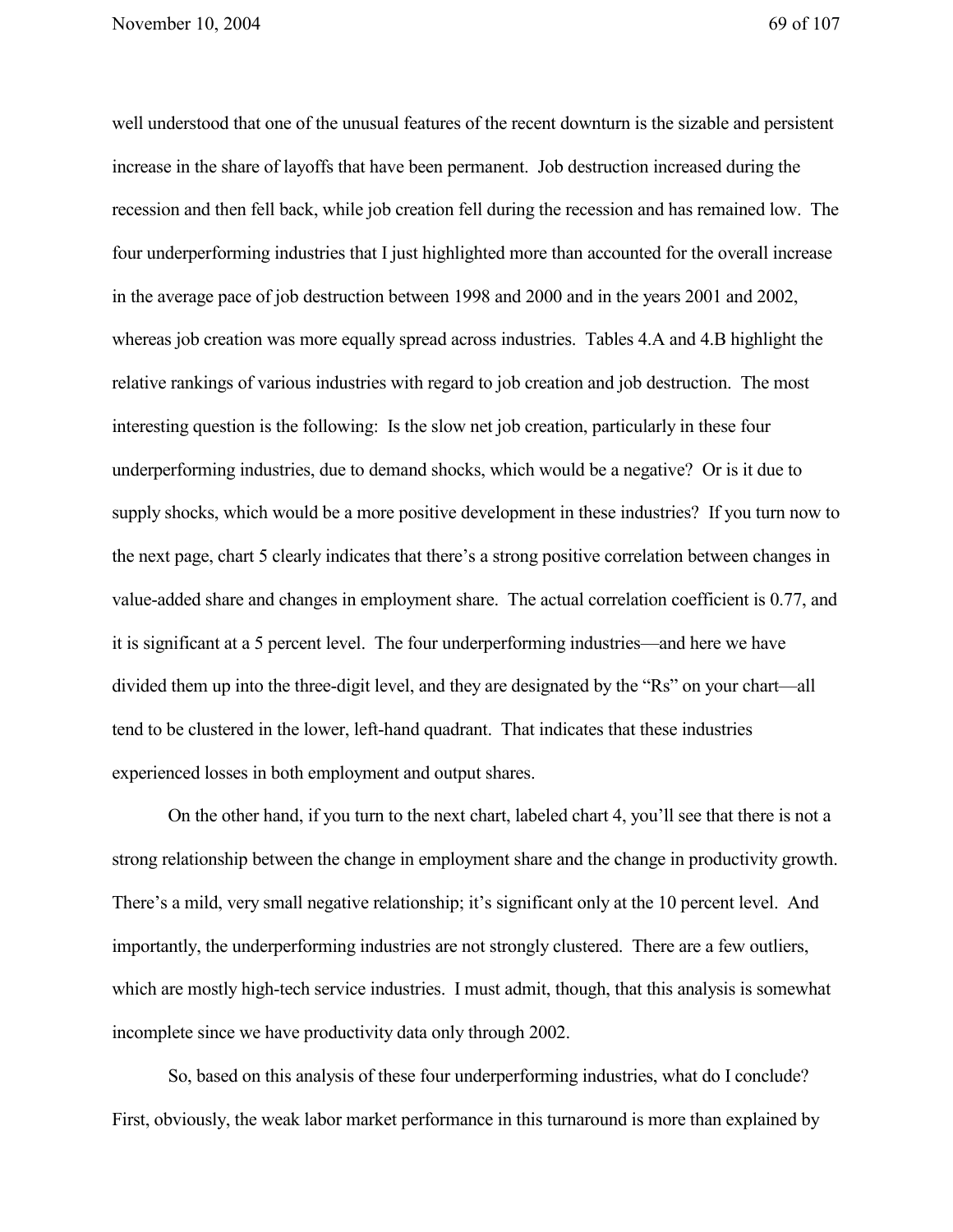just a handful of industries. Second, I tended to conclude that the slow growth of employment in these industries is due mainly to a negative demand shock—and not a positive supply shock—at the industry level. Negative demand shocks at the level of the industry identified, combined with the slow pace of overall job creation, have led to a large pool of underutilized resources. So far, so good. But then the question is, What is the implication for policy? Here, unfortunately, things get a lot more confusing.

Some analysts would interpret this configuration of relative demand shocks as being equivalent to an aggregate negative supply shock—a change in the optimal allocation of labor resources across industries. Unfortunately, this type of aggregate negative supply shock can be problematic and ambiguous for the outlook for inflation and for monetary policy. On the one hand, it is possible that the process of reallocating labor resources is particularly sticky and reflects structural changes, which could confront us with some upside risk. To put it another way, it's possible that the short-term NAIRU could be somewhat higher than the long-term NAIRU and, therefore, we could be confronting some upside risk of inflation. On the other side, it could well be that we have a very large pool of underutilized resources that will decrease only very slowly, and that phenomenon is perhaps undermeasured by the unemployment rate. This is a point that I think Governor Bernanke has made a few times. And that would cause us to face the possibility of continued downside pressure on inflation as household incomes do not keep up.

Now, it's a little hard at this stage to know which of these risks will prevail. But I would say, if one looks at the relatively benign performance of unit labor costs and at other signals from the labor markets more generally, that it seems as though we aren't really confronting the upside risks. I think we're more likely confronting the downside risks. In either case, it seems to me that as we go forward, labor market indicators broadly defined—not just the unemployment rate but also job creation, unit labor costs, and other measures of both resource utilization and cost pressures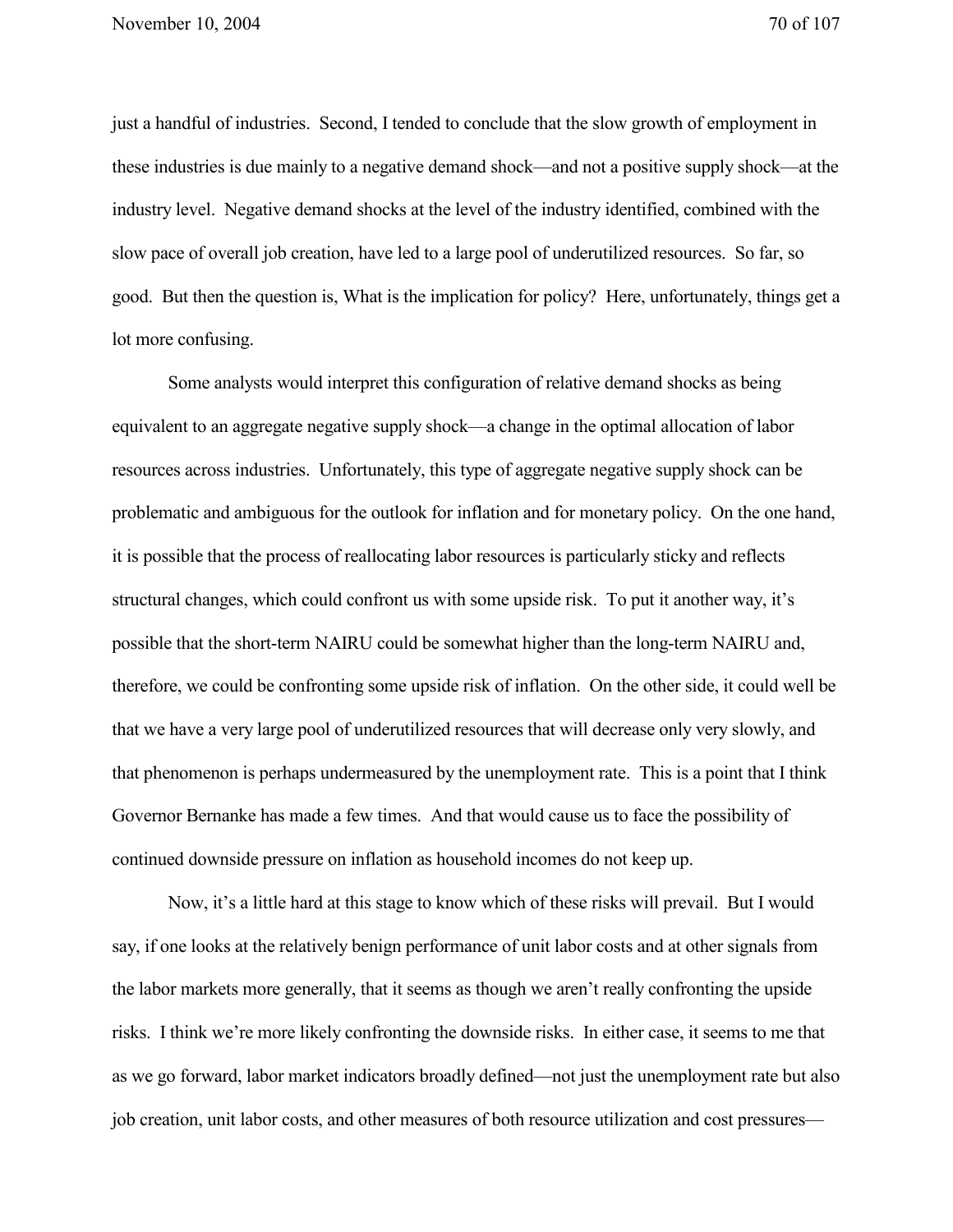are likely to be a reasonable sign of economic health and also an important indication of emerging risks. Therefore, I will continue to repeat the usual statement that Ned Gramlich referred to, which is that I think our policy approach should be heavily influenced by incoming data, with a particular eye on the broad range of labor market developments.

Having said all that, I would also note that, like a few others in the room, I recognize that as we go forward we are going to be confronted with the need to take a pause. I agree with Ned to some degree in that the question of pausing also gives me some pause. But I'm also certain that as we get new data—and if we're careful about what we say—the markets will soon come to recognize that their expectations and ours may not be fully aligned. How this will get resolved, obviously I cannot foresee. But I am really quite comfortable with the relatively modest upward trend in the federal funds rate that is built into both the markets and the Greenbook forecast. Thank you.

CHAIRMAN GREENSPAN. Mr. Reinhart.

MR. REINHART.<sup>3</sup> Thank you, Mr. Chairman. Carol Low is handing out some materials I'll be referring to. This was one of those intermeeting periods that served to remind me of the ephemeral nature of my work here. Not long after the Bluebook was distributed, the Bureau of Labor Statistics reported that it found 450,000 new payroll jobs—337,000 in October and back revisions worth 113,000—and the document we struggled over would be read, or at least skimmed, in a different light. In particular, the shifting up of policy expectations following the employment report brought the net intermeeting rise in federal funds futures rates, shown in the chart at the top left of exhibit 1, to 10 to 40 basis points. The 3 percent funds rate expected for the end of 2005 is consistent with the belief that you plan to tighten policy in ¼ point increments at about half of the FOMC meetings between now and then as Governor Kohn noted. I take that to mean that market participants have apparently come to define "measured" as "carefully calibrated" rather than "regular and rhythmic."

As for today, as shown in the middle left panel, respondents to the Desk's survey of primary dealers universally predict that the Committee will firm policy ¼ point, will assess the risks to its goals as balanced, and will retain the "measured" language in the statement. A minority of dealers still expect a marker in the statement indicating that you're likely to pause in December in the process of removing policy accommodation, although the number that actually expect such a pause dwindled after Friday morning.

 $3^3$ The materials used by Mr. Reinhart are appended to this transcript (appendix 3).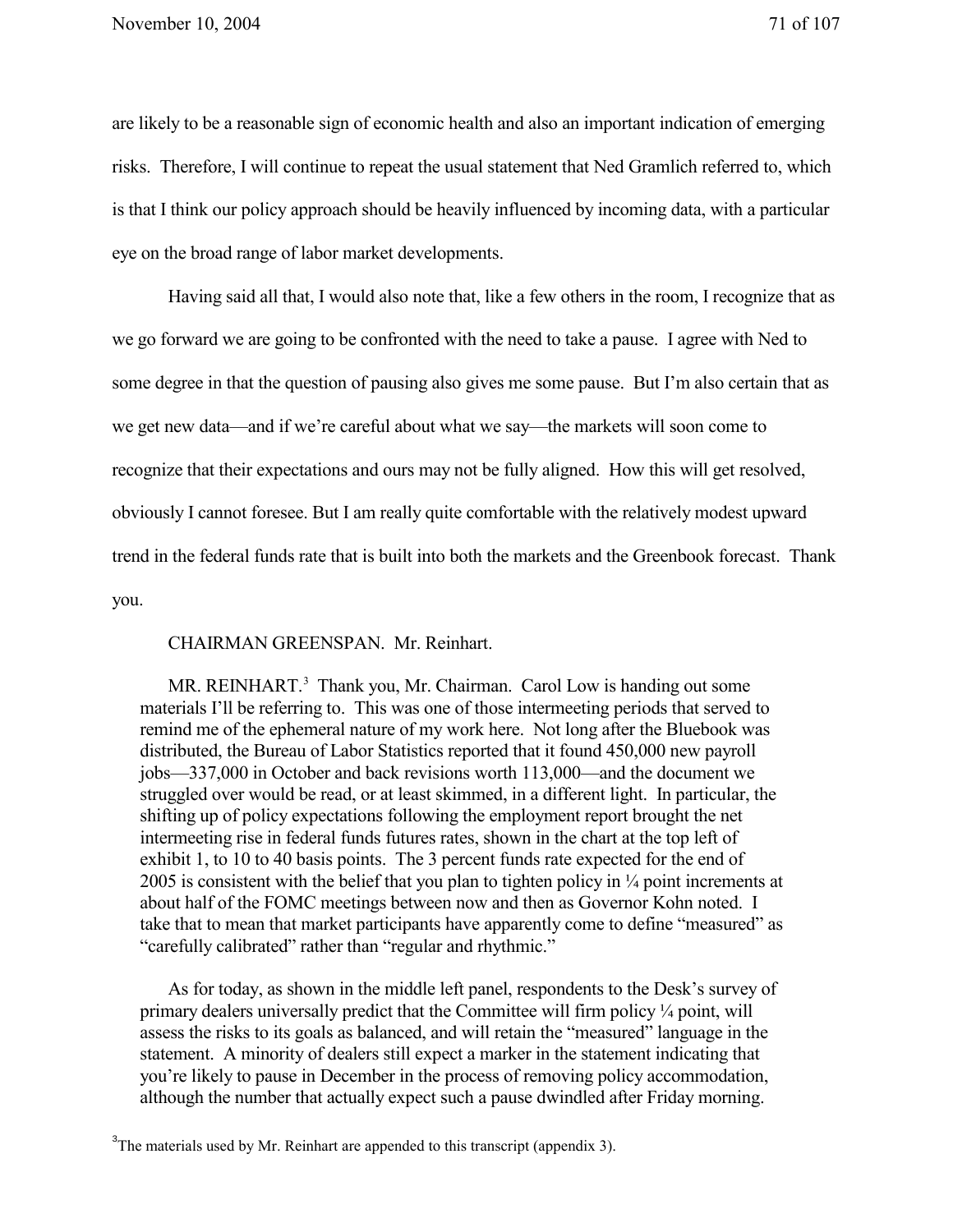With this revision to policy expectations, the nominal Treasury yields shown at the top right gained 14 to 38 basis points over the intermeeting period, with the largest increases posted at shorter maturities. But this should not be read as a tightening in financial market conditions, as indexed debt yields fell; more broadly, equity prices gained 4¼ percent, and the dollar depreciated 6 percent against a basket of major currencies.

Fluctuations in oil prices dominated the chatter among participants in global financial markets during much of the period. Although the price of West Texas intermediate crude ended yesterday about \$1 above its level at the time of the September meeting, it varied in a \$10 range. There are three main channels of influence of energy prices on the economy. First, a rise in oil prices makes a direct arithmetic contribution to consumer prices, which should be of concern primarily to the extent that it prompts an increase in underlying inflation expectations. Second, as the United States is an oil importer, a rise in prices amounts to an increase in an excise tax, which tends to restrain aggregate demand. Third, since energy is a factor of production, an increase in its price tilts the production mix toward other inputs, lowering their marginal products; down the road, this leads to a lower level of labor compensation. But given adjustment costs, this latter effect emerges only slowly over time. In consequence, as long as inflation expectations are well contained, market participants might expect policymakers to focus mainly on the effects of energy prices on aggregate demand—that an increase in oil prices is associated with lower aggregate demand and hence with lower interest rates. As shown by the three bar charts in the bottom right of the exhibit, that seems to be what happened over the intermeeting period, as Governor Bernanke noted. Day-to-day changes in oil prices were inversely correlated with share prices and ten-year Treasury yields—and statistically significantly so. Moreover, inflation compensation over the next five years (as derived from the Treasury market) was not correlated with oil price movements, at least at a daily frequency.

As discussed in the top left panel of your next exhibit, the case for firming policy today may rest on the view that economic data, including solid gains in employment (the red bars), on balance indicate that financial conditions are supporting a durable economic expansion. As those financial conditions are predicated on firming policy today, you may feel it appropriate to validate those expectations. You may also be concerned that pressures on inflation may soon emerge. While longer-term inflation compensation (plotted as the black line at the right) has been well contained, there has been a notable updrift in the shorter-term measure (the red line). As shown in the middle panel, raising the nominal funds rate to 2 percent today would put it at about the midpoint of the range of standard policy prescriptions. As shown in the bottom panel, a ¼ point hike would also turn the real federal funds rate more decidedly positive and raise it further above the lower limit of estimates of its equilibrium value.

The more difficult part of your decision would seem to be how to describe your future action, which is the subject of the third exhibit. In the staff forecast, a variety of factors combine to make it possible to hold the funds rate at 2 percent for about one year without exhausting resource slack and putting upward pressure on inflation. Even if you don't anticipate waiting that long before firming policy, you might see merit in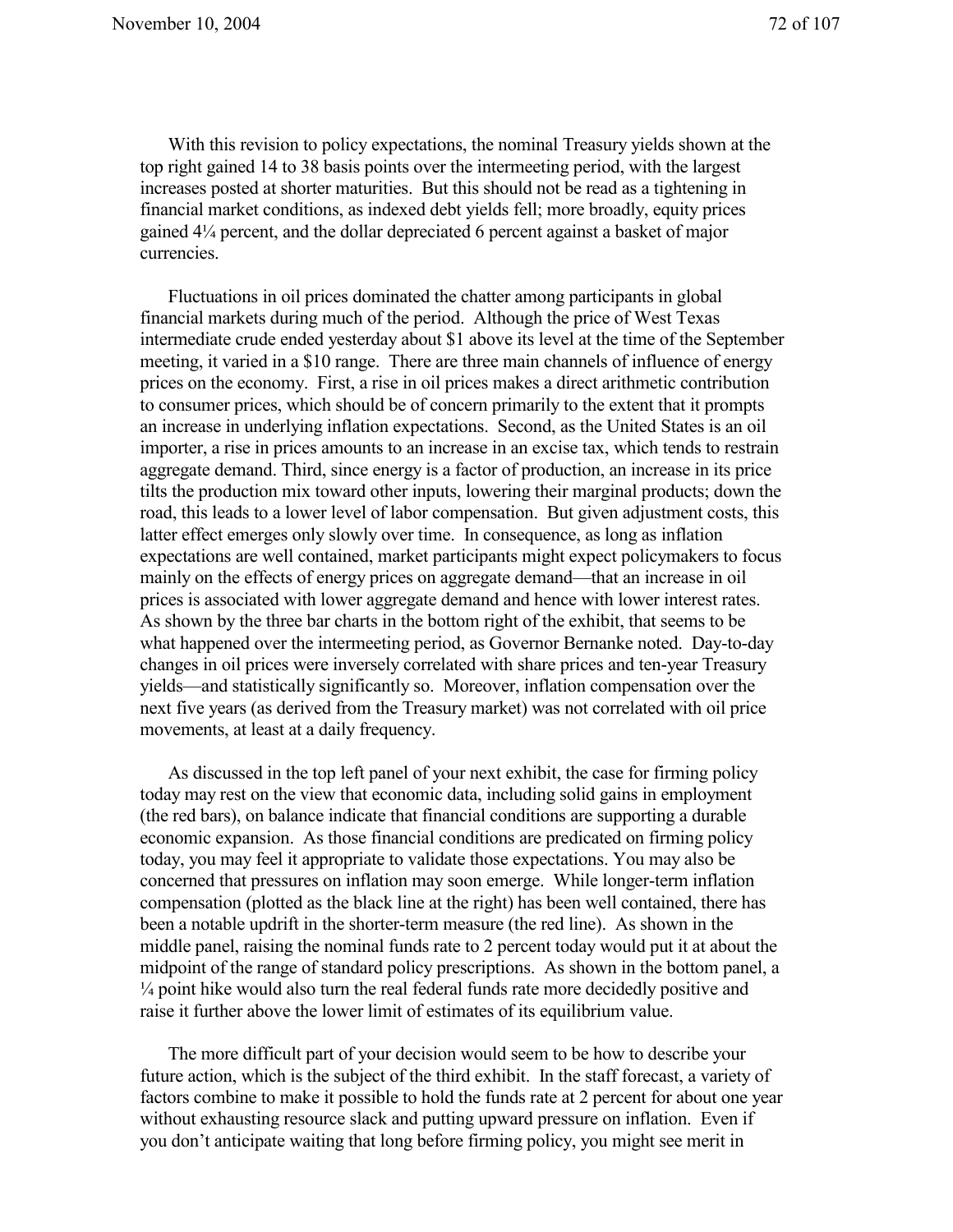contemplating the possibility of sitting on the sidelines in December and letting the world know of that likelihood now. A pause would give you the opportunity to assess the durability of the expansion—an opportunity that might seem to be particularly attractive if some of the recent strength in spending has been borrowed from next year in anticipation of the end of partial expensing. Signaling that intent would limit the risk that market participants, extrapolating from four consecutive tightenings, mark up their rate expectations inappropriately.

Let me say a bit more about this point. The chart at the top right plots FOMC rate decisions over the past five years as hollow bars and shades the relative surprise (as judged from futures quotes) from that action. Being more explicit in your statements over the past year or so has allowed market participants to peg precisely the past three tightenings. But it may also have led them to expect such guidance going forward. In that case, silence about a pause might very well be taken as a signal that no such pause was being contemplated. That said, you might, as discussed in the middle panel, view the "measured pace" language as already encompassing enough scope to allow you to keep the funds rate at 2 percent in December if you see fit. The extent to which the outlook for policy has changed in the past few days may underscore the need to remain flexible. Indeed, as shown by the probability density function implied by options prices at the right, market participants already place a wide band of uncertainty around where the funds rate will be just six months from now, suggesting that you already have latitude in the pace with which you remove policy accommodation without surprising markets.

Alternatively, you might view yourselves as unlikely to pause in December. As noted at the bottom left, with oil prices higher and the dollar weaker, inflation pressures may emerge relatively quickly. They could do so especially if we are in the midst of a slowing in the rate of growth of structural productivity that will put upward pressure on unit labor costs. As plotted at the bottom right, the four-quarter growth rate of output per hour in the nonfarm business sector (the black line) has turned down, whereas at the same time, unit labor costs have picked up (the red line). As an alternative scenario presented in the Greenbook attests, monetary policy choices will be much less attractive should structural productivity growth ratchet down permanently.

For your reference, the last exhibit repeats the table of alternative statements that staff circulated on Friday with one change noted in bold. Consistent with the view that the aggregate demand effects of the oil shock seemed to have been relatively more important, the phrase "despite the rise in energy prices" has been moved to refer to output growth. That concludes my prepared remarks.

CHAIRMAN GREENSPAN. Thank you. Questions for Vincent? President Minehan.

MS. MINEHAN. I just had a quick question. Have we given some thought to whether by

being clearer about what we expect to do in the future we are, in effect, getting information back

from the market that is what we told them, as opposed to what the market's own expectations are?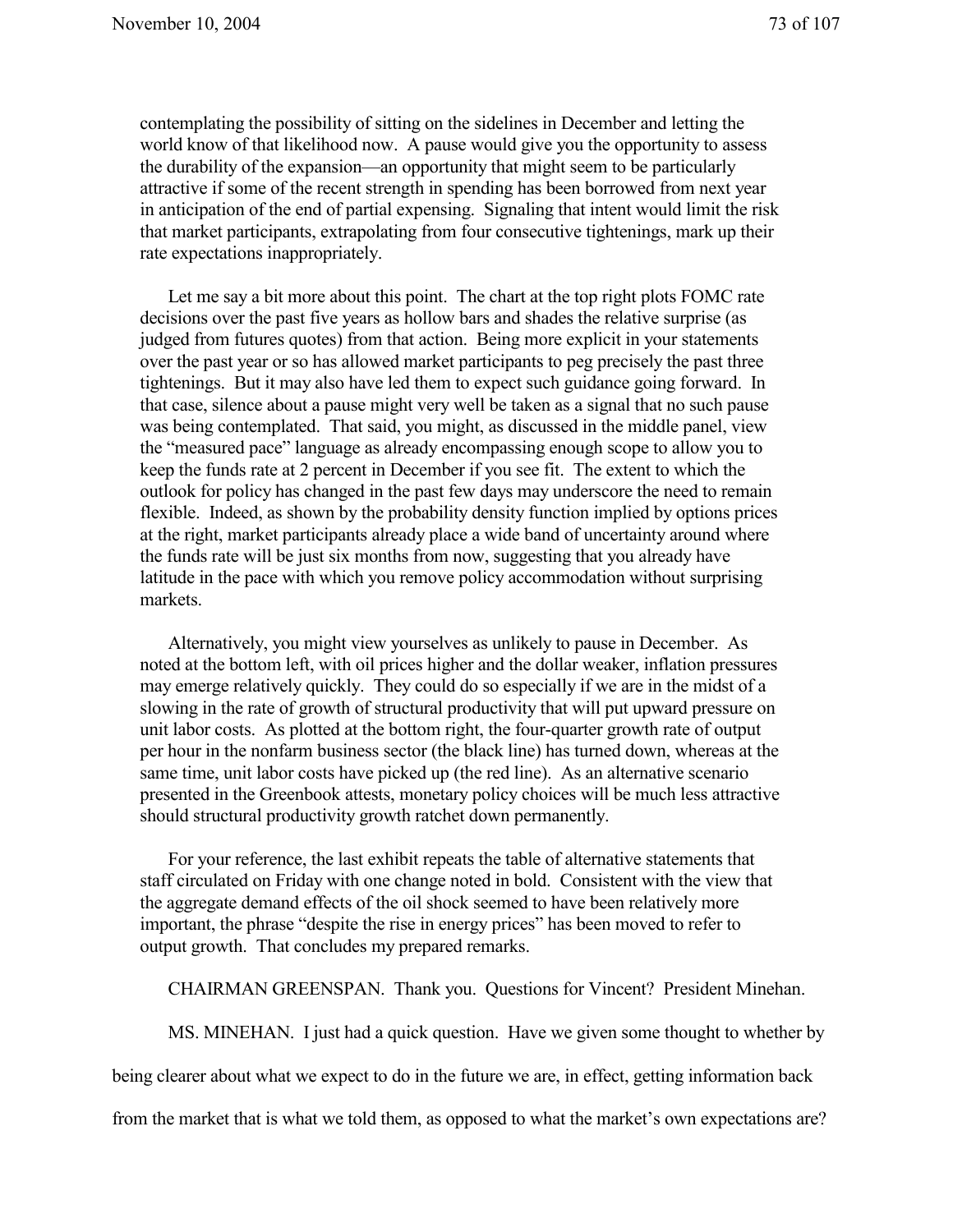Do we know what the market thinks with regard to the need, in this case, for an increase in interest rates? Or are we involved in a self-fulfilling situation here where we are clear and, therefore, the market says, "The Fed is saying this, so we're going to give them back the same information they're giving us," without a lot of added market intelligence?

MR. REINHART. That's the reverse of what we used to talk about as "looking in the mirror." That was the issue of whether we were being guided by market signals because, if the market was guided by our signals, then again there was this positive feedback question. Also one worries that market participants are not investing independently in the effort to forecast the economy and to decide what is the appropriate monetary policy. In that regard, I think a good example is not this intermeeting period but the prior two where data came out that seemed to suggest that aggregate demand would be weaker than previously thought. Market participants didn't change their view of the monetary policy actions over the next five months because the Committee's statements seemed to suggest that you would be removing policy accommodation. Everything that moved was at a further-ahead time horizon. So the whole structure of the term structure of fed funds futures rates shifted down past four or five months out, whereas the near-term track of tightening seemed to be baked in the cake.

That said, volatilities are low, but market participants seem to understand the conditioning nature of the Committee's decisions. In support of that notion, as we've noted in past briefings, implied volatilities are low but the reaction to surprises in the data have been much larger than in the prior decade. So if you look at the reaction to surprises in the employment report or consumer prices, you see that markets are repricing their expectations for policy action. There just seems to be less idiosyncratic noise about where policy will be.

CHAIRMAN GREENSPAN. Further questions? If not, let me get started. We are seeing what appears to be the first indication in this Committee of an increased variance of opinion which,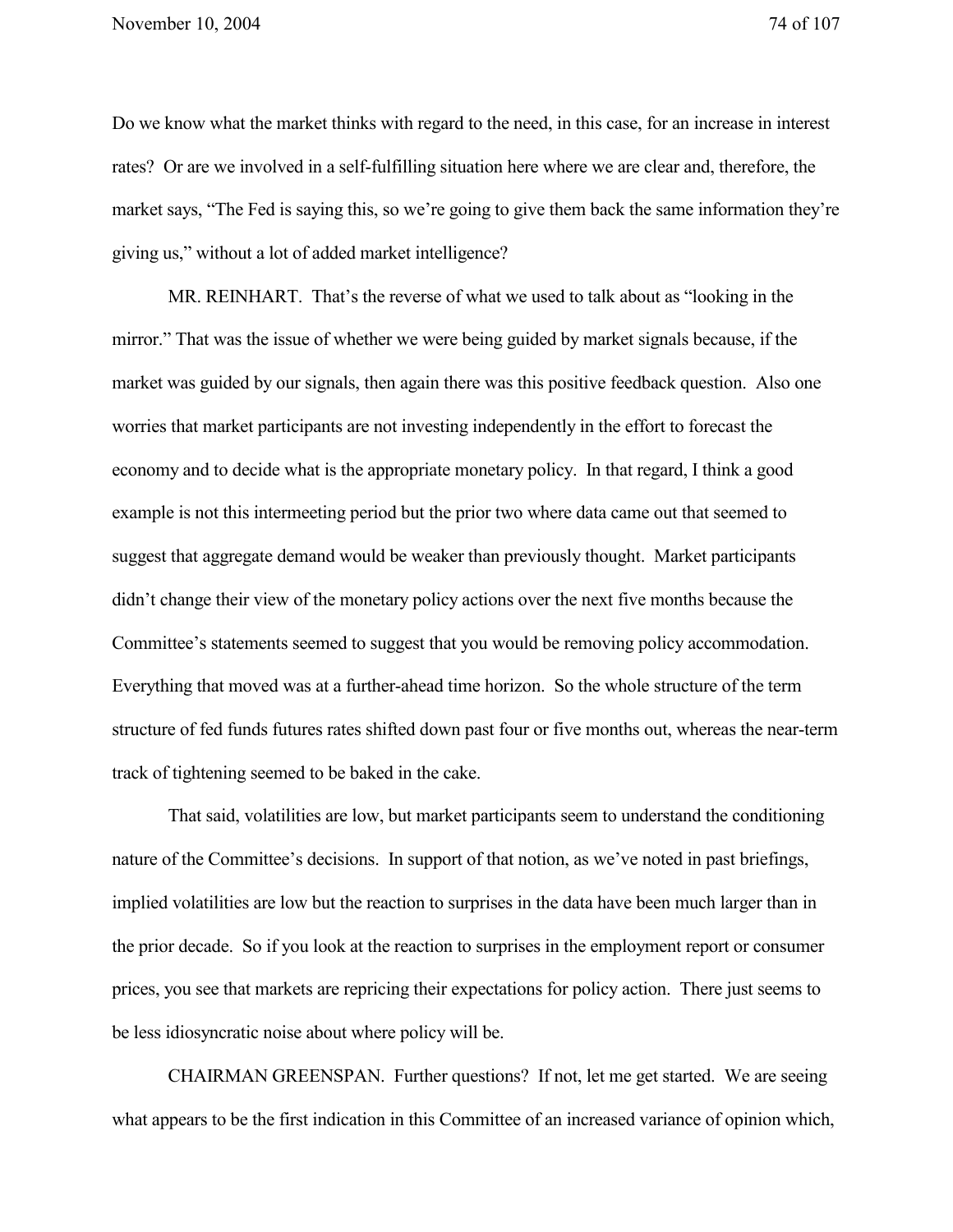November 10, 2004 75 of 107

if you go back over the previous meetings, you will find was virtually nonexistent. The reason that our opinions are only now beginning to spread is that the policy stance we've taken over the last year or two has been very unusual. During this period, we have had a very substantial and surprising growth in productivity, which drove unit labor costs down and created a view that inflation had very little probability of emerging. Therefore we could be fairly well convinced that a low funds rate, a highly accommodative funds rate, could be maintained for quite a significant period of time. As a result, our general policy and the variety of terminology that we began to use, including "patient" and "considerable period," became the central mantra of this Committee.

I think that period is coming to an end. It's not that we suddenly found some extraordinary capability to communicate to the markets our views, which would then craft their general expectations. It's that the last couple of years were a very special and unusual period and not likely to be continued into the future. We're going to move back, I suspect, far closer to our more general position, which at one point was that we never projected the future, we merely tried to give a sense of the balance of risks. That assessment often didn't convey very much because we didn't behave as though we really viewed it as a projection; we responded largely to the data as they evolved. My suspicion is that we're moving back in that direction, and we're beginning to see the reasons for that in the context of structural productivity gains.

If, indeed, structural productivity growth is 2¾ percent and if the general response of the wage market to the unemployment rate continues where it is, we will end up with, as the projection in fact implies, a 4 percent increase in compensation per hour and around  $1\frac{1}{4}$  percent for the core inflation rate. Were we able confidently to project that indefinitely into the future, we could be fairly well convinced that inflation will be contained.

The only problem is that our ability to make judgments about separating cyclical from structural output-per-hour changes is questionable or, I would say, modest at best. This issue is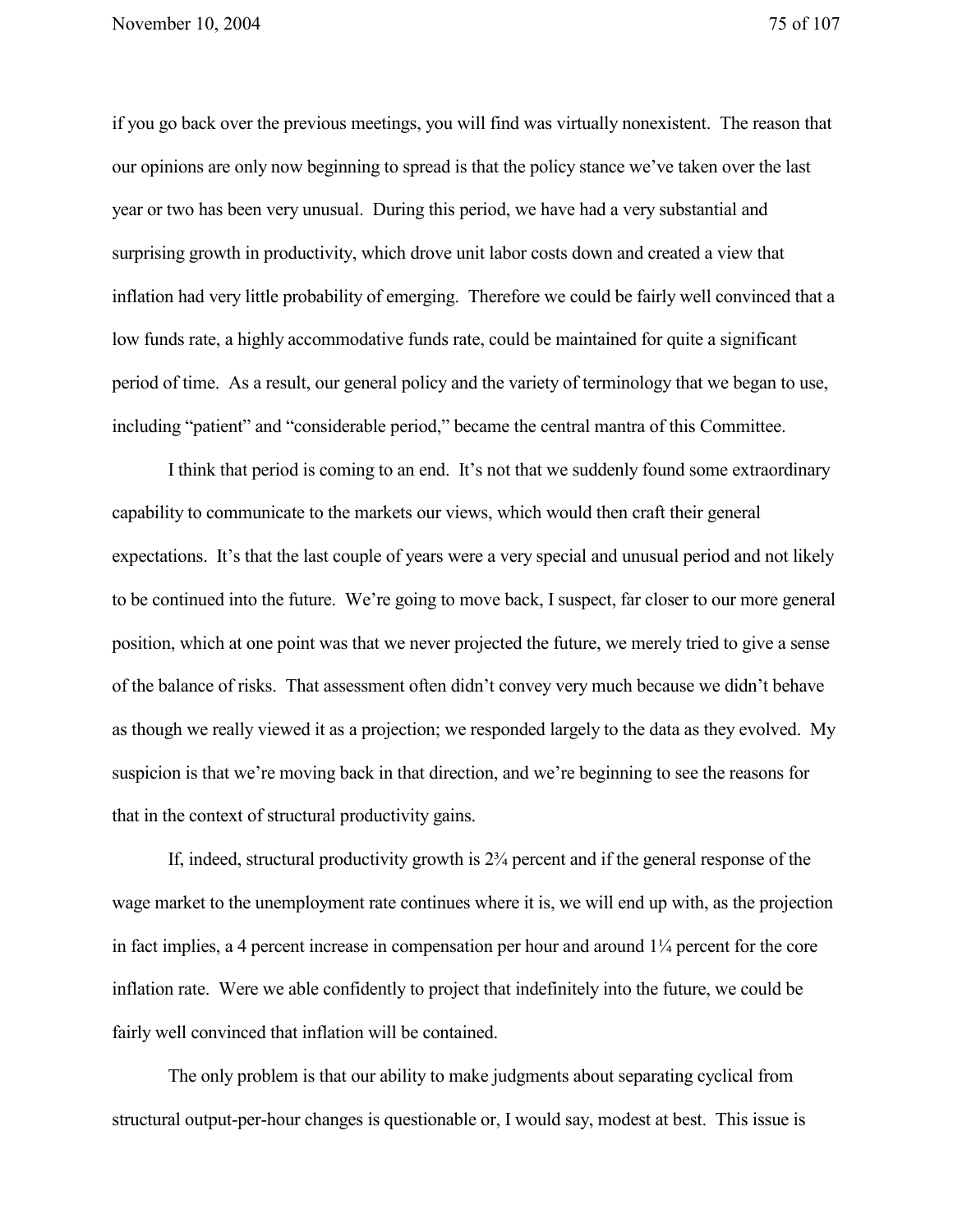coming forward, for example, in the context of the slowdown in high-tech investment, which a number of people have mentioned. Now, if there is, indeed, a slowdown in high-tech investment or, as the Vice Chair of the Board of Governors indicated publicly, if the slower rate of decline in high-tech prices is suggesting a reduction in the extent to which the high-tech area is contributing to productivity, then we have to ask where we should place the long-term productivity number. And what is our confidence level for that number? It's quite likely at this stage that  $2\frac{3}{4}$  percent may well be the right number. I say that in part because, despite the 337,000 increase in employment in October, if you examine the hires less separations, which theoretically should be coming from the same data source, that series is showing a smoother trend of gradual decline in the rate of job gains. The latest data we have on that obviously are for September. That series shows less volatility than the payroll numbers but, on average, is not terribly different from the payroll series since the beginning of the year; both indicate a gradual slowing. If that were, indeed, the trend, then the productivity outlook is better. If it is not and we are looking at an acceleration of employment, then chances are we are getting closer to a level of structural productivity growth that is lower than 2¾ percent.

Now, the reason I raise this issue is that, although we may choose  $2\frac{3}{4}$  as our number, the argument that 1¾ may actually be what we're looking at is not readily dismissible. Making the distinction between what is happening short-term in output per hour and what is happening to underlying productivity is very difficult. Indeed, the data for the numerator of output per hour come from a source wholly different from that of the denominator. I think we felt a sense of comfort that a goodly part of the productivity growth had to be structural when we had this very high rate of growth. That was almost certainly the case because the numbers were so high. As a result, what we were observing was definite downward pressure on inflation, to the point in fact where we were at the edge of being really quite concerned about the onset of deflation. That is no longer the case.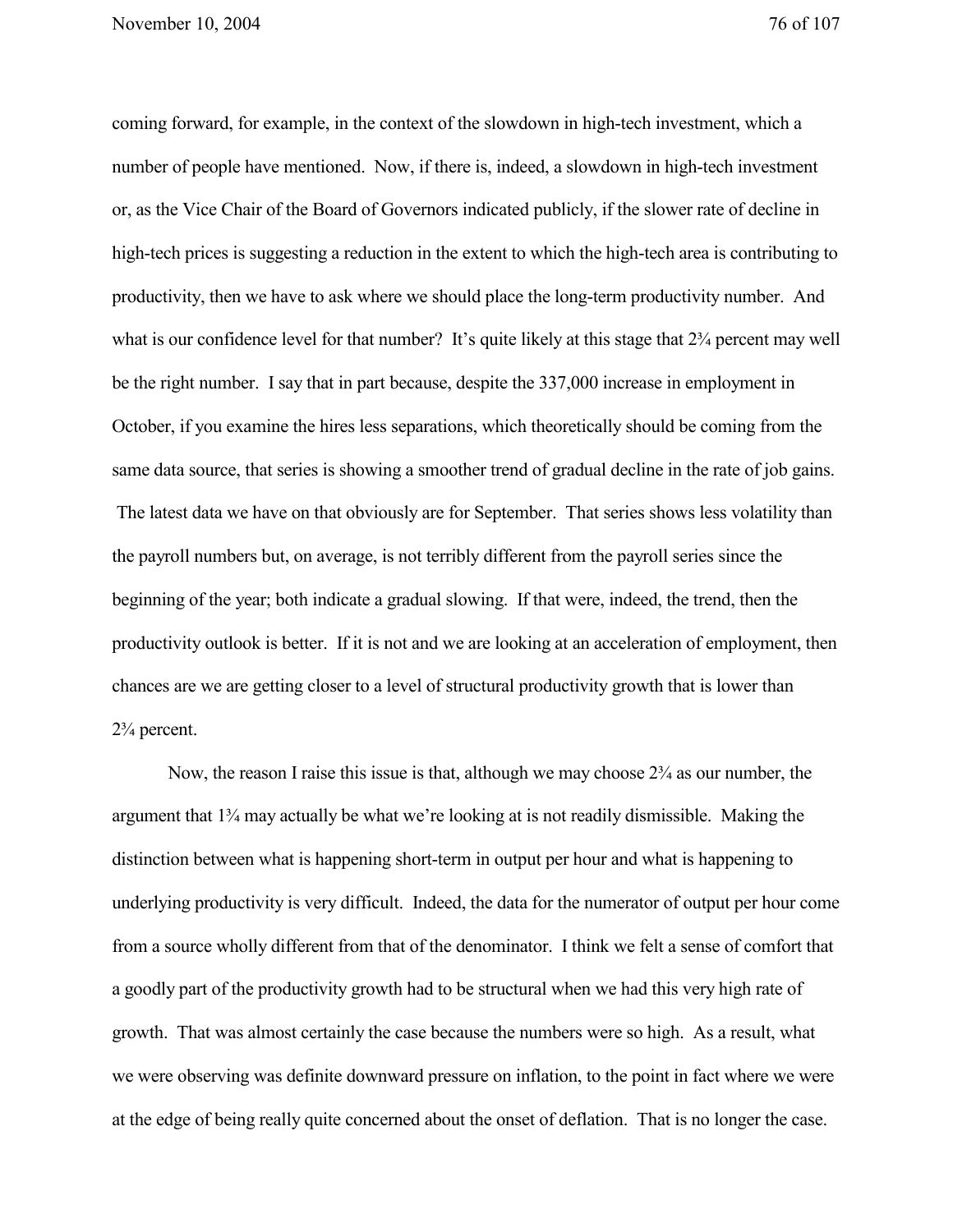And I think we're beginning to confront problems that really bring us back to the way we used to do forecasting, which had much wider areas of variance. Clearly, the variance of the views of this group is beginning to reflect that.

Earlier we discussed the issue of the dollar. We're not sure exactly how to translate the exchange rate into unit import costs. Indeed, for those of us who were in Basel the last couple of days, the startling new piece of information was that the fascinating decline in the rate of passthrough of exchange rates into unit import prices, a decline that is progressing in the United States at a fairly remarkable pace, is exactly what they are finding in the United Kingdom, according to Mervyn King at the Bank of England. When he raised that point and I mentioned our findings on that, everybody looked around, and there was general agreement that we were all seeing the same phenomenon. It all started, as you may recall, in the failure of the devaluations in Brazil and Argentina to create increased inflation, which they did not. Something very unusual is going on with respect to the exchange rate translation issue. And this is obviously a very important question for how we view currency depreciation and inflation and, therefore, what the implications are for monetary policy.

We have very significant problems with private saving. The household saving rate has come down very dramatically and now is close to zero. We have to resist the notion that there's some floor at zero, which the saving rate can't go below, and that therefore it must flatten and turn up. The idea of having a negative personal saving rate is not out of line with the way the world works. Remember, the average household does not look at the book value of its equity holdings, which is what the saving rate is. The average household looks at the market value. And we can readily have, as our data have shown in the past, a negative saving rate with a significant part of the population believing that they are saving at a fairly pronounced rate, which has been the experience of recent years. We don't know how that is going to come out.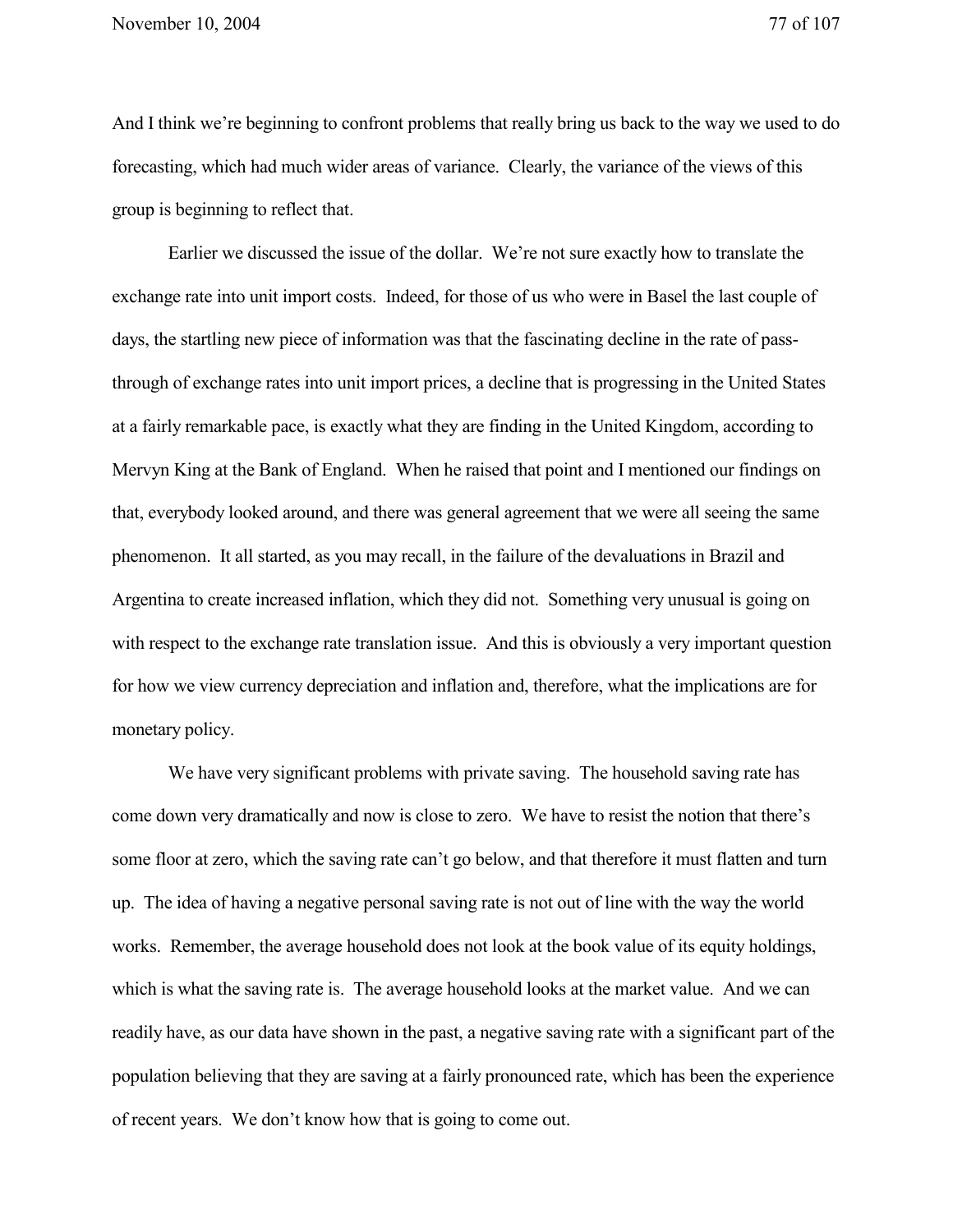We do know that Australia, as I understand it, has had a negative saving rate for a while. Our flow-of-funds accounts here do not show a negative saving rate, but they indicate that almost all of the change in the saving rate in the last decade has been in the upper quintile of the income distribution, and there it is driven very substantially by asset values. People in the upper quintile look at the market value of what they own. Adjusting their saving behavior in response to the book value of their net worth would never enter anybody's mind. Hence, this is a synthetic number, and let's be careful not to presume very much about what it is telling us.

The fiscal issue is very critical because it is the only issue in which policy per se has a clear positive contribution to make. It is going to be very interesting to see how this plays out. I must say that I've turned a little optimistic in the last week or so listening to some of the Administration people in this respect. I'm not sure whether it will translate into something of significance or whether in fact, Ned, as you put it, "we all know how likely" that is.

When it comes to policy, with the increased uncertainties that we have about how the economic situation is evolving, we have to acknowledge to ourselves that our forecast is going to be wrong. It always is. We expect it to be wrong. The question is, Where do we want to take the risks? If we project continued low core inflation because of a 2¾ percent projection for structural productivity growth and that growth is in fact at 2 percent or less, inflation expectations will rise, bond yields will rise, and asset prices will fall, as, of course, will the dollar in that context. We could face problems of balance sheet losses if the change is rapid. Our ability to separate cyclical from structural changes in output per hour, as I said before, is modest at best. Should inflation expectations rise, the higher the funds rate, the better position monetary policy will be in to address unexpected inflation increases.

If we signal today a pause for December, the ten-year note yield will decline, engendering an even larger correction should underlying inflation unexpectedly rise in the months ahead.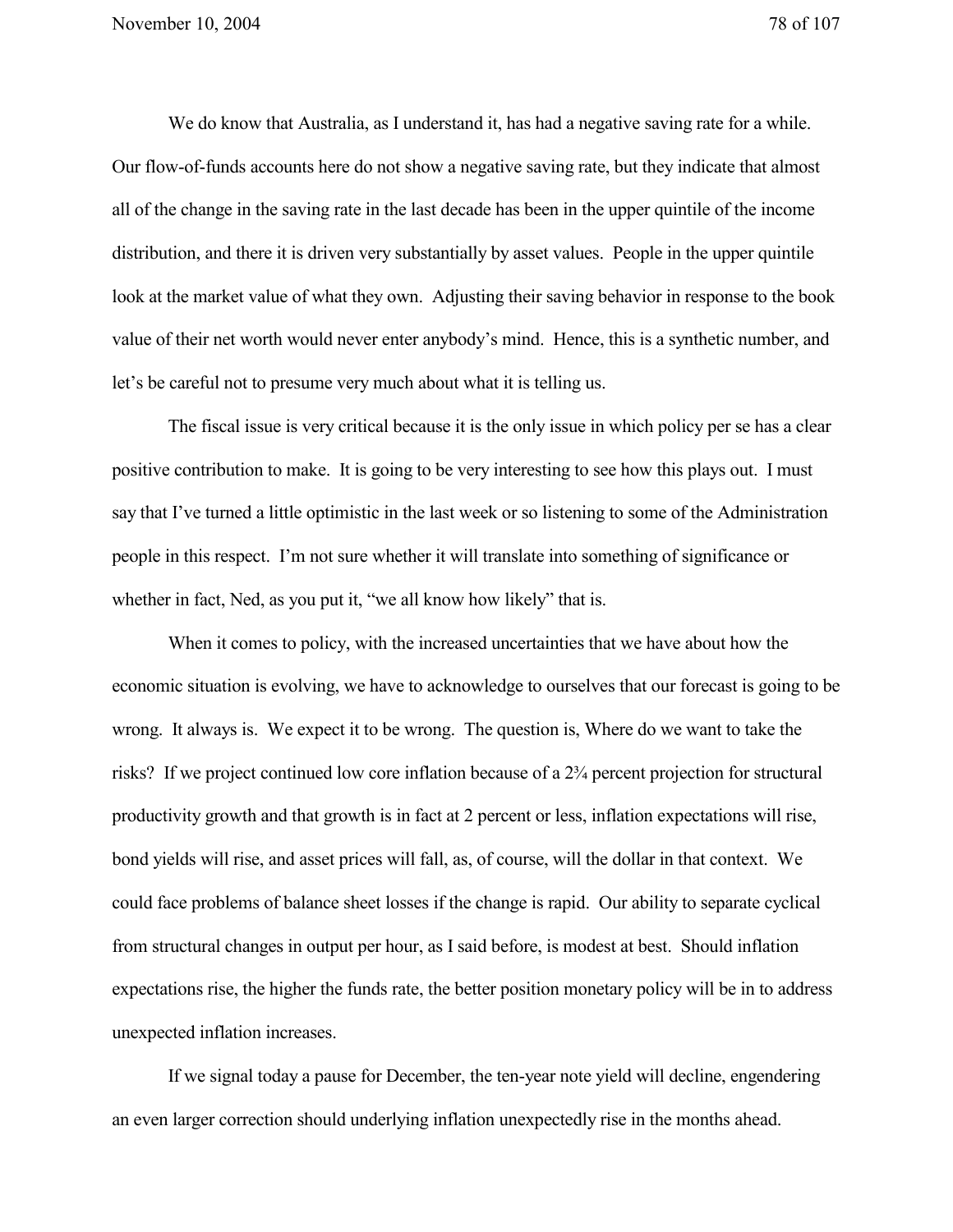Capital gains do not impair balance sheets. Capital losses do, however, especially if they are rapid. If rates move up and the economy slows, the ten-year yield will decline and possibly equity prices as well, but balance sheets will not be impaired. The structural damage obviously would be quite limited in that regard. Should the economy weaken, of course, we always have the option of moving rates lower.

It strikes me, therefore, that even if we believe the risks are symmetric with respect to how the economy is going to emerge, a cost–benefit analysis of the consequences of our taking various actions leads me to conclude that we would be far better positioned today not only to move 25 basis points but also to signal nothing about December. The best thing that can happen is for the market to perceive that we are implying another rate increase in December because the further beyond the 1 percent range and into a positive real rate that we can get, the better off I think we will be.

I want to repeat that we don't know very much about the interaction of very large productivity gains, wage rates, unit labor costs, and the NAIRU. We've been experiencing these gains only in recent years. I personally would feel a lot more comfortable if the federal funds rate were back in a range that is consistent with much of our historical data rather than on the edges of a number of our econometric functions of how the economy works. The edges are significant in the overall picture, but I wonder how much emphasis we can put on the outer edge. Their significance depends on whether or not the functions are bending in one way or another, whether they are still linear, or what their nature is at those points. Therefore, overall, I think we are far better positioned to get the funds rate up as fast as we can this year and then recognize that we have time to discuss pausing as we get into next year. Now, in the December meeting we may want to suggest a pause for February 2, which I guess would be the particular day of the meeting. That will very much depend on what is evolving. If, for example, the weakness in the high-tech area continues into next year, I'm not sure how to read that. If it says that we're getting much less in the way of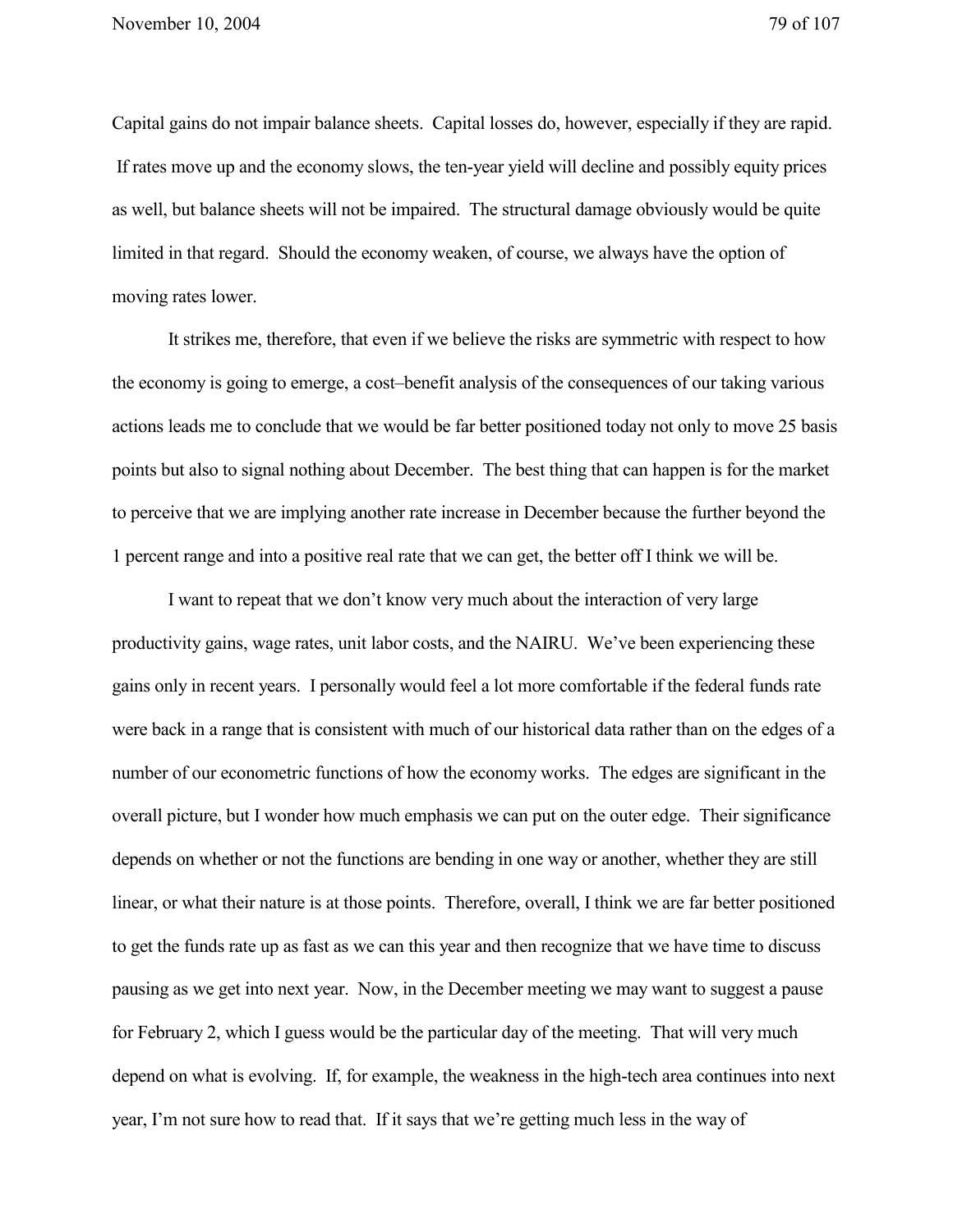technological advance, it suggests that the productivity growth rate is lower. If it is suggesting that capital investment is going to slow, we get a potential decline in the outlook for real GDP.

How we should play this is going to depend very much on how these numbers evolve, and at this particular stage, I think that we have to start preparing for a communication transition as we get into the early weeks and months of next year. We do have our semiannual report on monetary policy in which to make a very broad statement. But we may have to decide something in December about how we want to position ourselves for February, especially if, as now seems likely, we move another 25 points in December.

What I'd like to propose is that we move 25 basis points today and have a statement that is as little changed as possible, so we seem neutral with respect to the move we might or might not make in December. Then we can proceed to observe how the data evolve over the next number of weeks. It is very unlikely to turn out that an upward move in December will be inappropriate and yet the markets will not have made that judgment already. If we deem a move in December inappropriate, it will be because of the types of evidence that will move the federal funds rate and indeed the whole financial structure. So the concerns that we would have about moving in a manner that would shock the market would not be relevant. I don't think that is going to be a problem, but I do think we have to start thinking of the word "measured" as having a fairly short life expectancy. We have to begin to reflect on how to approach our communications in a way that will be more consistent with an increased variance of opinion in this Committee in coming months, as I think is going to be the case. President Hoenig.

MR. HOENIG. Thank you, Mr. Chairman. I agree with your recommendation. I wanted to say, notwithstanding your comments on productivity, with which I don't disagree, that the fact is that the real fed funds rate today is zero. I'd be more inclined to the view that we need to pause if the real fed funds rate were in fact positive—or to put it another way if the nominal rate were in the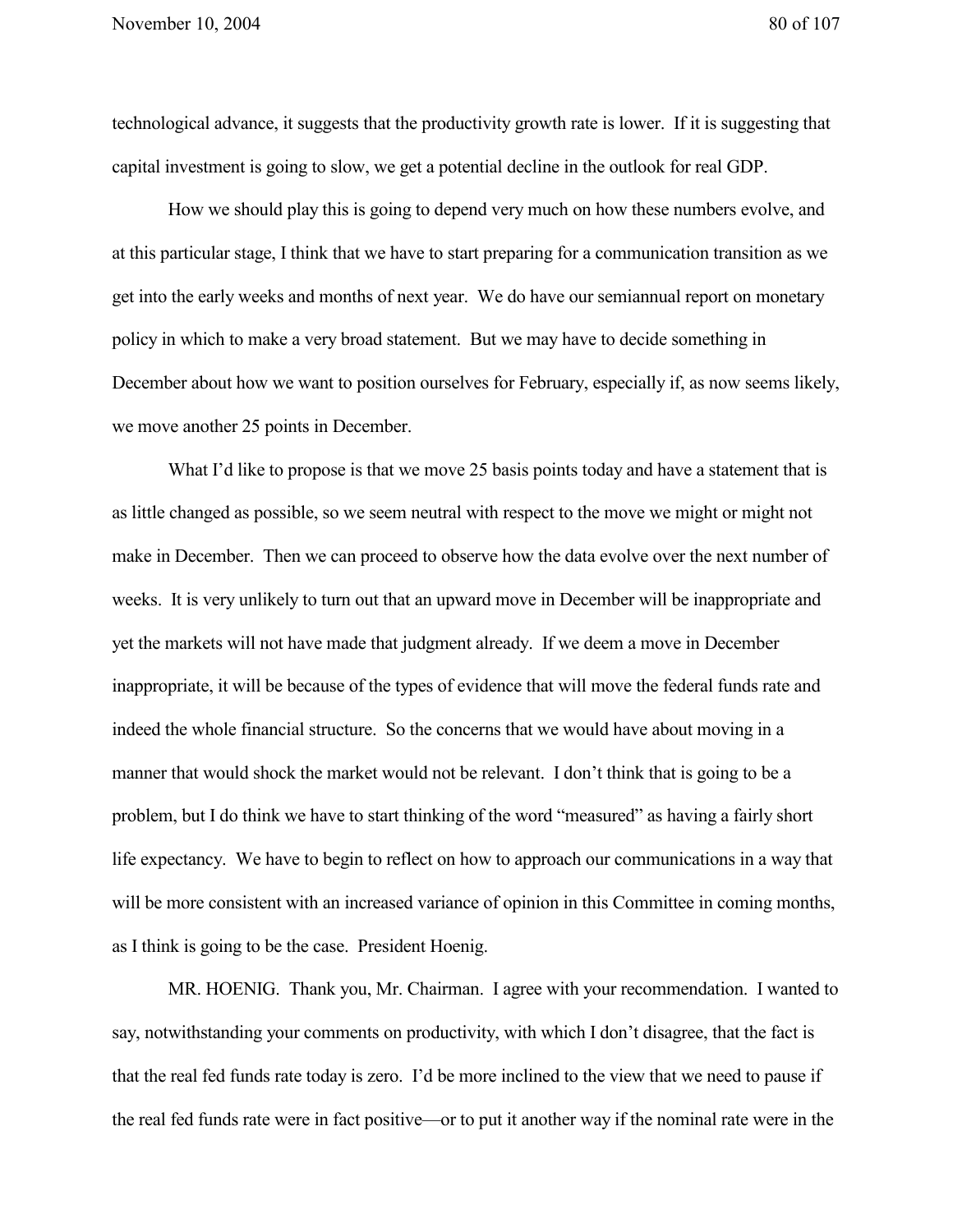2½ to 3 percent range, which is what I think you may be suggesting. So as long as the rate is below what I would consider a reasonable, neutral rate—and zero fits that criterion—then I don't think we should be pausing. That's not to say that we should move every time we meet next year—I realize that's not the case—but I think the rate needs to be at a positive level, as you're suggesting. In my view, the discussion at our meeting in February of next year will be important, and I think changing the language at that point will be important as well.

CHAIRMAN GREENSPAN. Maybe we ought to circulate the potential statement so that, if you find that any of the language is inconsistent with your views, you can comment on it. Why don't we do that? It's the one labeled B′. People may misinterpret what is actually being proposed, so let's not leave that to chance. President Minehan.

MS. MINEHAN. Thank you very much. I'm in strong agreement with what you have proposed, Mr. Chairman, both the move of 25 basis points and the selection of the language that does not attempt to signal anything for December. I understand the logic in the Greenbook. We in Boston have the same kind of perspective about the future. So I realize that there is an identifiable—maybe even baseline—probability that even with a relatively flat fed funds rate over the next year or so, we'll still have an output gap. I recognize all that economic logic. But my basic instinct says that we need to get out of the zero zone on the real fed funds rate and to a positive rate for any number of reasons, which you've done a better job of touching on than I ever could.

I also would like to say that I think our use of language over the last year or so was prompted by a set of extraordinary circumstances. Whether one views those circumstances as related to the extraordinary productivity performance or to the unusual market volatility when deflation concerns were very prominent, we needed to do something to calm things down. We did calm things down for a good period of time. I really feel that in our communication we now need to move back to something that says what we did, why we did it, maybe gives some perspective on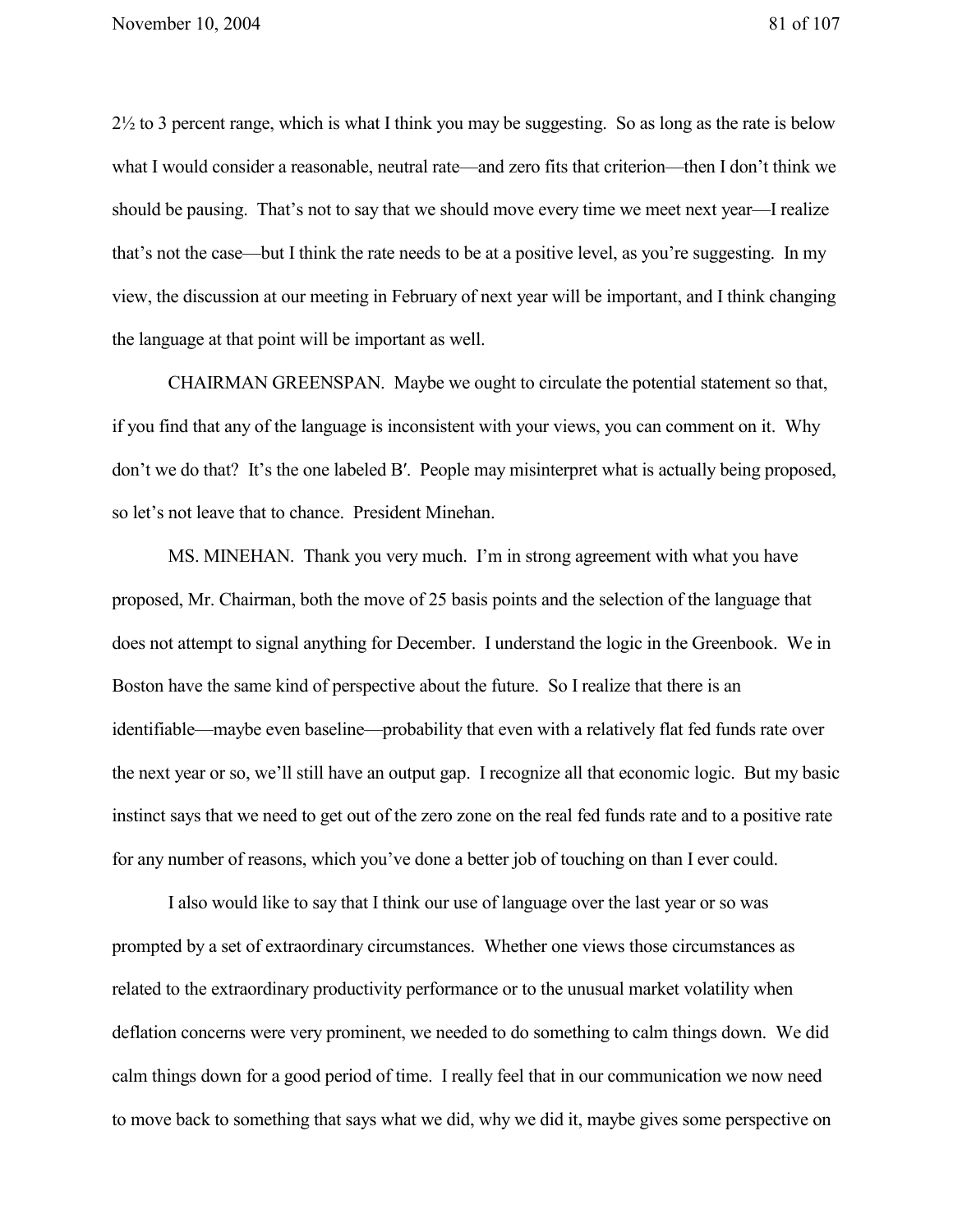the balance of risks, and leaves it at that. Whether we move there in December or in February—or in March, April, or May of next year—I don't care, but I'd like us to move there. To be explicit, I'd get rid of paragraph 6. Thank you.

CHAIRMAN GREENSPAN. President Poole.

MR. POOLE. Thank you, Mr. Chairman. I support your recommendation both for the increase in the funds rate and the statement. I'd like to offer just a couple of other observations. The reason the communications process is so important is that it's highly desirable that the market and the Federal Reserve read incoming data the same way and that the interpretation is a correct assessment of the significance of the incoming data. That's not so easy to do but, as Cathy Minehan pointed out earlier, we certainly don't want to run the risk that the market's assessment is simply flowing from what we have said about future policy actions, which when we get to the point of taking action may not reflect our own assessment of the data that have come in. I think that the statement will have to evolve, as you suggest.

I'd also like to mention that I think the greater diversity of views around the table reflects the fact that the probability distribution of where we're going to go has become considerably more spread out. Or I'll state it this way: My own probability distribution is considerably more spread out. If I think about where we were six months ago, I thought it was extraordinarily unlikely that we were going to remain at 1 percent on the funds rate. But my own view of where we're going to go has become more spread out, and where we're going to end up six months from now, I think, is going to depend much more on the data that we get in the next six months than anything that I can now put into my forecast. So I think that that divergence of views probably reflects each one of us becoming more uncertain as to where we're going to go.

CHAIRMAN GREENSPAN. A divergence of both the mean and the aggregate variance. Governor Ferguson.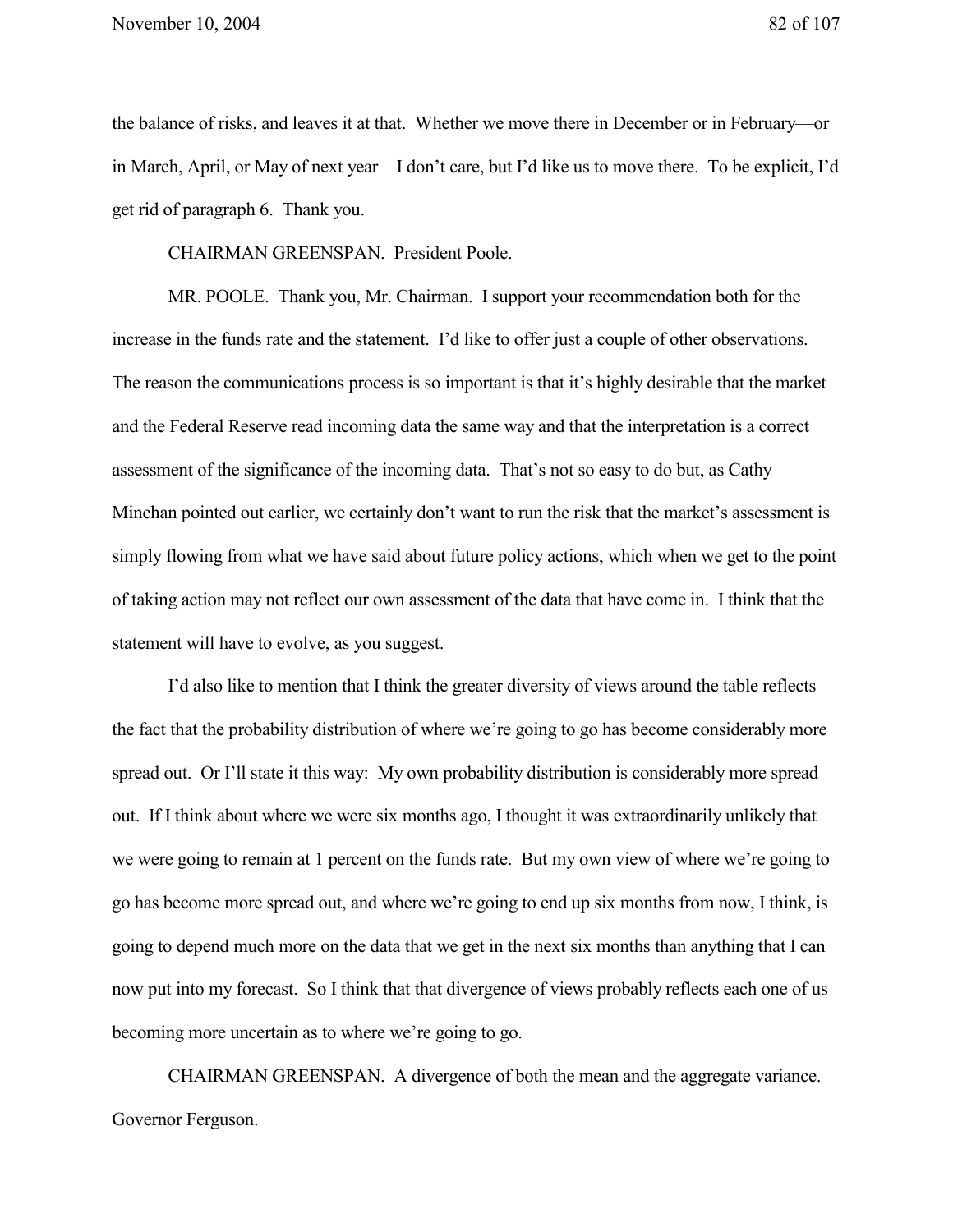November 10, 2004 83 of 107

MR. FERGUSON. Thank you, Mr. Chairman. I agree with your recommendations on both the 25 basis point move today and also language that doesn't hint very much one way or the other about future policy. There are a couple of other things I'd like to add, though. One is that I don't want to forget what exhibit 2 in Vincent's presentation showed or what President Yellen talked about, which is that, if we move to 2 percent today, we are well up into the range of estimated equilibrium real rates historically. So while, yes, the rate is low, let's not get ourselves too wrapped up in the thought that we are outside an acceptable range. We may be in the low part of it, but we seem to be in the range.

Second, obviously having thought about this issue of a slowdown in productivity and in high-tech investments—I've talked about it here and publicly—I'd make a couple of other points. One is that what we do with respect to the possibility of a slowing of productivity growth depends very much on how quickly the market picks it up and it is reflected in asset prices and other things. If, in fact, the market doesn't pick this up and if asset prices continue to rise inappropriately, we have to do something to slow aggregate demand down to the new expectation of slower increases in aggregate supply. On the other hand, if the markets pick it up relatively quickly, asset prices won't move up as quickly, aggregate demand won't be out of line, and we still may be in a mode where we want to raise rates for a variety of reasons, but we may not feel as pressed because of the productivity uncertainty you talked about. So I think in both cases we need to recognize the probable direction, but I at least am still very much open minded, as I think President Poole suggested we should be, about the pace at which we're going to move in this direction. In essence, I don't think that the market necessarily has it wrong, nor do I think that the Greenbook has it wrong either. So I am very much of a pragmatic view about what our policy stance next year might be.

CHAIRMAN GREENSPAN. President Yellen.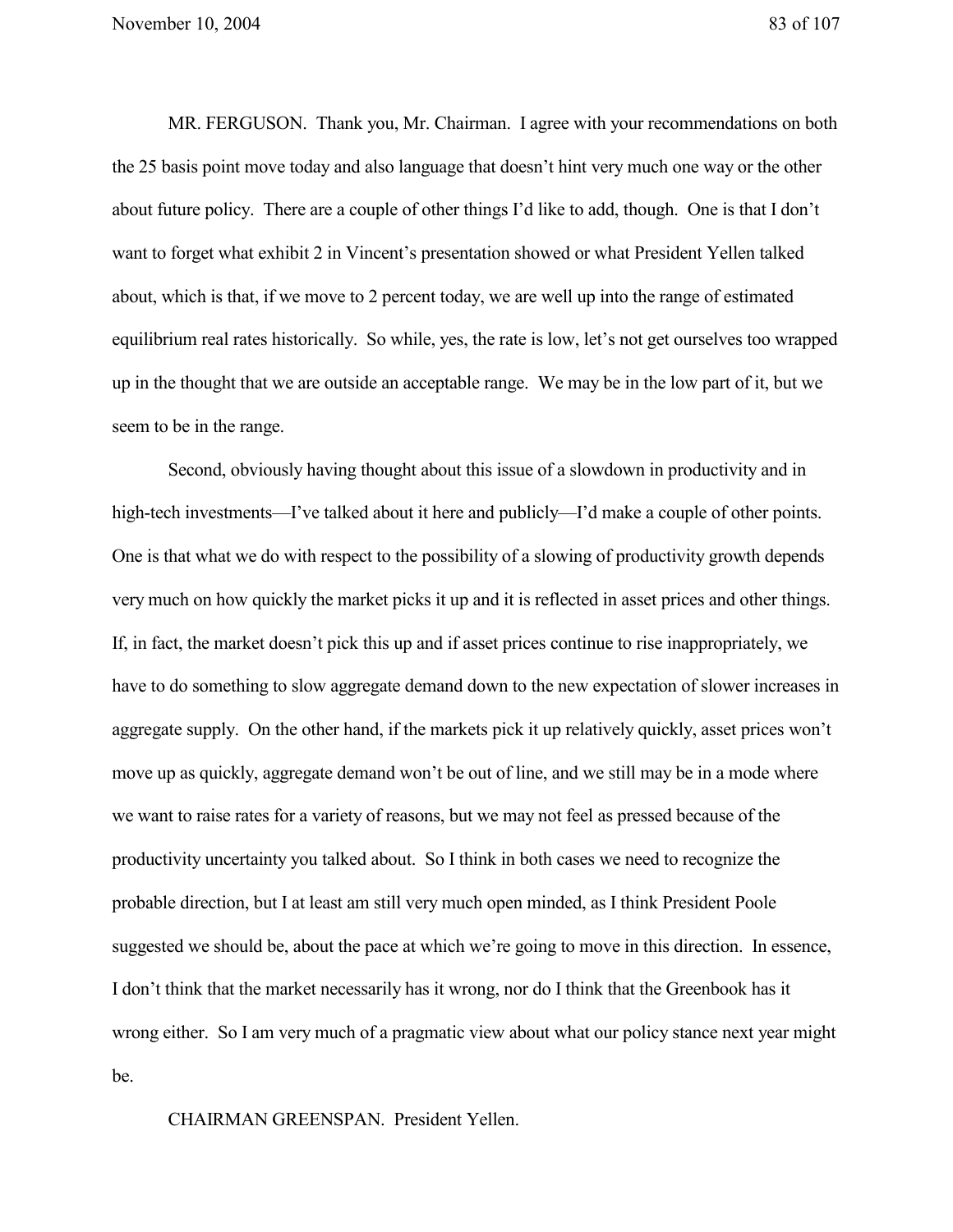MS. YELLEN. Mr. Chairman, I support your recommendation to increase the funds rate 25 basis points, but I am concerned about adopting the proposed statement. When I opened the Bluebook this time, I was actually pleased to see in alternative B what I thought was a well-crafted statement that hinted at a possible pause in a way that was rather artful and subtle, without foreclosing any option in the future whatsoever. And I thought the reasoning in the Bluebook in support of "B" was strong and convincing. As Vincent stated, both before and after the employment report, market participants expected some hint in the statement of a possible pause.

After we received the employment report, there was an update to the Bluebook that contained alternative B′ as the proposed statement. So I took B′ as a response to the employment report, and to my mind that was an unwarranted shift. I would note that the Greenbook assessment of the appropriate path for the funds rate had not changed as a consequence of the employment report. But we observed a large and, if the Greenbook is right, excessive market response to the employment report. We saw that in the immediate move in the fed funds futures. I suppose if one interprets the employment report as a very strong signal—and perhaps this is the view that you were expressing—that structural productivity growth is lower than we had been assuming, then this B′ statement would be an appropriate response. But it seems to me that the Greenbook has already incorporated an expected decline in productivity growth. I suppose in the Greenbook the decline is cyclical not structural, but it is built into the Greenbook forecast. The employment report simply confirmed what the staff had earlier been expecting when they had been surprised by the low employment growth. So it seems to me that adopting B′ reinforces the market expectation about the future path of monetary policy in a way that I would not like to see it reinforced. My own preference would be to move today but to adopt alternative B rather than B′.

CHAIRMAN GREENSPAN. Governor Gramlich.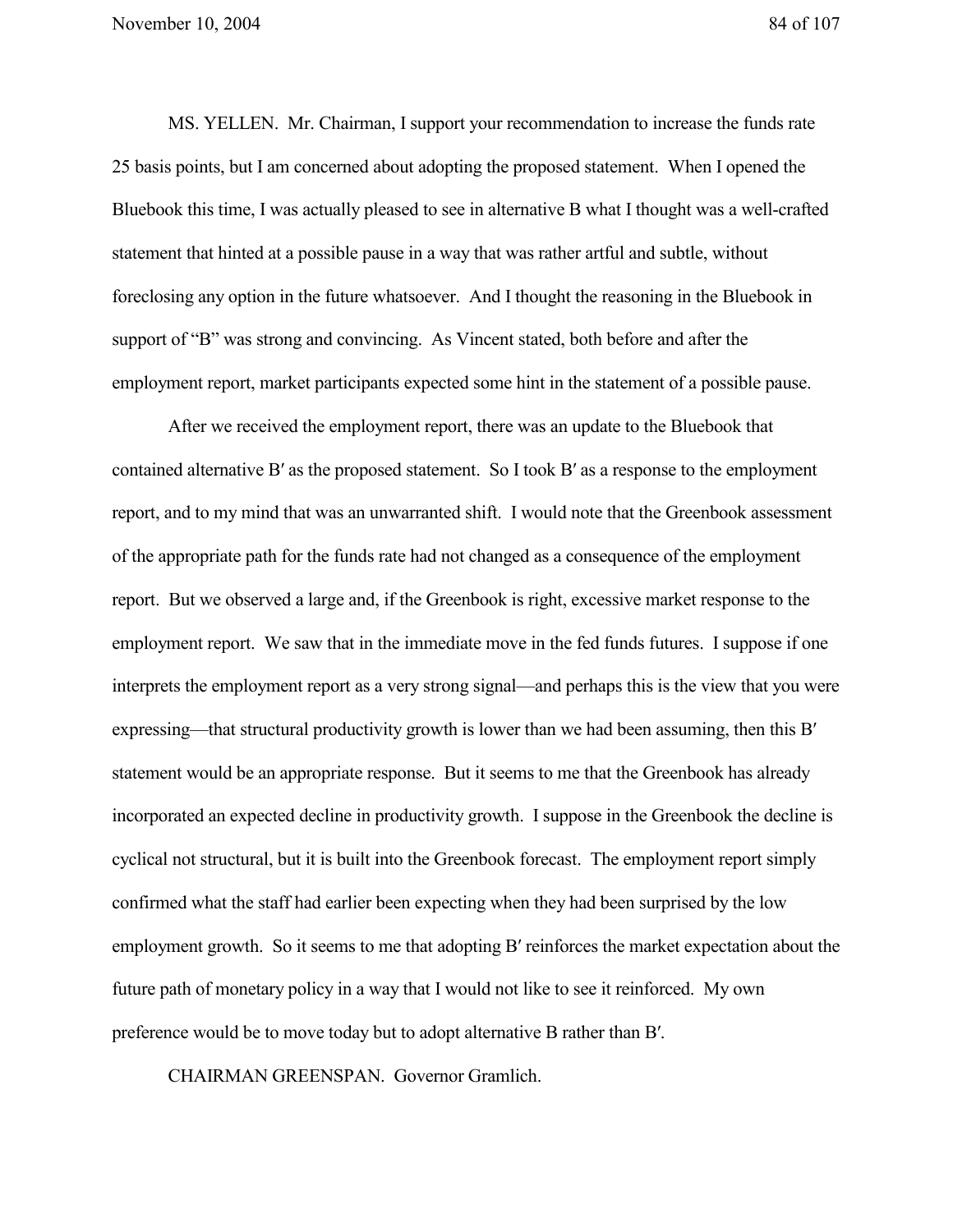MR. GRAMLICH. Thank you, Mr. Chairman. I agree with your recommendation in all parts. I'm madly looking around for the sentence that Janet is referring to, and I can't find it.

CHAIRMAN GREENSPAN. It's the first sentence that relates to alternative B—the very top one.

MR. GRAMLICH. Oh, they're putting in a reference to the cumulative increase.

CHAIRMAN GREENSPAN. In other words, by stipulating how much we have done already, it suggests that that may be enough.

MR. GRAMLICH. Right. So I'm for B′— the statement that was passed out. But I agree with some combination of the views expressed by Janet, Cathy, and you that soon we should change this sentence that says, with inflation expected to be low, "the Committee believes that policy accommodation can be removed at a pace that is likely to be measured." At some level, that statement is inoffensive and all-inclusive, but the problem is that the more we move up 25 points per meeting, the more we define what measured is. We've now done that four times, so we are coding that sentence, and we probably have to change it pretty soon. I wouldn't want to change it this time; I have at least some hawkish elements in my head, as you heard before. I think next time may be the time to change the sentence in a way that undoes the coding we have given it.

CHAIRMAN GREENSPAN. President Santomero.

MR. SANTOMERO. I support the two parts of your recommendation, Mr. Chairman. I think alternative B′ is preferable to B. I appreciate your observation on the diversity around the table, and I think President Poole is correct that it's because each of us has a wider distribution in our heads regarding what is likely to happen. We're just talking about where our mean is, I guess, or maybe where our insecurities are. In reality, my thought is that there is a good deal of uncertainty on both sides, as I pointed out in my formal comments. There is uncertainty on the weak side as well as the strong side, for the reasons you noted. Accordingly, I think it is time for us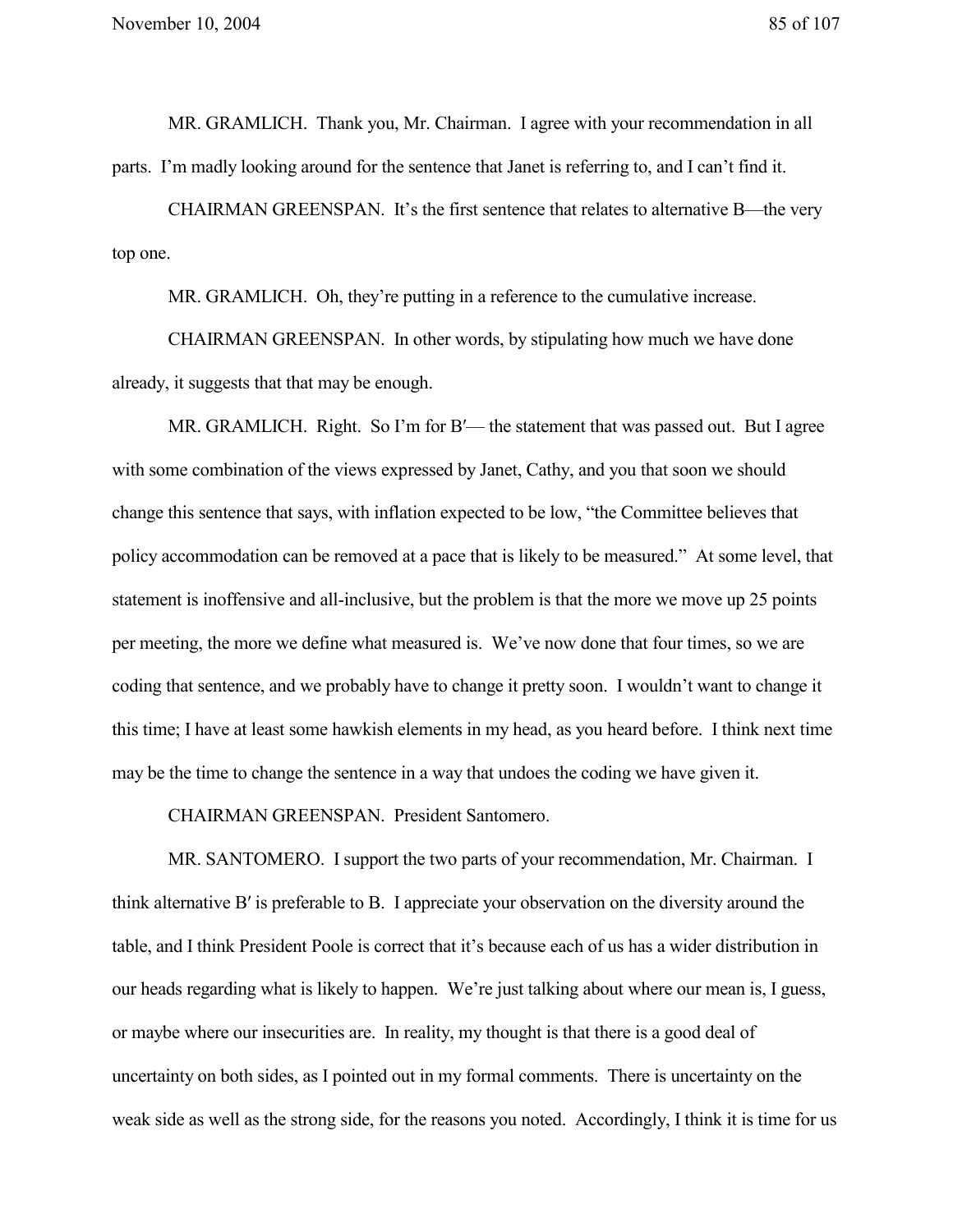to look at this language issue again. We enjoyed it so much the first time, and the second, and the third. [Laughter]

CHAIRMAN GREENSPAN. President Stern.

MR. STERN. Thank you, Mr. Chairman. I support the recommendation of B′. It seems to me that there is no need to change the language, at least at this point, because I think market participants understand the conditional nature of what's going on here. So in that sense, I think we're positioned rather well. I remain open as to when we may want to change the language and how we may want to change it, but for now I think we're still reasonably well positioned.

CHAIRMAN GREENSPAN. President Moskow.

MR. MOSKOW. Mr. Chairman, I support your recommendation to increase the fed funds rate by 25 basis points. On the language question, I think it is time to start moving away from the term "measured." It has worked well—quite frankly, better than I thought it would. I was concerned about it when we started using a series of forward-looking statements. So I would like to move away from the forward-looking statements—obviously not at this meeting, but possibly at the December meeting. At the same time, however, we should also seriously consider the balance of risk statement that we had previously. After two task forces working on this with Roger Ferguson, I'm not going to suggest a third task force. But the balance of risk language has evolved over the ten years that I've been here. It has been useful at times, but I think it is getting increasingly difficult to craft a balance of risk statement, given the complexity of the economy.

CHAIRMAN GREENSPAN. Governor Bernanke.

MR. BERNANKE. Thank you, Mr. Chairman. I support both parts of your recommendation. I have just two comments. One is that I think you overstate a bit the idea that the current funds rate is outside the range of historical experience. As President Poole noted, it's not so unusual in real terms—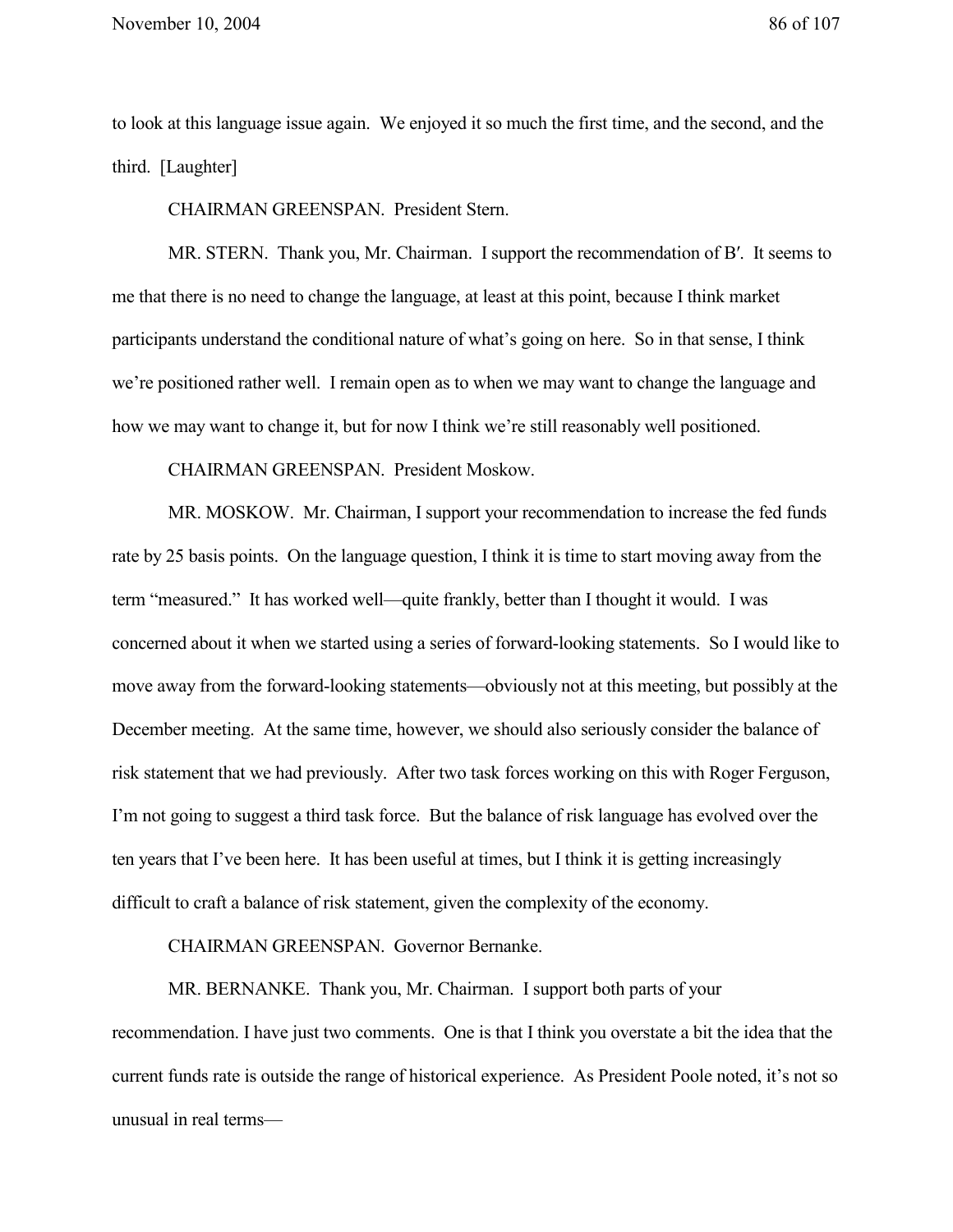CHAIRMAN GREENSPAN. I'm sorry—I was referring to the 1 percent.

MR. BERNANKE. Oh, the 1 percent, okay. I don't think there's a basis to move just on an allergy to a 2 percent funds rate; I think it should be based on the data and on the economy. I would just note additionally that the economy responds most directly to overall financial conditions, and there I don't think we're anywhere close to the border of what has been experienced in history.

My second comment is on communications. As everyone knows, I disagree with President Minehan; I think we should be trying to provide guidance. In my view it has worked very well the last couple of years. I don't think it was surprising that it worked well. Precisely because we are assessing such complex matters—for example, we're trying to assess the course of productivity it's very difficult for the market to read our minds. We need to provide some kind of guidance; whether it's conditional or whatever it may be, I think we should. I'm personally comfortable with dropping the "measured" language or modifying the language, but I hope we do not go back to a completely uninformative statement, at least without some thorough discussion of what the options might be. Thank you.

CHAIRMAN GREENSPAN. Governor Kohn.

MR. KOHN. Thank you, Mr. Chairman. I support both parts of your recommendation, raising the funds rate and keeping the statement essentially as it was last time. I also hope we reconsider the language in December. To some extent I may have a different focus than some others who want to do that. I hope we leave open the possibility that we could pause from needing to move—that we're not locked in to tightening at each meeting. My concern about "measured" and about the current language is that it does seem to lock us in one meeting ahead, but I don't think it has really constrained the market when it looks much beyond the next couple meetings. I think we see that we're getting good feedback from the market; our "measured" language hasn't impaired that feedback except for the very short term maturities because market participants see our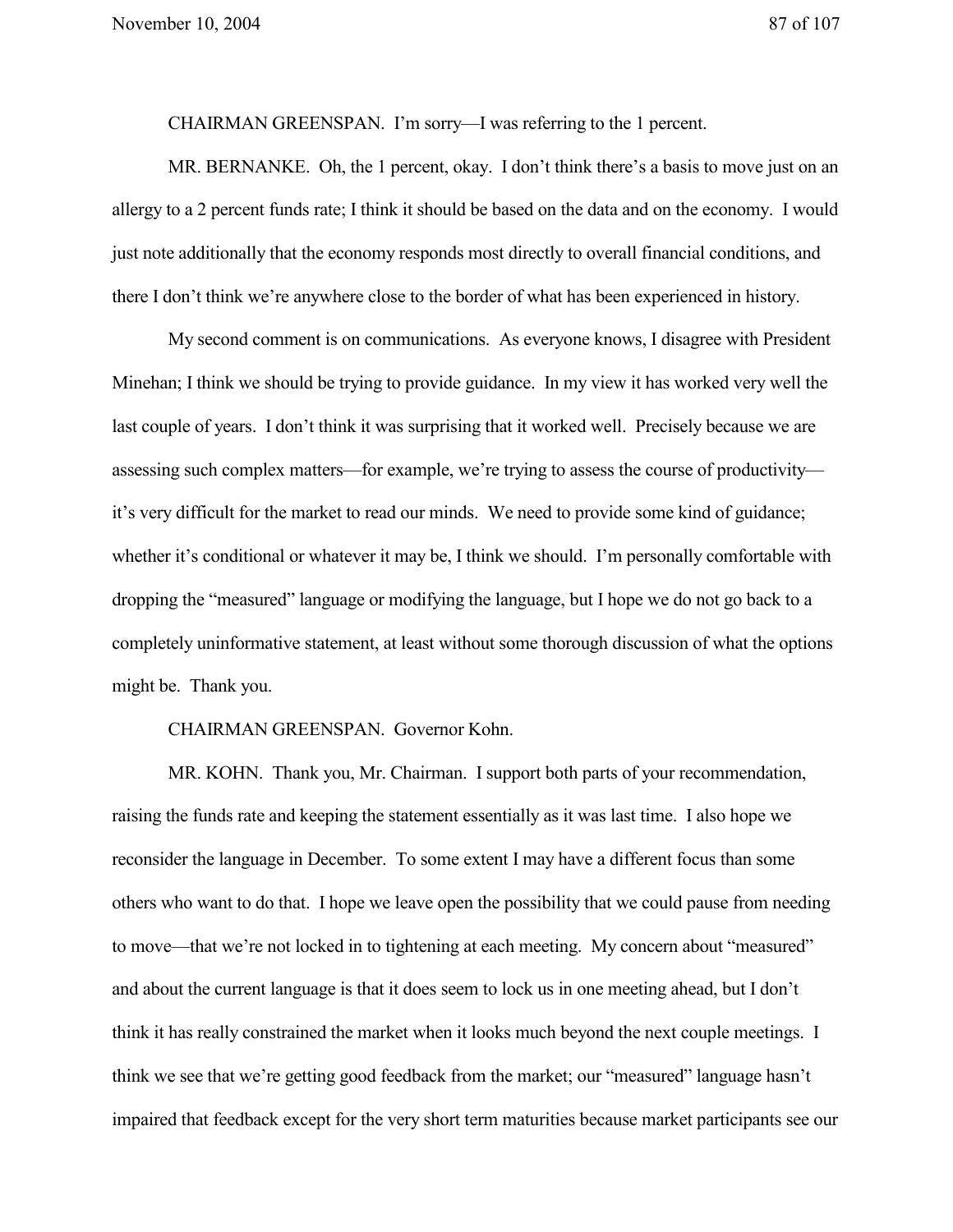announcement as triggering the next action. So I believe we need to think about how to do this in December, if we're going to keep an open mind for February. If we remove "measured," I hope we don't do so in a way that suggests we're on an even steeper upward track and our pace of tightening is not going to be measured. I don't think that's consistent with the economic outlook. You seemed to imply that the inflation risks were quite skewed because of the productivity risks, and I admit that productivity growth may be slower than we had anticipated. The staff has a slowdown built into the Greenbook and it could—

CHAIRMAN GREENSPAN. I'm not saying that. I'm saying that the cost of a mistake in policy is skewed, which is a different statement. I'm acknowledging that the probability distribution is symmetrical on the outcome of the event, but the cost–benefit analysis on a mistake is not.

MR. KOHN. Perhaps. I think there is a cost to being too high as well as being too low. CHAIRMAN GREENSPAN. Absolutely.

MR. KOHN. Maybe the cost of being too high is that we have a more sluggish economy with fewer people put back to work and too low an inflation rate if some of these upside risks to inflation don't occur. So I think there are costs on both sides here. If we take out "measured," I hope we give some sense, even if it's a balance of risk sentence, of our assessment looking forward, as Governor Bernanke said. I hope we don't induce people to raise intermediate- and long-term rates by a considerable amount because they think we're no longer going to be measured in removing policy accommodation. I think that would be a problem, given the outlook. Thank you.

CHAIRMAN GREENSPAN. President Pianalto.

MS. PIANALTO. Thank you, Mr. Chairman. I also am in strong agreement with your recommendations both to increase the fed funds rate and on the statement. My thinking on how we would remove our accommodation has evolved over the past few months, along the line that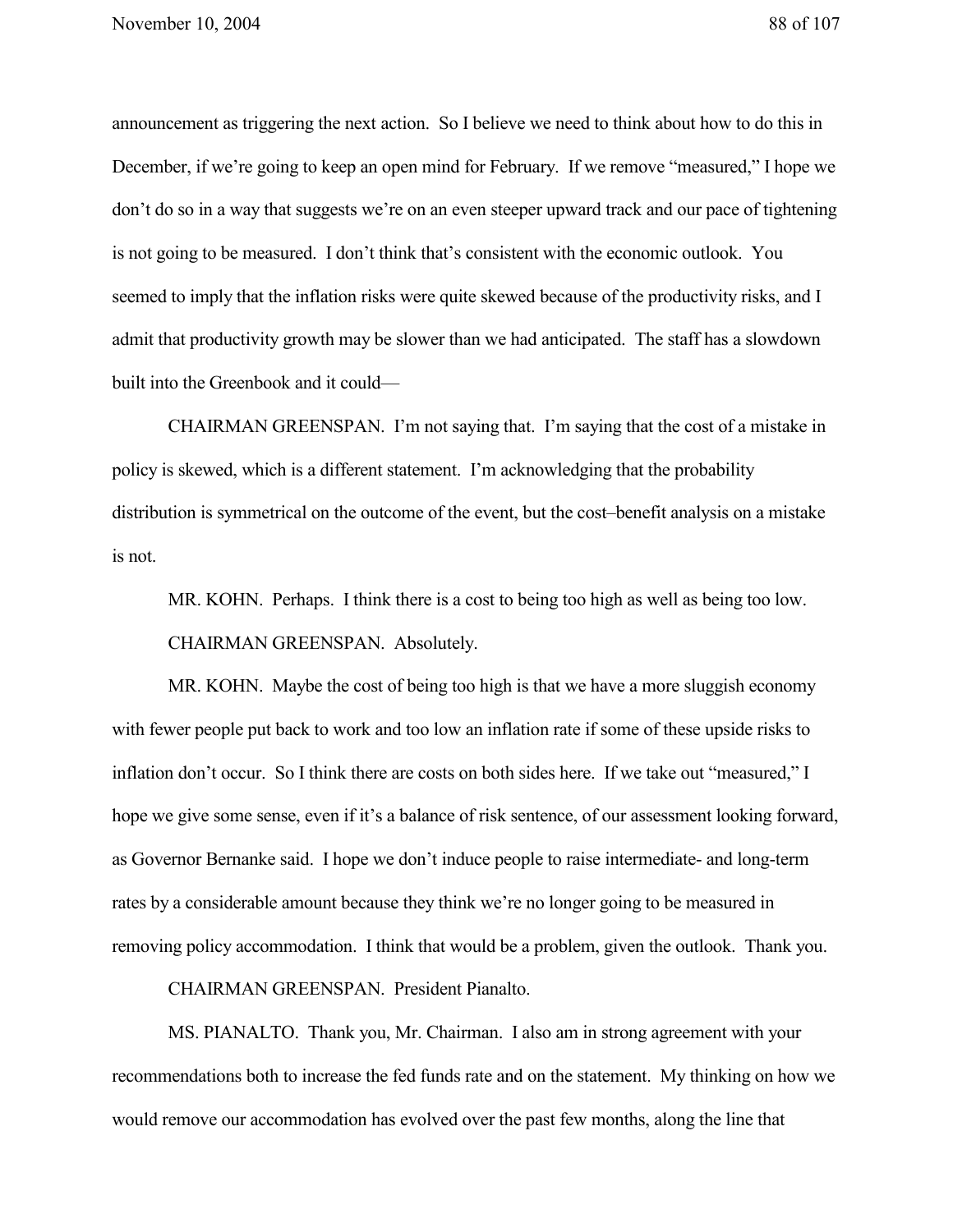President Poole has already articulated, and I'm just not certain when a pause may be necessary. So I am supportive of language that gives us that flexibility. And I was encouraged by Vincent's comments that some market participants do think that the current language gives us that flexibility. So I'm in support of your recommendations.

CHAIRMAN GREENSPAN. Governor Olson.

MR. OLSON. Thank you, Mr. Chairman. I also support both parts of the recommendation. With respect to the statement, I also think it is appropriate at this time to make as little change in the statement as is necessary, for a couple of reasons. First of all, the markets understand that the absence of change is not a result of inattention; they know it is the net result of a great deal of thought and consideration. So any change whatsoever is interpreted, and occasionally overinterpreted, and I don't think we are at the point yet where we need to open that possibility.

With respect to communication in the future, I'm with Governor Bernanke. I don't think we can go back to communicating in the fashion that we were doing even a year ago. I think we have set an expectation that we will make a real effort to communicate some of our underlying sense of what's happening with the economy, and I think we will be called on to continue that trend.

CHAIRMAN GREENSPAN. President Guynn.

MR. GUYNN. I support your recommendation, Mr. Chairman, including the language. CHAIRMAN GREENSPAN. Governor Bies.

MS. BIES. Thank you, Mr. Chairman. I support your recommendation, including the language, for this meeting, but I do share some of the concerns that several of my colleagues around the table have expressed. I think some of the language may not be seen as particularly consistent with our policy of improved communications. If the words are seen as boilerplate every time, in a way it may take away from our flexibility going forward. So at the December meeting, I'd like us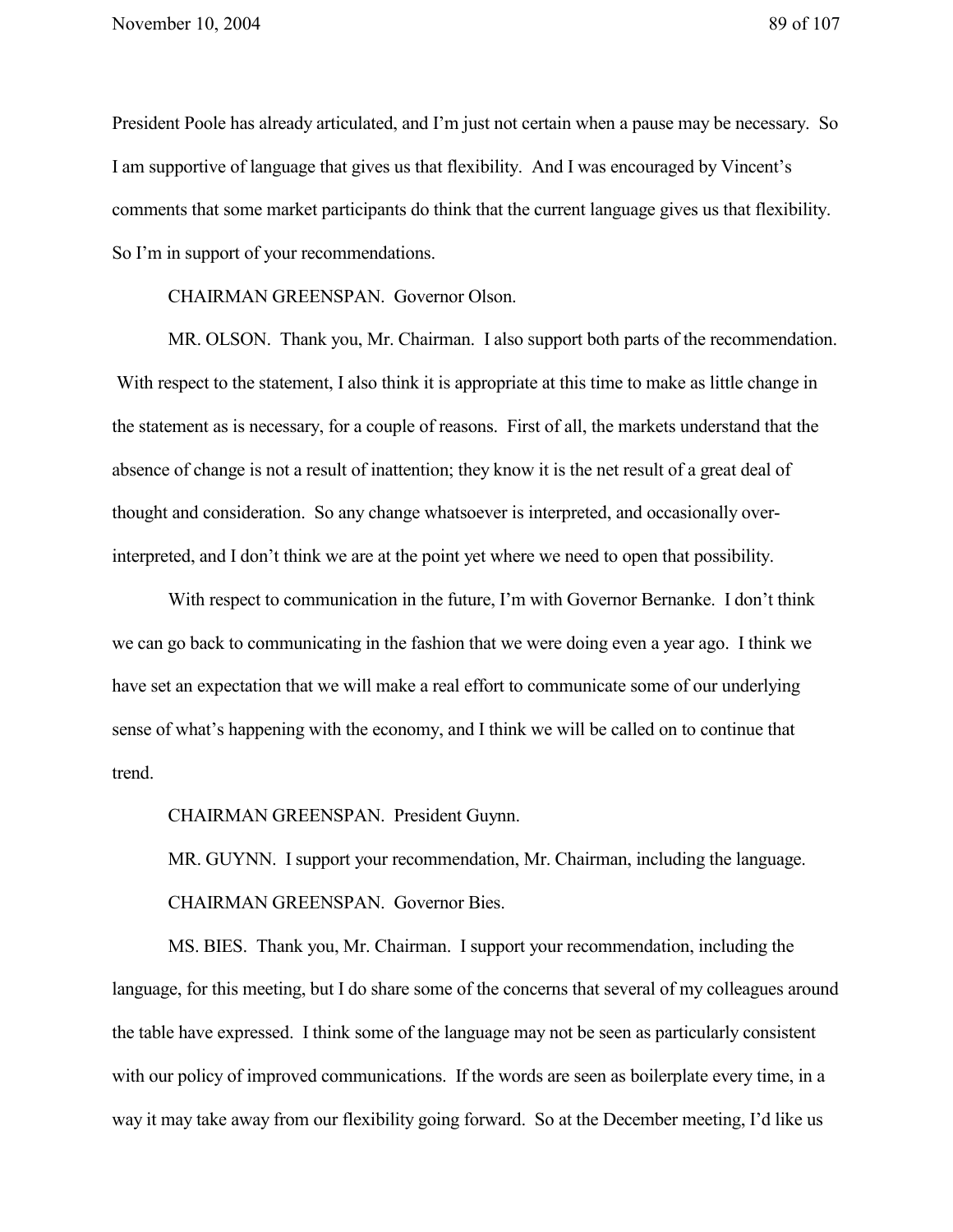to look at some alternatives. If the word "measured" continues to be part of our statement, I think, as others have said, it will end up tying our hands.

Another part of the statement is the second sentence, in which we've talked about this "robust underlying growth in productivity." We saw in the '90s that we moved to a different level of long-term productivity growth, but as I said in my comments, we may be in a part of this business cycle or stage of the recovery when productivity growth is going to look weaker. We need to think about how that is worded. I think that language could raise some questions about what productivity we are focusing on—the long-term versus the cyclical—if productivity turns out to be weakening, as the forecast in the Greenbook lays out. So as the recovery continues to move forward, there are aspects of the statement that we have to be careful about in terms of leaving in some of the language for such a long period of time. We need to think through and begin to anticipate prior to a meeting how to make those kinds of changes in order to give us flexibility.

CHAIRMAN GREENSPAN. President Lacker.

MR. LACKER. I agree with your proposal, Mr. Chairman, about raising the rate and about the statement. My own sense is that the funds rate is more likely to lie on the path of the market's forecast than that in the Greenbook, and I don't think it's the right time to pull down the yield curve. With regard to our statement, I agree with Governor Bernanke that we shouldn't be looking to turn back the hands of time and increase the variance in the market's forecast for the future fed funds rate.

## CHAIRMAN GREENSPAN. Vice Chair.

VICE CHAIRMAN GEITHNER. I support your recommendations. I wish I knew what I thought about the desired statement! [Laughter] I would just point out not only that the market now expects us to slow the pace of increase significantly from what we've been doing but also that the minutes from our last meeting have some nice artful language near the end—which is probably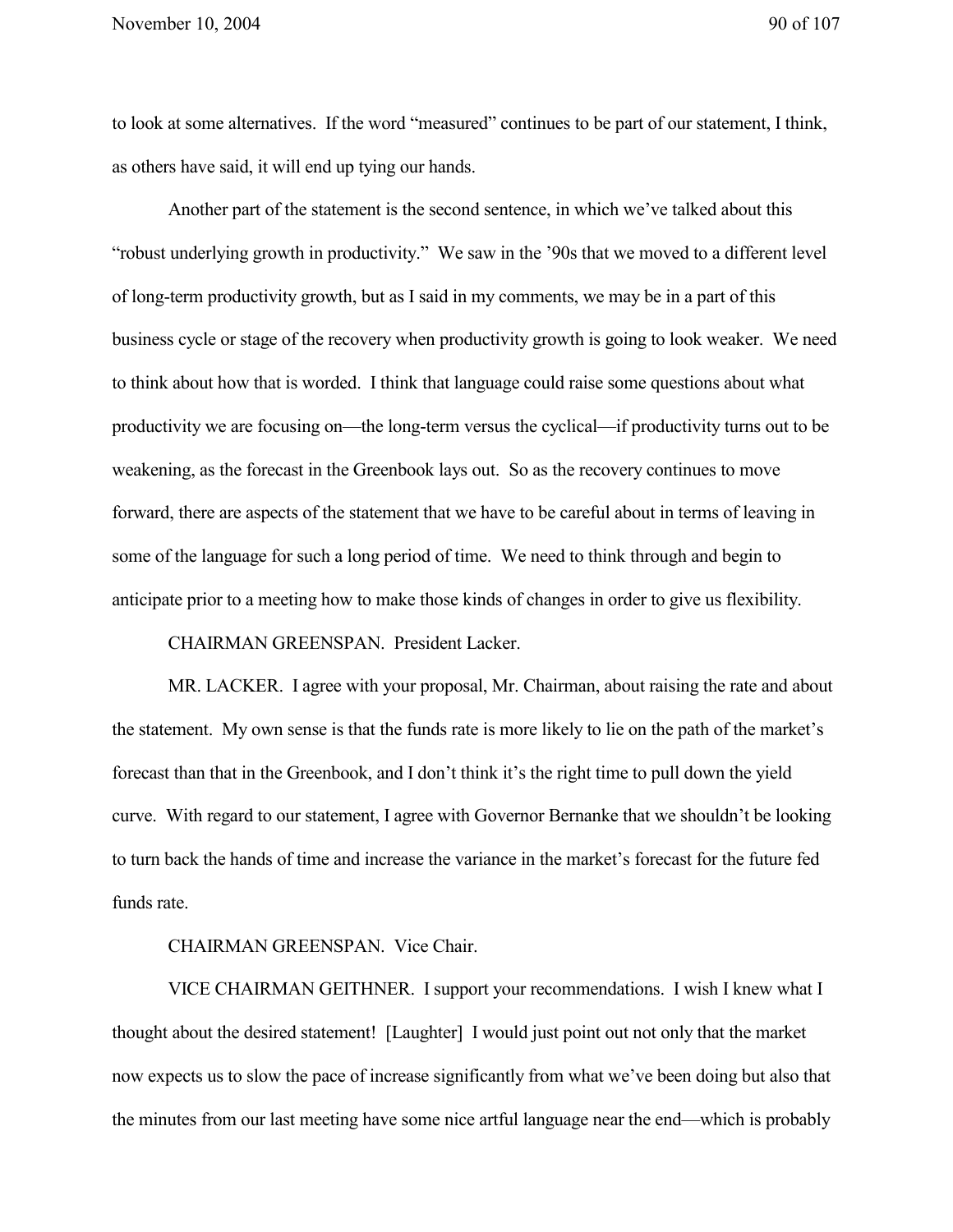relevant to some of the concerns many of you expressed—saying that the market has not misinterpreted us as signaling a steady reflexive march up at 25 basis points per meeting. I think the minutes are helpful against that risk of being misinterpreted, and I look forward to a discussion about the future structure of the statement in December and beyond.

SPEAKER(?). You may be the only one! [Laughter]

CHAIRMAN GREENSPAN. Are you volunteering to be the chairman of a committee to look at that issue? Do you want to make a statement, Ms. Holcomb?

MS. HOLCOMB. Well, I thought maybe my silence could serve as assent, but I do support your recommendation. And our expectation is that there will be a need for pause and that at the next meeting the language might need to be changed.

CHAIRMAN GREENSPAN. Would you read the appropriate language?

MS. DANKER. This is from page 13 of the Bluebook, on the directive: "The Federal Open Market Committee seeks monetary and financial conditions that will foster price stability and promote sustainable growth in output. To further its long-run objectives, the Committee in the immediate future seeks conditions in reserve markets consistent with increasing the federal funds rate to an average of around 2 percent."

And then the risk paragraph from the press release on the assessment of risks: "The Committee perceives the upside and downside risks to the attainment of both sustainable growth and price stability for the next few quarters to be roughly equal. With underlying inflation expected to be relatively low, the Committee believes that policy accommodation can be removed at a pace that is likely to be measured. Nonetheless, the Committee will respond to changes in economic prospects as needed to fulfill its obligation to maintain price stability."

CHAIRMAN GREENSPAN. Call the roll, please.

MS. DANKER.